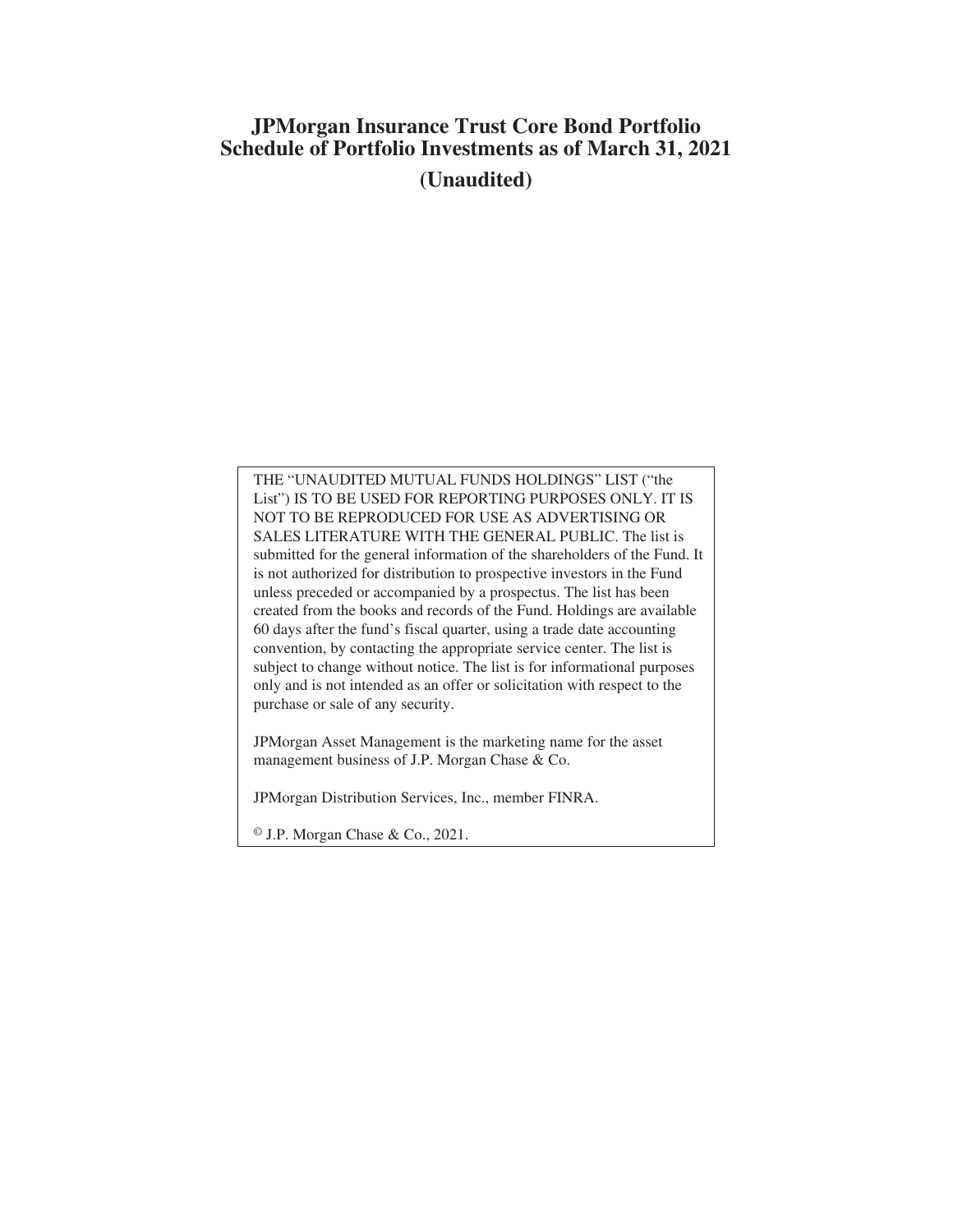### **SCHEDULE OF PORTFOLIO INVESTMENTS**

AS OF MARCH 31, 2021 (Unaudited)

| <b>Investments</b>                               | Principal<br>Amount (\$000) | <b>Value (\$000)</b> |
|--------------------------------------------------|-----------------------------|----------------------|
| <b>CORPORATE BONDS - 31.3%</b>                   |                             |                      |
| Aerospace & Defense - 0.9%                       |                             |                      |
| Airbus Finance BV (France)                       |                             |                      |
| $2.70\%, \frac{4}{17}{2023}$ (a)                 | 32                          | 33                   |
| Airbus SE (France)                               |                             |                      |
| $3.15\%, \frac{4}{10/2027}$ (a)                  | 164                         | 174                  |
| BAE Systems Holdings, Inc. (United Kingdom)      |                             |                      |
| 3.80%, $10/7/2024$ (a)                           | 45                          | 49                   |
| BAE Systems plc (United Kingdom)                 |                             |                      |
| $1.90\%, 2/15/2031$ (a)                          | 200                         | 188                  |
| 5.80%, $10/11/2041$ (a)                          | 51                          | 68                   |
| Boeing Co. (The)                                 |                             |                      |
| 1.17%, 2/4/2023                                  | 160                         | 162                  |
| 4.51%, 5/1/2023                                  | 513                         | 550                  |
| 1.95%, 2/1/2024                                  | 185                         | 190                  |
| 1.43%, 2/4/2024                                  | 325                         | 329                  |
| 4.88%, 5/1/2025                                  | 125                         | 139                  |
| 2.75%, 2/1/2026                                  | 180                         | 185                  |
| 2.20%, 2/4/2026                                  | 200                         | 199                  |
| 2.70%, 2/1/2027                                  | 640                         | 651                  |
| 3.25%, 3/1/2028                                  | 224                         | 229                  |
| 5.15%, 5/1/2030                                  | 190                         | 219                  |
| 5.71%, 5/1/2040                                  | 175                         | 214                  |
| L3Harris Technologies, Inc.                      |                             |                      |
| 3.83%, 4/27/2025                                 | 60                          | 66                   |
| 1.80%, 1/15/2031                                 | 220                         | 206                  |
| Leidos, Inc.                                     |                             |                      |
| $2.30\%, 2/15/2031$ (a)                          | 120                         | 113                  |
| Lockheed Martin Corp.                            |                             |                      |
| 4.50%, 5/15/2036                                 | 70                          | 84                   |
| Northrop Grumman Corp.                           |                             |                      |
| 3.20%, 2/1/2027                                  | 76                          | 82                   |
| 3.25%, 1/15/2028                                 | 50                          | 54                   |
| 5.15%, 5/1/2040                                  | 140                         | 175                  |
| Precision Castparts Corp.                        |                             |                      |
| 3.25%, 6/15/2025                                 | 30                          | 32                   |
| Raytheon Technologies Corp.                      |                             |                      |
| 3.20%, 3/15/2024                                 | 28                          | 30                   |
| 4.50%, 6/1/2042                                  | 80                          | 96                   |
| 4.15%, 5/15/2045                                 | 138                         | 153                  |
| 3.75%, 11/1/2046                                 | 80                          | 85                   |
| 4.35%, 4/15/2047                                 | 90                          | 103                  |
|                                                  |                             | 4,858                |
| Airlines — $0.0\%$ (b)                           |                             |                      |
| Continental Airlines Pass-Through Trust          |                             |                      |
| Series 2012-2, Class A Shares, 4.00%, 10/29/2024 | 16                          | 17                   |
| Automobiles $-0.6\%$                             |                             |                      |
| <b>BMW US Capital LLC (Germany)</b>              |                             |                      |
| $2.25\%, 9/15/2023$ (a)                          | 45                          | 47                   |
| General Motors Co.                               |                             |                      |
| 6.13%, 10/1/2025                                 | 130                         | 153                  |
| Hyundai Capital America                          |                             |                      |
| $1.15\%, 11/10/2022$ (a)                         | 394                         | 395                  |
|                                                  |                             |                      |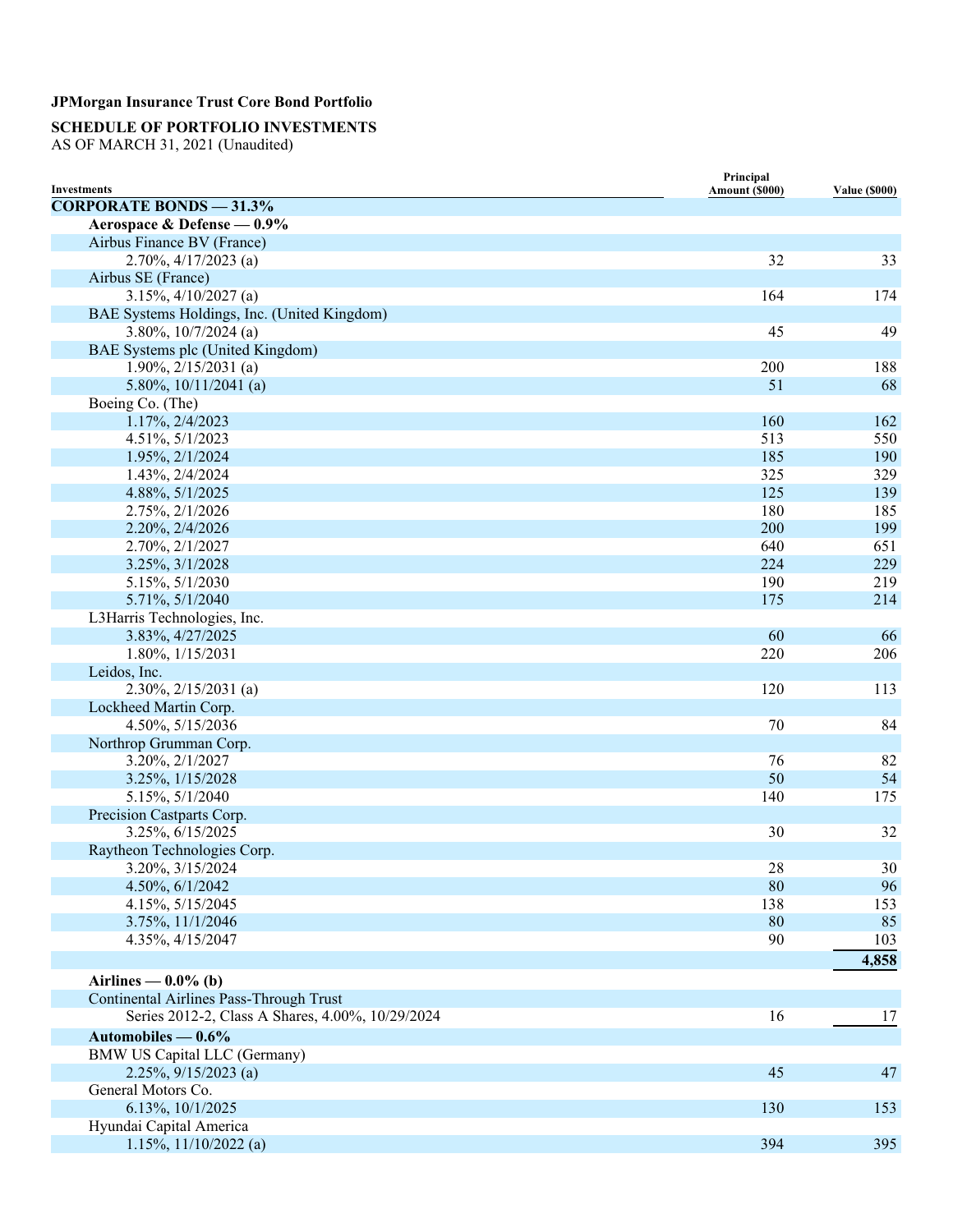| 1.80%, $10/15/2025$ (a)                                   | 140 | 140   |
|-----------------------------------------------------------|-----|-------|
| 1.30%, $1/8/2026$ (a)                                     | 115 | 112   |
| 3.00%, $2/10/2027$ (a)                                    | 200 | 208   |
| $2.38\%, 10/15/2027$ (a)                                  | 130 | 130   |
| 1.80%, $1/10/2028$ (a)                                    | 215 | 205   |
| Nissan Motor Acceptance Corp.                             |     |       |
| $2.00\%, \frac{3}{9}/2026$ (a)                            | 110 | 110   |
| Nissan Motor Co. Ltd. (Japan)                             |     |       |
| 3.52%, $9/17/2025$ (a)                                    | 481 | 509   |
| 4.35%, $9/17/2027$ (a)                                    | 673 | 731   |
| Volkswagen Group of America Finance LLC (Germany)         |     |       |
| 1.63%, $11/24/2027$ (a)                                   | 200 | 195   |
|                                                           |     | 2,935 |
| Banks $-5.6\%$                                            |     |       |
| ABN AMRO Bank NV (Netherlands)                            |     |       |
| 4.75%, $7/28/2025$ (a)                                    | 200 | 224   |
| AIB Group plc (Ireland)                                   |     |       |
| (ICE LIBOR USD 3 Month + 1.87%), 4.26%, 4/10/2025 (a) (c) | 250 | 272   |
| ANZ New Zealand Int'l Ltd. (New Zealand)                  |     |       |
| $3.45\%, 1/21/2028$ (a)                                   | 200 | 218   |
| $2.55\%, 2/13/2030$ (a)                                   | 200 | 203   |
| ASB Bank Ltd. (New Zealand)                               |     |       |
| $3.13\%, 5/23/2024$ (a)                                   | 230 | 247   |
| Banco Nacional de Panama (Panama)                         |     |       |
| $2.50\%, 8/11/2030$ (a)                                   | 300 | 278   |
| Banco Santander SA (Spain)                                |     |       |
| 2.75%, 5/28/2025                                          | 200 | 209   |
| 1.85%, 3/25/2026                                          | 400 | 399   |
| 2.75%, 12/3/2030                                          | 200 | 191   |
| Bank of America Corp.                                     |     |       |
| 4.00%, 1/22/2025                                          | 114 | 125   |
| Series L, 3.95%, 4/21/2025                                | 92  | 101   |
| (ICE LIBOR USD 3 Month + 0.81%), 3.37%, 1/23/2026 (c)     | 100 | 108   |
| 4.45%, 3/3/2026                                           | 69  | 78    |
| $(SOFR + 1.15\%), 1.32\%, 6/19/2026$ (c)                  | 100 | 100   |
| 3.25%, 10/21/2027                                         | 514 | 552   |
| (ICE LIBOR USD 3 Month + 1.51%), 3.71%, $4/24/2028$ (c)   | 260 | 284   |
| (ICE LIBOR USD 3 Month + 1.04%), 3.42%, 12/20/2028 (c)    | 434 | 466   |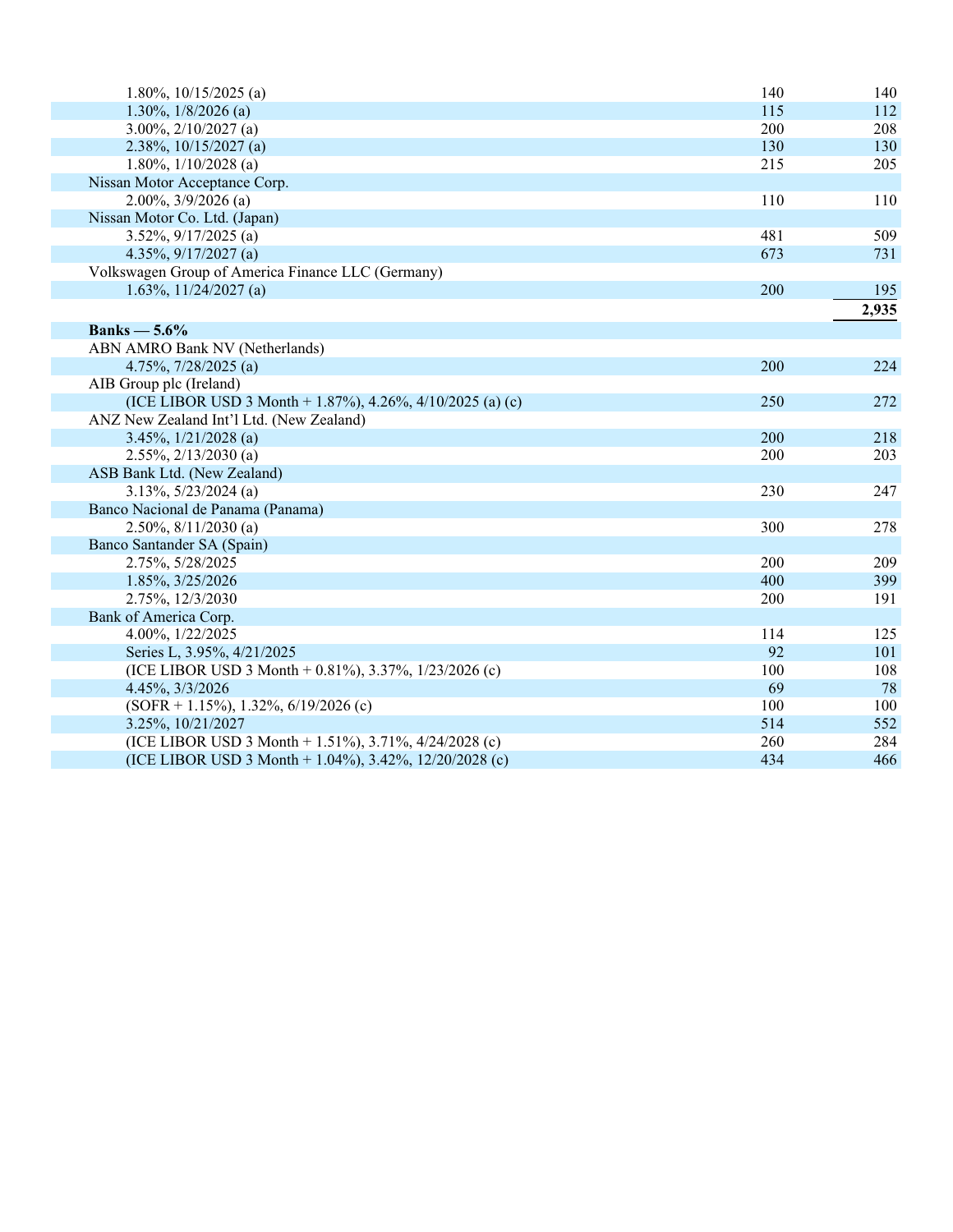### **SCHEDULE OF PORTFOLIO INVESTMENTS**

| <b>Investments</b><br>Amount (\$000)                                           | <b>Value (\$000)</b> |
|--------------------------------------------------------------------------------|----------------------|
| (ICE LIBOR USD 3 Month + 1.07%), 3.97%, 3/5/2029 (c)<br>280                    | 309                  |
| (ICE LIBOR USD 3 Month + 0.99%), 2.50%, 2/13/2031 (c)<br>525                   | 520                  |
| 313<br>$(SOFR + 2.15\%), 2.59\%, 4/29/2031$ (c)                                | 312                  |
| $(SOFR + 1.53\%), 1.90\%, 7/23/2031$ (c)<br>150                                | 141                  |
| $(SOFR + 1.93\%), 2.68\%, 6/19/2041$ (c)<br>1,158                              | 1,083                |
| Bank of Montreal (Canada)                                                      |                      |
| 1.85%, 5/1/2025<br>200                                                         | 205                  |
| (USD Swap Semi 5 Year + 1.43%), 3.80%, 12/15/2032 (c)<br>47                    | 52                   |
| Bank of Nova Scotia (The) (Canada)                                             |                      |
| $1.63\%, 5/1/2023$<br>423                                                      | 434                  |
| 2.20%, 2/3/2025<br>257                                                         | 267                  |
| 4.50%, 12/16/2025<br>25                                                        | 28                   |
| Banque Federative du Credit Mutuel SA (France)                                 |                      |
| 254<br>$2.38\%, 11/21/2024$ (a)                                                | 267                  |
| Barclays plc (United Kingdom)                                                  |                      |
| (US Treasury Yield Curve Rate T Note Constant Maturity 1 Year + 0.80%), 1.01%, |                      |
| $12/10/2024$ (c)<br>369                                                        | 369                  |
| 3.65%, 3/16/2025<br>200                                                        | 215                  |
|                                                                                |                      |
| <b>BBVA USA</b>                                                                |                      |
| 2.50%, 8/27/2024<br>250                                                        | 263                  |
| <b>BNP Paribas SA (France)</b>                                                 |                      |
| $(SOFR + 2.07\%)$ , 2.22%, 6/9/2026 (a) (c)<br>525                             | 538                  |
| 320<br>$(SOFR + 1.51\%), 3.05\%, 1/13/2031$ (a) (c)                            | 328                  |
| $2.82\%, 1/26/2041$ (a)<br>320                                                 | 288                  |
| BNZ International Funding Ltd. (New Zealand)                                   |                      |
| $2.90\%, 2/21/2022$ (a)<br>250                                                 | 256                  |
| Citigroup, Inc.                                                                |                      |
| 100<br>2.90%, 12/8/2021                                                        | 102                  |
| 90<br>(ICE LIBOR USD 3 Month + 0.90%), 3.35%, 4/24/2025 (c)                    | 96                   |
| 78<br>4.40%, 6/10/2025                                                         | 87                   |
| (US Treasury Yield Curve Rate T Note Constant Maturity 5 Year + 3.42%), 3.88%, |                      |
| $2/18/2026$ (c) (d) (e)<br>435                                                 | 432                  |
| 380<br>$(SOFR + 2.84\%), 3.11\%, 4/8/2026$ (c)                                 | 406                  |
| 354<br>$(SOFR + 0.77\%)$ , 1.12\%, 1/28/2027 (c)                               | 346                  |
| 4.45%, 9/29/2027<br>210                                                        | 237                  |
| (ICE LIBOR USD 3 Month + 1.56%), 3.89%, $1/10/2028$ (c)<br>200                 | 220                  |
| (ICE LIBOR USD 3 Month + 1.39%), 3.67%, 7/24/2028 (c)<br>250                   | 273                  |
| (ICE LIBOR USD 3 Month + 1.15%), 3.52%, 10/27/2028 (c)<br>75                   | 81                   |
| (ICE LIBOR USD 3 Month + 1.19%), 4.07%, 4/23/2029 (c)<br>74                    | 82                   |
| 220<br>(ICE LIBOR USD 3 Month + 1.34%), 3.98%, $3/20/2030$ (c)                 | 244                  |
| (ICE LIBOR USD 3 Month + 1.17%), 3.88%, 1/24/2039 (c)<br>50                    | 54                   |
| 8.13%, 7/15/2039<br>56                                                         | 92                   |
| Citizens Financial Group, Inc.                                                 |                      |
| 2.38%, 7/28/2021<br>24                                                         | 24                   |
| 2.85%, 7/27/2026<br>200                                                        | 212                  |
| Comerica, Inc.                                                                 |                      |
| 4.00%, 2/1/2029<br>150                                                         | 167                  |
| Cooperatieve Rabobank UA (Netherlands)                                         |                      |
| 3.75%, 7/21/2026<br>450                                                        | 491                  |
| Credit Agricole SA (France)                                                    |                      |
| $(SOFR + 1.68\%), 1.91\%, 6/16/2026$ (a) (c)<br>650                            | 659                  |
| $(SOFR + 0.89\%), 1.25\%, 1/26/2027$ (a) (c)<br>400                            | 391                  |
| Danske Bank A/S (Denmark)                                                      |                      |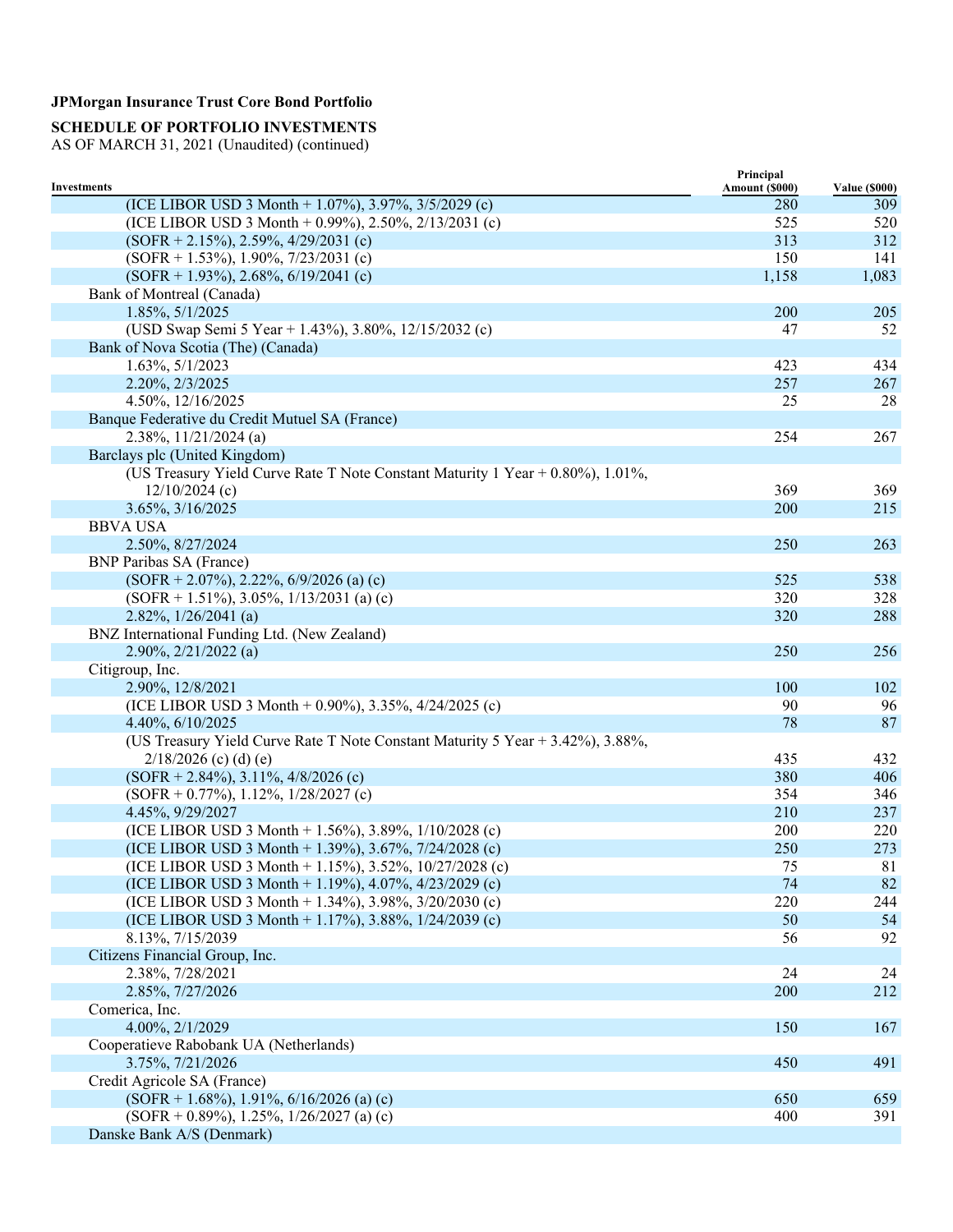| $2.00\%, 9/8/2021$ (a)                                                           | 200 | 201 |
|----------------------------------------------------------------------------------|-----|-----|
| (US Treasury Yield Curve Rate T Note Constant Maturity 1 Year $+$ 1.03%), 1.17%, |     |     |
| $12/8/2023$ (a) (c)                                                              | 480 | 483 |
| Fifth Third Bancorp                                                              |     |     |
| $3.65\%, 1/25/2024$                                                              | 90  | 97  |
| HSBC Holdings plc (United Kingdom)                                               |     |     |
| (ICE LIBOR USD 3 Month + 0.99%), 3.95%, $5/18/2024$ (c)                          | 229 | 244 |
| 4.38%, 11/23/2026                                                                | 200 | 223 |
| $(SOFR + 1.95\%), 2.36\%, 8/18/2031$ (c)                                         | 300 | 289 |
| 6.50%, 9/15/2037                                                                 | 250 | 332 |
| $6.10\%, 1/14/2042$                                                              | 120 | 166 |
|                                                                                  |     |     |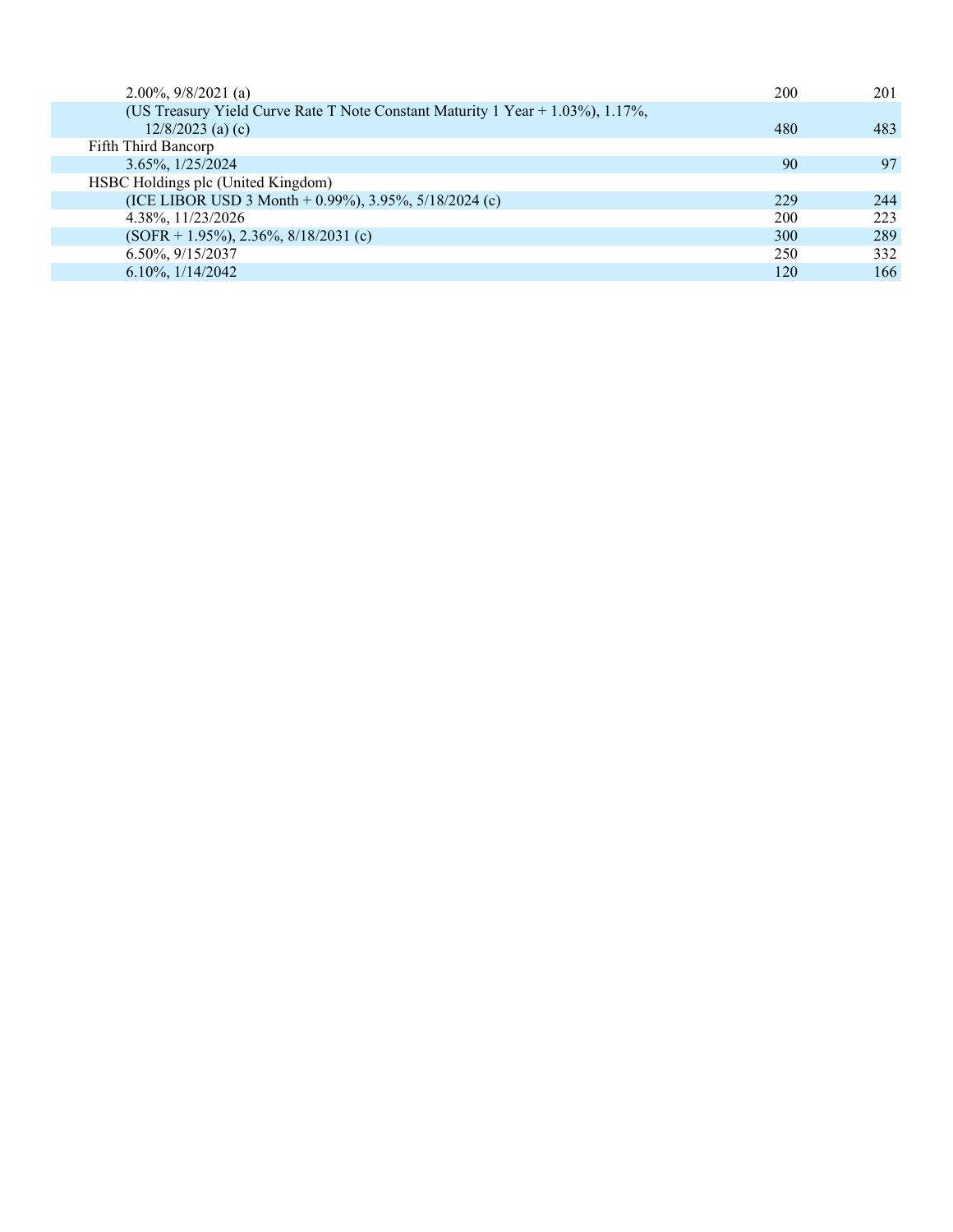### **SCHEDULE OF PORTFOLIO INVESTMENTS**

| <b>Investments</b>                                                                     | Principal<br>Amount (\$000) | <b>Value (\$000)</b> |
|----------------------------------------------------------------------------------------|-----------------------------|----------------------|
| Huntington Bancshares, Inc.                                                            |                             |                      |
| 2.55%, 2/4/2030                                                                        | 315                         | 316                  |
| ING Groep NV (Netherlands)                                                             |                             |                      |
| 4.10%, 10/2/2023                                                                       | 200                         | 217                  |
| (US Treasury Yield Curve Rate T Note Constant Maturity 1 Year + $1.10\%$ ), $1.40\%$ , |                             |                      |
| $7/1/2026$ (a) (c)                                                                     | 210                         | 209                  |
| 3.95%, 3/29/2027                                                                       | 200                         | 221                  |
| KeyCorp                                                                                |                             |                      |
| 4.15%, 10/29/2025                                                                      | 65                          | 73                   |
| Lloyds Banking Group plc (United Kingdom)                                              |                             |                      |
| (US Treasury Yield Curve Rate T Note Constant Maturity 1 Year + 1.10%), 1.33%,         |                             |                      |
| $6/15/2023$ (c)                                                                        | 200                         | 202                  |
| 4.50%, 11/4/2024                                                                       | 220                         | 245                  |
| 4.58%, 12/10/2025                                                                      | 200                         | 223                  |
| (US Treasury Yield Curve Rate T Note Constant Maturity 1 Year + 0.85%), 1.63%,         |                             |                      |
| $5/11/2027$ (c)                                                                        | 245                         | 243                  |
| Mitsubishi UFJ Financial Group, Inc. (Japan)                                           |                             |                      |
| 3.00%, 2/22/2022                                                                       | 38                          | 39                   |
| 2.67%, 7/25/2022                                                                       | 80                          | 82                   |
| 3.76%, 7/26/2023                                                                       | 172                         | 184                  |
| 3.41%, 3/7/2024                                                                        | 170                         | 183                  |
| 2.19%, 2/25/2025                                                                       | 200                         | 206                  |
| 2.05%, 7/17/2030                                                                       | 340                         | 327                  |
| 3.75%, 7/18/2039                                                                       | 515                         | 553                  |
| Mizuho Financial Group, Inc. (Japan)                                                   |                             |                      |
| (US Treasury Yield Curve Rate T Note Constant Maturity 1 Year + 0.67%), 1.23%,         |                             |                      |
| $5/22/2027$ (c)                                                                        | 255                         | 249                  |
| (ICE LIBOR USD 3 Month + 1.31%), 2.87%, 9/13/2030 (c)                                  | 220                         | 224                  |
| National Australia Bank Ltd. (Australia)                                               |                             |                      |
| 3.38%, 1/14/2026                                                                       | 300                         | 328                  |
| $2.33\%, 8/21/2030$ (a)                                                                | 250                         | 236                  |
| (US Treasury Yield Curve Rate T Note Constant Maturity 5 Year + 1.88%), 3.93%,         |                             |                      |
| $8/2/2034$ (a) (c)                                                                     | 440                         | 466                  |
| Natwest Group plc (United Kingdom)                                                     |                             |                      |
| 4.80%, 4/5/2026                                                                        | 283                         | 321                  |
| (US Treasury Yield Curve Rate T Note Constant Maturity 1 Year + 2.55%), 3.07%,         |                             |                      |
| $5/22/2028$ (c)                                                                        | 440                         | 457                  |
| (US Treasury Yield Curve Rate T Note Constant Maturity 5 Year + 2.10%), 3.75%,         |                             |                      |
| $11/1/2029$ (c)                                                                        | 200                         | 213                  |
| (ICE LIBOR USD 3 Month + 1.87%), 4.44%, $5/8/2030$ (c)                                 | 200                         | 223                  |
| Regions Financial Corp.                                                                |                             |                      |
| 3.80%, 8/14/2023                                                                       | 27                          | 29                   |
| Royal Bank of Canada (Canada)                                                          |                             |                      |
| 2.75%, 2/1/2022                                                                        | 66                          | 67                   |
| 3.70%, 10/5/2023                                                                       | 300                         | 324                  |
| 4.65%, 1/27/2026                                                                       | 30                          | 34                   |
| Societe Generale SA (France)                                                           |                             |                      |
| $3.88\%, 3/28/2024$ (a)                                                                | 380                         | 410                  |
| $2.63\%, 10/16/2024$ (a)                                                               | 200                         | 209                  |
| (US Treasury Yield Curve Rate T Note Constant Maturity 1 Year + 1.10%), 1.49%,         |                             |                      |
| $12/14/2026$ (a) (c)                                                                   | 260                         | 255                  |
| $3.00\%, 1/22/2030$ (a)                                                                | 331                         | 334                  |
| Standard Chartered plc (United Kingdom)                                                |                             |                      |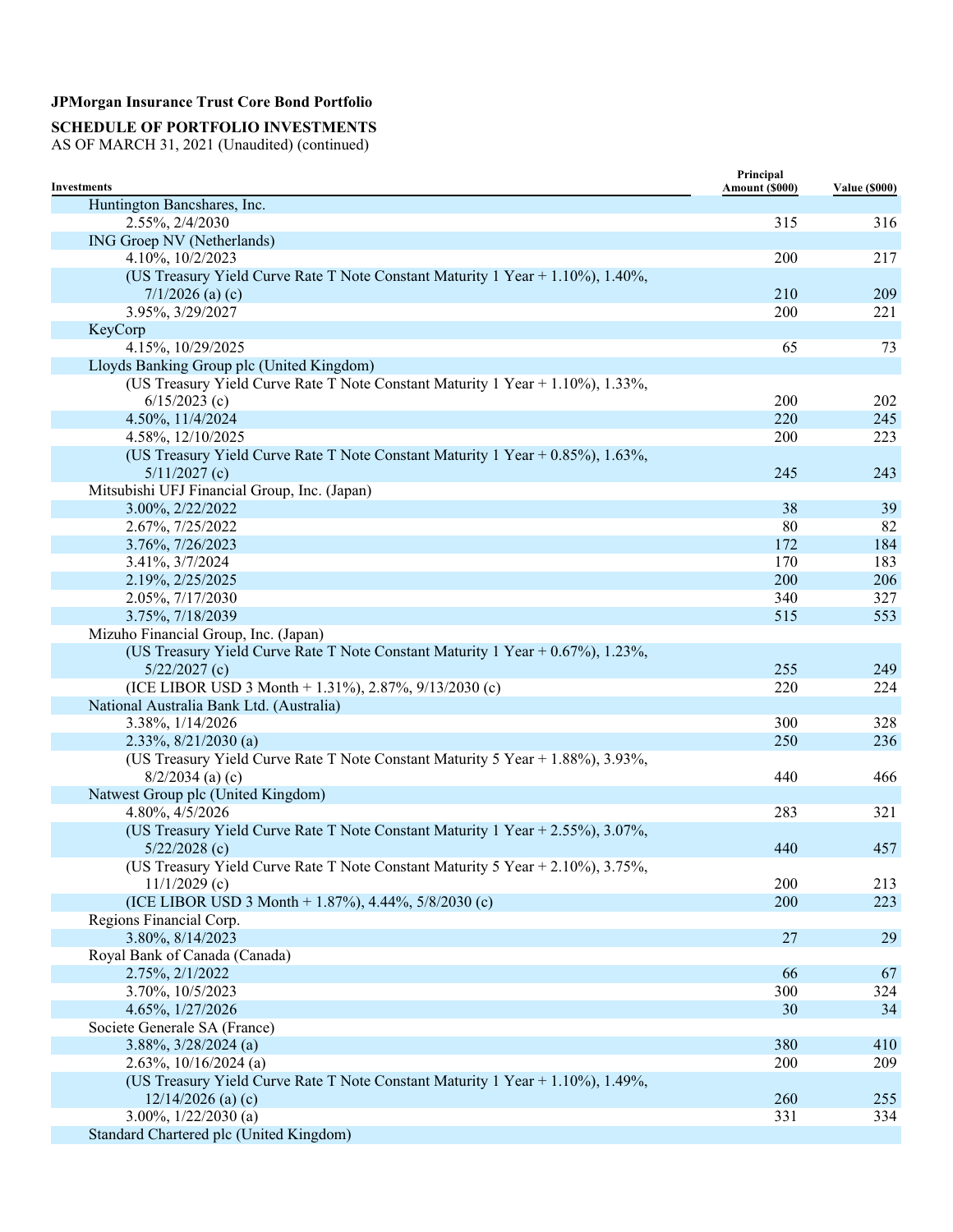| (ICE LIBOR USD 3 Month + 1.15%), 4.25%, $1/20/2023$ (a) (c)                      | 220 | 226 |
|----------------------------------------------------------------------------------|-----|-----|
| (US Treasury Yield Curve Rate T Note Constant Maturity 1 Year $+$ 1.00%), 1.46%, |     |     |
| $1/14/2027$ (a) (c)                                                              | 245 | 239 |
| Sumitomo Mitsui Financial Group, Inc. (Japan)                                    |     |     |
| 2.44%, 10/19/2021                                                                | 45  | 46  |
| 3.10%, $1/17/2023$                                                               | 55  | 58  |
| 3.94%, 10/16/2023                                                                | 163 | 176 |
| 1.47%, 7/8/2025                                                                  | 212 | 212 |
| 3.01%, 10/19/2026                                                                | 25  | 27  |
| 3.04%, 7/16/2029                                                                 | 345 | 358 |
| Sumitomo Mitsui Trust Bank Ltd. (Japan)                                          |     |     |
| $1.55\%, \frac{3}{25}/2026$ (a)                                                  | 403 | 404 |
| Toronto-Dominion Bank (The) (Canada)                                             |     |     |
| 3.25%, 3/11/2024                                                                 | 140 | 151 |
| Truist Financial Corp.                                                           |     |     |
| 2.70%, $1/27/2022$                                                               | 91  | 93  |
| UniCredit SpA (Italy)                                                            |     |     |
| (USD ICE Swap Rate 5 Year + 3.70%), 5.86%, 6/19/2032 (a) (c)                     | 200 | 221 |
| US Bancorp                                                                       |     |     |
| 3.38%, 2/5/2024                                                                  | 120 | 129 |
| $7.50\%$ , 6/1/2026                                                              | 100 | 128 |
|                                                                                  |     |     |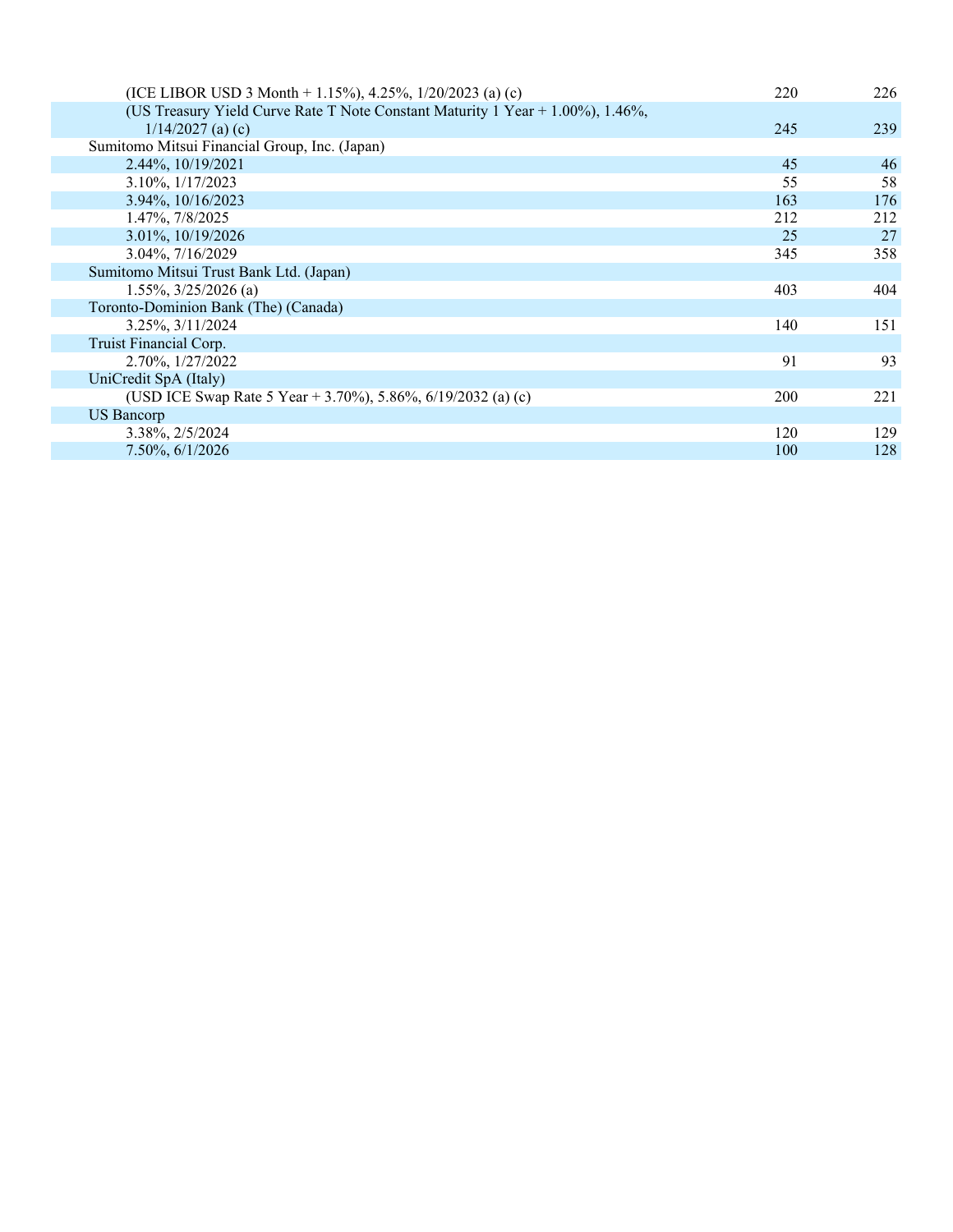### **SCHEDULE OF PORTFOLIO INVESTMENTS**

| <b>Investments</b>                                                             | Principal<br>Amount (\$000) | <b>Value (\$000)</b> |
|--------------------------------------------------------------------------------|-----------------------------|----------------------|
| Wells Fargo & Co.                                                              |                             |                      |
| (US Treasury Yield Curve Rate T Note Constant Maturity 5 Year + 3.45%), 3.90%, |                             |                      |
| $3/15/2026$ (c) (d) (e)                                                        | 240                         | 242                  |
| 3.00%, 4/22/2026                                                               | 284                         | 303                  |
| 4.10%, 6/3/2026                                                                | 24                          | 27                   |
| (ICE LIBOR USD 3 Month + 1.17%), 3.20%, $6/17/2027$ (c)                        | 900                         | 964                  |
| $(SOFR + 2.10\%), 2.39\%, 6/2/2028$ (c)                                        | 400                         | 410                  |
| $(SOFR + 2.53\%), 3.07\%, 4/30/2041$ (c)                                       | 255                         | 250                  |
| 5.38%, 11/2/2043                                                               | 200                         | 250                  |
| 4.40%, 6/14/2046                                                               | 47                          | 52                   |
| 4.75%, 12/7/2046                                                               | 53                          | 63                   |
| Westpac Banking Corp. (Australia)                                              |                             |                      |
| 2.85%, 5/13/2026                                                               | 100                         | 107                  |
| (USD ICE Swap Rate 5 Year + 2.24%), 4.32%, 11/23/2031 (c)                      | 140                         | 155                  |
| 4.42%, 7/24/2039                                                               | 100                         | 112                  |
|                                                                                |                             | 29,966               |
| Beverages $-0.8\%$                                                             |                             |                      |
| Anheuser-Busch Cos. LLC (Belgium)                                              |                             |                      |
| 4.70%, 2/1/2036                                                                | 571                         | 668                  |
| 4.90%, 2/1/2046                                                                | 260                         | 311                  |
| Anheuser-Busch InBev Finance, Inc. (Belgium)                                   |                             |                      |
| 4.70%, 2/1/2036                                                                | 120                         | 139                  |
| Anheuser-Busch InBev Worldwide, Inc. (Belgium)                                 |                             |                      |
| 4.38%, 4/15/2038                                                               | 150                         | 170                  |
| 4.35%, 6/1/2040                                                                | 225                         | 254                  |
| 4.44%, 10/6/2048                                                               | 130                         | 146                  |
| 4.50%, 6/1/2050                                                                | 295                         | 336                  |
| 4.75%, 4/15/2058                                                               | 95                          | 110                  |
| 4.60%, 6/1/2060                                                                | 105                         | 118                  |
| Coca-Cola Femsa SAB de CV (Mexico)                                             |                             |                      |
| 2.75%, 1/22/2030                                                               | 155                         | 156                  |
| 1.85%, 9/1/2032                                                                | 215                         | 197                  |
| Constellation Brands, Inc.                                                     |                             |                      |
| 4.40%, 11/15/2025                                                              | 50                          | 56                   |
| 2.88%, 5/1/2030                                                                | 420                         | 429                  |
| 5.25%, 11/15/2048                                                              | 25                          | 32                   |
| Diageo Capital plc (United Kingdom)                                            |                             |                      |
| 1.38%, 9/29/2025                                                               | 350                         | 353                  |
| Fomento Economico Mexicano SAB de CV (Mexico)                                  |                             |                      |
| 3.50%, 1/16/2050                                                               | 260                         | 258                  |
| Keurig Dr Pepper, Inc.                                                         |                             |                      |
| 3.13%, 12/15/2023                                                              | 100                         | 106                  |
| 4.42%, 5/25/2025                                                               | 30                          | 34                   |
| 3.43%, 6/15/2027                                                               | 20                          | $22\,$               |
| 4.99%, 5/25/2038                                                               | 43                          | 53                   |
| 4.42%, 12/15/2046                                                              | 64                          | 73                   |
| 5.09%, 5/25/2048                                                               | 60                          | 75                   |
|                                                                                |                             | 4,096                |
|                                                                                |                             |                      |
| Biotechnology $-0.6\%$                                                         |                             |                      |
| AbbVie, Inc.                                                                   |                             |                      |
| 3.45%, 3/15/2022                                                               | 52                          | 53                   |
| 2.80%, 3/15/2023                                                               | 100                         | 104                  |
| 3.85%, 6/15/2024                                                               | 42                          | 46                   |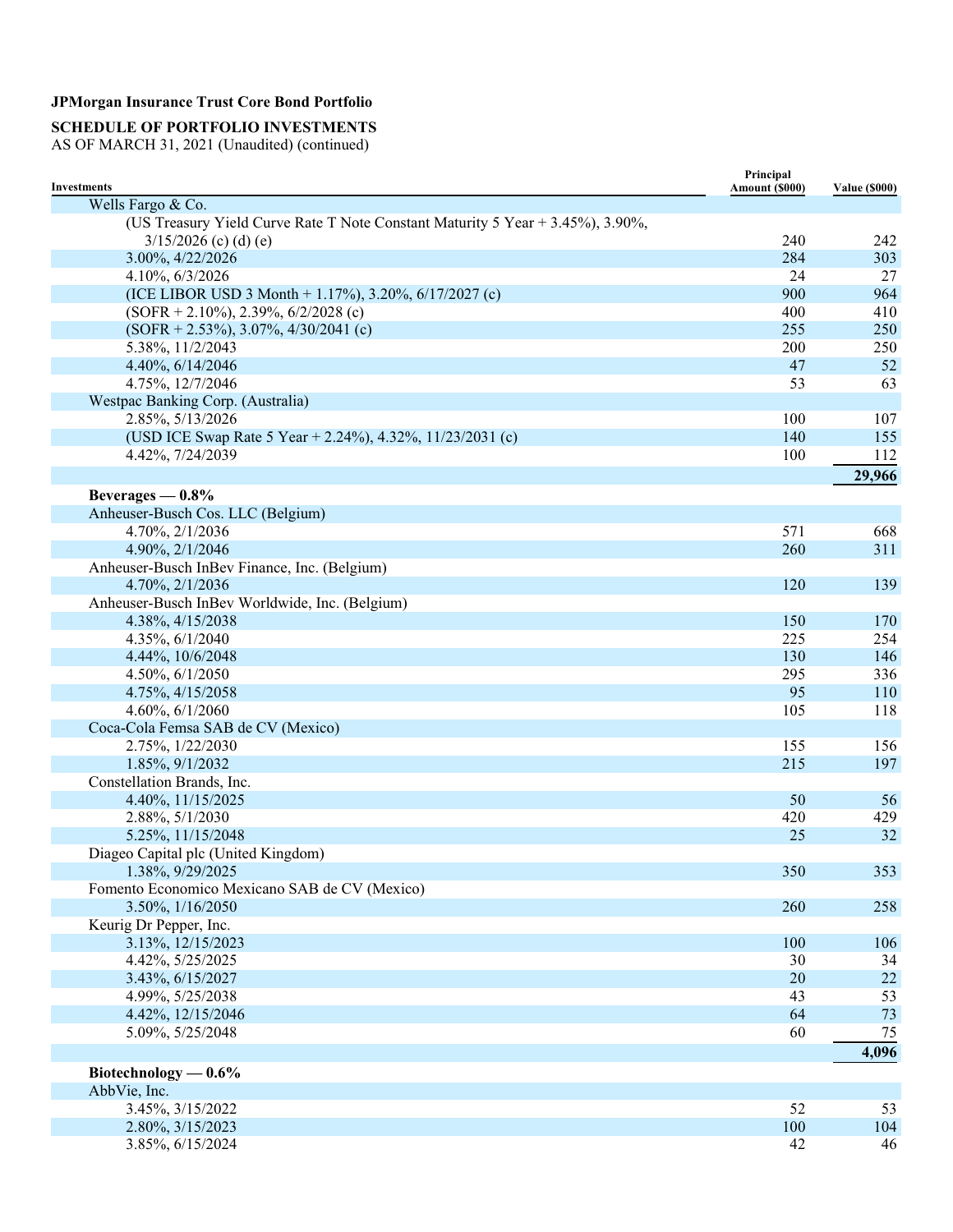| 3.20%, 11/21/2029                                                                        | 516 | 549   |
|------------------------------------------------------------------------------------------|-----|-------|
| 4.50%, 5/14/2035                                                                         | 100 | 117   |
| 4.05%, 11/21/2039                                                                        | 510 | 572   |
| 4.40%, 11/6/2042                                                                         | 370 | 430   |
| 4.85%, 6/15/2044                                                                         | 200 | 243   |
| Amgen, Inc.                                                                              |     |       |
| 2.20%, 2/21/2027                                                                         | 120 | 123   |
| Baxalta, Inc.                                                                            |     |       |
| 3.60%, 6/23/2022                                                                         | 7   | 7     |
| 5.25%, 6/23/2045                                                                         | 3   | 4     |
| Biogen, Inc.                                                                             |     |       |
| 2.25%, 5/1/2030                                                                          | 289 | 280   |
| 3.15%, 5/1/2050                                                                          | 75  | 69    |
| Gilead Sciences, Inc.                                                                    |     |       |
| 2.60%, 10/1/2040                                                                         | 310 | 285   |
| Regeneron Pharmaceuticals, Inc.                                                          |     |       |
| 1.75%, 9/15/2030                                                                         | 460 | 425   |
|                                                                                          |     | 3,307 |
| <b>Building Products — 0.1%</b>                                                          |     |       |
| Lennox International, Inc.                                                               |     |       |
| 1.35%, 8/1/2025                                                                          | 540 | 538   |
| Masco Corp.                                                                              |     |       |
| 2.00%, 10/1/2030                                                                         | 90  | 86    |
| 6.50%, 8/15/2032                                                                         | 80  | 103   |
|                                                                                          |     | 727   |
| Capital Markets - 2.4%                                                                   |     |       |
| Bank of New York Mellon Corp. (The)                                                      |     |       |
| 3.30%, 8/23/2029                                                                         | 38  | 41    |
| Blackstone Holdings Finance Co. LLC                                                      |     |       |
| 4.45%, $7/15/2045$ (a)                                                                   | 21  | 24    |
| <b>Blackstone Secured Lending Fund</b>                                                   |     |       |
| 3.65%, $7/14/2023$ (a)                                                                   | 200 | 209   |
| Brookfield Finance, Inc. (Canada)                                                        |     |       |
| 3.90%, 1/25/2028                                                                         | 55  | 60    |
| 4.85%, 3/29/2029                                                                         | 54  | 63    |
| 4.70%, 9/20/2047                                                                         | 44  | 50    |
| Charles Schwab Corp. (The)                                                               |     |       |
| Series I, (US Treasury Yield Curve Rate T Note Constant Maturity 5 Year + 3.17%), 4.00%, |     |       |
| $6/1/2026$ (c) (d) (e)                                                                   | 340 | 344   |
| 3.20%, 3/2/2027                                                                          | 100 | 109   |
|                                                                                          |     |       |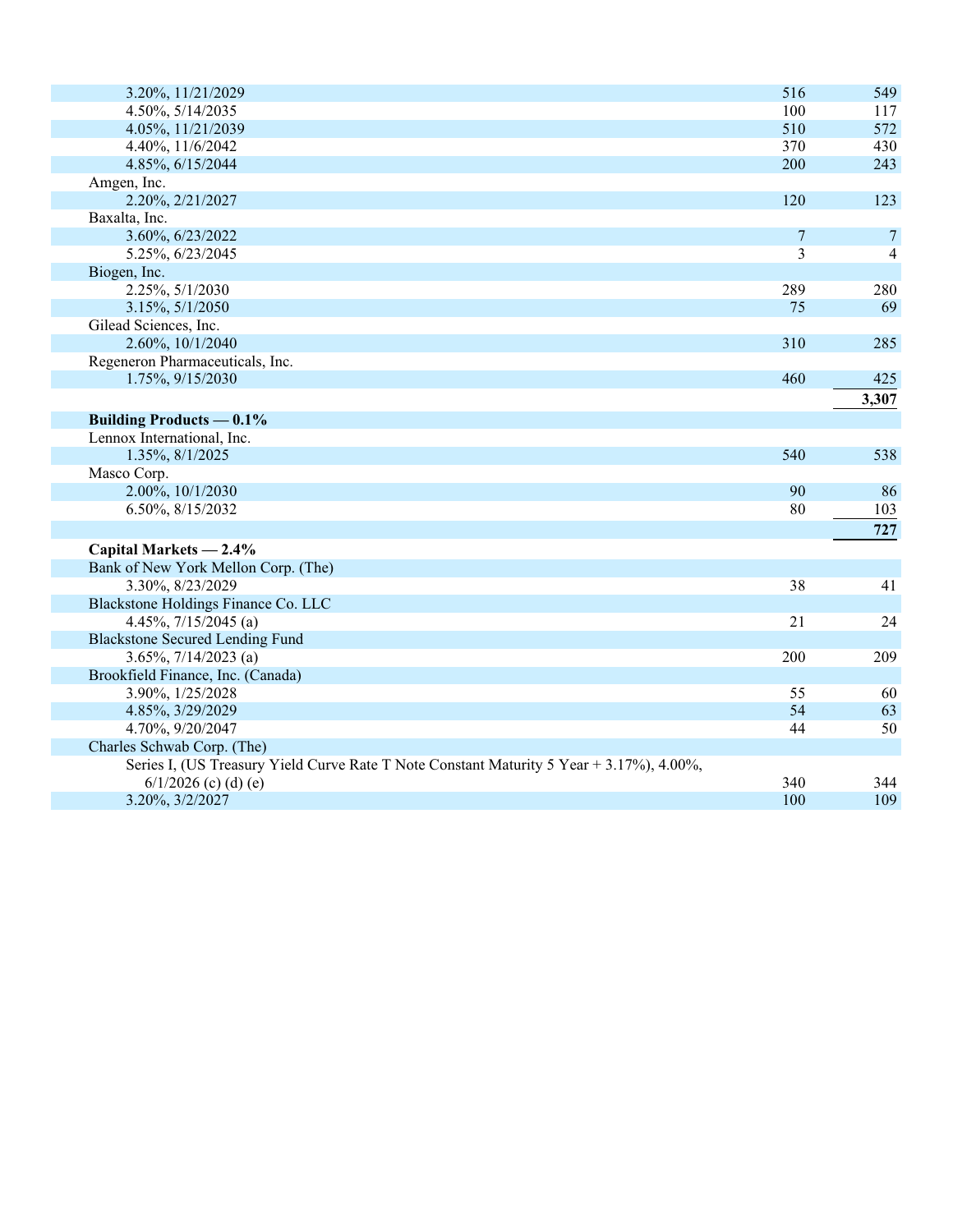### **SCHEDULE OF PORTFOLIO INVESTMENTS**

| <b>Investments</b>                                                                 | Principal<br>Amount (\$000) | <b>Value (\$000)</b> |
|------------------------------------------------------------------------------------|-----------------------------|----------------------|
| Series H, (US Treasury Yield Curve Rate T Note Constant Maturity 10 Year + 3.08%), |                             |                      |
| 4.00%, $12/1/2030$ (c) (d) (e)                                                     | 190                         | 187                  |
| CME Group, Inc.                                                                    |                             |                      |
| 3.00%, 3/15/2025                                                                   | 97                          | 104                  |
| Credit Suisse Group AG (Switzerland)                                               |                             |                      |
| 3.80%, 6/9/2023                                                                    | 350                         | 372                  |
| 3.75%, 3/26/2025                                                                   | 250                         | 269                  |
| $(SOFR + 1.56\%, 2.59\%, 9/11/2025)$ (a) (c)                                       | 250                         | 259                  |
| $(SOFR + 2.04\%), 2.19\%, 6/5/2026$ (a) (c)                                        | 250                         | 254                  |
| $(SOFR + 0.98\%), 1.31\%, 2/2/2027$ (a) (c)                                        | 260                         | 252                  |
| Daiwa Securities Group, Inc. (Japan)                                               |                             |                      |
| $3.13\%, \frac{4}{19/2022}$ (a)                                                    | 49                          | 50                   |
| Deutsche Bank AG (Germany)                                                         |                             |                      |
| 4.25%, 10/14/2021                                                                  | 100                         | 102                  |
| 3.30%, 11/16/2022                                                                  | 100                         | 104                  |
| $(SOFR + 2.16\%), 2.22\%, 9/18/2024$ (c)                                           | 380                         | 389                  |
| $(SOFR + 1.87\%)$ , 2.13%, 11/24/2026 (c)                                          | 205                         | 206                  |
| Goldman Sachs Group, Inc. (The)                                                    |                             |                      |
| 3.50%, 1/23/2025                                                                   | 100                         | 108                  |
| (ICE LIBOR USD 3 Month + 1.20%), 3.27%, 9/29/2025 (c)                              | 137                         | 147                  |
| 4.25%, 10/21/2025                                                                  | 105                         | 117                  |
| 3.50%, 11/16/2026                                                                  | 142                         | 154                  |
| 3.85%, 1/26/2027                                                                   | 45                          | 49                   |
| (ICE LIBOR USD 3 Month + 1.51%), 3.69%, $6/5/2028$ (c)                             | 742                         | 811                  |
| (ICE LIBOR USD 3 Month + 1.30%), 4.22%, $5/1/2029$ (c)                             | 100                         | 112                  |
| 2.60%, 2/7/2030                                                                    | 400                         | 405                  |
| 6.75%, 10/1/2037                                                                   | 80                          | 113                  |
| (ICE LIBOR USD 3 Month + 1.37%), 4.02%, 10/31/2038 (c)                             | 400                         | 444                  |
| (ICE LIBOR USD 3 Month + 1.43%), 4.41%, 4/23/2039 (c)                              | 215                         | 251                  |
| Intercontinental Exchange, Inc.                                                    |                             |                      |
| 4.00%, 10/15/2023                                                                  | 59                          | 64                   |
| Invesco Finance plc                                                                |                             |                      |
| 3.75%, 1/15/2026                                                                   | 36                          | 40                   |
| Jefferies Group LLC                                                                |                             |                      |
| 6.45%, 6/8/2027                                                                    | 81                          | 101                  |
| Macquarie Bank Ltd. (Australia)                                                    |                             |                      |
| 4.00%, $7/29/2025$ (a)                                                             | 100                         | 111                  |
| (US Treasury Yield Curve Rate T Note Constant Maturity 5 Year + 1.70%), 3.05%,     |                             |                      |
| $3/3/2036$ (a) (c)                                                                 | 200                         | 191                  |
| Macquarie Group Ltd. (Australia)                                                   |                             |                      |
| $(SOFR + 1.07\%), 1.34\%, 1/12/2027$ (a) (c)                                       | 210                         | 206                  |
| (ICE LIBOR USD 3 Month + 1.37%), 3.76%, 11/28/2028 (a) (c)                         | 78                          | 85                   |
| (ICE LIBOR USD 3 Month + 1.75%), 5.03%, $1/15/2030$ (a) (c)                        | 220                         | 254                  |
| Morgan Stanley                                                                     |                             |                      |
| 5.50%, 7/28/2021                                                                   | 35                          | 36                   |
|                                                                                    | 170                         | 173                  |
| 2.63%, 11/17/2021                                                                  | 100                         | 107                  |
| 4.10%, 5/22/2023                                                                   | 345                         |                      |
| $(SOFR + 0.46\%)$ , 0.53%, 1/25/2024 (c)                                           | 69                          | 344<br>76            |
| 3.70%, 10/23/2024                                                                  |                             |                      |
| 4.00%, 7/23/2025                                                                   | 276                         | 306                  |
| 5.00%, 11/24/2025                                                                  | 70                          | 80<br>378            |
| 3.88%, 1/27/2026                                                                   | 341                         |                      |
| $(SOFR + 1.99\%), 2.19\%, 4/28/2026$ (c)                                           | 980                         | 1,012                |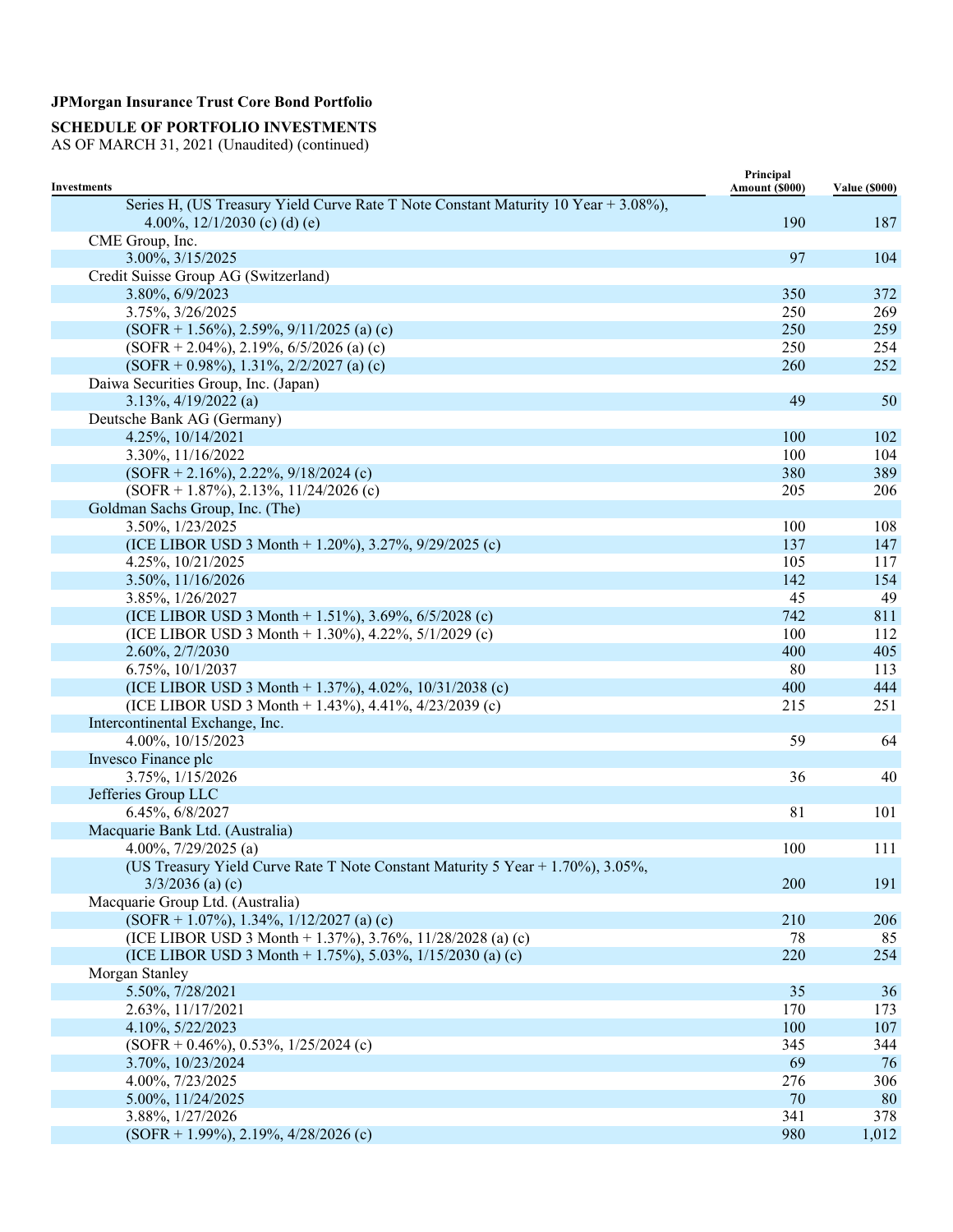| 4.35%, 9/8/2026                                         | 20         | 23  |
|---------------------------------------------------------|------------|-----|
| 3.63%, 1/20/2027                                        | 140        | 154 |
| (ICE LIBOR USD 3 Month + 1.34%), 3.59%, 7/22/2028 (c)   | 222        | 242 |
| (ICE LIBOR USD 3 Month + 1.14%), 3.77%, 1/24/2029 (c)   | 96         | 105 |
| (ICE LIBOR USD 3 Month + 1.63%), 4.43%, $1/23/2030$ (c) | 159        | 182 |
| $(SOFR + 1.03\%)$ , 1.79%, 2/13/2032 (c)                | 280        | 261 |
| 4.30%, $1/27/2045$                                      | 85         | 100 |
| Nomura Holdings, Inc. (Japan)                           |            |     |
| 2.65%, $1/16/2025$                                      | 212        | 220 |
| 2.68%, 7/16/2030                                        | <b>200</b> | 196 |
| Northern Trust Corp.                                    |            |     |
| (ICE LIBOR USD 3 Month + 1.13%), 3.38%, 5/8/2032 (c)    | 29         | 31  |
| Nuveen LLC                                              |            |     |
| 4.00%, $11/1/2028$ (a)                                  | 160        | 180 |
| S&P Global, Inc.                                        |            |     |
| 3.25%, 12/1/2049                                        | 150        | 154 |
|                                                         |            |     |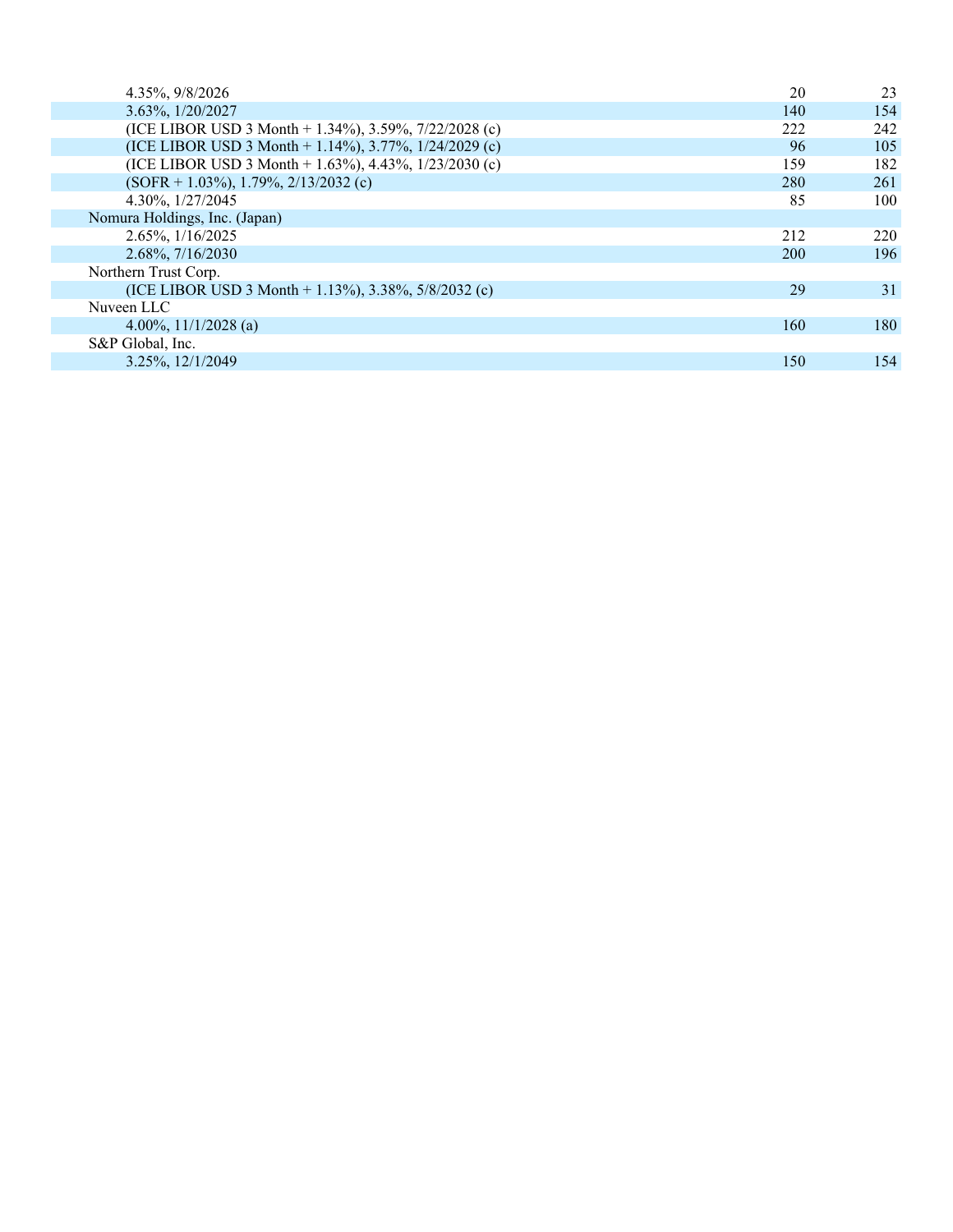### **SCHEDULE OF PORTFOLIO INVESTMENTS**

AS OF MARCH 31, 2021 (Unaudited) (continued)

| <b>Investments</b>                                                             | Principal<br>Amount (\$000) | <b>Value (\$000)</b> |
|--------------------------------------------------------------------------------|-----------------------------|----------------------|
| TD Ameritrade Holding Corp.                                                    |                             |                      |
| 2.95%, 4/1/2022                                                                | 17                          | 17                   |
| UBS Group AG (Switzerland)                                                     |                             |                      |
| 4.13%, $9/24/2025$ (a)                                                         | 400                         | 445                  |
| (US Treasury Yield Curve Rate T Note Constant Maturity 1 Year + 1.08%), 1.36%, |                             |                      |
| $1/30/2027$ (a) (c)                                                            | 200                         | 197                  |
| (US Treasury Yield Curve Rate T Note Constant Maturity 1 Year + 1.00%), 2.09%, |                             |                      |
| $2/11/2032$ (a) (c)                                                            | 250                         | 236                  |
|                                                                                |                             | 12,466               |
| Chemicals $-0.8\%$                                                             |                             |                      |
| Air Products and Chemicals, Inc.                                               |                             |                      |
| 1.85%, 5/15/2027                                                               | 310                         | 314                  |
| Albemarle Corp.                                                                |                             |                      |
| 5.45%, 12/1/2044                                                               | 50                          | 58                   |
| <b>Celanese US Holdings LLC</b>                                                |                             |                      |
| 3.50%, 5/8/2024                                                                | 151                         | 162                  |
| Chevron Phillips Chemical Co. LLC                                              |                             |                      |
| $5.13\%, \frac{4}{1/2025}$ (a)                                                 | 485                         | 552                  |
| Dow Chemical Co. (The)                                                         |                             |                      |
| 4.55%, 11/30/2025                                                              | 200                         | 227                  |
| 3.60%, 11/15/2050                                                              | 245                         | 247                  |
| DuPont de Nemours, Inc.                                                        |                             |                      |
| 5.32%, 11/15/2038                                                              | 595                         | 747                  |
| Eastman Chemical Co.                                                           |                             |                      |
| 4.50%, 12/1/2028                                                               | 220                         | 252                  |
| Ecolab, Inc.                                                                   |                             |                      |
| 3.25%, 1/14/2023                                                               | 90                          | 94                   |
| International Flavors & Fragrances, Inc.                                       |                             |                      |
| 4.45%, 9/26/2028                                                               | 45                          | 51                   |
| 5.00%, 9/26/2048                                                               | 52                          | 64                   |
| LYB International Finance III LLC                                              |                             |                      |
| 1.25%, 10/1/2025                                                               | 80                          | 79                   |
| 3.38%, 5/1/2030                                                                | 235                         | 249                  |
| Nutrien Ltd. (Canada)                                                          |                             |                      |
| 4.00%, 12/15/2026                                                              | 70                          | 78                   |
| 4.20%, 4/1/2029                                                                | 25                          | 28                   |
| 4.13%, 3/15/2035                                                               | 90                          | 100                  |
| 5.00%, 4/1/2049                                                                | 40                          | 50                   |
| Nutrition & Biosciences, Inc.                                                  |                             |                      |
| $1.83\%, 10/15/2027$ (a)                                                       | 190                         | 187                  |
| $3.27\%, 11/15/2040$ (a)                                                       | 110                         | 108                  |
| $3.47\%, 12/1/2050$ (a)                                                        | 85                          | 83                   |
| PPG Industries, Inc.                                                           |                             |                      |
| 1.20%, 3/15/2026                                                               | 140                         | 137                  |
| Sherwin-Williams Co. (The)                                                     |                             |                      |
| 3.13%, 6/1/2024                                                                | 29                          | 31                   |
| Union Carbide Corp.                                                            |                             |                      |
| 7.75%, 10/1/2096                                                               | 80                          | 122                  |
|                                                                                |                             | 4,020                |
| Commercial Services & Supplies - 0.1%                                          |                             |                      |
| Brambles USA, Inc. (Australia)                                                 |                             |                      |
| 4.13%, $10/23/2025$ (a)                                                        | $70\,$                      | 78                   |

Ford Foundation (The)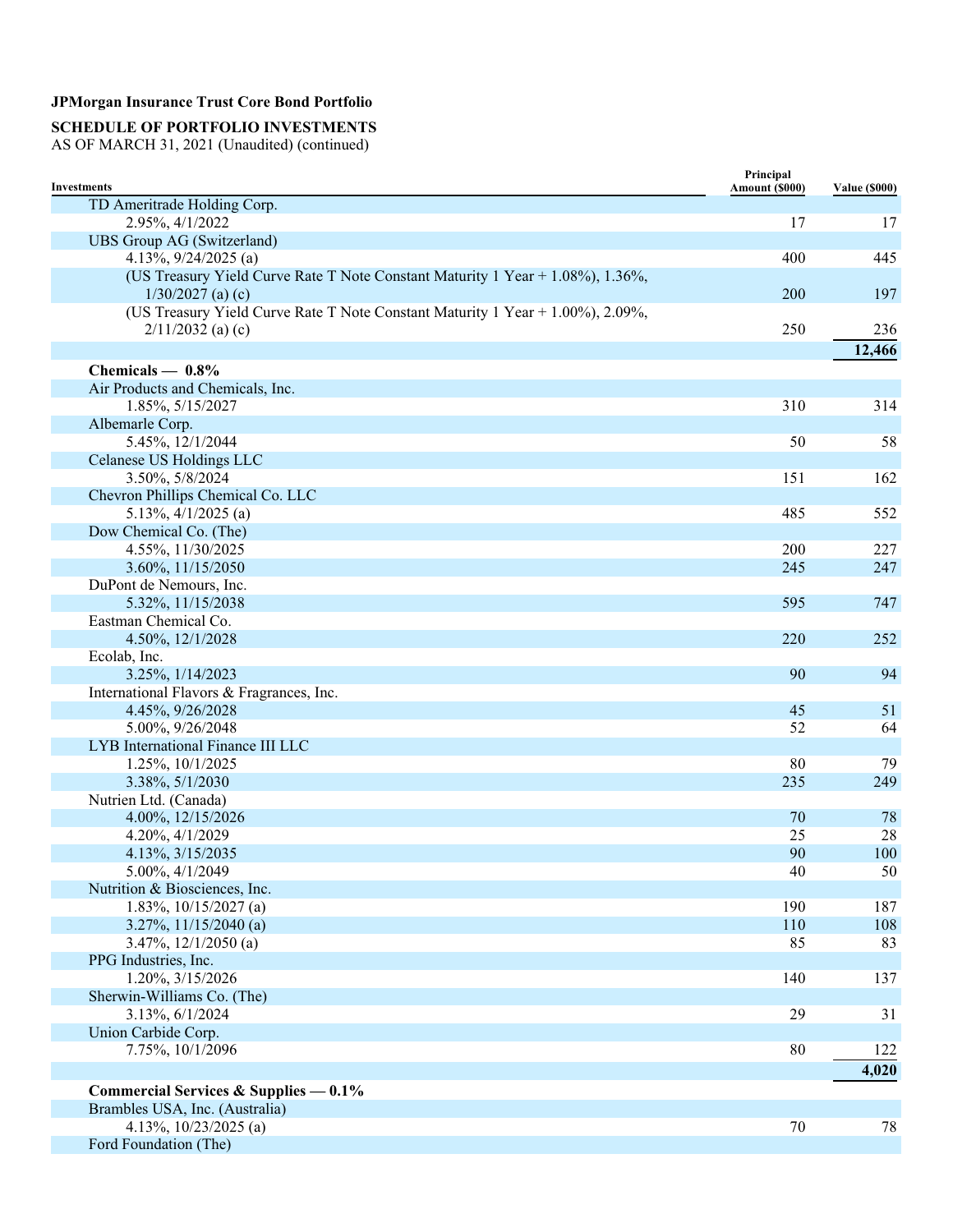| Series 2020, 2.82%, 6/1/2070           | 90        | 81        |
|----------------------------------------|-----------|-----------|
| Republic Services, Inc.                |           |           |
| 1.45%, 2/15/2031                       | 230       | 210       |
|                                        |           | 369       |
| Construction & Engineering $-0.1\%$    |           |           |
| Quanta Services, Inc.                  |           |           |
| 2.90%, 10/1/2030                       | 360       | 365       |
| Construction Materials — 0.0% (b)      |           |           |
| Martin Marietta Materials, Inc.        |           |           |
| 3.45%, 6/1/2027                        | 52        | 57        |
| 3.50%, 12/15/2027                      | 100       | 109       |
|                                        |           | 166       |
| <b>Consumer Finance — 1.4%</b>         |           |           |
| AerCap Ireland Capital DAC (Ireland)   |           |           |
| 4.45%, 12/16/2021                      | 150       | 153       |
| 4.13%, 7/3/2023                        | 150       | 159       |
| 4.50%, 9/15/2023                       | 600       | 645       |
| 3.15%, 2/15/2024                       | 650       | 676       |
| 2.88%, 8/14/2024                       | 150       | 155       |
| 6.50%, 7/15/2025                       | 270       | 315       |
| 1.75%, 1/30/2026                       | 150       | 146       |
| American Express Co.                   |           |           |
| 4.20%, 11/6/2025                       | 150       | 170       |
| American Express Credit Corp.          |           |           |
| 2.25%, 5/5/2021                        | 73        | 73        |
| American Honda Finance Corp.           |           |           |
| 2.30%, 9/9/2026                        | 17        | 18        |
| Avolon Holdings Funding Ltd. (Ireland) |           |           |
| $3.63\%, 5/1/2022$ (a)                 | 155       | 158       |
| 5.50%, $1/15/2023$ (a)                 | 405       | 430       |
| $2.88\%, 2/15/2025$ (a)                | 194       | 193       |
| 5.50%, $1/15/2026$ (a)                 | 395       | 437       |
| $2.13\%, 2/21/2026$ (a)                | 160       | 153       |
| 4.25%, $4/15/2026$ (a)                 | 245       | 257       |
| 4.38%, $5/1/2026$ (a)                  | 150       | 157       |
| Capital One Financial Corp.            |           |           |
| 3.75%, 4/24/2024<br>4.20%, 10/29/2025  | 130<br>40 | 141<br>44 |
| 3.75%, 7/28/2026                       | 196       | 213       |
| General Motors Financial Co., Inc.     |           |           |
| 1.25%, 1/8/2026                        | 580       | 569       |
| 2.35%, 1/8/2031                        | 312       | 298       |
| John Deere Capital Corp.               |           |           |
| 2.25%, 9/14/2026                       | 125       | 131       |
| Park Aerospace Holdings Ltd. (Ireland) |           |           |
| 5.25%, $8/15/2022$ (a)                 | 995       | 1,045     |
| 4.50%, $3/15/2023$ (a)                 | 475       | 496       |
| 5.50%, $2/15/2024$ (a)                 | 160       | 174       |
|                                        |           | 7,406     |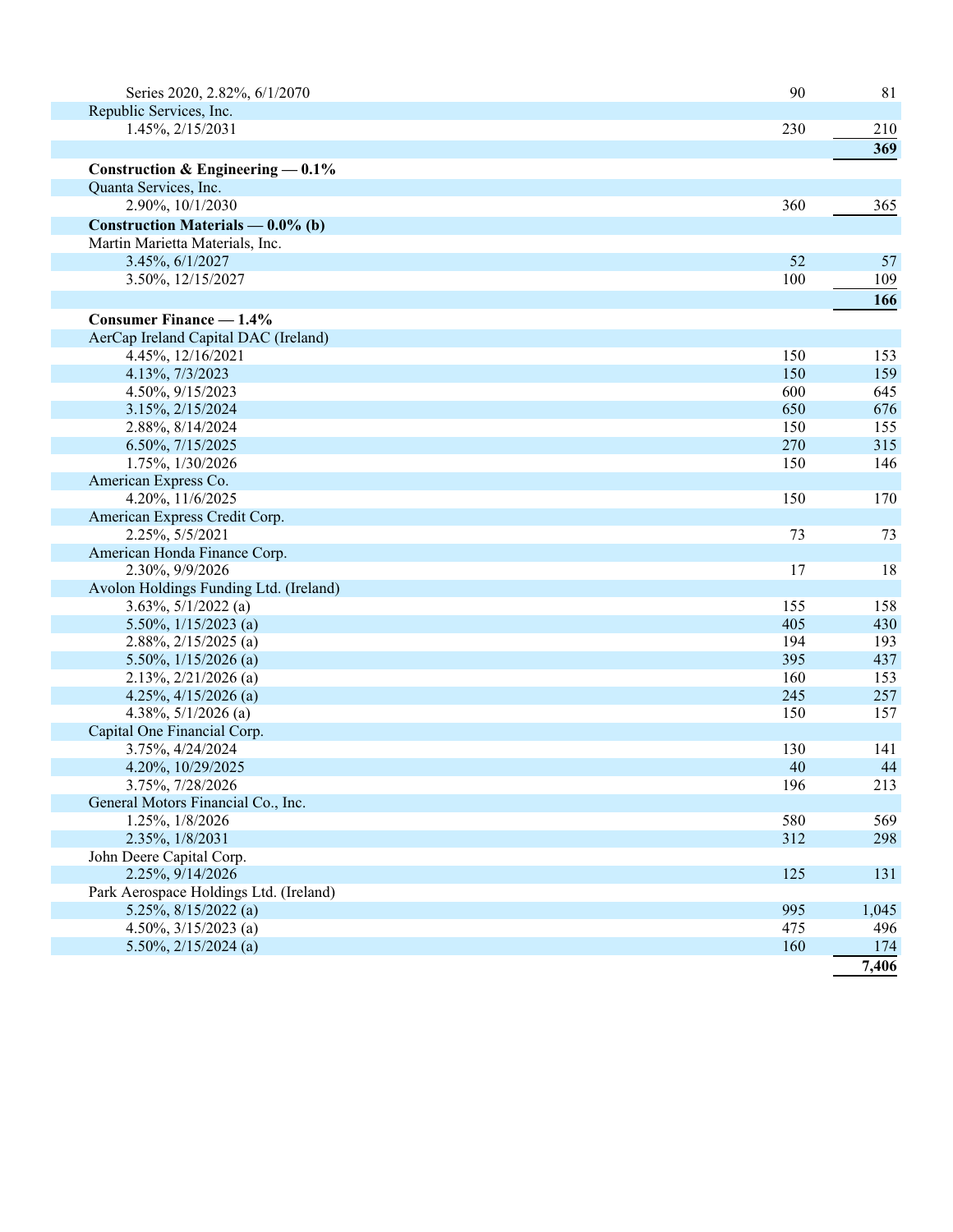# **SCHEDULE OF PORTFOLIO INVESTMENTS**

| Investments                                         | Principal<br>Amount (\$000) | <b>Value (\$000)</b> |
|-----------------------------------------------------|-----------------------------|----------------------|
| Containers & Packaging — 0.1%                       |                             |                      |
| Graphic Packaging International LLC                 |                             |                      |
| $1.51\%, \frac{4}{15/2026}$ (a)                     | 284                         | 283                  |
| Packaging Corp. of America                          |                             |                      |
| 4.05%, 12/15/2049                                   | 155                         | 172                  |
| WRKCo, Inc.                                         |                             |                      |
| 3.00%, 9/15/2024                                    | 80                          | 85                   |
| $3.90\%, 6/1/2028$                                  | 35                          | 38                   |
|                                                     |                             | 578                  |
| Diversified Consumer Services $-0.0\%$ (b)          |                             |                      |
| Pepperdine University                               |                             |                      |
| Series 2020, 3.30%, 12/1/2059                       | 110                         | 105                  |
| University of Southern California                   |                             |                      |
| Series A, 3.23%, 10/1/2120                          | 110                         | 98                   |
|                                                     |                             |                      |
|                                                     |                             | 203                  |
| Diversified Financial Services — 0.5%               |                             |                      |
| <b>AIG Global Funding</b>                           |                             |                      |
| 1.90%, $10/6/2021$ (a)                              | 100                         | 101                  |
| CK Hutchison International 16 Ltd. (United Kingdom) |                             |                      |
| $1.88\%, 10/3/2021$ (a)                             | 200                         | 201                  |
| <b>GE Capital Funding LLC</b>                       |                             |                      |
| 4.40%, $5/15/2030$ (a)                              | 445                         | 504                  |
| GE Capital International Funding Co. Unlimited Co.  |                             |                      |
| 4.42%, 11/15/2035                                   | 600                         | 687                  |
| <b>GTP Acquisition Partners I LLC</b>               |                             |                      |
| 3.48%, $6/16/2025$ (a)                              | 67                          | 71                   |
| LSEGA Financing plc (United Kingdom)                |                             |                      |
| $2.00\%, 4/6/2028$ (a)                              | 475                         | 470                  |
| Mitsubishi HC Capital, Inc. (Japan)                 |                             |                      |
| $2.65\%, 9/19/2022$ (a)                             | 200                         | 205                  |
| ORIX Corp. (Japan)                                  |                             |                      |
| 2.90%, 7/18/2022                                    | 40                          | 41                   |
| 3.25%, 12/4/2024                                    | 100                         | 108                  |
| 3.70%, 7/18/2027                                    | 100                         | 111                  |
|                                                     |                             | 2,499                |
| Diversified Telecommunication Services - 0.8%       |                             |                      |
| AT&T, Inc.                                          |                             |                      |
| 2.30%, 6/1/2027                                     | 520                         | 531                  |
| 1.65%, 2/1/2028                                     | 255                         | 247                  |
| 2.25%, 2/1/2032                                     | 430                         | 409                  |
| 3.50%, 6/1/2041                                     | 154                         | 152                  |
| 3.10%, 2/1/2043                                     | 645                         | 601                  |
| $3.50\%, 9/15/2053$ (a)                             | 436                         | 403                  |
| Deutsche Telekom International Finance BV (Germany) |                             |                      |
| 4.88%, $3/6/2042$ (a)                               | 150                         | 180                  |
| Verizon Communications, Inc.                        |                             |                      |
| 2.63%, 8/15/2026                                    | 12                          | 13                   |
| 2.10%, 3/22/2028                                    | 405                         | 407                  |
| 3.88%, 2/8/2029                                     | 75                          | 83                   |
| 3.15%, 3/22/2030                                    | 40                          | 42                   |
| 4.50%, 8/10/2033                                    | 125                         | 145                  |
| 4.40%, 11/1/2034                                    | 209                         | 239                  |
|                                                     |                             |                      |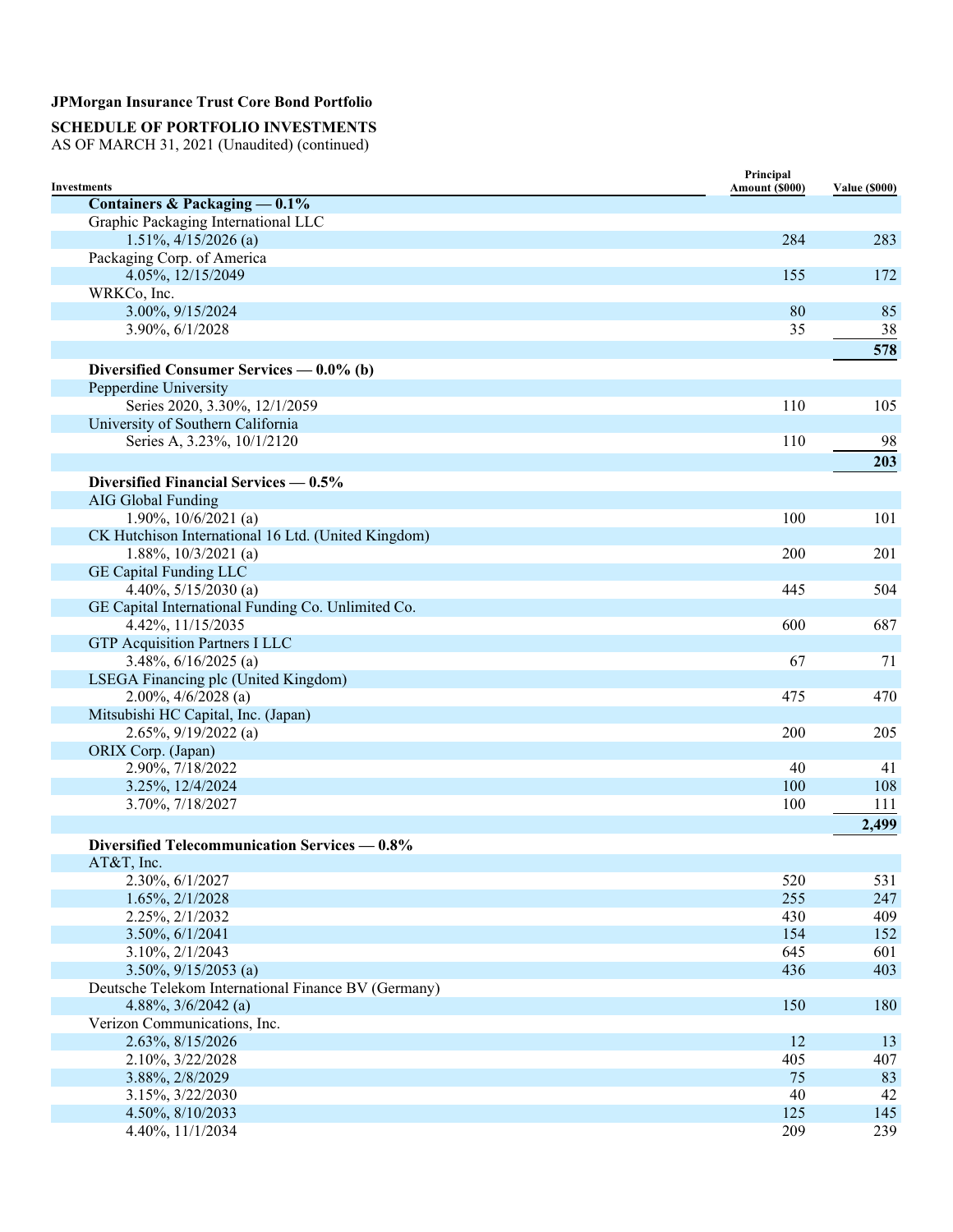| 4.27%, 1/15/2036                                                     | 85  | 96    |
|----------------------------------------------------------------------|-----|-------|
| 2.65%, 11/20/2040                                                    | 260 | 238   |
| 4.86%, 8/21/2046                                                     | 134 | 161   |
| 4.67%, 3/15/2055                                                     | 340 | 405   |
| 2.99%, 10/30/2056 (a)                                                | 82  | 72    |
|                                                                      |     | 4,424 |
| Electric Utilities - 1.5%                                            |     |       |
| AEP Transmission Co. LLC                                             |     |       |
| 3.15%, 9/15/2049                                                     | 35  | 34    |
| Alabama Power Co.                                                    |     |       |
| 6.13%, 5/15/2038                                                     | 62  | 84    |
| Avangrid, Inc.                                                       |     |       |
| 3.15%, 12/1/2024                                                     | 72  | 77    |
| Baltimore Gas and Electric Co.                                       |     |       |
| 3.50%, 8/15/2046                                                     | 47  | 48    |
| 2.90%, 6/15/2050                                                     | 110 | 102   |
| CenterPoint Energy Houston Electric LLC                              |     |       |
| 3.95%, 3/1/2048                                                      | 10  | 11    |
| Series AD, 2.90%, 7/1/2050                                           | 200 | 187   |
| China Southern Power Grid International Finance BVI Co. Ltd. (China) |     |       |
| $3.50\%, 5/8/2027$ (a)                                               | 200 | 216   |
| Cleveland Electric Illuminating Co. (The)                            |     |       |
| $3.50\%, 4/1/2028$ (a)                                               | 95  | 97    |
| 4.55%, $11/15/2030$ (a)                                              | 65  | 72    |
| Commonwealth Edison Co.                                              |     |       |
| 3.65%, 6/15/2046                                                     | 30  | 32    |
| Duke Energy Corp.                                                    |     |       |
| 2.65%, 9/1/2026                                                      | 100 | 105   |
| 3.40%, 6/15/2029                                                     | 61  | 65    |
| Duke Energy Indiana LLC                                              |     |       |
| 3.75%, 5/15/2046                                                     | 60  | 63    |
| Duke Energy Ohio, Inc.                                               |     |       |
| 3.70%, 6/15/2046                                                     | 46  | 48    |
| Duke Energy Progress LLC                                             |     |       |
|                                                                      | 54  | 57    |
| 3.70%, 10/15/2046                                                    |     |       |
| Duquesne Light Holdings, Inc.                                        |     |       |
| $3.62\%, 8/1/2027$ (a)                                               | 160 | 173   |
| $2.53\%, 10/1/2030$ (a)                                              | 210 | 201   |
| Edison International                                                 | 284 |       |
| 3.55%, 11/15/2024                                                    |     | 305   |
| 4.13%, 3/15/2028                                                     | 100 | 107   |
| Emera US Finance LP (Canada)                                         |     |       |
| 4.75%, 6/15/2046                                                     | 130 | 145   |
| Enel Finance International NV (Italy)                                |     |       |
| $3.63\%, 5/25/2027$ (a)                                              | 220 | 238   |
| Entergy Arkansas LLC                                                 |     |       |
| 3.50%, 4/1/2026                                                      | 22  | 24    |
| Entergy Corp.                                                        |     |       |
| 2.95%, 9/1/2026                                                      | 21  | 22    |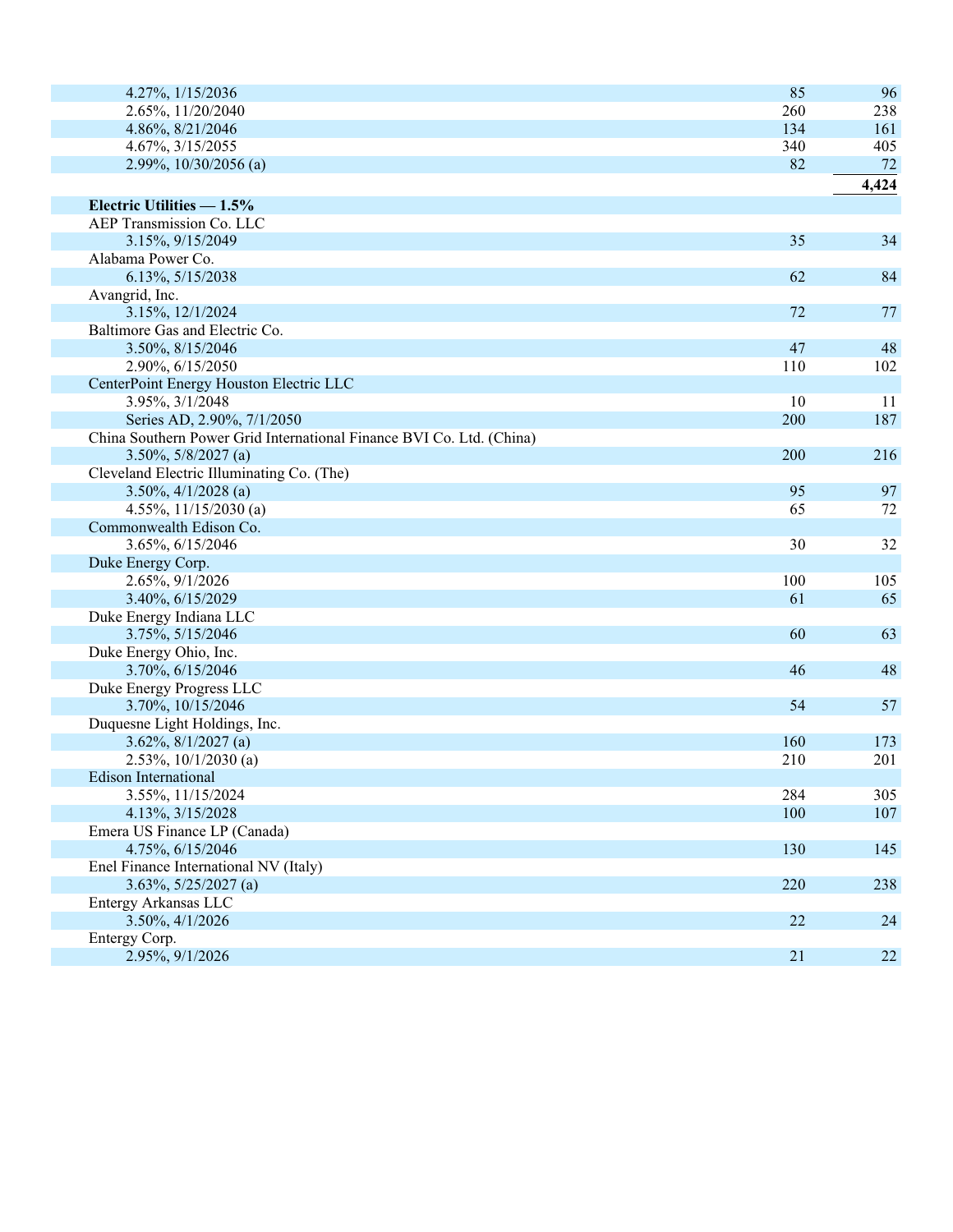### **SCHEDULE OF PORTFOLIO INVESTMENTS**

| Investments                                            | Principal<br>Amount (\$000) | <b>Value (\$000)</b> |
|--------------------------------------------------------|-----------------------------|----------------------|
| Entergy Louisiana LLC                                  |                             |                      |
| 2.40%, 10/1/2026                                       | 59                          | 61                   |
| 3.05%, 6/1/2031                                        | 38                          | 40                   |
| 4.00%, 3/15/2033                                       | 40                          | 46                   |
| 2.90%, 3/15/2051                                       | 130                         | 119                  |
| Entergy Mississippi LLC                                |                             |                      |
| 3.85%, 6/1/2049                                        | 135                         | 142                  |
| Evergy Metro, Inc.                                     |                             |                      |
| 3.15%, 3/15/2023                                       | 24                          | 25                   |
| 5.30%, 10/1/2041                                       | 50                          | 62                   |
| 4.20%, 3/15/2048                                       | 50                          | 57                   |
|                                                        |                             |                      |
| Evergy, Inc.                                           |                             |                      |
| 2.90%, 9/15/2029                                       | 170                         | 173                  |
| Florida Power & Light Co.                              |                             |                      |
| 5.40%, 9/1/2035                                        | 50                          | 65                   |
| Fortis, Inc. (Canada)                                  |                             |                      |
| 3.06%, 10/4/2026                                       | 124                         | 132                  |
| Hydro-Quebec (Canada)                                  |                             |                      |
| Series IO, 8.05%, 7/7/2024                             | 100                         | 123                  |
| ITC Holdings Corp.                                     |                             |                      |
| 2.70%, 11/15/2022                                      | 100                         | 103                  |
| 2.95%, $5/14/2030$ (a)                                 | 100                         | 102                  |
| Jersey Central Power & Light Co.                       |                             |                      |
| 4.30%, $1/15/2026$ (a)                                 | 40                          | 44                   |
| 6.15%, 6/1/2037                                        | 30                          | 37                   |
| Massachusetts Electric Co.                             |                             |                      |
| 4.00%, $8/15/2046$ (a)                                 | 56                          | 59                   |
| MidAmerican Energy Co.                                 |                             |                      |
| 3.50%, 10/15/2024                                      | 59                          | 64                   |
| Mid-Atlantic Interstate Transmission LLC               |                             |                      |
| 4.10%, 5/15/2028 (a)                                   | 40                          | 43                   |
| Nevada Power Co.                                       |                             |                      |
| Series CC, 3.70%, 5/1/2029                             | 100                         | 110                  |
| New England Power Co. (United Kingdom)                 |                             |                      |
| 3.80%, 12/5/2047 (a)                                   | 45                          | 47                   |
| NextEra Energy Capital Holdings, Inc.                  |                             |                      |
| 3.55%, 5/1/2027                                        | 27                          | 30                   |
| Niagara Mohawk Power Corp.                             |                             |                      |
| $3.51\%, 10/1/2024$ (a)                                | 19                          | 20                   |
| 1.96%, $6/27/2030$ (a)                                 | 250                         | 239                  |
| NRG Energy, Inc.                                       |                             |                      |
| $2.00\%, 12/2/2025$ (a)                                | 185                         | 185                  |
| $2.45\%, 12/2/2027$ (a)                                | 210                         | 209                  |
| 4.45%, $6/15/2029$ (a)                                 | 110                         | 120                  |
| Oncor Electric Delivery Co. LLC                        |                             |                      |
| 5.75%, 3/15/2029                                       | 25                          | 31                   |
| 3.10%, 9/15/2049                                       | 215                         | 209                  |
| Pacific Gas and Electric Co.                           |                             |                      |
| (ICE LIBOR USD 3 Month + 1.38%), 1.57%, 11/15/2021 (c) | 330                         | 332                  |
| 1.75%, 6/16/2022                                       | 320                         | 320                  |
| 1.37%, 3/10/2023                                       | 305                         | 305                  |
| 3.45%, 7/1/2025                                        | 145                         | 153                  |
| 2.95%, 3/1/2026                                        | 90                          | 93                   |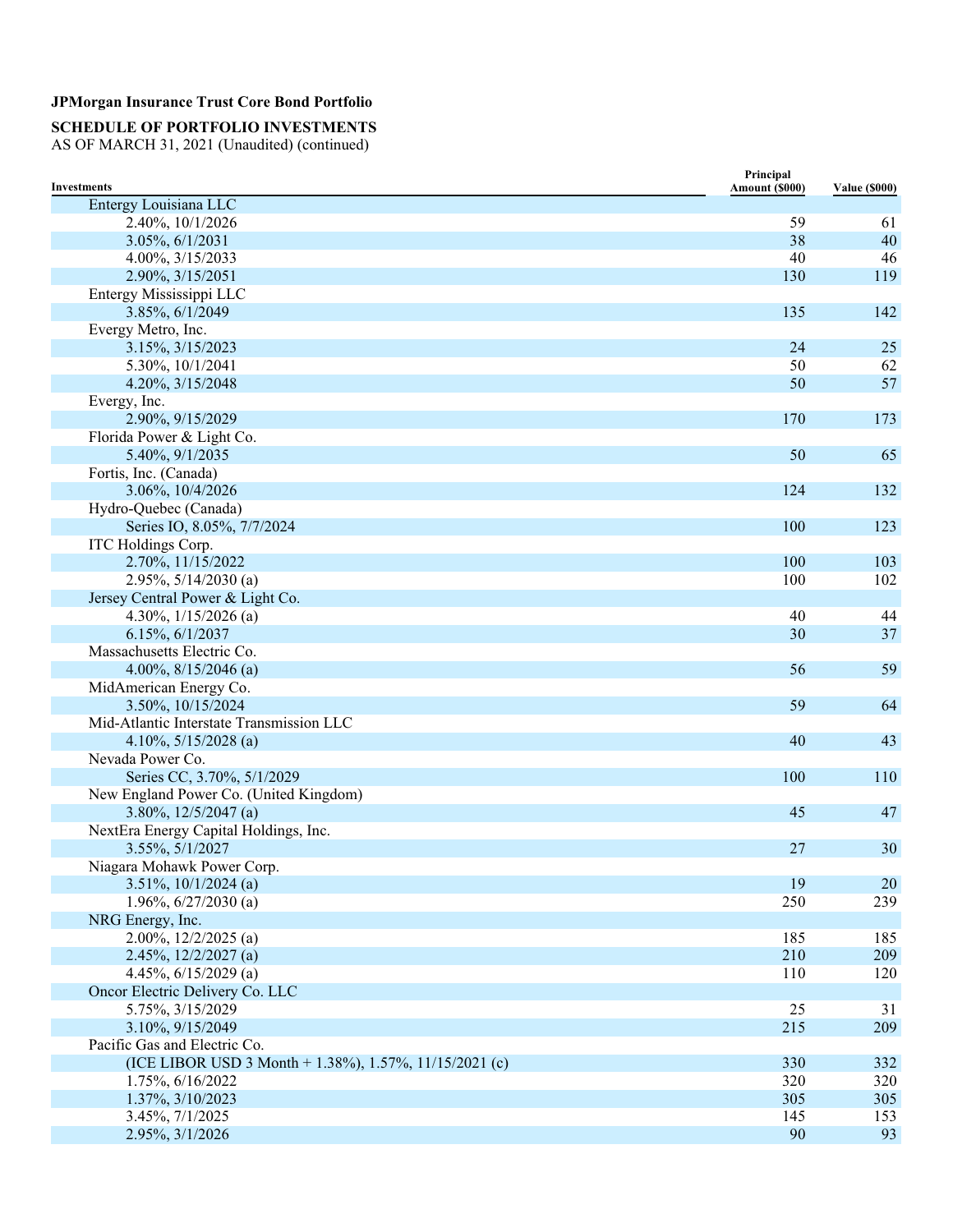| $3.75\%, 8/15/2042$ (f)                                 | 33             | 30              |
|---------------------------------------------------------|----------------|-----------------|
| 4.30%, 3/15/2045                                        | 55             | 54              |
| 4.00%, 12/1/2046                                        | 230            | 213             |
| PECO Energy Co.                                         |                |                 |
| 2.80%, 6/15/2050                                        | 100            | 93              |
| Pennsylvania Electric Co.                               |                |                 |
| $3.25\%, \frac{3}{15/2028}$ (a)                         | 19             | 20              |
| Potomac Electric Power Co.                              |                |                 |
| 6.50%, 11/15/2037                                       | 75             | 105             |
| PPL Capital Funding, Inc.                               |                |                 |
| 3.40%, 6/1/2023                                         | 30             | 32              |
| 4.00%, 9/15/2047                                        | 20             | 21              |
| Public Service Co. of Oklahoma                          |                |                 |
| Series G, 6.63%, 11/15/2037                             | 175            | 240             |
| Public Service Electric and Gas Co.                     |                |                 |
| 3.00%, 5/15/2025                                        | 83             | 89              |
| 5.38%, 11/1/2039                                        | 28             | 35              |
| Southern California Edison Co.                          |                |                 |
| Series C, 3.50%, 10/1/2023                              | 53             | 56              |
| Series B, 3.65%, 3/1/2028                               | 80             | 87              |
| Series 05-B, 5.55%, 1/15/2036                           | 80             | 97              |
| 4.05%, 3/15/2042                                        | 100            | 104             |
| Tampa Electric Co.                                      |                |                 |
| 4.45%, 6/15/2049                                        | 100            | 116             |
| Toledo Edison Co. (The)                                 |                |                 |
| 6.15%, 5/15/2037                                        | 50             | 64              |
| Union Electric Co.                                      |                |                 |
| 2.95%, 6/15/2027                                        | 36             | 39              |
| Virginia Electric and Power Co.                         |                |                 |
| 6.35%, 11/30/2037                                       | 70             | 98              |
|                                                         |                | 8,006           |
| Electronic Equipment, Instruments & Components $-0.1\%$ |                |                 |
| Arrow Electronics, Inc.                                 |                |                 |
| 4.50%, 3/1/2023                                         | 8              | $8\phantom{.0}$ |
| 3.25%, 9/8/2024                                         | 44             | 47              |
| 3.88%, 1/12/2028                                        | 22             | 24              |
| Corning, Inc.                                           |                |                 |
| 5.35%, 11/15/2048                                       | 110            | 141             |
| 3.90%, 11/15/2049                                       | 174            | 188             |
|                                                         |                | 408             |
| Energy Equipment & Services $-0.2\%$                    |                |                 |
| Baker Hughes a GE Co. LLC                               |                |                 |
| 3.14%, 11/7/2029                                        | 180            | 189             |
| 4.49%, 5/1/2030                                         | 115            | 131             |
| Baker Hughes Holdings LLC                               |                |                 |
| 5.13%, 9/15/2040                                        | 40             | 49              |
| Halliburton Co.                                         |                |                 |
| 3.80%, 11/15/2025                                       | $\overline{4}$ | $\overline{4}$  |
| 4.85%, 11/15/2035                                       | 30             | 34              |
| 6.70%, 9/15/2038                                        | 60             | 78              |
| NOV, Inc.                                               |                |                 |
| 3.60%, 12/1/2029                                        | 200            | 201             |
|                                                         |                |                 |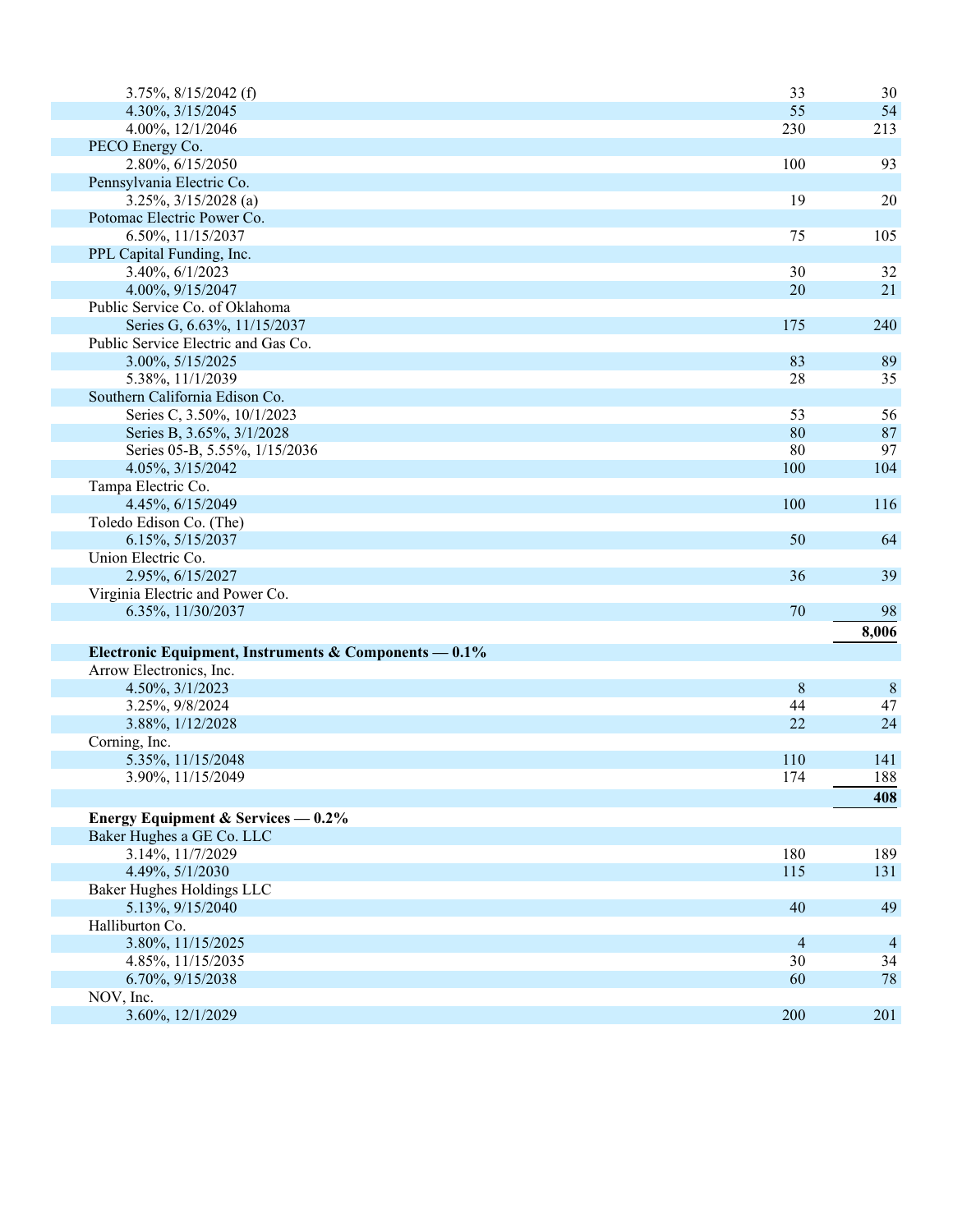### **SCHEDULE OF PORTFOLIO INVESTMENTS**

| <b>Investments</b>                                   | Principal<br>Amount (\$000) | <b>Value (\$000)</b> |
|------------------------------------------------------|-----------------------------|----------------------|
| Schlumberger Finance Canada Ltd.                     |                             |                      |
| 1.40%, 9/17/2025                                     | 300                         | 300                  |
| Schlumberger Holdings Corp.                          |                             |                      |
| $3.75\%, 5/1/2024$ (a)                               | 55                          | 59                   |
| 3.90%, $5/17/2028$ (a)                               | 62                          | 68                   |
|                                                      |                             | 1,113                |
| Entertainment — $0.1\%$                              |                             |                      |
| NBCUniversal Media LLC                               |                             |                      |
| 5.95%, 4/1/2041                                      | 75                          | 105                  |
| Walt Disney Co. (The)                                |                             |                      |
| 7.30%, 4/30/2028                                     | 150                         | 199                  |
|                                                      |                             |                      |
|                                                      |                             | 304                  |
| Equity Real Estate Investment Trusts (REITs) - 1.7%  |                             |                      |
| Alexandria Real Estate Equities, Inc.                |                             |                      |
| 3.80%, 4/15/2026                                     | 23                          | 25                   |
| 2.00%, 5/18/2032                                     | 240                         | 224                  |
| 1.88%, 2/1/2033                                      | 140                         | 127                  |
| 4.00%, 2/1/2050                                      | 125                         | 133                  |
| American Campus Communities Operating Partnership LP |                             |                      |
| 3.63%, 11/15/2027                                    | 100                         | 109                  |
| 2.85%, 2/1/2030                                      | 190                         | 190                  |
| American Tower Corp.                                 |                             |                      |
| 5.00%, 2/15/2024                                     | 71                          | 79                   |
| 3.38%, 10/15/2026                                    | 44                          | 48                   |
| 1.50%, 1/31/2028                                     | 325                         | 311                  |
| 2.90%, 1/15/2030                                     | 30                          | 30                   |
| 2.10%, 6/15/2030                                     | 150                         | 143                  |
| 1.88%, 10/15/2030                                    | 275                         | 257                  |
| 3.70%, 10/15/2049                                    | 230                         | 232                  |
| 3.10%, 6/15/2050                                     | 130                         | 120                  |
| 2.95%, 1/15/2051                                     | 85                          | 75                   |
| <b>Boston Properties LP</b>                          |                             |                      |
| 3.13%, 9/1/2023                                      | 30                          | 32                   |
| 3.20%, 1/15/2025                                     | 61                          | 65                   |
| 3.65%, 2/1/2026                                      | 67                          | 73                   |
| Brixmor Operating Partnership LP                     |                             |                      |
| 3.65%, 6/15/2024                                     | 50                          | 54                   |
| 3.85%, 2/1/2025                                      | 50                          | 54                   |
| 2.25%, 4/1/2028                                      | 200                         | 196                  |
| Corporate Office Properties LP                       |                             |                      |
| 2.25%, 3/15/2026                                     | 470                         | 478                  |
| 2.75%, 4/15/2031                                     | 326                         | 315                  |
| Crown Castle International Corp.                     |                             |                      |
| 4.00%, 3/1/2027                                      | 24                          | $27\,$               |
| 2.25%, 1/15/2031                                     | 295                         | 283                  |
| Digital Realty Trust LP                              |                             |                      |
| 3.70%, 8/15/2027                                     | 31                          | 34                   |
| Duke Realty LP                                       |                             |                      |
| 3.25%, 6/30/2026                                     | 18                          | 19                   |
| 2.88%, 11/15/2029                                    | 95                          | 98                   |
| Equinix, Inc.                                        |                             |                      |
| 2.90%, 11/18/2026                                    | 285                         | 301                  |
| Essex Portfolio LP                                   |                             |                      |
|                                                      |                             |                      |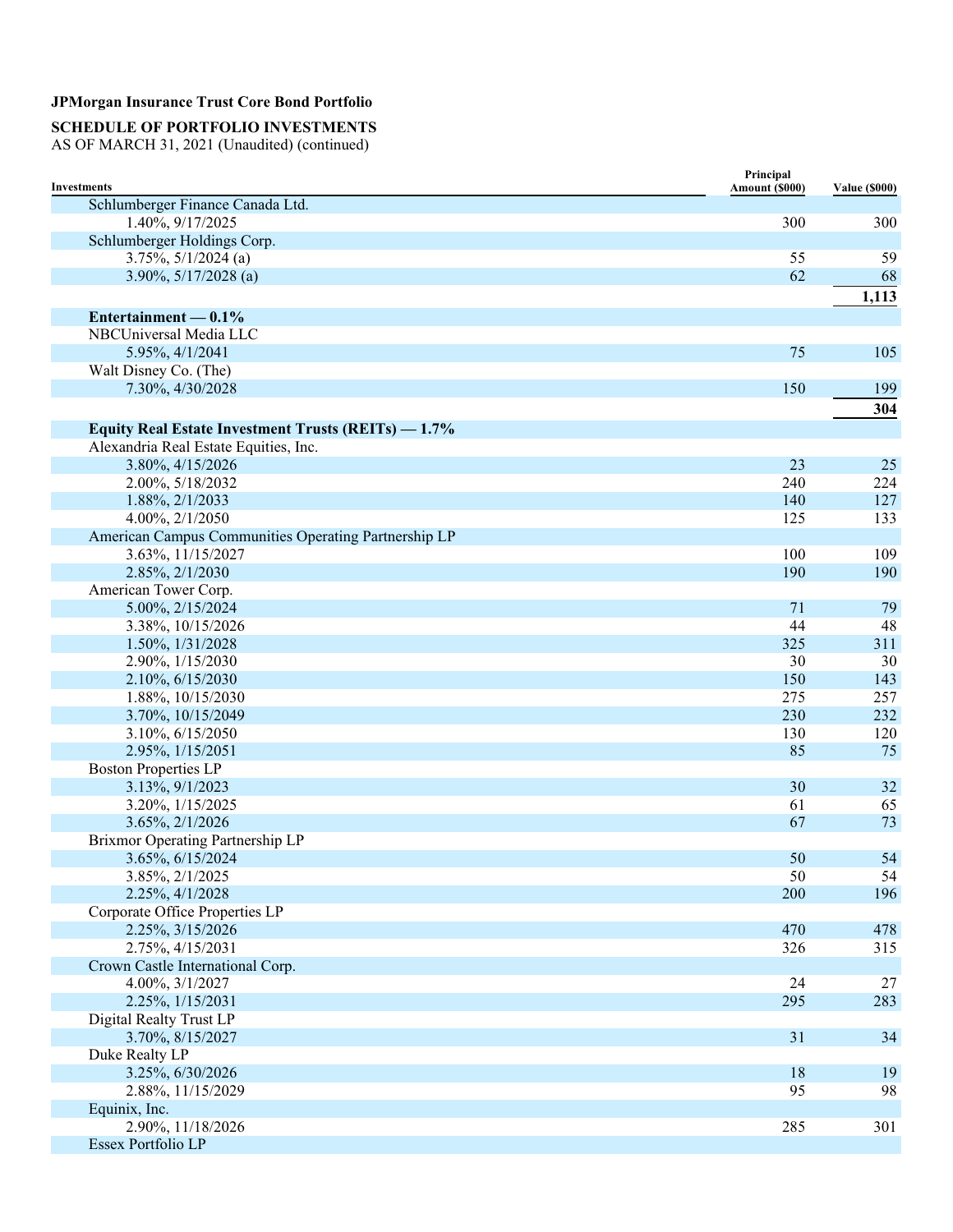| 1.65%, 1/15/2031                         | 200 | 181 |
|------------------------------------------|-----|-----|
| 2.65%, 3/15/2032                         | 145 | 143 |
| GAIF Bond Issuer Pty. Ltd. (Australia)   |     |     |
| $3.40\%, 9/30/2026$ (a)                  | 79  | 85  |
| Goodman US Finance Three LLC (Australia) |     |     |
| $3.70\%, \frac{3}{15}/2028$ (a)          | 43  | 46  |
| Healthcare Trust of America Holdings LP  |     |     |
| 3.10%, 2/15/2030                         | 310 | 320 |
| 2.00%, 3/15/2031                         | 160 | 149 |
| Healthpeak Properties, Inc.              |     |     |
| 3.50%, 7/15/2029                         | 132 | 141 |
| 3.00%, 1/15/2030                         | 90  | 93  |
| Life Storage LP                          |     |     |
| 4.00%, 6/15/2029                         | 150 | 162 |
| 2.20%, 10/15/2030                        | 300 | 284 |
| Mid-America Apartments LP                |     |     |
| 3.95%, 3/15/2029                         | 230 | 254 |
| 1.70%, 2/15/2031                         | 150 | 138 |
| National Retail Properties, Inc.         |     |     |
| 3.60%, 12/15/2026                        | 58  | 63  |
| 4.30%, 10/15/2028                        | 150 | 167 |
| Office Properties Income Trust           |     |     |
| 4.00%, 7/15/2022                         | 78  | 80  |
| Prologis LP                              |     |     |
| 3.25%, 10/1/2026                         | 19  | 21  |
| 2.13%, 10/15/2050                        | 150 | 120 |
| Realty Income Corp.                      |     |     |
| 3.88%, 7/15/2024                         | 20  | 22  |
| 3.88%, 4/15/2025                         | 60  | 66  |
| 3.25%, 1/15/2031                         | 170 | 179 |
| Regency Centers LP                       |     |     |
| 2.95%, 9/15/2029                         | 215 | 219 |
| Scentre Group Trust 1 (Australia)        |     |     |
| $3.50\%, 2/12/2025$ (a)                  | 170 | 180 |
| SITE Centers Corp.                       |     |     |
| 3.63%, 2/1/2025                          | 61  | 64  |
| UDR, Inc.                                |     |     |
| 2.95%, 9/1/2026                          | 28  | 30  |
| 3.20%, $1/15/2030$                       | 150 | 158 |
| 3.00%, 8/15/2031                         | 25  | 25  |
| 2.10%, 8/1/2032                          | 160 | 149 |
| 1.90%, 3/15/2033                         | 240 | 216 |
| Ventas Realty LP                         |     |     |
| 4.13%, 1/15/2026                         | 34  | 38  |
| 3.85%, 4/1/2027                          | 49  | 54  |
| Vornado Realty LP                        |     |     |
| 3.50%, 1/15/2025                         | 60  | 63  |
| Welltower, Inc.                          |     |     |
| 2.70%, 2/15/2027                         | 63  | 66  |
| 3.10%, 1/15/2030                         | 85  | 87  |
| 6.50%, 3/15/2041                         | 125 | 167 |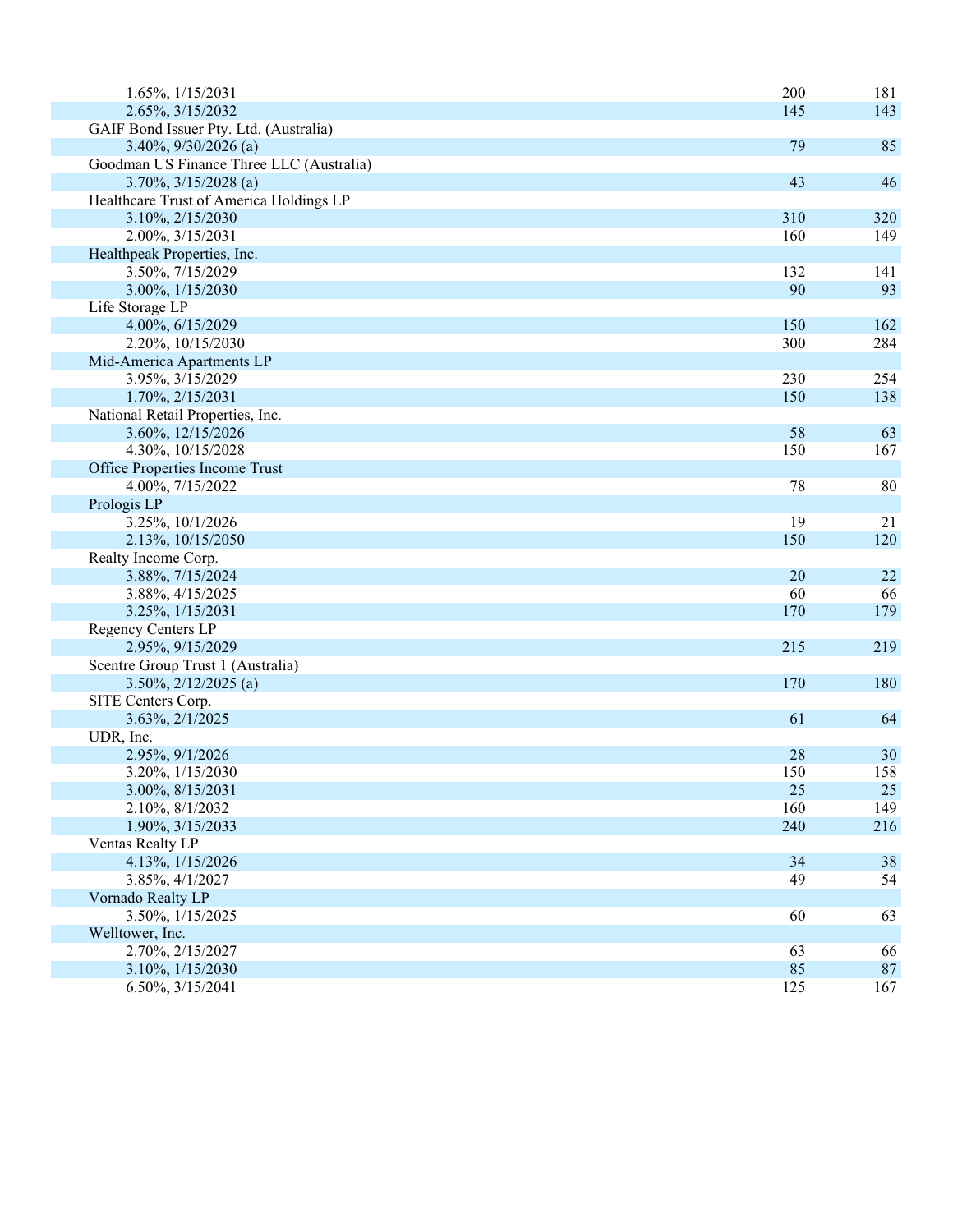# **SCHEDULE OF PORTFOLIO INVESTMENTS**

AS OF MARCH 31, 2021 (Unaudited) (continued)

| <b>Investments</b>                          | Principal<br>Amount (\$000) | <b>Value (\$000)</b> |
|---------------------------------------------|-----------------------------|----------------------|
| WP Carey, Inc.                              |                             |                      |
| 4.25%, 10/1/2026                            | 245                         | 275                  |
| 2.25%, 4/1/2033                             | 180                         | 167                  |
|                                             |                             | 8,804                |
| Food & Staples Retailing $-0.4\%$           |                             |                      |
| 7-Eleven, Inc.                              |                             |                      |
| $0.95\%, 2/10/2026$ (a)                     | 170                         | 166                  |
| 1.30%, $2/10/2028$ (a)                      | 137                         | 131                  |
| $2.50\%, 2/10/2041$ (a)                     | 139                         | 126                  |
| Alimentation Couche-Tard, Inc. (Canada)     |                             |                      |
| 2.95%, 1/25/2030 (a)                        | 90                          | 92                   |
| 3.80%, $1/25/2050$ (a)                      | 230                         | 233                  |
| Costco Wholesale Corp.                      |                             |                      |
| 2.75%, 5/18/2024                            | 21                          | 22                   |
| 1.38%, 6/20/2027                            | 450                         | 449                  |
| CVS Pass-Through Trust                      |                             |                      |
| 7.51%, $1/10/2032$ (a)                      | 67                          | 84                   |
| 5.93%, 1/10/2034 (a)                        | 73                          | 84                   |
| Series 2013, 4.70%, 1/10/2036 (a)           | 156                         | 171                  |
| Kroger Co. (The)                            |                             |                      |
| 2.20%, 5/1/2030                             | 500                         | 489                  |
| 5.40%, 7/15/2040                            | 18                          | 22                   |
|                                             |                             | 2,069                |
| Food Products - 0.4%                        |                             |                      |
| Campbell Soup Co.                           |                             |                      |
| 3.13%, 4/24/2050                            | 47                          | 44                   |
| Cargill, Inc.                               |                             |                      |
| $3.25\%, \frac{3}{1/2023}$ (a)              | 25                          | 26                   |
| $2.13\%, \frac{4}{23}/2030$ (a)             | 291                         | 286                  |
| Conagra Brands, Inc.                        |                             |                      |
| 5.30%, 11/1/2038                            | 35                          | 43                   |
| 5.40%, 11/1/2048                            | 105                         | 135                  |
| General Mills, Inc.                         |                             |                      |
| $3.00\%, 2/1/2051$ (a)                      | 100                         | 93                   |
| Kellogg Co.                                 |                             |                      |
| 2.10%, 6/1/2030                             | 31                          | 30                   |
| McCormick & Co., Inc.                       |                             |                      |
| 2.50%, 4/15/2030                            | 342                         | 342                  |
| Mead Johnson Nutrition Co. (United Kingdom) |                             |                      |
| 4.13%, 11/15/2025                           | 27                          | 30                   |
| Mondelez International, Inc.                |                             |                      |
| 1.50%, 5/4/2025                             | 80                          | 81                   |
| Smithfield Foods, Inc.                      |                             |                      |
| $5.20\%, \frac{4}{1/2029}$ (a)              | 160                         | 184                  |
| 3.00%, $10/15/2030$ (a)                     | 380                         | 378                  |
| Tyson Foods, Inc.                           |                             |                      |
| 4.88%, 8/15/2034                            | 20                          | 24                   |
| 5.15%, 8/15/2044                            | 90                          | 111                  |
| 4.55%, 6/2/2047                             | 100                         | 117                  |
|                                             |                             | 1,924                |
| Gas Utilities $-0.3\%$                      |                             |                      |
|                                             |                             |                      |

Atmos Energy Corp.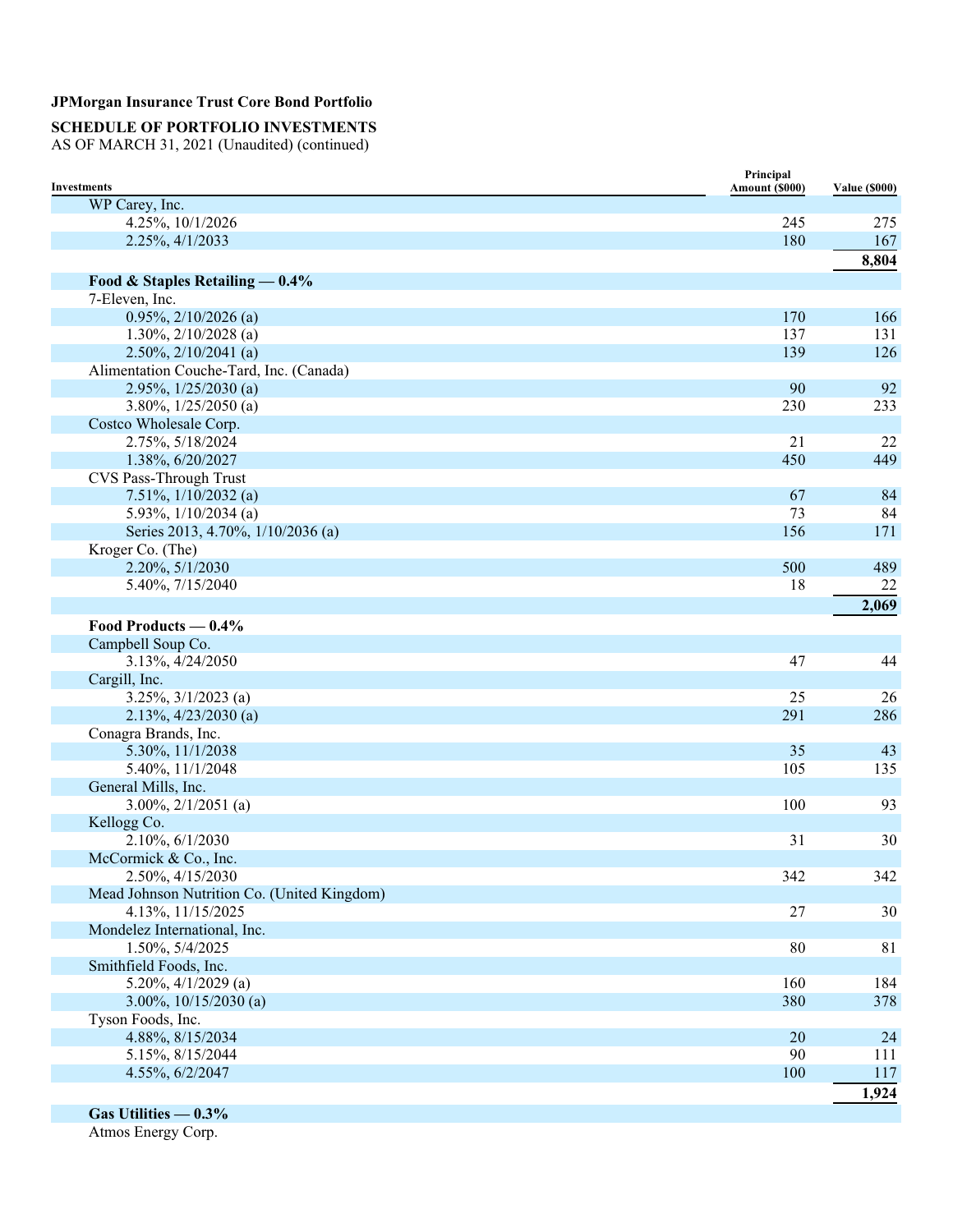| $0.63\%, 3/9/2023$                        | 105      | 105      |
|-------------------------------------------|----------|----------|
| 4.13%, 10/15/2044                         | 50       | 55       |
| 4.13%, 3/15/2049                          | 155      | 172      |
| Boston Gas Co.                            |          |          |
| 4.49%, $2/15/2042$ (a)                    | 22       | 25       |
| Brooklyn Union Gas Co. (The)              |          |          |
| 4.27%, $3/15/2048$ (a)                    | 80       | 89       |
| Eastern Energy Gas Holdings LLC           |          |          |
| Series C, 3.90%, 11/15/2049               | 137      | 140      |
| ONE Gas, Inc.                             |          |          |
| 2.00%, 5/15/2030                          | 200      | 189      |
| Piedmont Natural Gas Co., Inc.            |          |          |
| 3.50%, 6/1/2029                           | 200      | 216      |
| Southern California Gas Co.               |          |          |
| Series XX, 2.55%, 2/1/2030                | 195      | 196      |
| Southern Natural Gas Co. LLC              |          |          |
| 8.00%, 3/1/2032                           | 53       | 72       |
| 4.80%, $3/15/2047$ (a)                    | 26       | 30       |
| Southwest Gas Corp.                       |          |          |
| 3.80%, 9/29/2046                          | 44       | 45       |
|                                           |          | 1,334    |
| Health Care Equipment & Supplies $-0.2\%$ |          |          |
| <b>Abbott Laboratories</b>                |          |          |
| 1.15%, 1/30/2028                          | 170      | 162      |
| 4.75%, 11/30/2036                         | 130      | 161      |
| Becton Dickinson and Co.                  |          |          |
| 4.67%, 6/6/2047                           | 160      | 191      |
| Boston Scientific Corp.                   |          |          |
| 4.00%, 3/1/2029                           | 101      | 112      |
| 4.55%, 3/1/2039                           | 100      | 118      |
| DH Europe Finance II SARL                 |          |          |
| 3.25%, 11/15/2039                         | 184      | 188      |
| Zimmer Biomet Holdings, Inc.              |          |          |
| 3.70%, 3/19/2023                          | 27       | 29       |
|                                           |          | 961      |
|                                           |          |          |
| Health Care Providers & Services — 0.9%   |          |          |
| Advocate Health & Hospitals Corp.         |          |          |
| Series 2020, 2.21%, 6/15/2030             | 130      | 129      |
| Anthem, Inc.                              |          |          |
| 3.30%, 1/15/2023                          | 18<br>70 | 19<br>76 |
| 3.35%, 12/1/2024<br>4.10%, 3/1/2028       | 55       | 62       |
|                                           | 18       | 21       |
| 4.65%, 1/15/2043                          |          |          |
| 4.65%, 8/15/2044                          | 65       | 77       |
| <b>Ascension Health</b>                   |          |          |
| Series B, 2.53%, 11/15/2029               | 190      | 195      |
| Children's Hospital                       |          |          |
| Series 2020, 2.93%, 7/15/2050             | 180      | 165      |
| Cigna Corp.<br>4.50%, 2/25/2026           |          |          |
|                                           | 127      | 145      |
| CommonSpirit Health                       |          |          |
| 1.55%, 10/1/2025                          | 145      | 146      |
| 2.78%, 10/1/2030                          | 145      | 146      |
| 3.91%, 10/1/2050                          | 140      | 143      |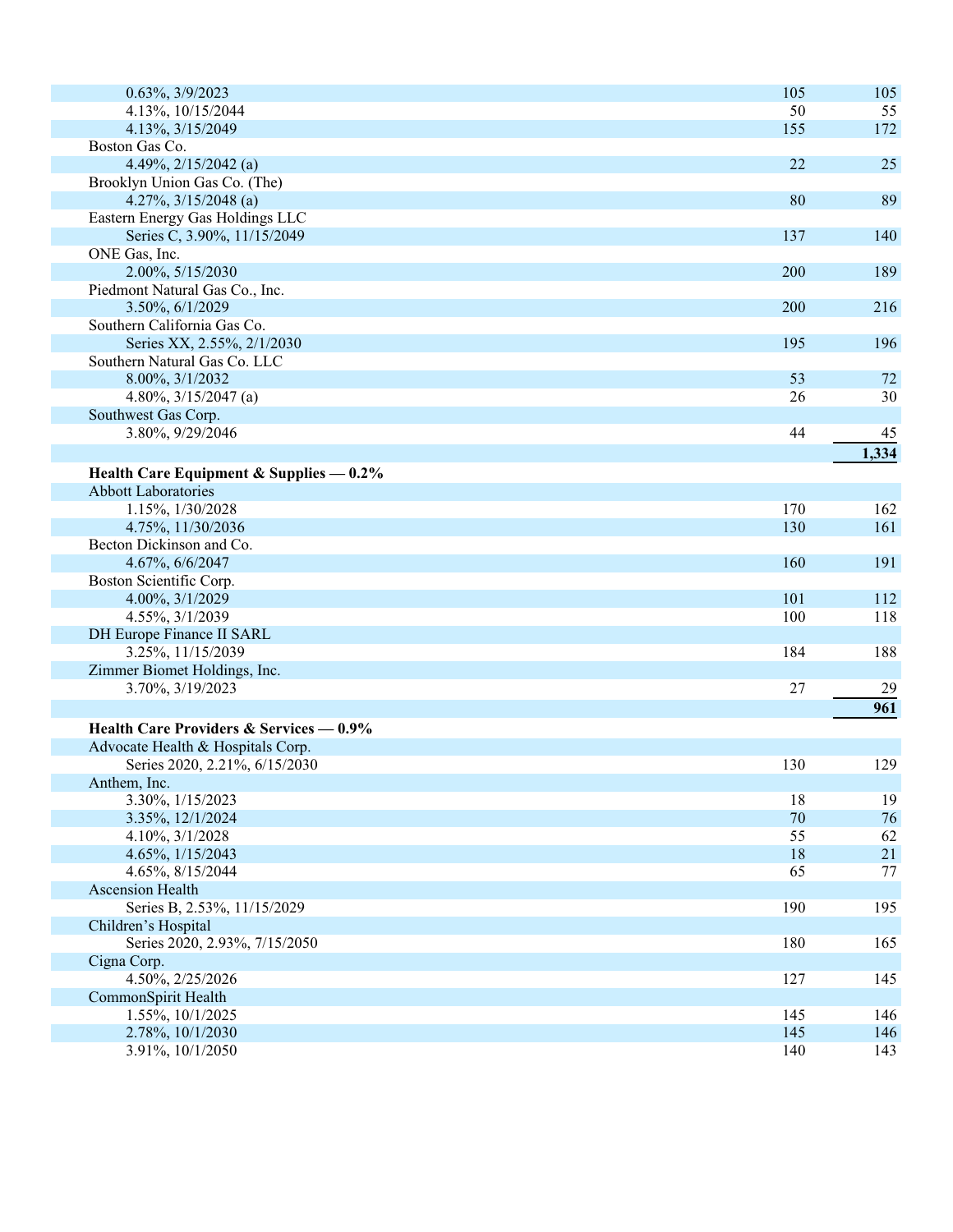### **SCHEDULE OF PORTFOLIO INVESTMENTS**

| <b>Investments</b>                                           | Principal<br>Amount (\$000) | <b>Value (\$000)</b> |
|--------------------------------------------------------------|-----------------------------|----------------------|
| CVS Health Corp.                                             |                             |                      |
| 4.30%, 3/25/2028                                             | 54                          | 61                   |
| 3.25%, 8/15/2029                                             | 155                         | 164                  |
| 1.88%, 2/28/2031                                             | 312                         | 293                  |
| 2.70%, 8/21/2040                                             | 130                         | 120                  |
| 5.05%, 3/25/2048                                             | 323                         | 397                  |
| Hackensack Meridian Health, Inc.                             |                             |                      |
| Series 2020, 2.88%, 9/1/2050                                 | 230                         | 214                  |
| HCA, Inc.                                                    |                             |                      |
| 5.25%, 6/15/2026                                             | 340                         | 391                  |
| 5.13%, 6/15/2039                                             | 125                         | 150                  |
| 5.50%, 6/15/2047                                             | 245                         | 305                  |
| <b>Memorial Health Services</b>                              |                             |                      |
| 3.45%, 11/1/2049                                             | 245                         | 254                  |
| MidMichigan Health                                           |                             |                      |
| Series 2020, 3.41%, 6/1/2050                                 | 80                          | 80                   |
| Mount Sinai Hospitals Group, Inc.                            |                             |                      |
| Series 2017, 3.98%, 7/1/2048                                 | 83                          | 89                   |
| MultiCare Health System                                      |                             |                      |
| 2.80%, 8/15/2050                                             | 120                         | 110                  |
| Providence St Joseph Health Obligated Group                  |                             |                      |
| Series H, 2.75%, 10/1/2026                                   | 36                          | 38                   |
| Quest Diagnostics, Inc.                                      |                             |                      |
| 3.45%, 6/1/2026                                              | 17                          | 18                   |
| 2.80%, 6/30/2031                                             | 95                          | 97                   |
| Rush Obligated Group                                         |                             |                      |
| Series 2020, 3.92%, 11/15/2029                               | 122                         | 136                  |
| <b>Texas Health Resources</b>                                |                             |                      |
| 2.33%, 11/15/2050                                            | 140                         | 115                  |
| UnitedHealth Group, Inc.                                     |                             |                      |
| 4.63%, 7/15/2035                                             | 34                          | 42                   |
| 3.50%, 8/15/2039                                             | 160                         | 172                  |
| Universal Health Services, Inc.                              |                             |                      |
| $2.65\%, 10/15/2030$ (a)                                     | 170                         | 164                  |
| Yale-New Haven Health Services Corp.                         |                             |                      |
| Series 2020, 2.50%, 7/1/2050                                 | 200                         | 175                  |
|                                                              |                             | 4,909                |
| Hotels, Restaurants & Leisure $-0.0\%$ (b)                   |                             |                      |
| McDonald's Corp.                                             |                             |                      |
| 4.70%, 12/9/2035                                             | 60                          | 71                   |
| Starbucks Corp.                                              |                             |                      |
| 2.55%, 11/15/2030                                            | 170                         | 170                  |
|                                                              |                             | 241                  |
| Household Durables $-0.0\%$ (b)                              |                             |                      |
| Lennar Corp.                                                 |                             |                      |
| 4.50%, 4/30/2024                                             | 95                          | 103                  |
| Independent Power and Renewable Electricity Producers — 0.2% |                             |                      |
| Alexander Funding Trust                                      |                             |                      |
| $1.84\%, 11/15/2023$ (a)                                     | 200                         | 203                  |
| Exelon Generation Co. LLC                                    |                             |                      |
| 3.40%, 3/15/2022                                             | 50                          | 51                   |
| 4.25%, 6/15/2022                                             | 38                          | 39                   |
| 3.25%, 6/1/2025                                              | 250                         | 268                  |
|                                                              |                             |                      |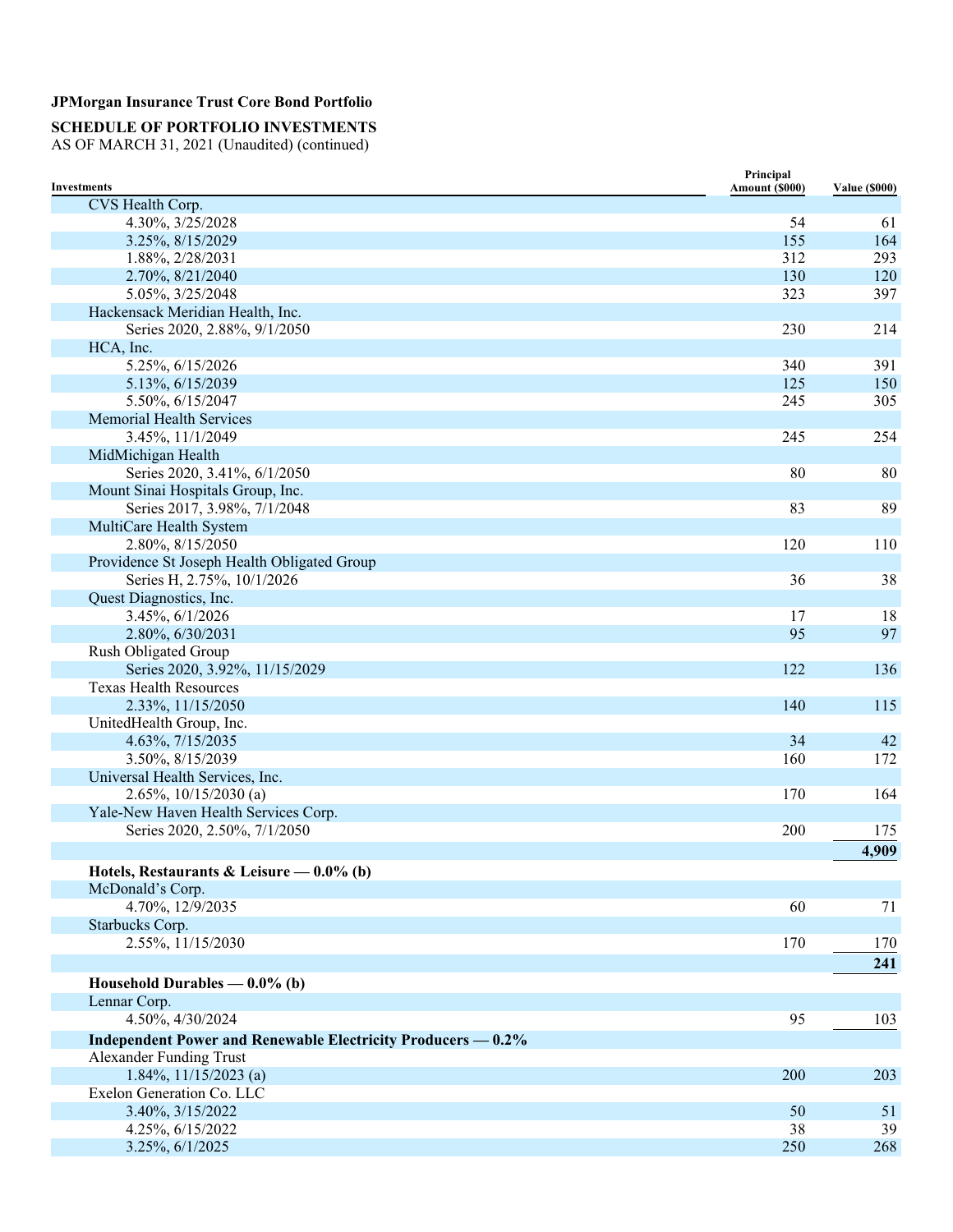| 6.25%, 10/1/2039                                                  | 100 | 116   |
|-------------------------------------------------------------------|-----|-------|
| 5.75%, 10/1/2041                                                  | 29  | 32    |
| PSEG Power LLC                                                    |     |       |
| 4.15%, 9/15/2021                                                  | 37  | 37    |
| Southern Power Co.                                                |     |       |
| 5.15%, 9/15/2041                                                  | 50  | 57    |
| Tri-State Generation and Transmission Association, Inc.           |     |       |
| 4.25%, 6/1/2046                                                   | 25  | 26    |
|                                                                   |     | 829   |
| <b>Industrial Conglomerates — 0.2%</b>                            |     |       |
| General Electric Co.                                              |     |       |
| 3.45%, 5/1/2027                                                   | 105 | 114   |
| 3.63%, 5/1/2030                                                   | 160 | 173   |
| 5.88%, 1/14/2038                                                  | 100 | 129   |
| Honeywell International, Inc.                                     |     |       |
| 2.50%, 11/1/2026                                                  | 150 | 159   |
| Roper Technologies, Inc.                                          |     |       |
| 1.40%, 9/15/2027                                                  | 350 | 338   |
| 2.00%, 6/30/2030                                                  | 160 | 153   |
|                                                                   |     | 1,066 |
| Insurance $-1.0\%$                                                |     |       |
| AIA Group Ltd. (Hong Kong)                                        |     |       |
| $3.20\%, 3/11/2025$ (a)                                           | 200 | 213   |
| $3.90\%, \frac{4}{6}{2028}$ (a)                                   | 210 | 230   |
| $3.60\%, 4/9/2029$ (a)                                            | 200 | 216   |
| American Financial Group, Inc.                                    |     |       |
| 3.50%, 8/15/2026                                                  | 100 | 108   |
| American International Group, Inc.                                |     |       |
| 3.88%, 1/15/2035                                                  | 180 | 196   |
| Assurant, Inc.                                                    |     |       |
| 4.20%, 9/27/2023                                                  | 85  | 92    |
| Athene Global Funding                                             |     |       |
| $0.95\%, 1/8/2024$ (a)                                            | 490 | 489   |
| $2.75\%, 6/25/2024$ (a)                                           | 155 | 164   |
| 1.45%, $1/8/2026$ (a)                                             | 370 | 364   |
| $2.95\%, 11/12/2026$ (a)                                          | 410 | 430   |
| Berkshire Hathaway Finance Corp.                                  |     |       |
| 4.30%, 5/15/2043                                                  | 62  | 73    |
| Brown & Brown, Inc.                                               |     |       |
| 2.38%, 3/15/2031                                                  | 460 | 442   |
| Chubb INA Holdings, Inc.                                          |     |       |
| 2.88%, 11/3/2022                                                  | 42  | 43    |
| 2.70%, 3/13/2023                                                  | 120 | 126   |
| CNA Financial Corp.                                               |     |       |
| 3.95%, 5/15/2024                                                  | 44  | 48    |
| Dai-ichi Life Insurance Co. Ltd. (The) (Japan)                    |     |       |
| (ICE LIBOR USD 3 Month + 3.66%), 4.00%, 7/24/2026 (a) (c) (d) (e) | 200 | 215   |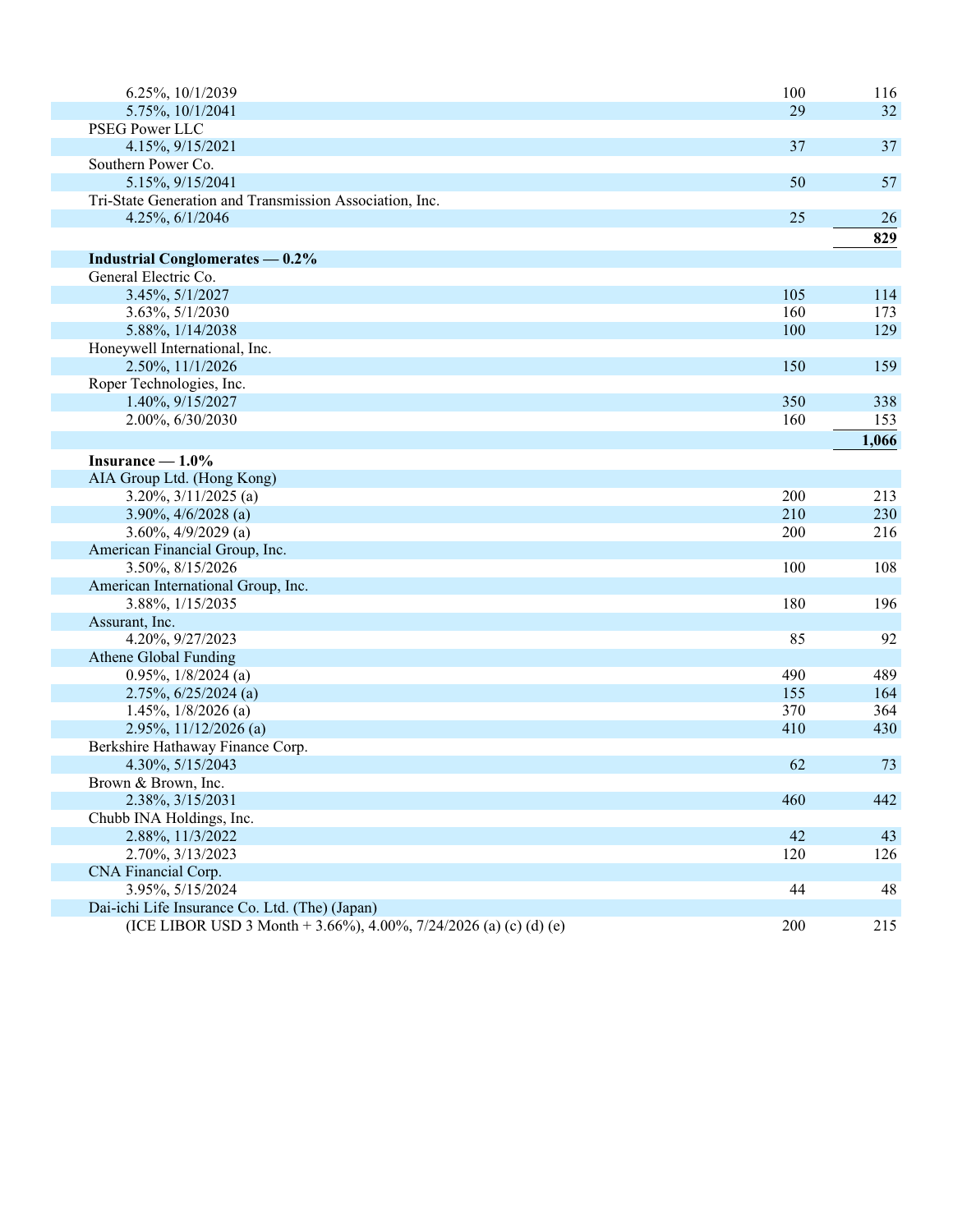# **SCHEDULE OF PORTFOLIO INVESTMENTS**

| <b>Investments</b>                                                      | Principal<br>Amount (\$000) | <b>Value (\$000)</b> |
|-------------------------------------------------------------------------|-----------------------------|----------------------|
| Guardian Life Insurance Co. of America (The)                            |                             |                      |
| 4.85%, $1/24/2077$ (a)                                                  | 21                          | 24                   |
| Hanover Insurance Group, Inc. (The)                                     |                             |                      |
| 2.50%, 9/1/2030                                                         | 120                         | 117                  |
| Hartford Financial Services Group, Inc. (The)                           |                             |                      |
| 4.30%, 4/15/2043                                                        | 70                          | 79                   |
| Intact US Holdings, Inc.                                                |                             |                      |
| 4.60%, 11/9/2022                                                        | 100                         | 106                  |
| Jackson National Life Global Funding                                    |                             |                      |
| 3.88%, $6/11/2025$ (a)                                                  | 87                          | 96                   |
| $3.05\%, \frac{4}{29/2026}$ (a)                                         | 104                         | 111                  |
| Liberty Mutual Group, Inc.                                              |                             |                      |
| $4.57\%, 2/1/2029$ (a)                                                  | 27                          | 31                   |
| 3.95%, 10/15/2050 (a)                                                   | 207                         | 214                  |
| Lincoln National Corp.                                                  |                             |                      |
| 4.20%, 3/15/2022                                                        | 20                          | 21                   |
| 4.00%, 9/1/2023                                                         | 50                          | 54                   |
| Manulife Financial Corp. (Canada)                                       |                             |                      |
| (USD ICE Swap Rate 5 Year + 1.65%), 4.06%, 2/24/2032 (c)                | 100                         | 110                  |
| Markel Corp.                                                            |                             |                      |
| 3.63%, 3/30/2023                                                        | 40                          | 42                   |
| MetLife, Inc.                                                           |                             |                      |
| 4.13%, 8/13/2042                                                        | 28                          | 32                   |
| New York Life Global Funding                                            |                             |                      |
| $2.00\%, \frac{4}{13}/2021$ (a)                                         | 29                          | 29                   |
| $2.35\%, 7/14/2026$ (a)                                                 | 65                          | 68                   |
| New York Life Insurance Co.                                             |                             |                      |
| 4.45%, $5/15/2069$ (a)                                                  | 105                         | 124                  |
| Pacific Life Insurance Co.                                              |                             |                      |
| (ICE LIBOR USD 3 Month + 2.80%), 4.30%, 10/24/2067 (a) (c)              | 134                         | 145                  |
| Principal Financial Group, Inc.                                         |                             |                      |
| 3.13%, 5/15/2023                                                        | 30                          | 32                   |
| 3.70%, 5/15/2029                                                        | 30                          | 32                   |
| Progressive Corp. (The)                                                 |                             |                      |
| Series B, (ICE LIBOR USD 3 Month + 2.54%), 5.38%, 3/15/2023 (c) (d) (e) | 50                          | 52                   |
| Prudential Financial, Inc.                                              |                             |                      |
| 3.91%, 12/7/2047                                                        | 61                          | 66                   |
| Prudential Insurance Co. of America (The)                               |                             |                      |
| 8.30%, 7/1/2025 (a)                                                     | 150                         | 190                  |
| Reliance Standard Life Global Funding II                                |                             |                      |
| $3.85\%, 9/19/2023$ (a)                                                 | 105                         | 113                  |
| Teachers Insurance & Annuity Association of America                     |                             |                      |
| 4.27%, $5/15/2047$ (a)                                                  | 50                          | 56                   |
|                                                                         |                             | 5,393                |
|                                                                         |                             |                      |
| Internet & Direct Marketing Retail — $0.0\%$ (b)                        |                             |                      |
| Amazon.com, Inc.                                                        |                             |                      |
| 3.88%, 8/22/2037                                                        | 80                          | 92                   |
| IT Services $-0.1\%$                                                    |                             |                      |
| DXC Technology Co.                                                      |                             |                      |
| 4.25%, 4/15/2024                                                        | 34                          | 37                   |
| Fiserv, Inc.                                                            |                             |                      |
| 3.20%, 7/1/2026                                                         | 70                          | 76                   |
| 4.40%, 7/1/2049                                                         | 65                          | 75                   |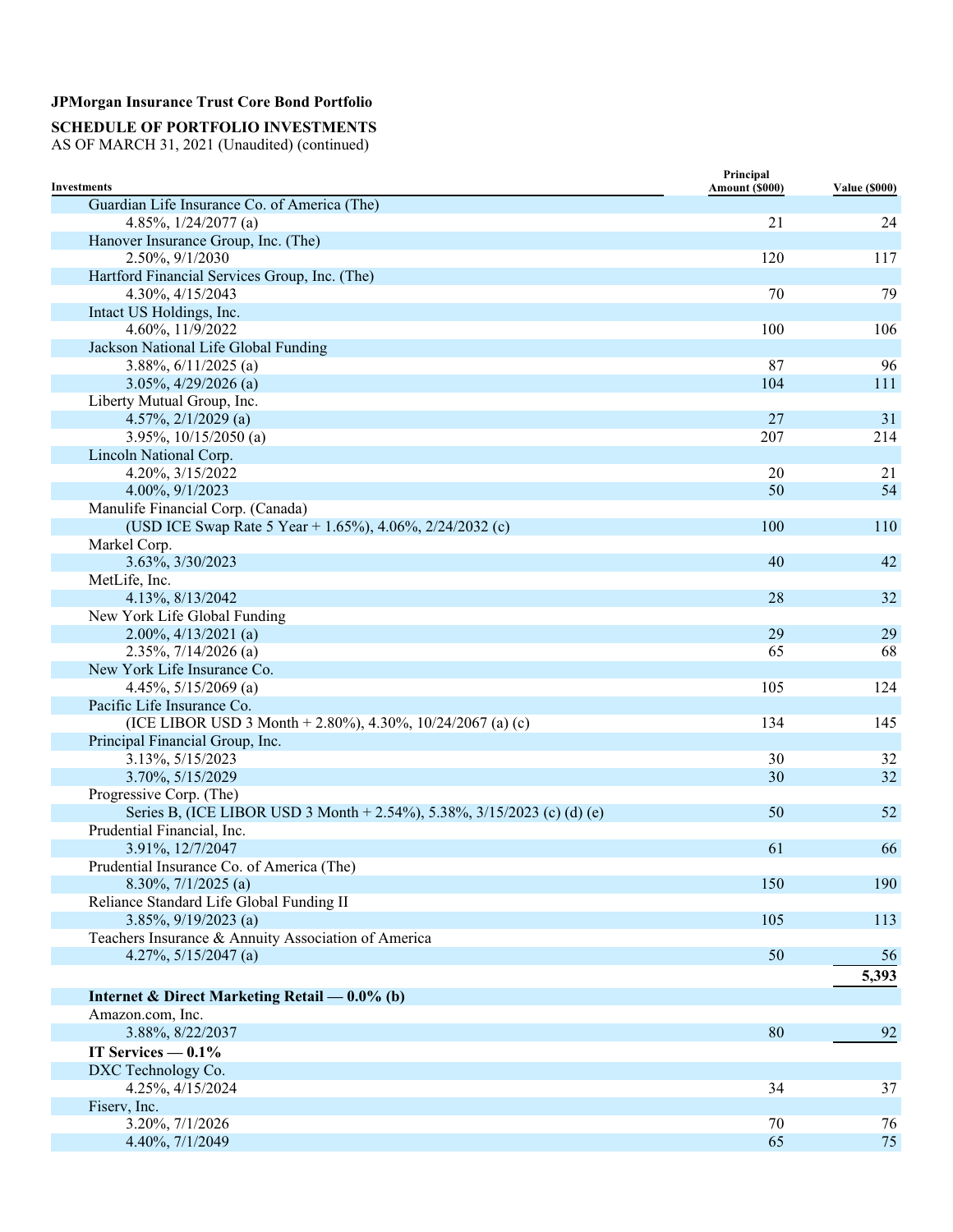| Global Payments, Inc.                        |     |     |
|----------------------------------------------|-----|-----|
| 4.15%, 8/15/2049                             | 140 | 153 |
| Western Union Co. (The)                      |     |     |
| 3.60%, 3/15/2022                             | 100 | 102 |
|                                              |     | 443 |
| Leisure Products — 0.1%                      |     |     |
| Hasbro, Inc.                                 |     |     |
| 3.90%, 11/19/2029                            | 332 | 357 |
| Life Sciences Tools & Services — $0.0\%$ (b) |     |     |
| Thermo Fisher Scientific, Inc.               |     |     |
| 2.95%, 9/19/2026                             | 30  | 32  |
| Machinery $-0.1\%$                           |     |     |
| nVent Finance SARL (United Kingdom)          |     |     |
| 4.55%, 4/15/2028                             | 75  | 79  |
| Otis Worldwide Corp.                         |     |     |
| 2.57%, 2/15/2030                             | 280 | 282 |
| Parker-Hannifin Corp.                        |     |     |
| 4.45%, 11/21/2044                            | 30  | 35  |
| 4.10%, 3/1/2047                              | 21  | 23  |
| Xylem, Inc.                                  |     |     |
| 2.25%, 1/30/2031                             | 110 | 108 |
|                                              |     | 527 |
| Media — $0.9\%$                              |     |     |
| <b>Charter Communications Operating LLC</b>  |     |     |
| 3.75%, 2/15/2028                             | 245 | 265 |
| 5.38%, 4/1/2038                              | 38  | 45  |
| 4.80%, 3/1/2050                              | 240 | 257 |
| 3.70%, 4/1/2051                              | 445 | 417 |
| Comcast Cable Holdings LLC                   |     |     |
| 10.13%, 4/15/2022                            | 75  | 82  |
| Comcast Corp.                                |     |     |
| 3.95%, 10/15/2025                            | 119 | 133 |
| 3.15%, 3/1/2026                              | 127 | 138 |
| 3.55%, 5/1/2028                              | 66  | 73  |
| 1.95%, 1/15/2031                             | 170 | 164 |
| 1.50%, 2/15/2031                             | 300 | 277 |
| 4.25%, 1/15/2033                             | 167 | 193 |
| 4.20%, 8/15/2034                             | 89  | 102 |
| 3.90%, 3/1/2038                              | 32  | 36  |
| 4.60%, 10/15/2038                            | 145 | 175 |
| 3.25%, 11/1/2039                             | 130 | 134 |
| 3.75%, 4/1/2040                              | 160 | 176 |
| 4.00%, 11/1/2049                             | 52  | 58  |
| 3.45%, 2/1/2050                              | 246 | 253 |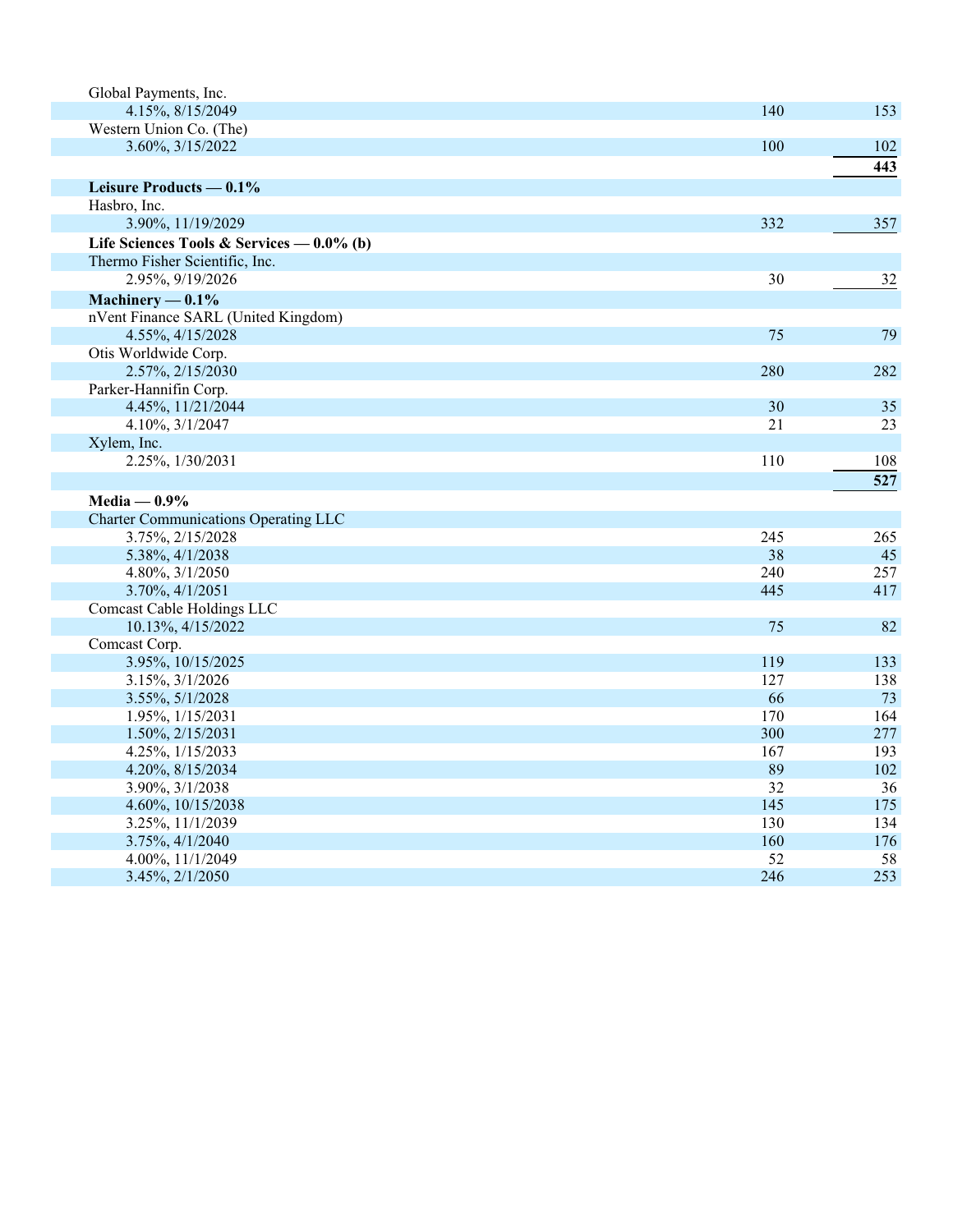### **SCHEDULE OF PORTFOLIO INVESTMENTS**

|                                           | Principal      |                      |
|-------------------------------------------|----------------|----------------------|
| Investments                               | Amount (\$000) | <b>Value (\$000)</b> |
| 4.95%, 10/15/2058                         | 180            | 236                  |
| Cox Communications, Inc.                  |                |                      |
| $3.35\%, 9/15/2026$ (a)                   | 67             | 72                   |
| 1.80%, $10/1/2030$ (a)                    | 235            | 218                  |
| 4.60%, $8/15/2047$ (a)                    | 39             | 45                   |
| 2.95%, $10/1/2050$ (a)                    | 180            | 159                  |
| Discovery Communications LLC              |                |                      |
| 5.20%, 9/20/2047                          | 80             | 95                   |
| 4.00%, $9/15/2055$ (a)                    | 124            | 122                  |
| Fox Corp.                                 |                |                      |
| 5.58%, 1/25/2049                          | 170            | 217                  |
| Time Warner Cable LLC                     |                |                      |
| 6.55%, 5/1/2037                           | 50             | 66                   |
| 7.30%, 7/1/2038                           | 50             | 69                   |
| 5.50%, 9/1/2041                           | 100            | 119                  |
| Time Warner Entertainment Co. LP          |                |                      |
| 8.38%, 7/15/2033                          | 90             | 130                  |
| ViacomCBS, Inc.                           |                |                      |
| 3.70%, 8/15/2024                          | 99             | 107                  |
| 4.00%, 1/15/2026                          | 42             | 46                   |
| 5.85%, 9/1/2043                           | 110            | 141                  |
|                                           |                |                      |
|                                           |                | 4,820                |
| Metals & Mining $-0.6\%$                  |                |                      |
| Anglo American Capital plc (South Africa) |                |                      |
| 4.00%, $9/11/2027$ (a)                    | 200            | 222                  |
| 2.63%, $9/10/2030$ (a)                    | 200            | 195                  |
| Glencore Funding LLC (Australia)          |                |                      |
| 4.13%, 5/30/2023 (a)                      | 112            | 120                  |
| $1.63\%, 9/1/2025$ (a)                    | 705            | 705                  |
| $2.50\%, 9/1/2030$ (a)                    | 750            | 721                  |
| Nucor Corp.                               |                |                      |
| $2.98\%, 12/15/2055$ (a)                  | 30             | $27\,$               |
| Reliance Steel & Aluminum Co.             |                |                      |
| 1.30%, 8/15/2025                          | 600            | 593                  |
| Steel Dynamics, Inc.                      |                |                      |
| 1.65%, 10/15/2027                         | 126            | 123                  |
| 3.45%, 4/15/2030                          | 177            | 189                  |
| Vale Overseas Ltd. (Brazil)               |                |                      |
| 3.75%, 7/8/2030                           | 130            | 135                  |
|                                           |                | 3,030                |
|                                           |                |                      |
| Multiline Retail $-0.2\%$                 |                |                      |
| Dollar General Corp.                      |                |                      |
| 4.13%, 5/1/2028                           | 55             | 62                   |
| Kohl's Corp.                              |                |                      |
| 9.50%, 5/15/2025                          | 120            | 156                  |
| 3.38%, 5/1/2031                           | 402            | 401                  |
| Nordstrom, Inc.                           |                |                      |
| 4.25%, $8/1/2031$ (a)                     | 300            | 300                  |
|                                           |                | 919                  |
| Multi-Utilities $-0.3%$                   |                |                      |
| Ameren Illinois Co.                       |                |                      |
| 3.25%, 3/15/2050                          | 185            | 186                  |
|                                           |                |                      |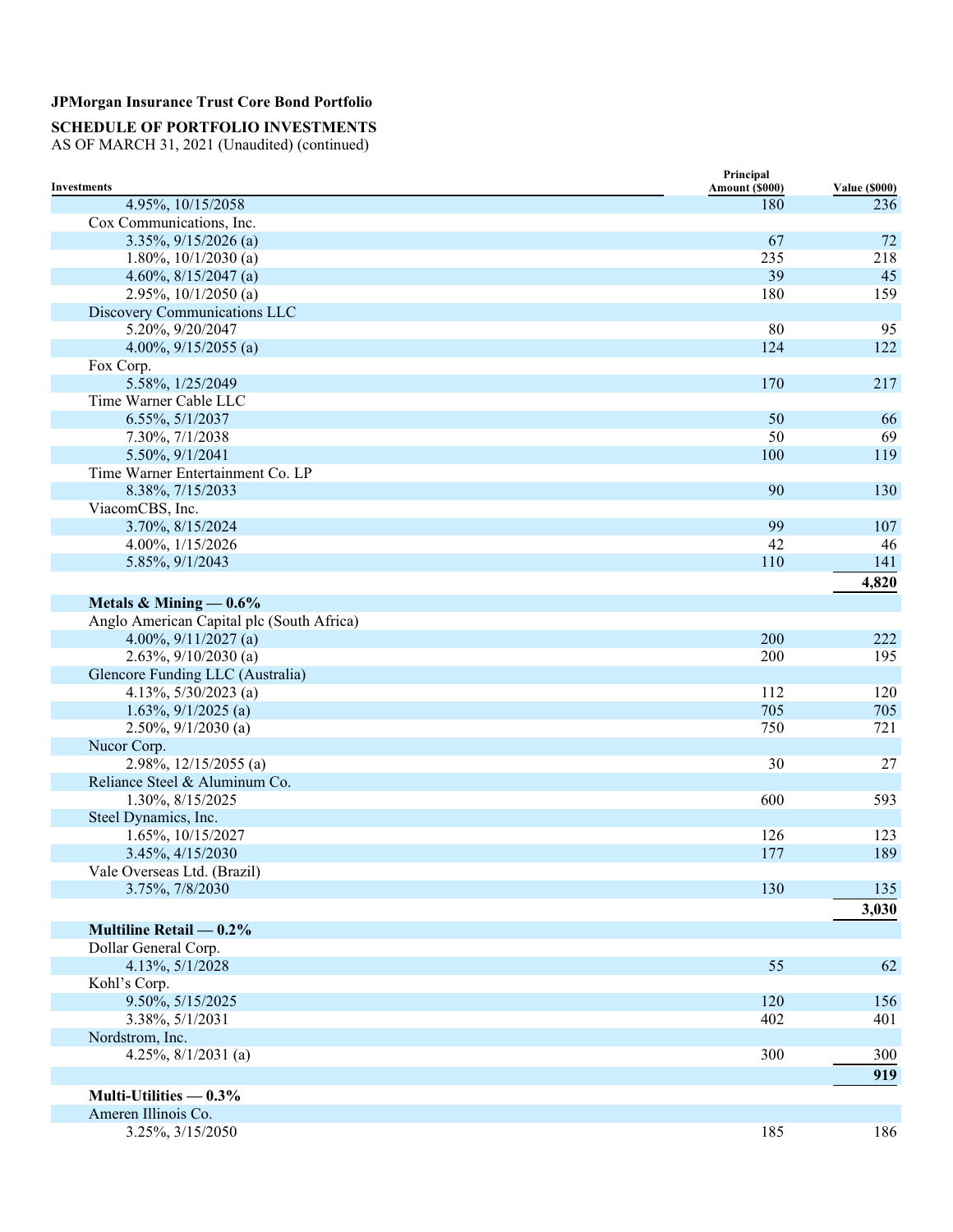| CMS Energy Corp.                          |     |       |
|-------------------------------------------|-----|-------|
| 3.88%, 3/1/2024                           | 110 | 118   |
| 2.95%, 2/15/2027                          | 47  | 50    |
| Consolidated Edison Co. of New York, Inc. |     |       |
| 5.70%, 6/15/2040                          | 38  | 49    |
| 4.50%, 5/15/2058                          | 54  | 62    |
| Consumers Energy Co.                      |     |       |
| 3.25%, 8/15/2046                          | 19  | 19    |
| Delmarva Power & Light Co.                |     |       |
| 4.15%, 5/15/2045                          | 50  | 55    |
| Dominion Energy, Inc.                     |     |       |
| Series B, 2.75%, 9/15/2022                | 60  | 62    |
| New York State Electric & Gas Corp.       |     |       |
| $3.25\%, 12/1/2026$ (a)                   | 50  | 54    |
| NiSource, Inc.                            |     |       |
| 2.95%, 9/1/2029                           | 85  | 87    |
| 1.70%, 2/15/2031                          | 190 | 176   |
| San Diego Gas & Electric Co.              |     |       |
| 5.35%, 5/15/2035                          | 70  | 85    |
| Sempra Energy                             |     |       |
| 4.05%, 12/1/2023                          | 62  | 67    |
| Southern Co. Gas Capital Corp.            |     |       |
| 3.50%, 9/15/2021                          | 37  | 37    |
| 2.45%, 10/1/2023                          | 19  | 20    |
| 3.25%, 6/15/2026                          | 17  | 18    |
| 5.88%, 3/15/2041                          | 96  | 127   |
| 4.40%, 6/1/2043                           | 42  | 45    |
| 3.95%, 10/1/2046                          | 21  | 22    |
| WEC Energy Group, Inc.                    |     |       |
| 3.55%, 6/15/2025                          | 37  | 40    |
|                                           |     | 1,379 |
|                                           |     |       |
| Oil, Gas & Consumable Fuels - 2.7%        |     |       |
| APT Pipelines Ltd. (Australia)            |     |       |
| 4.20%, $3/23/2025$ (a)                    | 120 | 130   |
| 4.25%, $7/15/2027$ (a)                    | 73  | 81    |
| Boardwalk Pipelines LP                    |     |       |
| 4.80%, 5/3/2029                           | 70  | 77    |
| 3.40%, 2/15/2031                          | 170 | 170   |
| BP Capital Markets America, Inc.          |     |       |
| 3.02%, 1/16/2027                          | 35  | 37    |
| 1.75%, 8/10/2030                          | 205 | 194   |
| 2.77%, 11/10/2050                         | 130 | 113   |
| 2.94%, 6/4/2051                           | 205 | 183   |
| BP Capital Markets plc (United Kingdom)   |     |       |
| 3.51%, 3/17/2025                          | 15  | 16    |
| 3.28%, 9/19/2027                          | 259 | 280   |
| <b>Buckeye Partners LP</b>                |     |       |
| 5.85%, 11/15/2043                         | 100 | 97    |
| Cameron LNG LLC                           |     |       |
| $3.70\%, 1/15/2039$ (a)                   | 188 | 199   |
| Cheniere Corpus Christi Holdings LLC      |     |       |
| 3.70%, 11/15/2029                         | 200 | 211   |
| Chevron Corp.                             |     |       |
| 2.41%, 3/3/2022                           | 150 | 152   |
| 2.57%, 5/16/2023                          | 200 | 209   |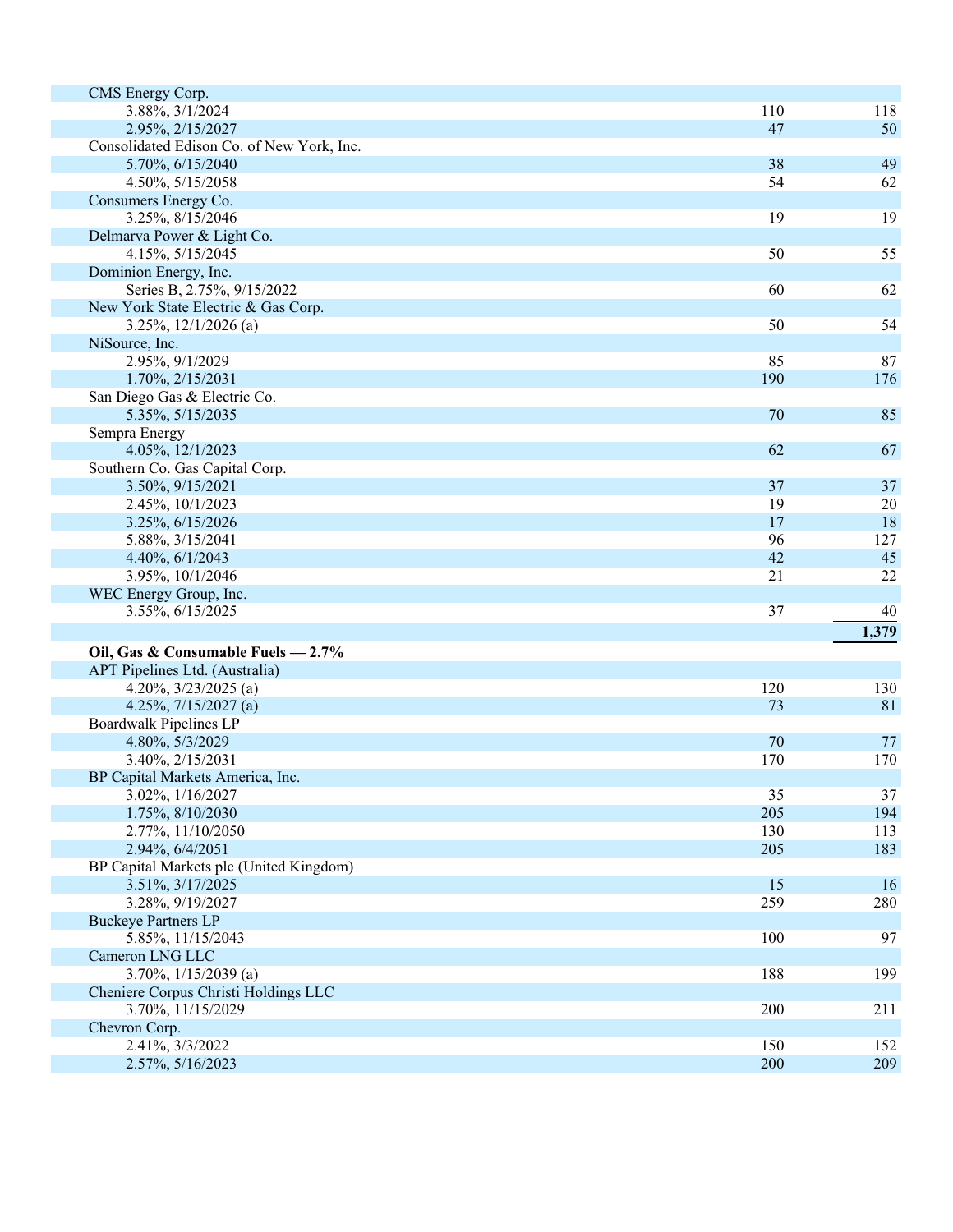### **SCHEDULE OF PORTFOLIO INVESTMENTS**

| <b>Investments</b>                                       | Principal<br>Amount (\$000) | <b>Value (\$000)</b> |
|----------------------------------------------------------|-----------------------------|----------------------|
| Chevron USA, Inc.                                        |                             |                      |
| 3.25%, 10/15/2029                                        | 110                         | 119                  |
| 6.00%, 3/1/2041                                          | 114                         | 158                  |
| Cimarex Energy Co.                                       |                             |                      |
| 3.90%, 5/15/2027                                         | 235                         | 256                  |
| ConocoPhillips                                           |                             |                      |
| $3.75\%, 10/1/2027$ (a)                                  | 135                         | 149                  |
| $2.40\%, 2/15/2031$ (a)                                  | 130                         | 128                  |
| Diamondback Energy, Inc.                                 |                             |                      |
| 4.75%, 5/31/2025                                         | 550                         | 614                  |
| 3.25%, 12/1/2026                                         | 145                         | 153                  |
| Ecopetrol SA (Colombia)                                  |                             |                      |
| 5.88%, 9/18/2023                                         | 28                          | 31                   |
| 4.13%, 1/16/2025                                         | 33                          | 35                   |
| 5.38%, 6/26/2026                                         | 39                          | 44                   |
| Enable Midstream Partners LP                             |                             |                      |
| 4.95%, 5/15/2028                                         | 40                          | 44                   |
| 4.15%, 9/15/2029                                         | 102                         | 106                  |
| <b>Energy Transfer Operating LP</b>                      |                             |                      |
| 4.75%, 1/15/2026                                         | 242                         | 269                  |
| 6.05%, 6/1/2041                                          | 100                         | 114                  |
| 6.00%, 6/15/2048                                         | 235                         | 270                  |
| 5.00%, 5/15/2050                                         | 815                         | 844                  |
| Eni USA, Inc. (Italy)                                    |                             |                      |
| 7.30%, 11/15/2027                                        | 50                          | 65                   |
| <b>Enterprise Products Operating LLC</b>                 |                             |                      |
| 3.90%, 2/15/2024                                         | 25                          | 27                   |
| 3.70%, 2/15/2026                                         | 38                          | 42                   |
| 7.55%, 4/15/2038                                         | 86                          | 125                  |
| 4.45%, 2/15/2043                                         | 87                          | 95                   |
| 5.10%, 2/15/2045                                         | 16                          | 19                   |
| 3.20%, 2/15/2052                                         | 50                          | 46                   |
| 4.95%, 10/15/2054                                        | 6                           | $\overline{7}$       |
| <b>EQM Midstream Partners LP</b>                         |                             |                      |
| 5.50%, 7/15/2028                                         | 130                         | 136                  |
| EQT Corp.                                                |                             |                      |
| 3.90%, 10/1/2027                                         | 60                          | 61                   |
| Equinor ASA (Norway)                                     |                             |                      |
| 3.25%, 11/10/2024                                        | 23                          | 25                   |
| 2.88%, 4/6/2025                                          | 145                         | 155                  |
| Exxon Mobil Corp.                                        |                             |                      |
| 2.99%, 3/19/2025                                         | 290                         | 311                  |
| 3.00%, 8/16/2039                                         | 405                         | 394                  |
| Galaxy Pipeline Assets Bidco Ltd. (United Arab Emirates) |                             |                      |
| $2.94\%, 9/30/2040$ (a)                                  | 250                         | 242                  |
| Gray Oak Pipeline LLC                                    |                             |                      |
| $2.00\%, 9/15/2023$ (a)                                  | 135                         | 137                  |
| $2.60\%, 10/15/2025$ (a)                                 | 165                         | 167                  |
| $3.45\%, 10/15/2027$ (a)                                 | 372                         | 385                  |
| Hess Corp.                                               |                             |                      |
| 6.00%, 1/15/2040                                         | 67                          | 80                   |
| HollyFrontier Corp.                                      |                             |                      |
| 2.63%, 10/1/2023                                         | 255                         | 263                  |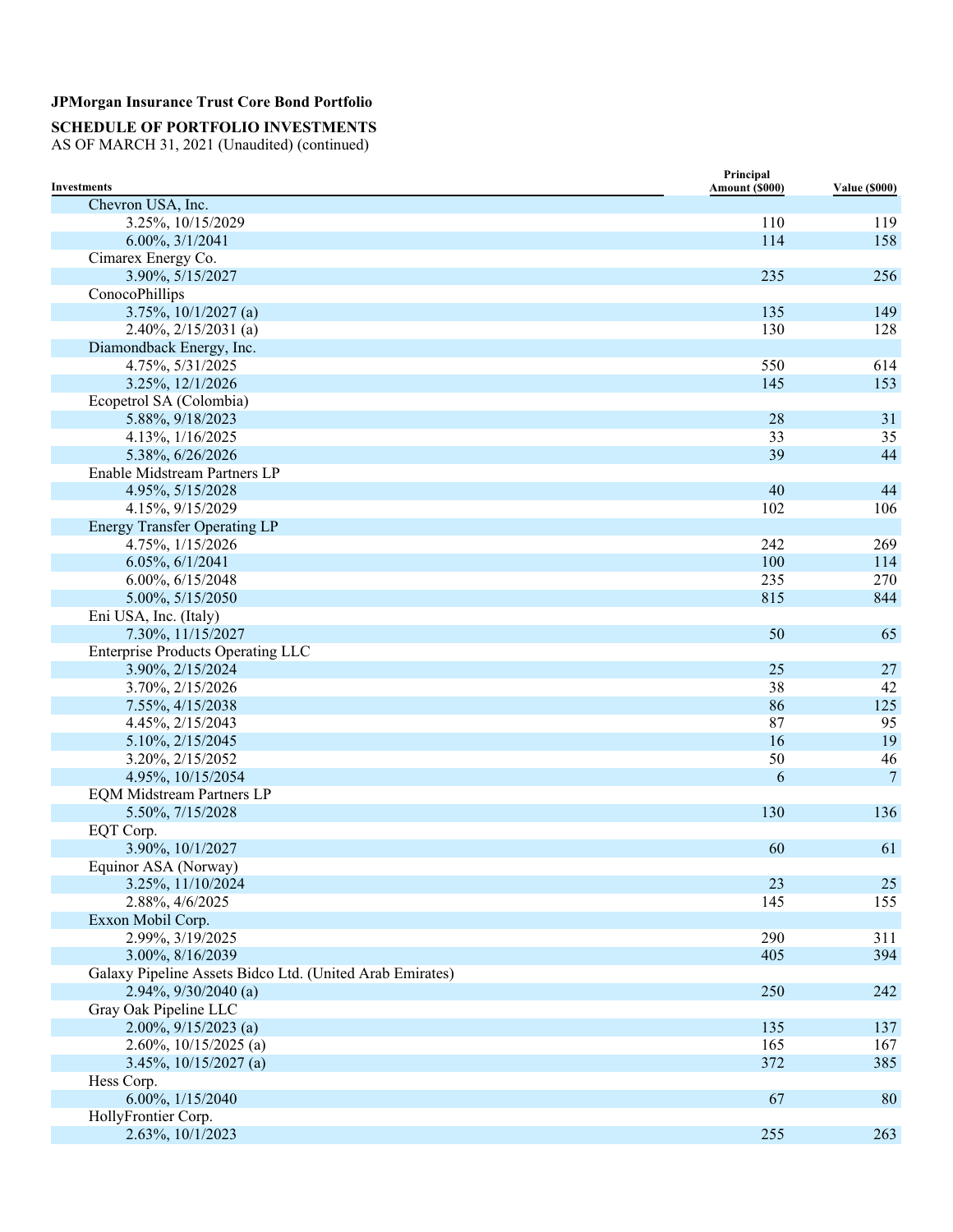| 5.88%, 4/1/2026                         | 138    | 156 |
|-----------------------------------------|--------|-----|
| Kinder Morgan, Inc.                     |        |     |
| 2.00%, 2/15/2031                        | 140    | 130 |
| 3.25%, 8/1/2050                         | 170    | 149 |
| Magellan Midstream Partners LP          |        |     |
| 3.20%, 3/15/2025                        | 14     | 15  |
| 6.40%, 5/1/2037                         | 70     | 85  |
| 4.20%, 12/1/2042                        | 27     | 27  |
| Marathon Petroleum Corp.                |        |     |
| 4.50%, 5/1/2023                         | 213    | 229 |
| 3.63%, 9/15/2024                        | 29     | 31  |
| 4.70%, 5/1/2025                         | 127    | 143 |
| <b>MPLX LP</b>                          |        |     |
| 4.50%, 7/15/2023                        | 213    | 229 |
| 4.00%, 2/15/2025                        | 235    | 256 |
| 4.13%, 3/1/2027                         | 52     | 58  |
| 4.80%, 2/15/2029                        | 261    | 300 |
| 2.65%, 8/15/2030                        | 210    | 206 |
| 4.50%, 4/15/2038                        | 140    | 153 |
| 4.70%, 4/15/2048                        | 10     | 11  |
| 5.50%, 2/15/2049                        | 85     | 100 |
| <b>ONEOK Partners LP</b>                |        |     |
| 3.38%, 10/1/2022                        | 8      | 8   |
| 5.00%, 9/15/2023                        | 72     | 78  |
| 6.65%, 10/1/2036                        | 15     | 19  |
| ONEOK, Inc.                             |        |     |
| 2.20%, 9/15/2025                        | 250    | 254 |
| 3.40%, 9/1/2029                         | 60     | 62  |
| Phillips 66 Partners LP                 |        |     |
| 3.15%, 12/15/2029                       | 95     | 96  |
| 4.90%, 10/1/2046                        | 37     | 41  |
| Pioneer Natural Resources Co.           |        |     |
| 1.90%, 8/15/2030                        | 270    | 251 |
| Plains All American Pipeline LP         |        |     |
| 4.65%, 10/15/2025                       | 235    | 256 |
| 5.15%, 6/1/2042                         | 120    | 122 |
| 4.30%, 1/31/2043                        | 30     | 28  |
| 4.70%, 6/15/2044                        | 110    | 105 |
| Sabine Pass Liquefaction LLC            |        |     |
| 5.75%, 5/15/2024                        | 235    | 265 |
| 5.00%, 3/15/2027                        | 450    | 513 |
| <b>Spectra Energy Partners LP</b>       |        |     |
| 5.95%, 9/25/2043                        | $25\,$ | 31  |
| Suncor Energy, Inc. (Canada)            |        |     |
| 5.95%, 12/1/2034                        | 60     | 75  |
| 6.80%, 5/15/2038                        | 145    | 199 |
| Sunoco Logistics Partners Operations LP |        |     |
| 3.90%, 7/15/2026                        | 24     | 26  |
| 6.10%, 2/15/2042                        | 60     | 67  |
| TC PipeLines LP                         |        |     |
| 3.90%, 5/25/2027                        | 26     | 28  |
| Tennessee Gas Pipeline Co. LLC          |        |     |
| $2.90\%, \frac{3}{1/2030}$ (a)          | 120    | 119 |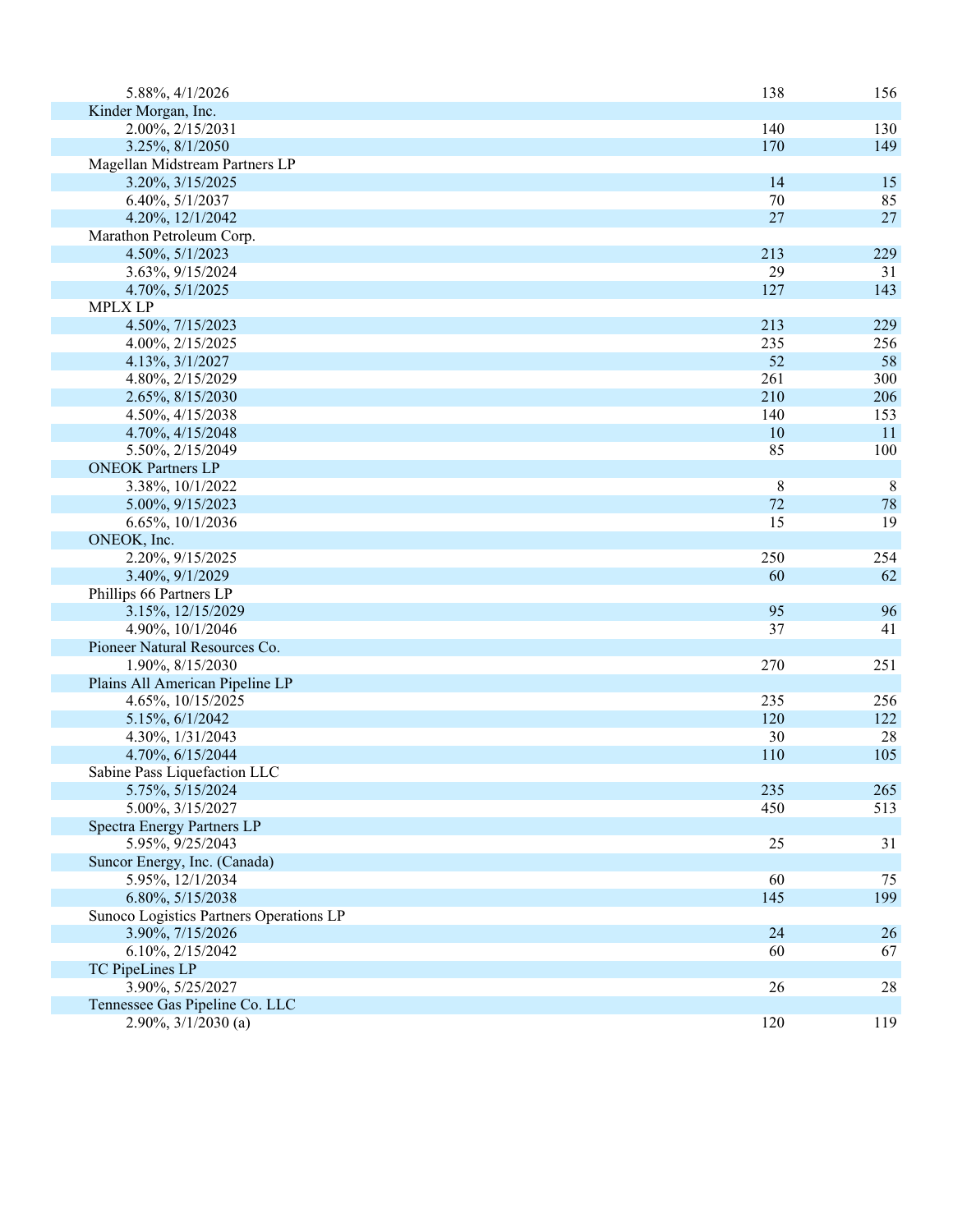## **SCHEDULE OF PORTFOLIO INVESTMENTS**

| <b>Investments</b>                         | Principal<br>Amount (\$000) | <b>Value (\$000)</b> |
|--------------------------------------------|-----------------------------|----------------------|
| <b>Texas Eastern Transmission LP</b>       |                             |                      |
| 3.50%, $1/15/2028$ (a)                     | 15                          | 16                   |
| Total Capital International SA (France)    |                             |                      |
| 2.99%, 6/29/2041                           | 350                         | 336                  |
| 3.46%, 7/12/2049                           | 145                         | 145                  |
| 3.13%, 5/29/2050                           | 260                         | 245                  |
| TransCanada PipeLines Ltd. (Canada)        |                             |                      |
| 6.20%, 10/15/2037                          | 70                          | 91                   |
| 4.75%, 5/15/2038                           | 80                          | 92                   |
| Valero Energy Corp.                        |                             |                      |
| 2.70%, 4/15/2023                           | 155                         | 161                  |
| 1.20%, 3/15/2024                           | 230                         | 230                  |
| 2.15%, 9/15/2027                           | 210                         | 206                  |
| 7.50%, 4/15/2032                           | 14                          | 19                   |
| Williams Cos., Inc. (The)                  |                             |                      |
| 3.90%, 1/15/2025                           | 25                          | $27\,$               |
| 4.85%, 3/1/2048                            | 53                          | 59                   |
|                                            |                             | 14,813               |
|                                            |                             |                      |
| <b>Personal Products — 0.1%</b>            |                             |                      |
| Estee Lauder Cos., Inc. (The)              |                             |                      |
| 2.60%, 4/15/2030                           | 404                         | 416                  |
| 3.13%, 12/1/2049                           | 150                         | 152                  |
|                                            |                             | 568                  |
| Pharmaceuticals $-0.9\%$                   |                             |                      |
| AstraZeneca plc (United Kingdom)           |                             |                      |
| 6.45%, 9/15/2037                           | 50                          | 71                   |
| 4.00%, 9/18/2042                           | 40                          | 45                   |
| 2.13%, 8/6/2050                            | 140                         | 112                  |
| Bristol-Myers Squibb Co.                   |                             |                      |
| 3.20%, 6/15/2026                           | 187                         | 203                  |
| 1.13%, 11/13/2027                          | 240                         | 233                  |
| 3.90%, 2/20/2028                           | 100                         | 112                  |
| 1.45%, 11/13/2030                          | 135                         | 126                  |
| 4.13%, 6/15/2039                           | 114                         | 133                  |
| 2.35%, 11/13/2040                          | 175                         | 159                  |
| 5.00%, 8/15/2045                           | 126                         | 162                  |
| 4.55%, 2/20/2048                           | 60                          | 73                   |
| Mylan, Inc.                                |                             |                      |
| $3.13\%, 1/15/2023$ (a)                    | 25                          | 26                   |
| 5.40%, 11/29/2043                          | 21                          | 25                   |
| Royalty Pharma plc                         |                             |                      |
| $0.75\%, 9/2/2023$ (a)                     | 240                         | 240                  |
| $1.20\%, 9/2/2025$ (a)                     | 235                         | 230                  |
| $1.75\%, 9/2/2027$ (a)                     | 235                         | 228                  |
| $3.30\%, 9/2/2040$ (a)                     | 195                         | 188                  |
| $3.55\%, 9/2/2050$ (a)                     | 200                         | 191                  |
| Shire Acquisitions Investments Ireland DAC |                             |                      |
| 2.88%, 9/23/2023                           | 83                          | 87                   |
| 3.20%, 9/23/2026                           | 234                         | 252                  |
| Takeda Pharmaceutical Co. Ltd. (Japan)     |                             |                      |
| 3.03%, 7/9/2040                            | 230                         | 222                  |
| 3.18%, 7/9/2050                            | 225                         | 215                  |
| 3.38%, 7/9/2060                            | 200                         | 192                  |
|                                            |                             |                      |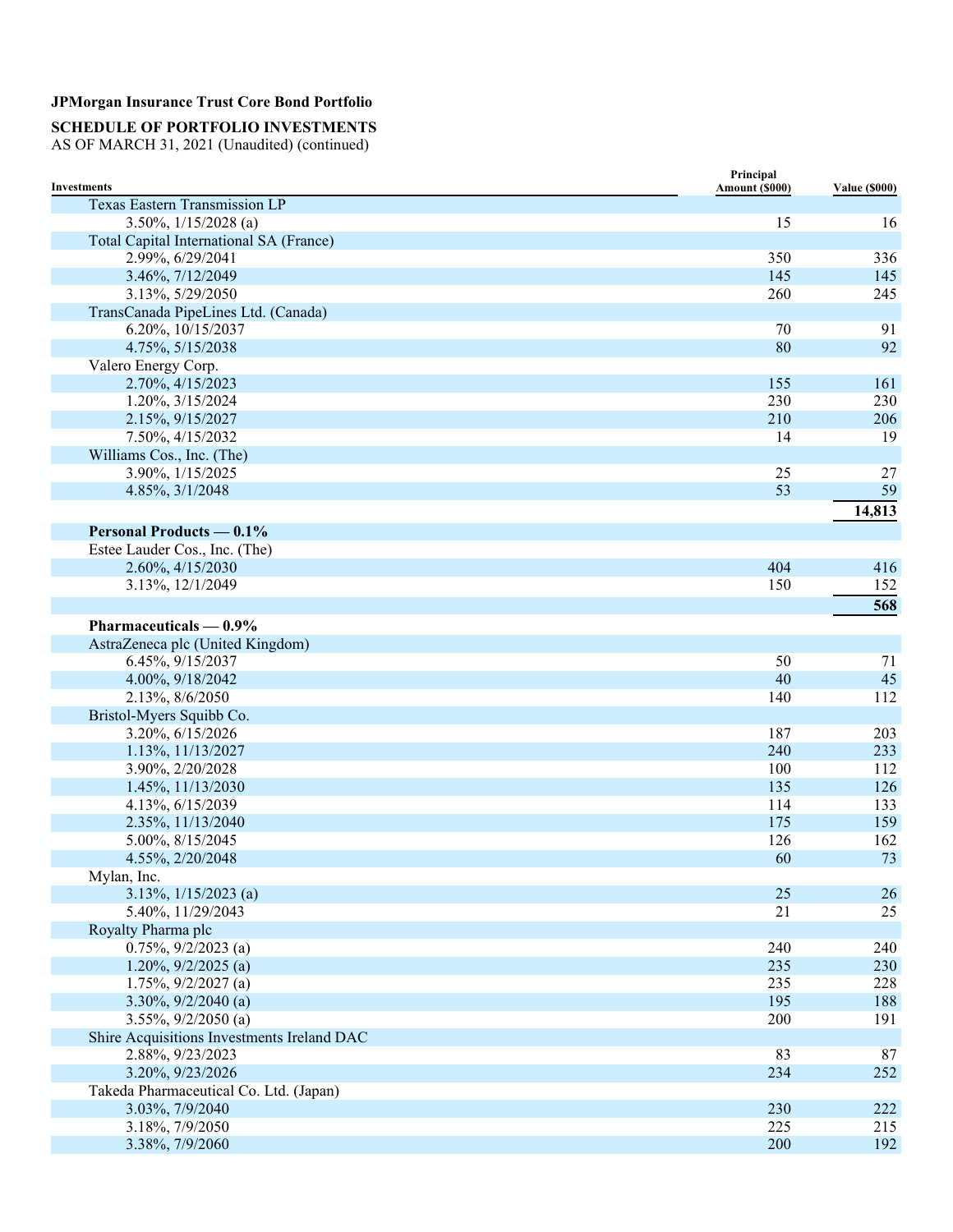| Utah Acquisition Sub, Inc.                                    |     |        |
|---------------------------------------------------------------|-----|--------|
| 3.95%, 6/15/2026                                              | 210 | 231    |
| Viatris, Inc.                                                 |     |        |
| $2.30\%, 6/22/2027$ (a)                                       | 589 | 594    |
| Zoetis, Inc.                                                  |     |        |
| 2.00%, 5/15/2030                                              | 170 | 164    |
| 3.00%, 5/15/2050                                              | 60  | 57     |
|                                                               |     | 4,571  |
|                                                               |     |        |
| Professional Services — 0.1%                                  |     |        |
| IHS Markit Ltd.                                               |     |        |
| 4.25%, 5/1/2029                                               | 346 | 390    |
| Real Estate Management & Development — 0.0% (b)               |     |        |
| Ontario Teachers' Cadillac Fairview Properties Trust (Canada) |     |        |
| $3.13\%, \frac{3}{20}/2022$ (a)                               | 200 | 205    |
| Road & Rail $-0.3%$                                           |     |        |
| Burlington Northern Santa Fe LLC                              |     |        |
| 5.75%, 5/1/2040                                               | 85  | 114    |
| 5.40%, 6/1/2041                                               | 126 | 162    |
| 4.38%, 9/1/2042                                               | 25  | 29     |
| 5.15%, 9/1/2043                                               | 77  | 99     |
| 4.70%, 9/1/2045                                               | 35  | 43     |
| CSX Corp.                                                     |     |        |
| 5.50%, 4/15/2041                                              | 50  | 65     |
|                                                               | 108 | 129    |
| 4.75%, 11/15/2048                                             | 10  | 10     |
| 3.35%, 9/15/2049                                              |     |        |
| <b>ERAC USA Finance LLC</b>                                   |     |        |
| 4.50%, $8/16/2021$ (a)                                        | 45  | 46     |
| 2.60%, $12/1/2021$ (a)                                        | 50  | 51     |
| 7.00%, $10/15/2037$ (a)                                       | 160 | 230    |
| 5.63%, $3/15/2042$ (a)                                        | 12  | 16     |
| JB Hunt Transport Services, Inc.                              |     |        |
| 3.85%, 3/15/2024                                              | 70  | 76     |
| 3.88%, 3/1/2026                                               | 85  | 94     |
| Kansas City Southern                                          |     |        |
| 4.70%, 5/1/2048                                               | 197 | 232    |
| Norfolk Southern Corp.                                        |     |        |
| 3.95%, 10/1/2042                                              | 70  | 77     |
| 4.05%, 8/15/2052                                              | 40  | 44     |
| Penske Truck Leasing Co. LP                                   |     |        |
| $3.95\%, \frac{3}{10/2025}$ (a)                               | 25  | $27\,$ |
| $3.40\%, 11/15/2026$ (a)                                      | 25  | 27     |
| 4.20%, $4/1/2027$ (a)                                         | 75  | 84     |
| Union Pacific Corp.                                           |     |        |
| 4.10%, 9/15/2067                                              | 150 | 161    |
|                                                               |     | 1,816  |
|                                                               |     |        |
| Semiconductors & Semiconductor Equipment - 0.4%               |     |        |
| Analog Devices, Inc.                                          |     |        |
| 4.50%, 12/5/2036                                              | 64  | 71     |
| Broadcom Corp.                                                |     |        |
| 3.88%, 1/15/2027                                              | 100 | 109    |
| Broadcom, Inc.                                                |     |        |
| 4.25%, 4/15/2026                                              | 250 | 277    |
| $1.95\%, 2/15/2028$ (a)                                       | 592 | 579    |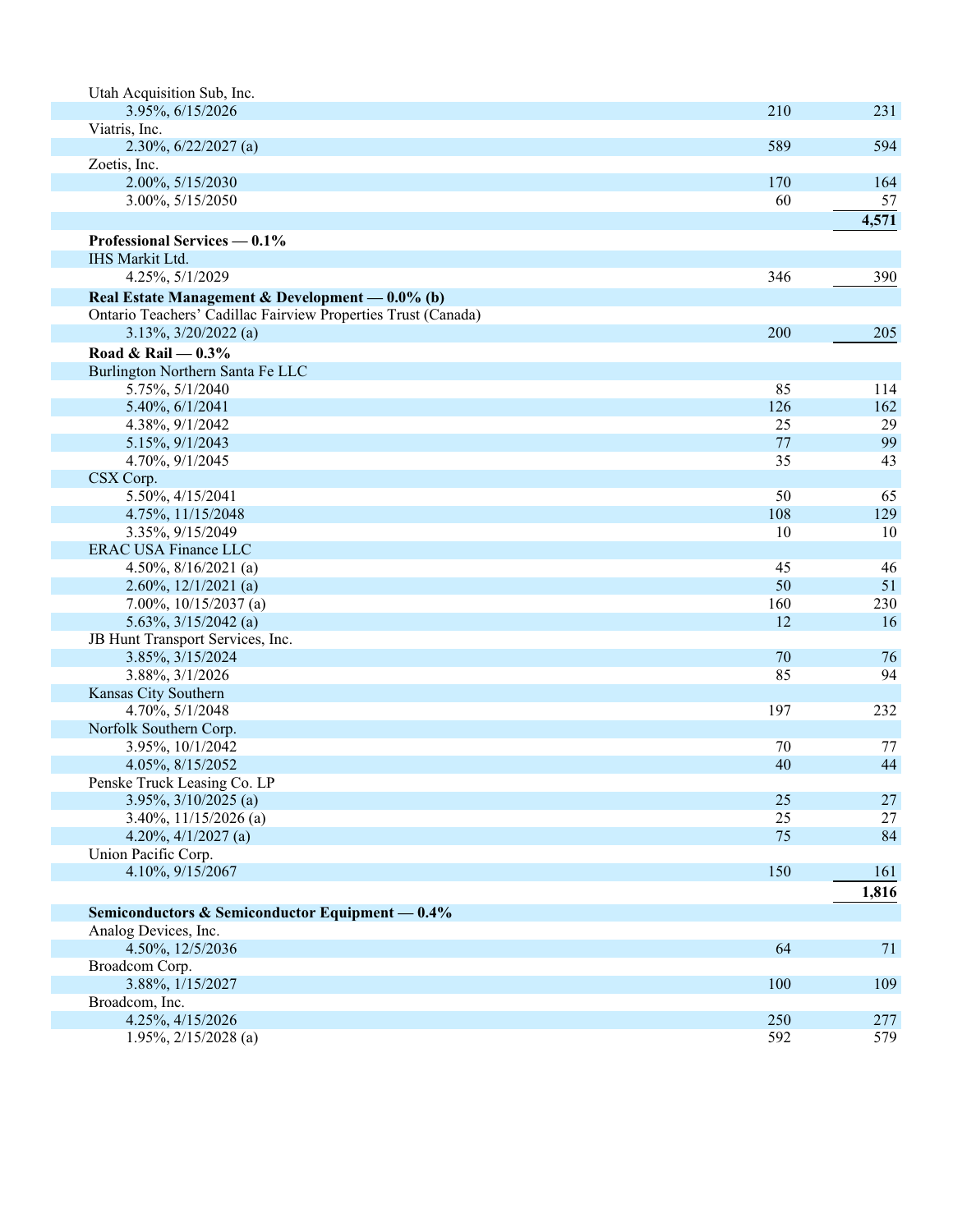### **SCHEDULE OF PORTFOLIO INVESTMENTS**

|                                                   | Principal      |                             |
|---------------------------------------------------|----------------|-----------------------------|
| <b>Investments</b><br>4.11%, 9/15/2028            | Amount (\$000) | <b>Value (\$000)</b><br>138 |
| 4.75%, 4/15/2029                                  | 126<br>370     | 416                         |
| Intel Corp.                                       |                |                             |
| 3.10%, 2/15/2060                                  | 50             | 47                          |
| Microchip Technology, Inc.                        |                |                             |
| $0.97\%, 2/15/2024$ (a)                           | 330            | 329                         |
|                                                   |                |                             |
|                                                   |                | 1,966                       |
| Software $-0.5%$                                  |                |                             |
| Citrix Systems, Inc.                              |                |                             |
| 1.25%, 3/1/2026                                   | 95             | 93                          |
| Microsoft Corp.                                   |                |                             |
| 2.65%, 11/3/2022                                  | 160            | 166                         |
| 2.00%, 8/8/2023                                   | 125            | 130                         |
| 3.50%, 2/12/2035                                  | 68             | 76                          |
| 3.45%, 8/8/2036                                   | 60             | 66                          |
| 2.92%, 3/17/2052                                  | 65             | 64                          |
| 3.04%, 3/17/2062                                  | 40             | 39                          |
| Oracle Corp.                                      |                |                             |
| 2.50%, 5/15/2022                                  | 52             | 53                          |
| 2.40%, 9/15/2023                                  | 101            | 105                         |
| 2.30%, 3/25/2028                                  | 370            | 375                         |
| 4.30%, 7/8/2034                                   | 23             | 26                          |
| 3.90%, 5/15/2035                                  | 93             | 101                         |
| 3.85%, 7/15/2036                                  | 107            | 114                         |
| 3.60%, 4/1/2040                                   | 450            | 451                         |
| 3.65%, 3/25/2041                                  | 300            | 304                         |
| 4.00%, 7/15/2046                                  | 110            | 113                         |
| VMware, Inc.                                      |                |                             |
| 2.95%, 8/21/2022                                  | 101            | 104                         |
|                                                   |                | 2,380                       |
| Specialty Retail $-0.2\%$                         |                |                             |
| AutoZone, Inc.                                    |                |                             |
| 1.65%, 1/15/2031                                  | 180            | 165                         |
| Home Depot, Inc. (The)                            |                |                             |
| 3.90%, 12/6/2028                                  | 110            | 126                         |
| Lowe's Cos., Inc.                                 |                |                             |
| 1.30%, 4/15/2028                                  | 432            | 411                         |
| 3.65%, 4/5/2029                                   | 141            | 154                         |
| 2.63%, 4/1/2031                                   | 105            | 105                         |
| O'Reilly Automotive, Inc.                         |                |                             |
| 3.55%, 3/15/2026                                  | 80             | 86                          |
| 3.60%, 9/1/2027                                   | 49             | 54                          |
| 1.75%, 3/15/2031                                  | 85             | 79                          |
|                                                   |                | 1,180                       |
| Technology Hardware, Storage & Peripherals - 0.2% |                |                             |
| Apple, Inc.                                       |                |                             |
| 3.20%, 5/13/2025                                  | 32             | 35                          |
| 2.45%, 8/4/2026                                   | 74             | 78                          |
| 3.00%, 6/20/2027                                  | 56             | 61                          |
| 3.45%, 2/9/2045                                   | 82             | 87                          |
| 3.85%, 8/4/2046                                   | 117            | 131                         |
| 3.75%, 9/12/2047                                  | 140            | 154                         |
|                                                   |                |                             |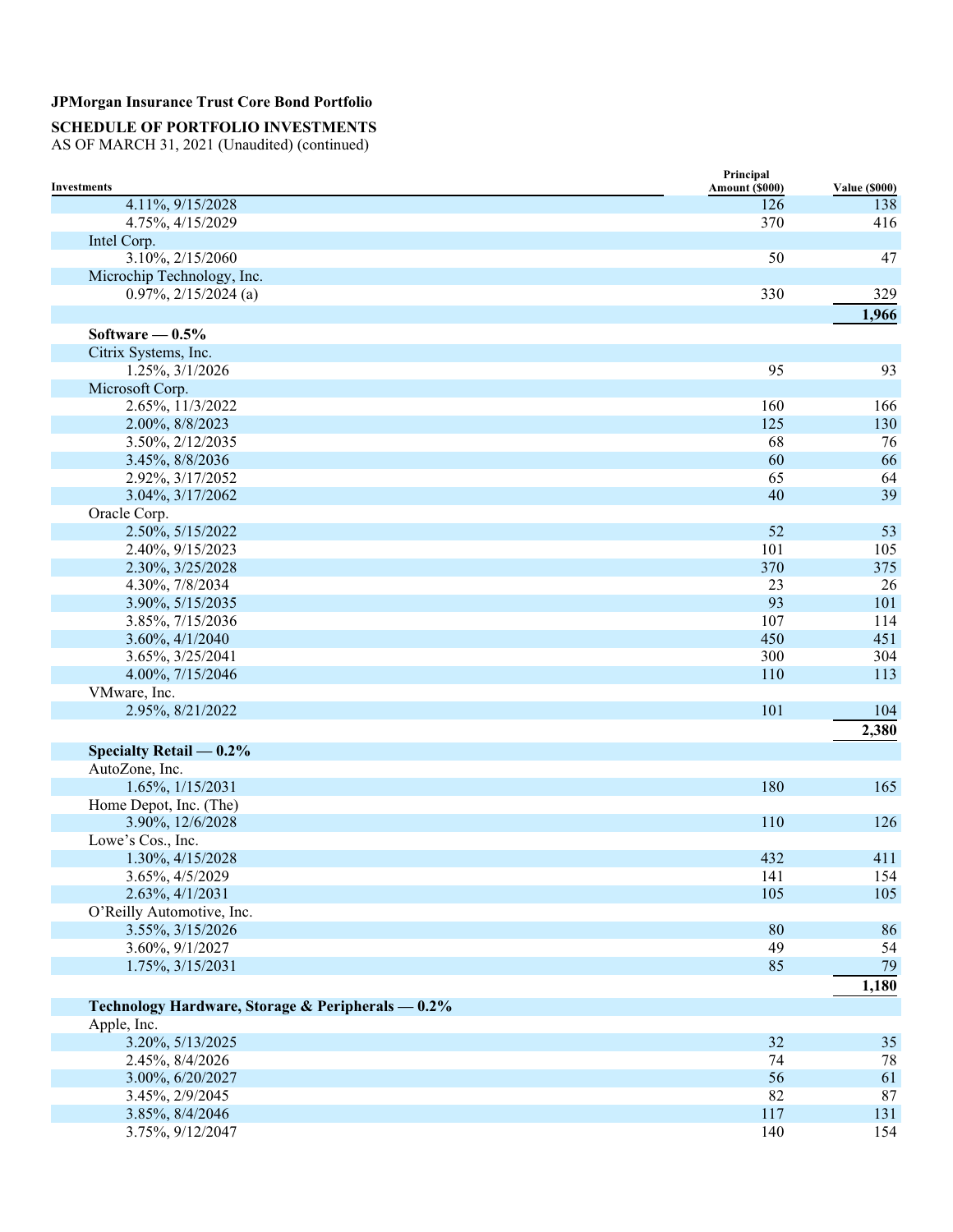| Dell International LLC                                     |     |       |
|------------------------------------------------------------|-----|-------|
| 5.45%, 6/15/2023 (a)                                       | 120 | 131   |
| $6.02\%, 6/15/2026$ (a)                                    | 345 | 409   |
| HP, Inc.                                                   |     |       |
| 3.00%, 6/17/2027                                           | 160 | 169   |
|                                                            |     | 1,255 |
| Thrifts & Mortgage Finance $-0.2\%$                        |     |       |
| <b>BPCE SA (France)</b>                                    |     |       |
| 4.63%, $7/11/2024$ (a)                                     | 200 | 221   |
| 1.00%, $1/20/2026$ (a)                                     | 305 | 297   |
| $(SOFR + 1.52\%), 1.65\%, 10/6/2026$ (a) (c)               | 250 | 249   |
| $(SOFR + 1.31\%), 2.28\%, 1/20/2032$ (a) (c)               | 250 | 242   |
| Nationwide Building Society (United Kingdom)               |     |       |
| $1.00\%, 8/28/2025$ (a)                                    | 200 | 197   |
|                                                            |     | 1,206 |
| Tobacco — $0.2\%$                                          |     |       |
| Altria Group, Inc.                                         |     |       |
| 2.45%, 2/4/2032                                            | 410 | 392   |
| BAT Capital Corp. (United Kingdom)                         |     |       |
| 2.26%, 3/25/2028                                           | 210 | 208   |
| 3.73%, 9/25/2040                                           | 140 | 133   |
| 4.54%, 8/15/2047                                           | 60  | 60    |
| 3.98%, 9/25/2050                                           | 220 | 206   |
| BAT International Finance plc (United Kingdom)             |     |       |
| 1.67%, 3/25/2026                                           | 160 | 158   |
|                                                            |     | 1,157 |
|                                                            |     |       |
| Trading Companies & Distributors - 0.4%<br>Air Lease Corp. |     |       |
| 2.30%, 2/1/2025                                            | 245 | 250   |
| 3.25%, 3/1/2025                                            | 48  | 51    |
| 3.38%, 7/1/2025                                            | 378 | 398   |
| 2.88%, 1/15/2026                                           | 160 | 166   |
| 3.25%, 10/1/2029                                           | 220 | 221   |
| Aviation Capital Group LLC                                 |     |       |
| 2.88%, 1/20/2022 (a)                                       | 100 | 101   |
| 5.50%, $12/15/2024$ (a)                                    | 174 | 195   |
| BOC Aviation Ltd. (Singapore)                              |     |       |
| 2.38%, 9/15/2021 (a)                                       | 200 | 201   |
| International Lease Finance Corp.                          |     |       |
| 8.63%, 1/15/2022                                           | 70  | 74    |
| 5.88%, 8/15/2022                                           | 150 | 161   |
| WW Grainger, Inc.                                          |     |       |
| 4.60%, 6/15/2045                                           | 77  | 93    |
|                                                            |     | 1,911 |
| Transportation Infrastructure — 0.1%                       |     |       |
| Sydney Airport Finance Co. Pty. Ltd. (Australia)           |     |       |
| 3.38%, 4/30/2025 (a)                                       | 360 | 383   |
|                                                            |     |       |
| Water Utilities $-0.1\%$                                   |     |       |
| American Water Capital Corp.                               |     |       |
| 3.45%, 6/1/2029                                            | 35  | 38    |
| 4.00%, 12/1/2046                                           | 52  | 57    |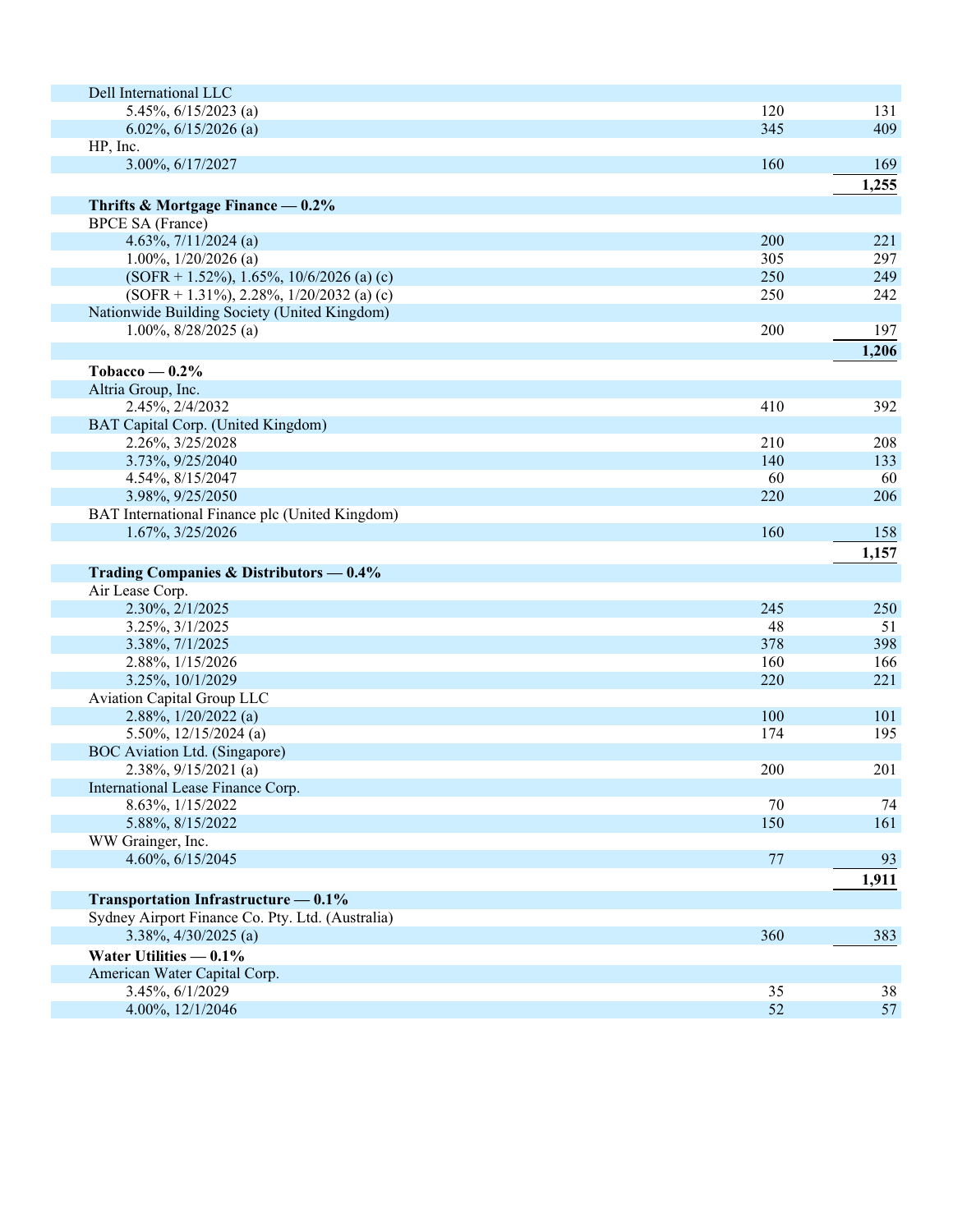# **SCHEDULE OF PORTFOLIO INVESTMENTS**

|                                              | Principal          |                      |
|----------------------------------------------|--------------------|----------------------|
| <b>Investments</b>                           | Amount (\$000)     | <b>Value (\$000)</b> |
| 3.45%, 5/1/2050                              | 225                | 227                  |
|                                              |                    | 322                  |
| Wireless Telecommunication Services $-0.6\%$ |                    |                      |
| America Movil SAB de CV (Mexico)             |                    |                      |
| 3.63%, 4/22/2029                             | 200                | 214                  |
| 4.38%, 4/22/2049                             | 200                | 229                  |
| Rogers Communications, Inc. (Canada)         |                    |                      |
| 4.35%, 5/1/2049                              | 100                | 109                  |
| T-Mobile USA, Inc.                           |                    |                      |
| $1.50\%, 2/15/2026$ (a)                      | 280                | 277                  |
| $3.75\%, \frac{4}{15/2027}$ (a)              | 460                | 503                  |
| $2.05\%, 2/15/2028$ (a)                      | 370                | 363                  |
| $3.88\%, \frac{4}{15/2030}$ (a)              | 850                | 923                  |
| Vodafone Group plc (United Kingdom)          |                    |                      |
| 5.25%, 5/30/2048                             | 64                 | 80                   |
| 4.88%, 6/19/2049                             | 255                | 303                  |
|                                              |                    | 3,001                |
|                                              |                    |                      |
| <b>TOTAL CORPORATE BONDS</b>                 |                    |                      |
| (Cost \$160, 286)                            |                    | 164,589              |
| <b>MORTGAGE-BACKED SECURITIES - 22.1%</b>    |                    |                      |
| <b>FHLMC</b>                                 |                    |                      |
| Pool # 611141, ARM, 2.71%, $1/1/2027$ (g)    | 12                 | 12                   |
| Pool # 846812, ARM, 2.57%, $4/1/2030$ (g)    | 3                  | 3                    |
| Pool #1B1665, ARM, 3.65%, 4/1/2034 (g)       | 14                 | 14                   |
| Pool # 1B2844, ARM, 2.59%, $3/1/2035$ (g)    | 28                 | 30                   |
| Pool # 1B3209, ARM, 2.15%, $1/1/2037$ (g)    | 10                 | 10                   |
| FHLMC Gold Pools, 30 Year                    |                    |                      |
| Pool # G00981, 8.50%, 7/1/2028               | $\mathbf{1}$       | $\mathbf{1}$         |
| Pool # C00785, 6.50%, 6/1/2029               | 7                  | 8                    |
| Pool # C01292, 6.00%, 2/1/2032               | $\overline{4}$     | 5                    |
| Pool # A13625, 5.50%, $10/1/2033$            | 28                 | 32                   |
| Pool # A28796, 6.50%, $11/1/2034$            | 7                  | $\,8\,$              |
| Pool # A46417, 7.00%, $4/1/2035$             | 33                 | 39                   |
| Pool # V83115, 4.50%, 3/1/2047               | 894                | 983                  |
| Pool # Q48338, 4.50%, $5/1/2047$             | 94                 | 104                  |
| Pool # G61060, 4.50%, $6/1/2047$             | 1,199              | 1,323                |
| FHLMC Gold Pools, Other                      |                    |                      |
| Pool # P20570, 7.00%, 7/1/2029               | 30                 | 33                   |
| Pool # U80265, 3.50%, $4/1/2033$             | 315                | 338                  |
| Pool # U90690, 3.50%, $6/1/2042$             | 318                | 346                  |
| Pool # U90975, 4.00%, $6/1/2042$             | 133                | 147                  |
| Pool # U99134, 4.00%, 1/1/2046               | 206                | 227                  |
| FHLMC UMBS, 30 Year                          |                    |                      |
| Pool # RA2008, 4.00%, 1/1/2050               | 602                | 653                  |
| Pool # QB1284, 3.50%, $7/1/2050$             | 956                | 1,013                |
| Pool # QB1248, 4.00%, 7/1/2050               | 1,032              | 1,132                |
| <b>FNMA</b>                                  |                    |                      |
| Pool # 303532, ARM, 3.92%, $3/1/2029$ (g)    | $-\left( h\right)$ | $-\left(h\right)$    |
| Pool # 745446, ARM, 2.60%, 4/1/2033 (g)      | 15                 | 15                   |
| Pool # 722985, ARM, 2.53%, 7/1/2033 (g)      | 14                 | 14                   |
| Pool # 766610, ARM, 2.03%, $1/1/2034$ (g)    | 30                 | 30                   |
| Pool #735332, ARM, 2.85%, 8/1/2034 (g)       | 29                 | 30                   |
| Pool # 735740, ARM, 2.80%, $10/1/2034$ (g)   | 17                 | 17                   |
|                                              |                    |                      |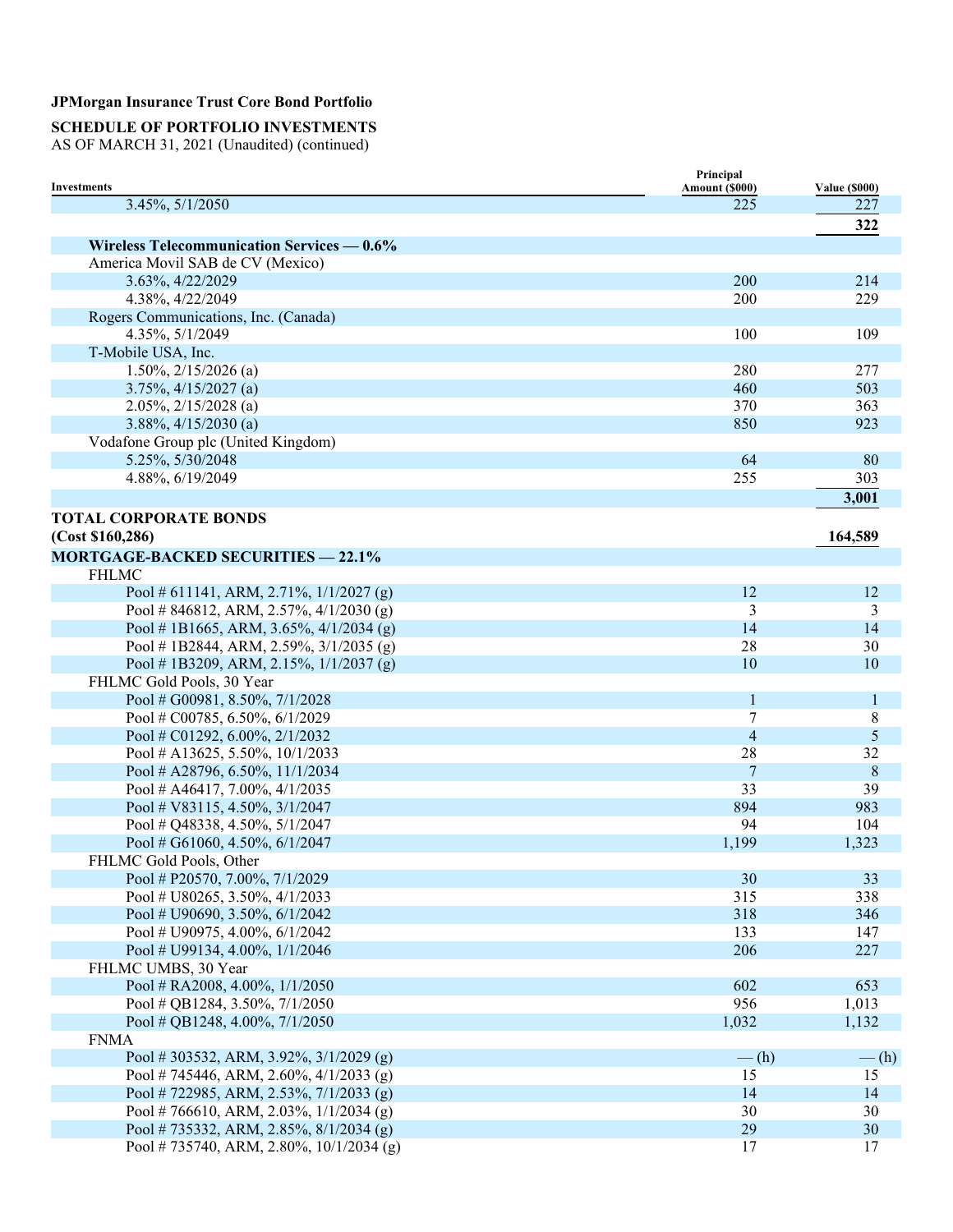|         | 60                 |
|---------|--------------------|
|         | 27                 |
|         |                    |
|         |                    |
| $-$ (h) | $-\left( h\right)$ |
|         |                    |
|         |                    |
|         |                    |
|         |                    |
|         |                    |
|         |                    |
| 37      | 41                 |
|         | 6                  |
| 843     | 928                |
|         | 57<br>26           |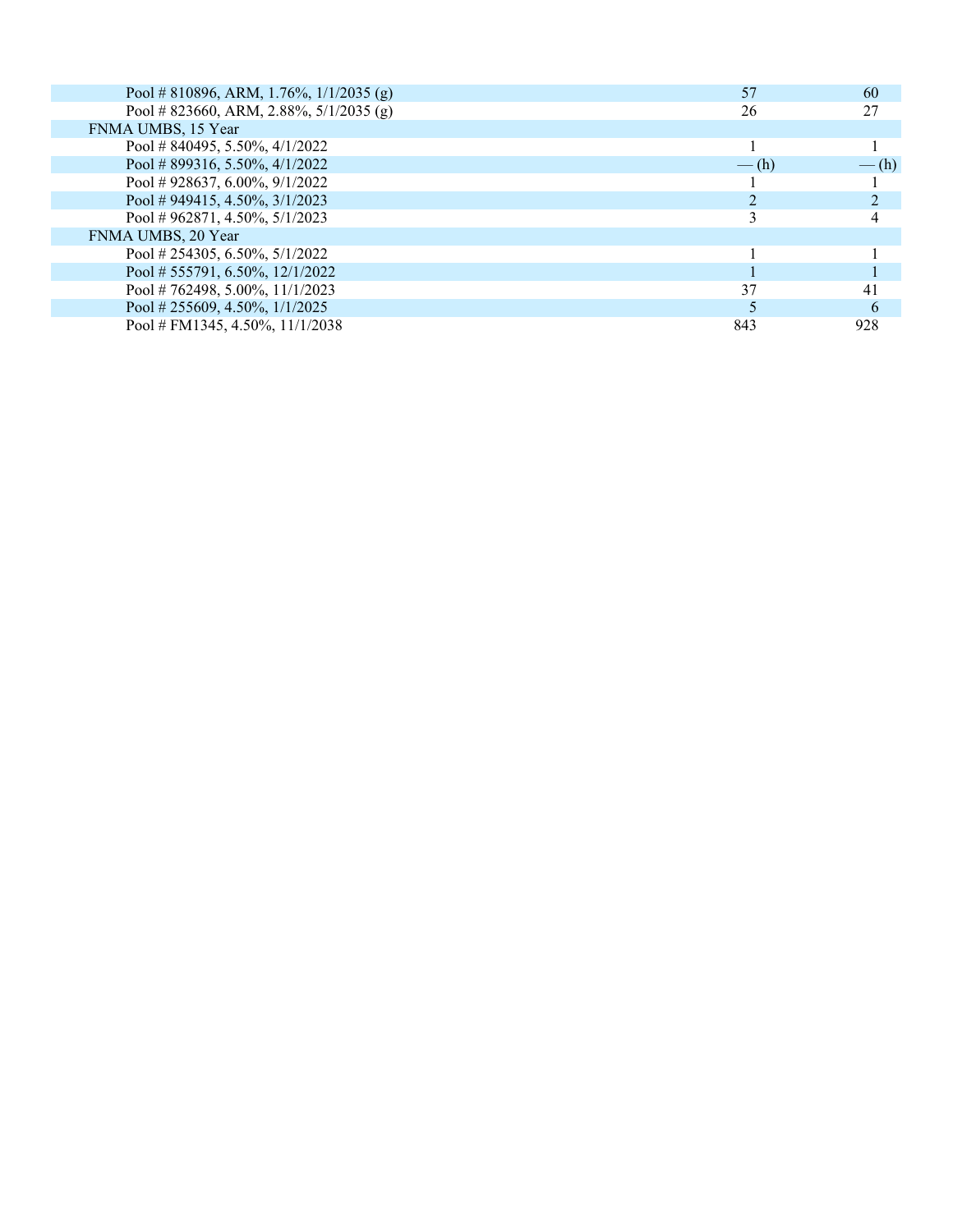**SCHEDULE OF PORTFOLIO INVESTMENTS** 

| <b>Investments</b>                | Principal                |                      |
|-----------------------------------|--------------------------|----------------------|
| FNMA UMBS, 30 Year                | Amount (\$000)           | <b>Value (\$000)</b> |
| Pool #250375, 6.50%, 9/1/2025     | $\mathbf{1}$             | 1                    |
| Pool # 338417, 6.50%, $5/1/2026$  | $-$ (h)                  | $-\left( h\right)$   |
| Pool #689977, 8.00%, 3/1/2027     | 9                        | 10                   |
| Pool #755973, 8.00%, 11/1/2028    | 19                       | 21                   |
| Pool #252211, 6.00%, 1/1/2029     | 1                        | 1                    |
| Pool #524949, 7.50%, 3/1/2030     | 6                        | 6                    |
| Pool # 622534, 3.00%, $9/1/2031$  | 101                      | 105                  |
| Pool #788150, 6.00%, 3/1/2032     | 15                       | 17                   |
| Pool #545639, 6.50%, $4/1/2032$   | 31                       | 36                   |
| Pool # 674349, 6.00%, 3/1/2033    | $\sqrt{5}$               | 6                    |
| Pool # AD0755, 7.00%, $6/1/2035$  | 411                      | 486                  |
| Pool #833039, 5.00%, 9/1/2035     | 20                       | 23                   |
| Pool #745932, 6.50%, 11/1/2036    | 40                       | 46                   |
| Pool #944831, 5.50%, 2/1/2038     | $\overline{\mathcal{L}}$ | $\mathfrak{S}$       |
| Pool #961799, 5.50%, 3/1/2038     | $\overline{2}$           | 3                    |
| Pool #985558, 5.50%, 6/1/2038     | $\mathbf{1}$             | $\mathbf{1}$         |
| Pool # AL3438, 6.50%, 10/1/2038   | 384                      |                      |
|                                   | 142                      | 435<br>158           |
| Pool # AA4236, 4.50%, 4/1/2039    |                          |                      |
| Pool #935241, 4.50%, 5/1/2039     | 5                        | 6                    |
| Pool # MA2535, 4.50%, 2/1/2046    | 294                      | 324                  |
| Pool # BH4683, 4.00%, 6/1/2047    | 370                      | 407                  |
| Pool # BH4684, 4.00%, 6/1/2047    | 358                      | 392                  |
| Pool # BH4685, 4.00%, $6/1/2047$  | 316                      | 349                  |
| Pool # BK9030, 5.00%, 10/1/2048   | 936                      | 1,037                |
| Pool # BM5430, 5.00%, 1/1/2049    | 553                      | 627                  |
| Pool # BN5899, 5.00%, 2/1/2049    | 186                      | 206                  |
| Pool # BK8745, 4.50%, 4/1/2049    | 556                      | 604                  |
| Pool # BN4707, 5.00%, 4/1/2049    | 852                      | 956                  |
| Pool #FM1939, 4.50%, 5/1/2049     | 496                      | 539                  |
| Pool # CA3713, 5.00%, 6/1/2049    | 491                      | 543                  |
| Pool # BN6475, 4.00%, $7/1/2049$  | 361                      | 388                  |
| Pool # BO2170, 4.00%, 7/1/2049    | 490                      | 527                  |
| Pool # BO2305, 4.00%, 7/1/2049    | 147                      | 158                  |
| Pool # BK8758, 4.50%, 7/1/2049    | 572                      | 630                  |
| Pool # BO5625, 3.50%, 8/1/2049    | 891                      | 958                  |
| Pool # BP4357, 3.00%, $2/1/2050$  | 1,093                    | 1,173                |
| FNMA, 30 Year                     |                          |                      |
| Pool # 506427, 9.00%, $4/1/2025$  | $\overline{7}$           | $\overline{7}$       |
| Pool # 535442, 8.50%, $6/1/2030$  | $\overline{2}$           | $\overline{2}$       |
| FNMA, Other                       |                          |                      |
| Pool # AM0806, 2.45%, $11/1/2022$ | 487                      | 498                  |
| Pool # AM1619, 2.34%, 12/1/2022   | 237                      | 242                  |
| Pool # AM2747, 2.50%, 4/1/2023    | 500                      | 516                  |
| Pool # AM3244, 2.52%, 5/1/2023    | 1,000                    | 1,033                |
| Pool # AM3851, 3.02%, 7/1/2023    | 1,000                    | 1,045                |
| Pool # AN0029, 3.10%, 9/1/2025    | 962                      | 1,044                |
| Pool # AM4660, 3.77%, 12/1/2025   | 289                      | 322                  |
| Pool # AN0890, 2.63%, 3/1/2026    | 473                      | 503                  |
| Pool # AM6381, 3.29%, 8/1/2026    | 990                      | 1,079                |
| Pool # BL0044, 3.71%, 8/1/2026    | 785                      | 874                  |
| Pool # AM7321, 3.12%, 11/1/2026   | 943                      | 1,029                |
| Pool # AM7515, 3.34%, 2/1/2027    | 1,000                    | 1,100                |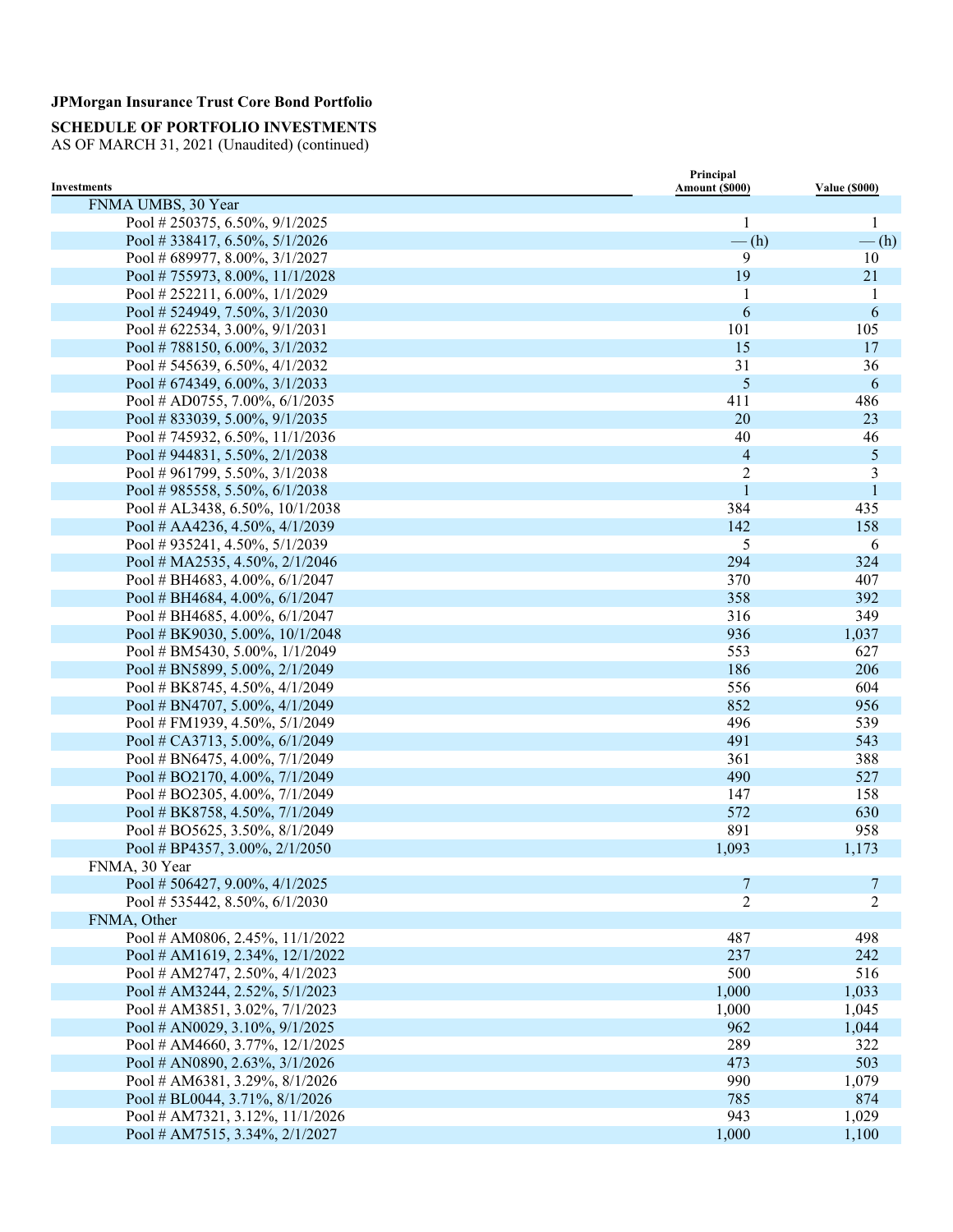| Pool # AN1600, 2.59%, $6/1/2028$  | 856   | 908   |
|-----------------------------------|-------|-------|
| Pool # AN9686, 3.52\%, $6/1/2028$ | 500   | 560   |
| Pool #109452, 3.64%, $8/1/2028$   | 966   | 1,088 |
| Pool # 405220, 6.00%, $9/1/2028$  |       | 8     |
| Pool # BL5798, 2.47%, $12/1/2028$ | 1.255 | 1.314 |
| Pool # BL1040, 3.81\%, 12/1/2028  | 300   | 343   |
| Pool # BL4435, 2.42%, $10/1/2029$ | 700   | 732   |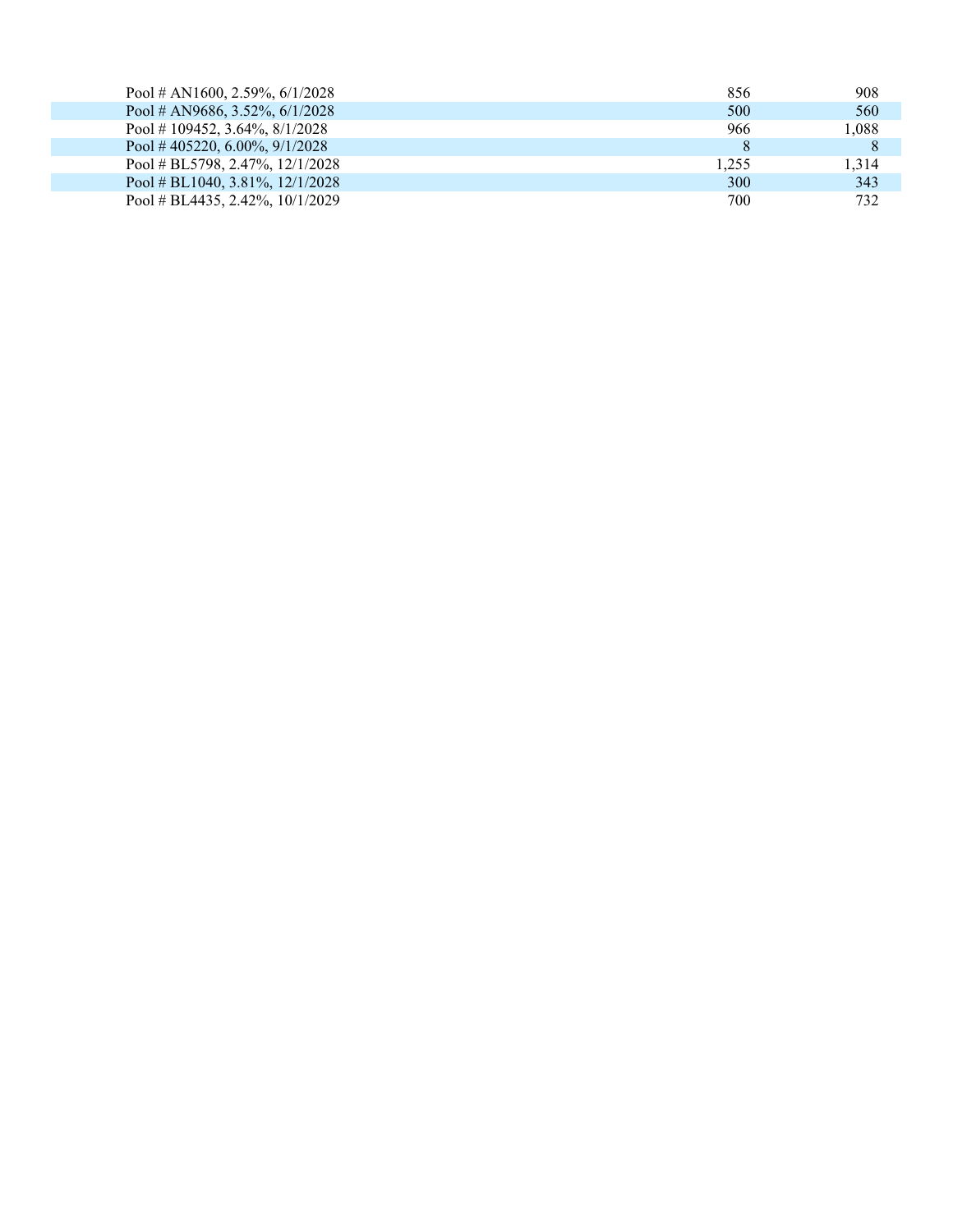**SCHEDULE OF PORTFOLIO INVESTMENTS** 

|                                           | Principal      |                      |
|-------------------------------------------|----------------|----------------------|
| <b>Investments</b>                        | Amount (\$000) | <b>Value (\$000)</b> |
| Pool # AN6846, 2.93%, 10/1/2029           | 1,100          | 1,188                |
| Pool # BL4333, 2.52%, 11/1/2029           | 1,094          | 1,152                |
| Pool # BS0448, 1.27%, 12/1/2029           | 1,296          | 1,244                |
| Pool # AN9976, 3.96%, 2/1/2030            | 1,200          | 1,371                |
| Pool # BL6267, 2.01%, $4/1/2030$          | 1,350          | 1,360                |
| Pool # AM8692, 3.03%, $4/1/2030$          | 650            | 702                  |
| Pool # AM8544, 3.08%, $4/1/2030$          | 474            | 516                  |
| Pool # BL6386, 2.02%, $8/1/2030$          | 1,059          | 1,067                |
| Pool # BL9251, 1.45%, $10/1/2030$         | 1,200          | 1,154                |
| Pool # BL9645, 1.50%, $1/1/2031$          | 1,100          | 1,060                |
| Pool # BL9627, 1.56%, $1/1/2031$          | 1,300          | 1,260                |
| Pool #754922, 5.50%, 9/1/2033             | 28             | 32                   |
| Pool # BL4886, 2.84%, 11/1/2034           | 797            | 838                  |
| Pool #847108, 6.50%, $10/1/2035$          | 72             | 81                   |
| Pool # AL9678, 4.00%, 2/1/2036            | 882            | 954                  |
| Pool # AN1330, 3.19%, 3/1/2036            | 1,033          | 1,118                |
| Pool #257172, 5.50%, 4/1/2038             | $\overline{4}$ | 4                    |
| Pool # AO9352, 4.00%, 7/1/2042            | 170            | 187                  |
| Pool # MA1125, 4.00%, 7/1/2042            | 230            | 252                  |
| Pool # MA1178, 4.00%, 9/1/2042            | 120            | 131                  |
| Pool # MA1437, 3.50%, 5/1/2043            | 372            | 406                  |
| Pool # AL6167, 3.50%, $1/1/2044$          | 395            | 431                  |
| Pool # MA2545, 3.50%, 2/1/2046            | 767            | 837                  |
| Pool # MA2793, 3.50%, 10/1/2046           | 263            | 287                  |
| Pool # BF0464, 3.50%, $3/1/2060$          | 1,152          | 1,263                |
| FNMA/FHLMC UMBS, Single Family, 15 Year   |                |                      |
| TBA, 2.00%, 5/25/2036 (i)                 | 2,560          | 2,624                |
| FNMA/FHLMC UMBS, Single Family, 30 Year   |                |                      |
| TBA, 2.50%, 5/25/2051 (i)                 | 3,800          | 3,891                |
| TBA, 2.00%, 6/25/2051 (i)                 | 33,845         | 33,651               |
| GNMA I, 30 Year                           |                |                      |
| Pool #326977, 7.50%, 5/15/2023            | 1              | 1                    |
| Pool #359588, 7.50%, 6/15/2023            | $-$ (h)        | $-\left( h\right)$   |
| Pool #782507, 9.50%, 10/15/2024           | $-$ (h)        | $-$ (h)              |
| Pool #780029, 9.00%, 11/15/2024           | $-$ (h)        | $-\left(h\right)$    |
| Pool #405535, 7.00%, 12/15/2025           | 1              | 1                    |
| Pool #412336, 8.00%, 10/15/2027           | 1              | $\mathbf{1}$         |
| Pool #451507, 8.00%, 10/15/2027           | $\overline{c}$ | $\overline{c}$       |
| Pool #412369, 7.00%, 11/15/2027           | 1              | $\mathbf{1}$         |
| Pool #467705, 6.50%, 3/15/2028            |                |                      |
| Pool #472679, 7.00%, 6/15/2028            | $\mathfrak{Z}$ | 3                    |
| Pool #486537, 7.50%, 9/15/2028            | 2              | 2                    |
| Pool #781614, 7.00%, 6/15/2033            | 4              | $\sqrt{5}$           |
| Pool # 617653, 6.00%, 5/15/2037           | 29             | 32                   |
|                                           | 661            | 781                  |
| Pool # 678574, 5.50%, 6/15/2038           |                | 670                  |
| Pool # 681554, 5.50%, 7/15/2038           | 568            |                      |
| Pool # 678169, 5.50%, 9/15/2038           | 345            | 407                  |
| Pool # 681568, 5.50%, 9/15/2038           | 584            | 686                  |
| Pool # 694458, 6.00%, 10/15/2038          | 5              | 6                    |
| Pool #782510, 6.50%, 12/15/2038           | 16             | 19                   |
| <b>GNMA II</b>                            |                |                      |
| Pool # 81074, ARM, 2.75%, $9/20/2034$ (g) | 33             | 33                   |
| GNMA II, 30 Year                          |                |                      |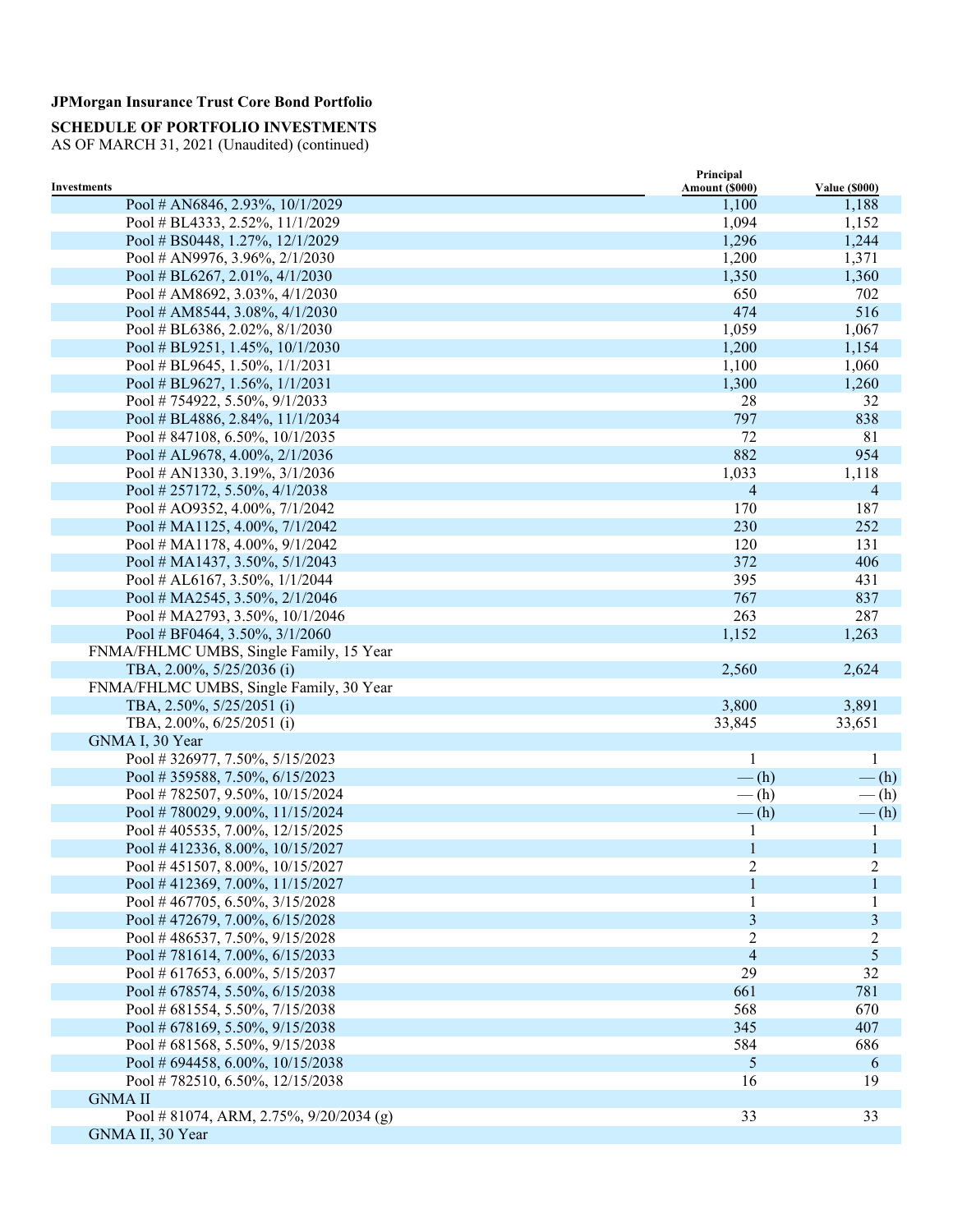| Pool # 2006, 8.50\%, 5/20/2025    |       |       |
|-----------------------------------|-------|-------|
| Pool # 2324, 8.00%, $11/20/2026$  | 14    | 16    |
| Pool # 2341, 7.50%, $12/20/2026$  |       |       |
| Pool # 2362, 8.00%, $1/20/2027$   |       |       |
| Pool # BJ9823, 3.75%, $4/20/2048$ | 1.506 | 1.683 |
| Pool # BP4337, 4.50%, $9/20/2049$ | 745   | 833   |
| Pool # BP5551, 4.50%, $9/20/2049$ | 786   | 877   |
| Pool # BR0553, 4.50%, $2/20/2050$ | 690   | 786   |
| Pool # BS7393, 4.00%, $3/20/2050$ | 990   | 1.082 |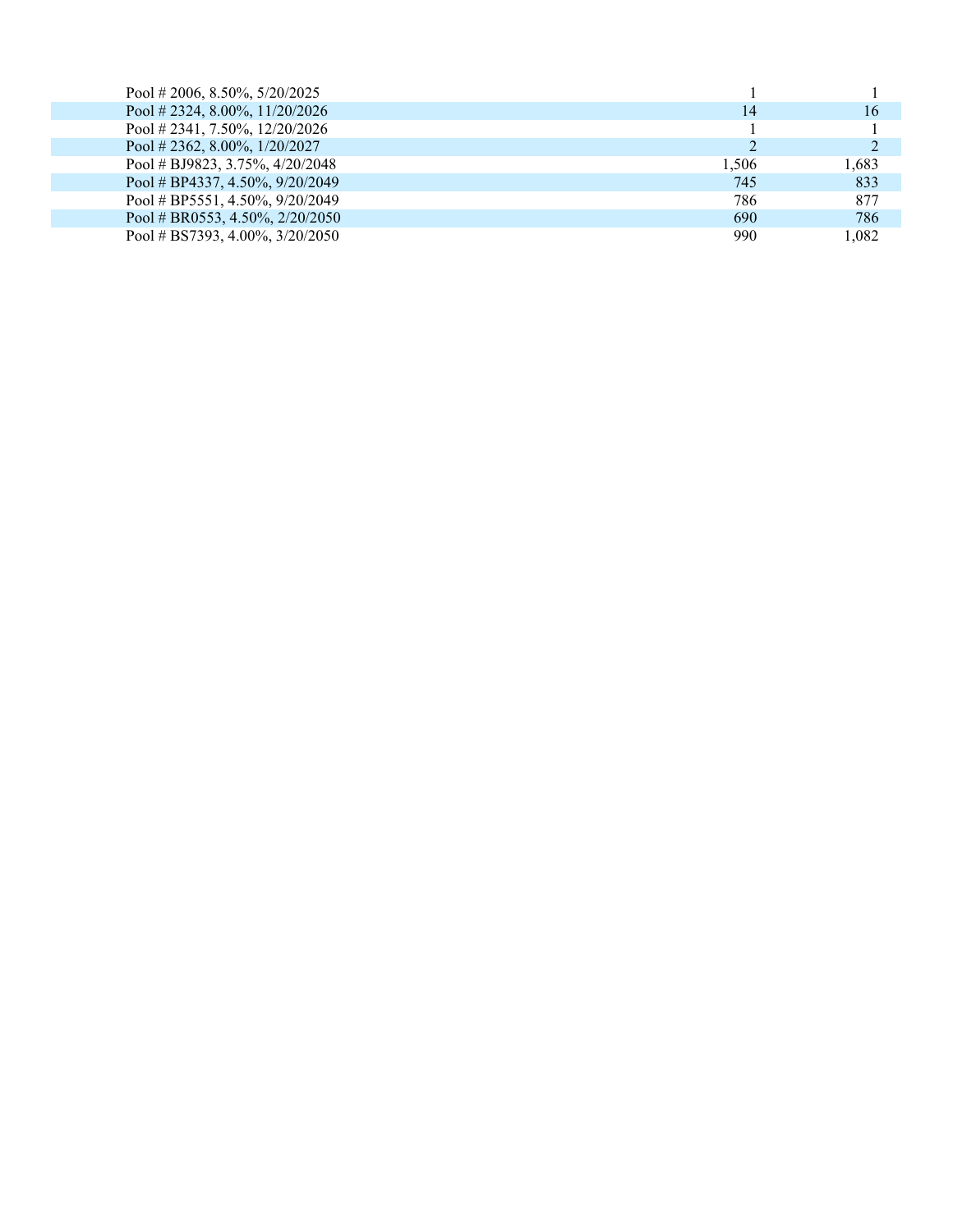### **SCHEDULE OF PORTFOLIO INVESTMENTS**

|                                                       | Principal               |                               |
|-------------------------------------------------------|-------------------------|-------------------------------|
| <b>Investments</b><br>Pool # BT8093, 3.50%, 4/20/2050 | Amount (\$000)<br>1,172 | <b>Value (\$000)</b><br>1,262 |
| Pool # BS7411, 4.00%, 4/20/2050                       | 1,809                   | 1,977                         |
| Pool # BT4341, 3.00%, 7/20/2050                       |                         |                               |
|                                                       | 1,383<br>11,124         | 1,465                         |
| Pool # MA7136, 2.50%, 1/20/2051                       |                         | 11,487                        |
| GNMA II, Other                                        | 110                     |                               |
| Pool # AD0018, 3.75%, 12/20/2032                      |                         | 119                           |
| <b>TOTAL MORTGAGE-BACKED SECURITIES</b>               |                         |                               |
| (Cost \$114,478)                                      |                         | 116,373                       |
| <b>U.S. TREASURY OBLIGATIONS - 18.4%</b>              |                         |                               |
| <b>U.S. Treasury Bonds</b>                            |                         |                               |
| 8.00%, 11/15/2021                                     | 338                     | 355                           |
| 4.25%, 5/15/2039                                      | 105                     | 138                           |
| 1.13%, 5/15/2040                                      | 285                     | 233                           |
| 3.88%, 8/15/2040                                      | 100                     | 126                           |
| 1.88%, 2/15/2041                                      | 940                     | 875                           |
| 3.13%, 11/15/2041                                     | 950                     | 1,082                         |
| 2.75%, 11/15/2042                                     | 2,345                   | 2,513                         |
| 3.13%, 2/15/2043                                      | 500                     | 569                           |
| 2.88%, 5/15/2043                                      | 1,590                   | 1,739                         |
| 3.63%, 8/15/2043                                      | 2,350                   | 2,884                         |
| 3.75%, 11/15/2043                                     | 702                     | 878                           |
| 3.63%, 2/15/2044                                      | 645                     | 793                           |
| 3.38%, 5/15/2044                                      | 1,000                   | 1,184                         |
| 3.00%, 11/15/2044                                     | 663                     | 739                           |
| 2.50%, 2/15/2045                                      | 2,000                   | 2,042                         |
| 2.88%, 8/15/2045                                      | 500                     | 546                           |
| 3.00%, 11/15/2045                                     | 1,000                   | 1,116                         |
| 2.25%, 8/15/2046                                      | 3,704                   | 3,593                         |
| 3.00%, 2/15/2048                                      | 90                      | 101                           |
| 3.13%, 5/15/2048                                      | 176                     | 202                           |
| 2.88%, 5/15/2049                                      | 160                     | 176                           |
| 2.25%, 8/15/2049                                      | 1,095                   | 1,059                         |
| 2.38%, 11/15/2049                                     | 265                     | 263                           |
| 2.00%, 2/15/2050                                      | 645                     | 590                           |
| 1.38%, 8/15/2050                                      | 140                     | 109                           |
| 1.63%, 11/15/2050                                     | 2,000                   | 1,667                         |
| 1.88%, 2/15/2051                                      | 2,570                   | 2,281                         |
| U.S. Treasury Inflation Indexed Bonds                 |                         |                               |
| 3.63%, 4/15/2028                                      | 300                     | 653                           |
| 2.50%, 1/15/2029                                      | 100                     | 156                           |
| <b>U.S. Treasury Notes</b>                            |                         |                               |
| 2.25%, 4/30/2021                                      | 115                     | 115                           |
| 2.63%, 5/15/2021                                      | 155                     | 155                           |
| 3.13%, 5/15/2021                                      | 600                     | 602                           |
| 2.00%, 5/31/2021                                      | 300                     | 301                           |
| 2.13%, 8/15/2021                                      | 500                     | 504                           |
| 1.25%, 10/31/2021                                     | 3,500                   | 3,524                         |
| 2.00%, 10/31/2021                                     | 100                     | 101                           |
| 1.88%, 11/30/2021                                     | 950                     | 962                           |
| 1.38%, 1/31/2022                                      | 9,000                   | 9,098                         |
| 1.75%, 2/28/2022                                      | 3,300                   | 3,350                         |
| 1.63%, 8/31/2022                                      | 1,000                   | 1,021                         |
| 1.75%, 9/30/2022                                      | 150                     | 154                           |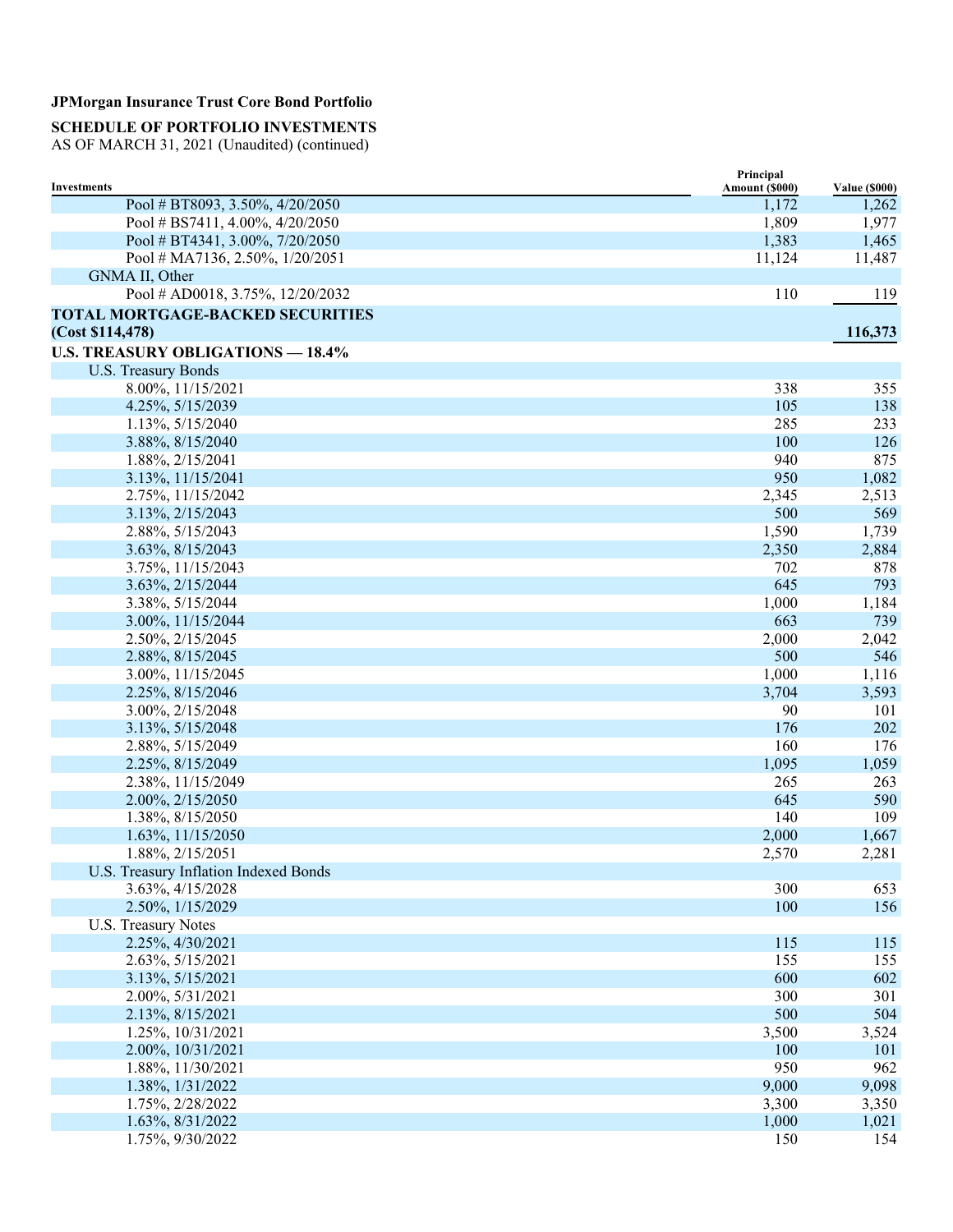| 1.50%, 2/28/2023                  | 525        | 538   |
|-----------------------------------|------------|-------|
| 1.75%, 5/15/2023                  | 3,079      | 3,180 |
| 2.75%, 5/31/2023                  | 46         | 49    |
| 2.50%, 8/15/2023                  | 600        | 632   |
| 1.38%, 8/31/2023                  | 700        | 719   |
| 1.63%, 10/31/2023                 | 2,000      | 2,070 |
| 2.13%, 2/29/2024                  | 94         | 99    |
| 2.50%, 5/15/2024                  | 30         | 32    |
| 2.00%, 6/30/2024                  | 10         | 11    |
| 2.25%, 11/15/2024                 | 112        | 119   |
| 1.75%, 12/31/2024                 | 2,621      | 2,734 |
| 2.00%, 2/15/2025                  | 1,000      | 1,053 |
| 2.88%, 4/30/2025                  | 146        | 159   |
| 2.13%, 5/15/2025                  | 500        | 529   |
| 2.88%, 5/31/2025                  | 318        | 346   |
| 2.00%, 8/15/2025                  | 729        | 768   |
| 2.25%, 11/15/2025                 | 610        | 650   |
| 1.63%, 2/15/2026                  | 59         | 61    |
| 0.50%, 2/28/2026                  | 4,015      | 3,937 |
| 1.50%, 8/15/2026                  | 28         | 29    |
| 2.00%, 11/15/2026                 | 84         | 88    |
| 1.75%, 12/31/2026                 | 2,282      | 2,362 |
| 2.25%, 2/15/2027                  | 108        | 115   |
| 0.38%, 9/30/2027                  | 1,160      | 1,092 |
| 2.75%, 2/15/2028                  | 65         | 71    |
| 2.88%, 5/15/2028                  | 991        | 1,089 |
| 1.75%, 11/15/2029                 | 265        | 268   |
| 1.50%, 2/15/2030                  | 129        | 127   |
| 0.88%, 11/15/2030                 | 2,050      | 1,896 |
| <b>U.S. Treasury STRIPS Bonds</b> |            |       |
| $2.10\%, 5/15/2021$ (j)           | 1,590      | 1,590 |
| $2.24\%, 8/15/2021$ (j)           | 1,800      | 1,800 |
| $3.33\%, 11/15/2021$ (j)          | 675        | 675   |
| $3.02\%, 2/15/2022$ (j)           | 720        | 720   |
| $2.82\%, 5/15/2022$ (j)           | 760        | 759   |
| 3.30%, $8/15/2022$ (j)            | 75         | 75    |
| $1.91\%, 11/15/2022$ (j)          | 750        | 749   |
| $3.14\%, 2/15/2023$ (j)           | 2,690      | 2,681 |
| $2.76\%, 5/15/2023$ (j)           | 2,420      | 2,411 |
| $2.32\%, 8/15/2023$ (j)           | 1,890      | 1,880 |
| $2.78\%, 11/15/2023$ (j)          | 173        | 172   |
| $1.75\%, 2/15/2024$ (j)           | 327        | 324   |
| $3.45\%, 11/15/2024$ (j)          | <b>110</b> | 108   |
| 3.97%, 2/15/2025 (j)              | 50         | 49    |
| 5.37%, $5/15/2026$ (j)            | 100        | 95    |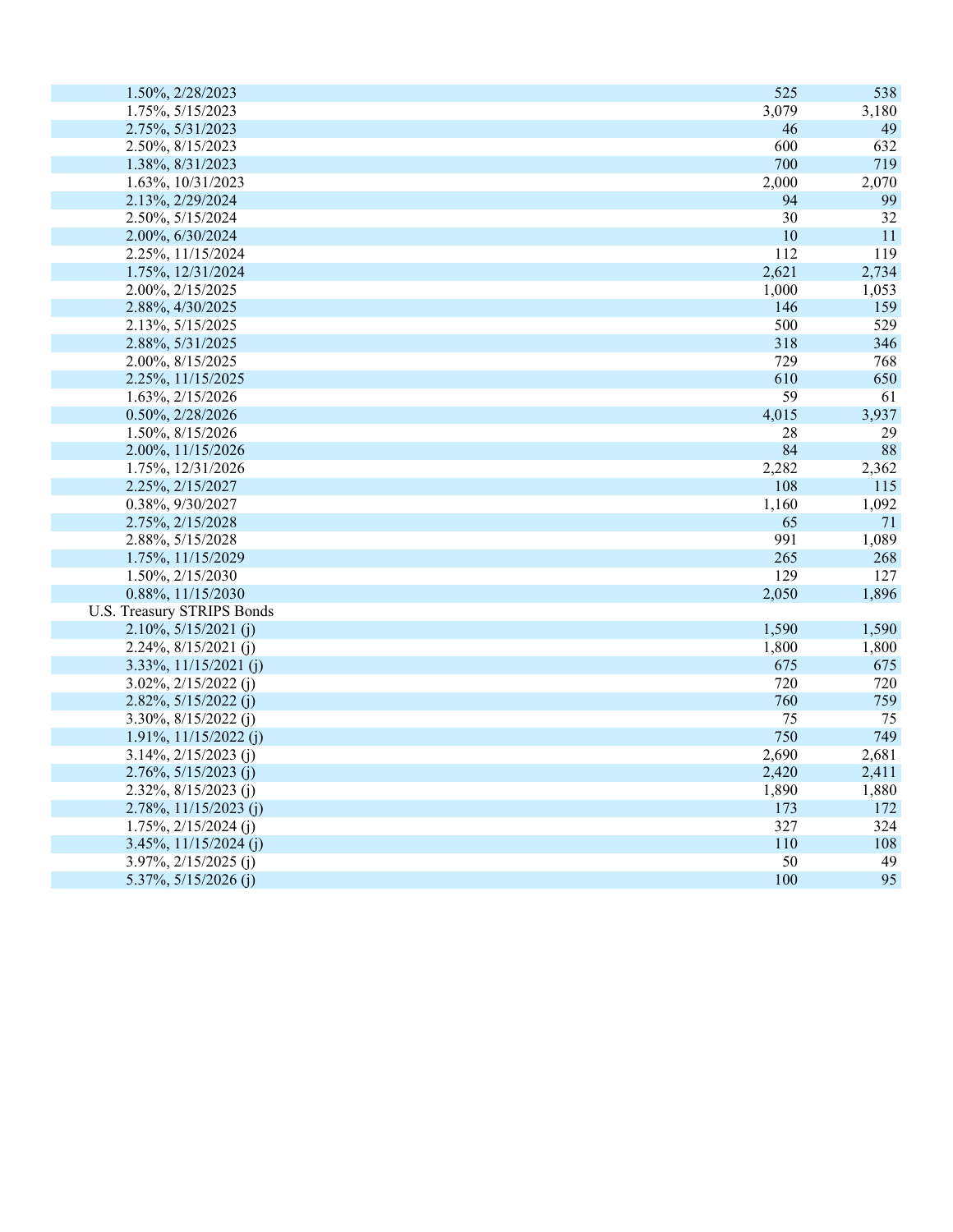### **SCHEDULE OF PORTFOLIO INVESTMENTS**

|                                                             | Principal      |                      |
|-------------------------------------------------------------|----------------|----------------------|
| <b>Investments</b>                                          | Amount (\$000) | <b>Value (\$000)</b> |
| $3.68\%, 8/15/2026$ (j)                                     | 23             | 22                   |
| 3.81%, 11/15/2026 (j)                                       | 250            | 233                  |
| 4.41%, $2/15/2027$ (j)                                      | 300            | 278                  |
| $3.86\%, 5/15/2027$ (i)                                     | 725            | 668                  |
| $3.48\%, 8/15/2027$ (j)                                     | 250            | 229                  |
| 4.23%, $11/15/2027$ (j)                                     | 710            | 645                  |
| $3.24\%, 2/15/2028$ (j)                                     | 27             | 24                   |
| $3.08\%, 5/15/2028$ (j)                                     | 140            | 125                  |
| $8.00\%, 8/15/2028$ (j)                                     | 50             | 44                   |
| 4.39%, $2/15/2029$ (j)                                      | 658            | 577                  |
| 4.13%, $11/15/2029$ (j)                                     | 200            | 172                  |
| 5.08%, $5/15/2030$ (j)                                      | 300            | 254                  |
| 4.22%, $8/15/2030$ (j)                                      | 300            | 252                  |
| $3.79\%, 11/15/2030$ (j)                                    | 500            | 417                  |
| 4.84%, $2/15/2031$ (j)                                      | 350            | 289                  |
| 4.15%, $5/15/2031$ (j)                                      | 275            | 226                  |
| $3.46\%, 11/15/2031$ (j)                                    | 760            | 615                  |
| 4.01%, $2/15/2032$ (j)                                      | 350            | 281                  |
| 4.49%, $11/15/2032$ (j)                                     | 800            | 629                  |
| 4.04%, $2/15/2033$ (j)                                      | 400            | 313                  |
| 4.14%, $5/15/2033$ (j)                                      | 1,175          | 912                  |
| 6.84%, $8/15/2033$ (j)                                      | 100            | 77                   |
| 4.65%, $11/15/2033$ (j)                                     | 1,025          | 784                  |
| 4.16\%, 2/15/2034 (j)                                       | 775            | 588                  |
| $3.51\%, 11/15/2034$ (j)                                    | 50             | 37                   |
| $3.46\%, 2/15/2035$ (j)                                     | 65             | 48                   |
| $3.77\%, 5/15/2035$ (j)                                     | 250            | 183                  |
| 2.44%, 11/15/2041 (j)                                       | 100            | 60                   |
|                                                             |                |                      |
| <b>TOTAL U.S. TREASURY OBLIGATIONS</b>                      |                |                      |
| (Cost \$93,784)                                             |                | 96,442               |
| <b>ASSET-BACKED SECURITIES - 10.5%</b>                      |                |                      |
| <b>ACC Trust</b>                                            |                |                      |
| Series 2019-2, Class A, 2.82%, 2/21/2023 (a)                | 151            | 152                  |
| Air Canada Pass-Through Trust (Canada)                      |                |                      |
| Series 2013-1, Class A, 4.13%, 5/15/2025 (a)                | 101            | 100                  |
| Series 2015-1, Class A, 3.60%, 3/15/2027 (a)                | 74             | 74                   |
| Series 2017-1, Class AA, 3.30%, 1/15/2030 (a)               | 227            | 221                  |
| Series 2017-1, Class A, 3.55%, 1/15/2030 (a)                | 161            | 152                  |
| American Airlines Pass-Through Trust                        |                |                      |
| Series 2014-1, Class A, 3.70%, 10/1/2026                    | 34             | 34                   |
| Series 2016-3, Class AA, 3.00%, 10/15/2028                  | 195            | 196                  |
| Series 2017-1, Class AA, 3.65%, 2/15/2029                   | 130            | 131                  |
| American Homes 4 Rent                                       |                |                      |
| Series 2015-SFR1, Class D, 4.41%, 4/17/2052 $\ddagger$ (a)  | 380            | 401                  |
| Series 2015-SFR1, Class E, 5.64%, 4/17/2052 ‡ (a)           | 100            | 108                  |
| American Homes 4 Rent Trust                                 |                |                      |
| Series 2014-SFR2, Class A, 3.79%, 10/17/2036 (a)            | 400            | 427                  |
| Series 2014-SFR2, Class C, 4.71%, 10/17/2036 $\ddagger$ (a) | 200            | 215                  |
| Series 2014-SFR3, Class A, 3.68%, 12/17/2036 (a)            | 222            | 238                  |
| Series 2014-SFR3, Class E, 6.42%, 12/17/2036 ‡ (a)          | 200            | 220                  |
| Series 2015-SFR2, Class C, 4.69%, 10/17/2052 ‡ (a)          | 200            | 216                  |
| American Tower Trust #1                                     |                |                      |
|                                                             |                |                      |
| $3.07\%, 3/15/2023$ (a)                                     | 80             | 81                   |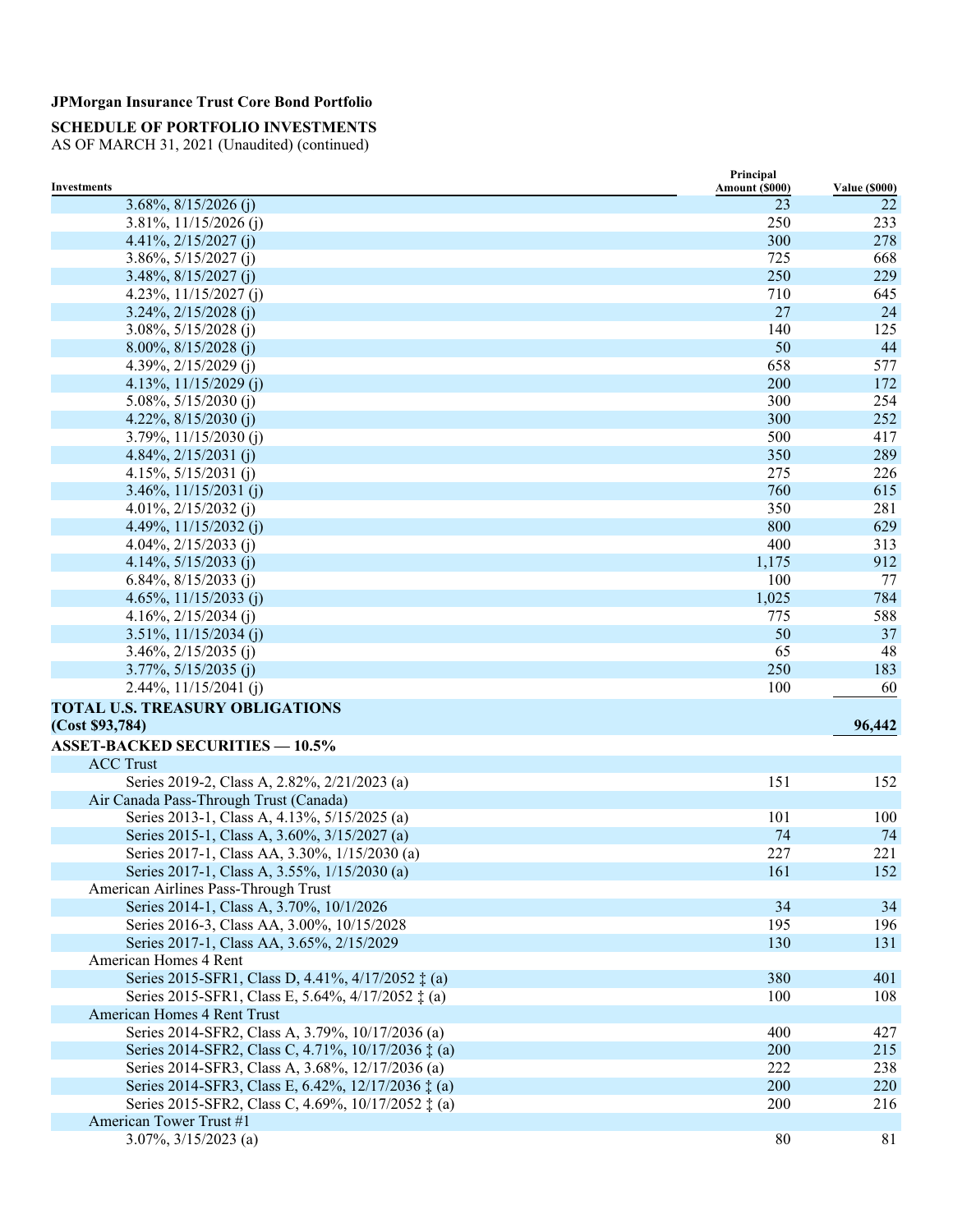| $3.65\%, \frac{3}{23}/2028$ (a)                             | 160   | 173   |
|-------------------------------------------------------------|-------|-------|
| <b>AMSR Trust</b>                                           |       |       |
| Series 2020-SFR1, Class E, 3.22%, 4/17/2037 (a)             | 850   | 864   |
| Series 2020-SFR2, Class C, 2.53%, 7/17/2037 ‡ (a)           | 1,000 | 1,019 |
| Series 2020-SFR3, Class E2, 2.76%, 9/17/2037 ‡ (a)          | 750   | 753   |
| Series 2020-SFR4, Class C, 1.86%, 11/17/2037 $\ddagger$ (a) | 1,000 | 993   |
| British Airways Pass-Through Trust (United Kingdom)         |       |       |
| Series 2018-1, Class AA, 3.80%, 9/20/2031 (a)               | 73    | 76    |
| Series 2018-1, Class A, 4.13%, 9/20/2031 (a)                | 98    | 98    |
| Series 2019-1, Class AA, 3.30%, 12/15/2032 (a)              | 146   | 146   |
| <b>Business Jet Securities LLC</b>                          |       |       |
| Series 2019-1, Class A, 4.21%, 7/15/2034 (a)                | 557   | 567   |
| Series 2020-1A, Class A, 2.98%, 11/15/2035 (a)              | 1,004 | 1,017 |
| Series 2021-1A, Class A, 2.16%, 4/15/2036 (a)               | 570   | 568   |
| Camillo Issuer LLC                                          |       |       |
| Series 2016-SFR, Class 1-A-1, 5.00%, 12/5/2023 ‡            | 357   | 367   |
| Cars Net Lease Mortgage Notes                               |       |       |
| Series 2020-1A, Class A3, 3.10%, 12/15/2050 (a)             | 160   | 162   |
| Carvana Auto Receivables Trust                              |       |       |
| Series 2019-2A, Class C, 3.00%, 6/17/2024 (a)               | 675   | 693   |
| Series 2019-3A, Class C, 2.71%, 10/15/2024 (a)              | 875   | 899   |
| Series 2019-4A, Class D, 3.07%, 7/15/2025 (a)               | 940   | 977   |
| Series 2020-N1A, Class D, 3.43%, 1/15/2026 (a)              | 1,000 | 1,043 |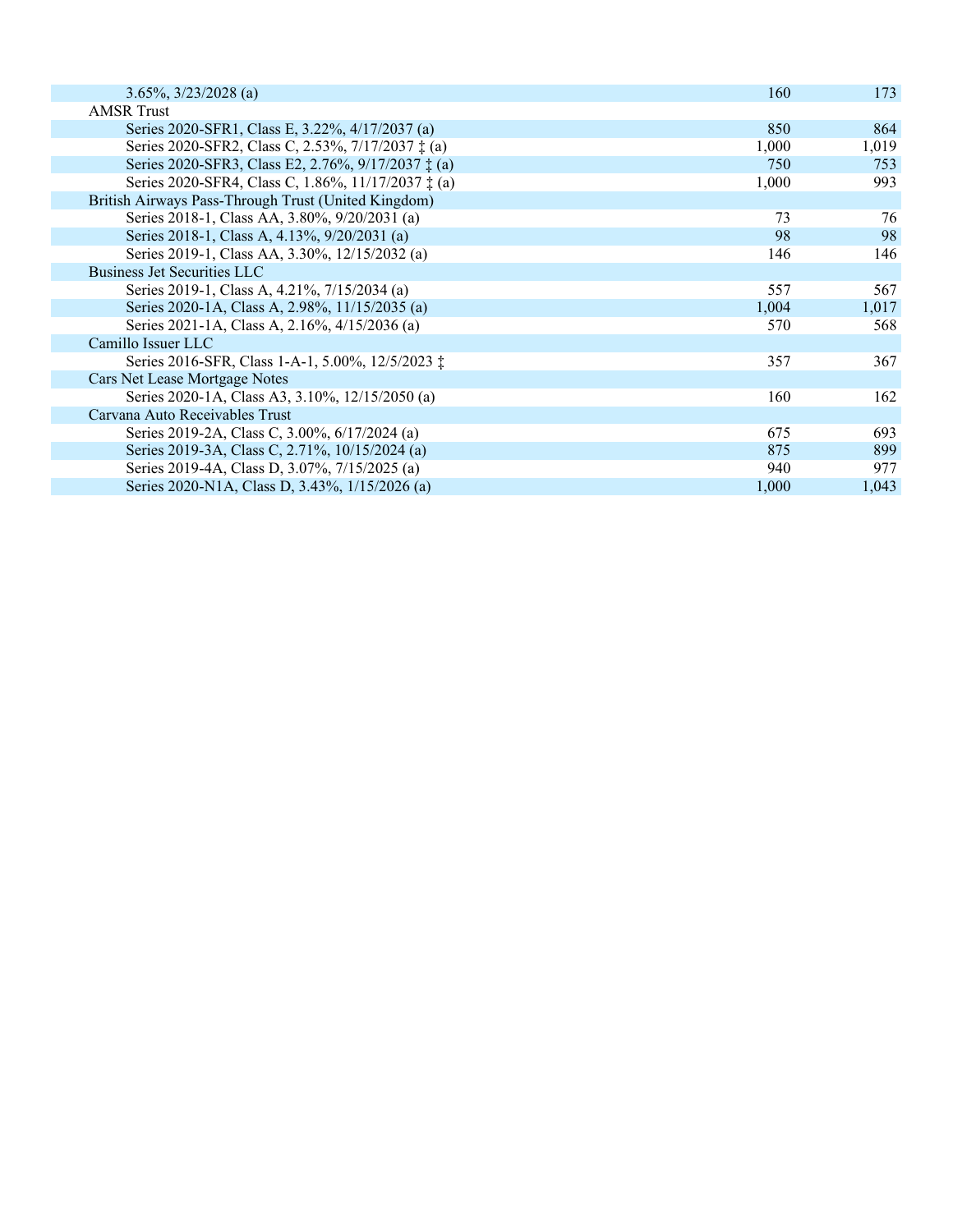### **SCHEDULE OF PORTFOLIO INVESTMENTS**

| Investments                                                   | Principal<br>Amount (\$000) | <b>Value (\$000)</b> |
|---------------------------------------------------------------|-----------------------------|----------------------|
| CIG Auto Receivables Trust                                    |                             |                      |
| Series 2020-1A, Class C, 1.75%, 1/12/2026 (a)                 | 1,000                       | 1,014                |
| Continental Airlines Pass-Through Trust                       |                             |                      |
| Series 2012-1, Class A, 4.15%, 4/11/2024                      | 121                         | 127                  |
| CoreVest American Finance Trust                               |                             |                      |
| Series 2019-2, Class D, 4.22%, 6/15/2052 ‡ (a)                | 500                         | 526                  |
| Series 2019-3, Class B, 3.16%, 10/15/2052 ‡ (a)               | 700                         | 725                  |
| Series 2020-3, Class B, 2.20%, 8/15/2053 $\ddagger$ (a)       | 810                         | 761                  |
| <b>CPS</b> Auto Trust                                         |                             |                      |
| Series 2018-C, Class C, 3.68%, 6/17/2024 (a)                  | 1,057                       | 1,066                |
| Credit Acceptance Auto Loan Trust                             |                             |                      |
| Series 2020-1A, Class B, 2.39%, 4/16/2029 (a)                 | 645                         | 664                  |
| Credit Suisse ABS Trust                                       |                             |                      |
| Series 2020-AT1, Class A, 2.61%, 10/15/2026 (a)               | 773                         | 788                  |
| Crown Castle Towers LLC                                       |                             |                      |
| $3.22\%, 5/15/2022$ (a)                                       | 42                          | 42                   |
| $3.66\%, 5/15/2025$ (a)                                       | 60                          | 64                   |
| CWABS, Inc. Asset-Backed Certificates                         |                             |                      |
| Series 2004-1, Class M1, 0.86%, 3/25/2034 ‡ (g)               | 12                          | 12                   |
| Series 2004-1, Class M2, 0.93%, 3/25/2034 ‡ (g)               | 5                           | 5                    |
| Series 2004-1, Class 3A, 0.67%, 4/25/2034 ‡ (g)               | $\mathbf{1}$                | $\mathbf{1}$         |
| DataBank Issuer                                               |                             |                      |
| Series 2021-1A, Class A2, 2.06%, 2/27/2051 (a)                | 650                         | 646                  |
|                                                               |                             |                      |
| Delta Air Lines Pass-Through Trust                            |                             |                      |
| Series 2015-1, Class AA, 3.63%, 7/30/2027                     | 304                         | 325                  |
| Drive Auto Receivables Trust                                  |                             |                      |
| Series 2017-1, Class D, 3.84%, 3/15/2023                      | 66                          | 66                   |
| Series 2017-3, Class D, 3.53%, 12/15/2023 (a)                 | 217                         | 219                  |
| Series 2016-CA, Class D, 4.18%, 3/15/2024 (a)                 | 86                          | 86                   |
| Series 2017-AA, Class D, 4.16%, 5/15/2024 (a)                 | 57                          | 57                   |
| Series 2019-4, Class C, 2.51%, 11/17/2025                     | 375                         | 384                  |
| Series 2019-1, Class D, 4.09%, 6/15/2026                      | 170                         | 177                  |
| Series 2020-2, Class D, 3.05%, 5/15/2028                      | 1,000                       | 1,052                |
| DT Auto Owner Trust                                           |                             |                      |
| Series 2017-3A, Class D, 3.58%, 5/15/2023 (a)                 | 11                          | 11                   |
| Series 2019-4A, Class C, 2.73%, 7/15/2025 (a)                 | 604                         | 616                  |
| Series 2020-2A, Class B, 2.08%, 3/16/2026 (a)                 | 850                         | 867                  |
| Exeter Automobile Receivables Trust                           |                             |                      |
| Series 2017-1A, Class C, 3.95%, 12/15/2022 (a)                | $\overline{7}$              | 7                    |
| Series 2018-1A, Class C, 3.03%, 1/17/2023 (a)                 | $\overline{4}$              | 4                    |
| Series 2019-4A, Class C, 2.44%, 9/16/2024 (a)                 | 415                         | 422                  |
| Series 2019-3A, Class D, 3.11%, 8/15/2025 (a)                 | 590                         | 611                  |
| Series 2019-4A, Class D, 2.58%, 9/15/2025 (a)                 | 1,315                       | 1,354                |
| FirstKey Homes Trust                                          |                             |                      |
| Series 2020-SFR1, Class D, 2.24%, 9/17/2025 ‡ (a)             | 800                         | 802                  |
| Series 2020-SFR1, Class E, 2.79%, 8/17/2037 ‡ (a)             | 500                         | 509                  |
| Series 2020-SFR2, Class E, 2.67%, 10/19/2037 ± (a)            | 850                         | 860                  |
| FNMA, Grantor Trust                                           |                             |                      |
| Series 2017-T1, Class A, 2.90%, 6/25/2027                     | 428                         | 458                  |
| FORT CRE LLC                                                  |                             |                      |
| Series 2018-1A, Class C, 2.94%, 11/16/2035 $\ddagger$ (a) (g) | 760                         | 743                  |
| <b>Foundation Finance Trust</b>                               |                             |                      |
|                                                               |                             |                      |
| Series 2020-1A, Class A, 3.54%, 7/16/2040 (a)                 | 654                         | 677                  |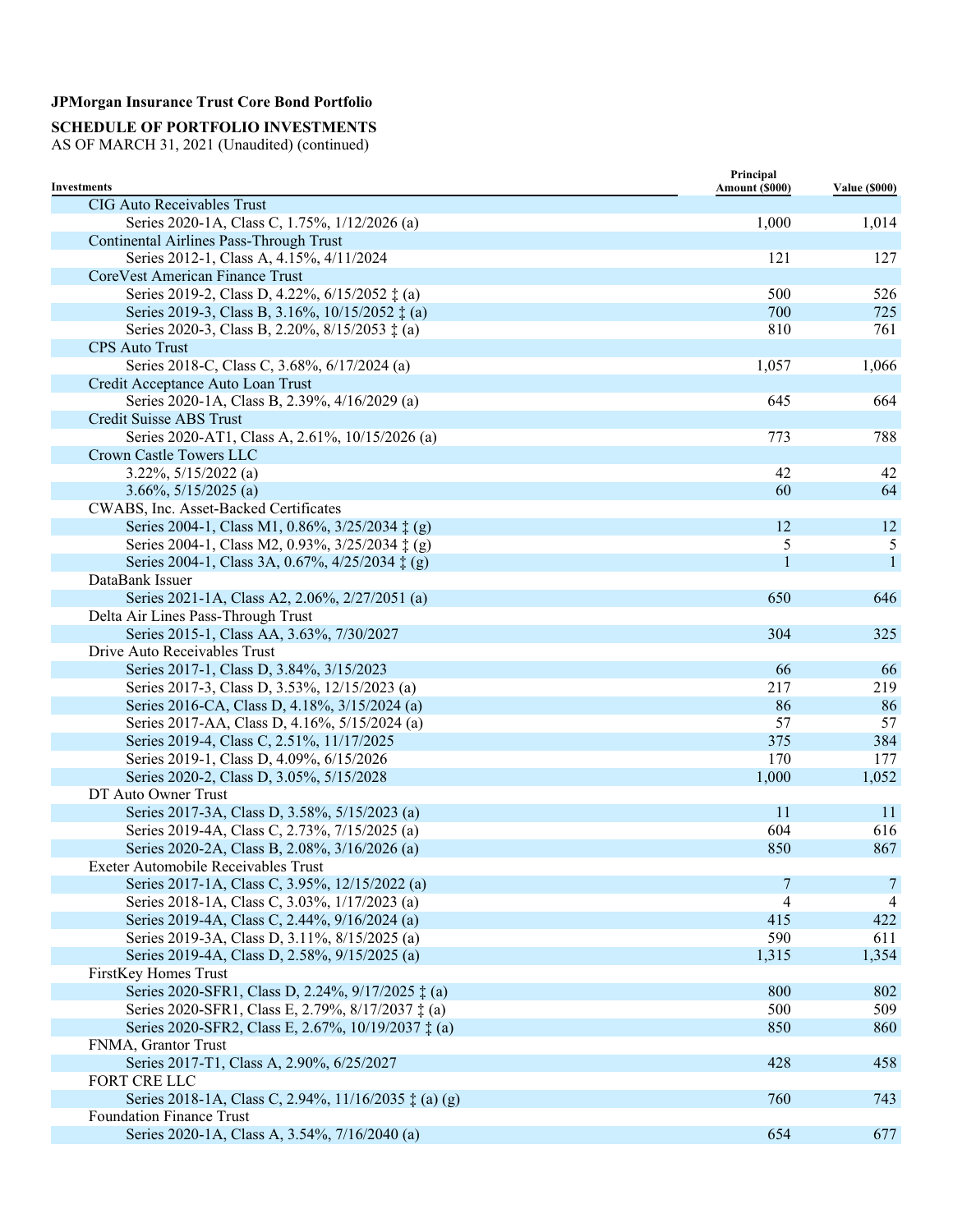| 71  | 71  |
|-----|-----|
| 800 | 814 |
|     |     |
| 9   | 9   |
|     |     |
| 375 | 380 |
|     |     |
| 50  | 52  |
| 209 | 218 |
|     |     |
| 68  | 65  |
|     |     |
| 163 | 173 |
|     |     |
| 41  | 42  |
| 118 | 124 |
|     |     |
| 69  | 70  |
|     |     |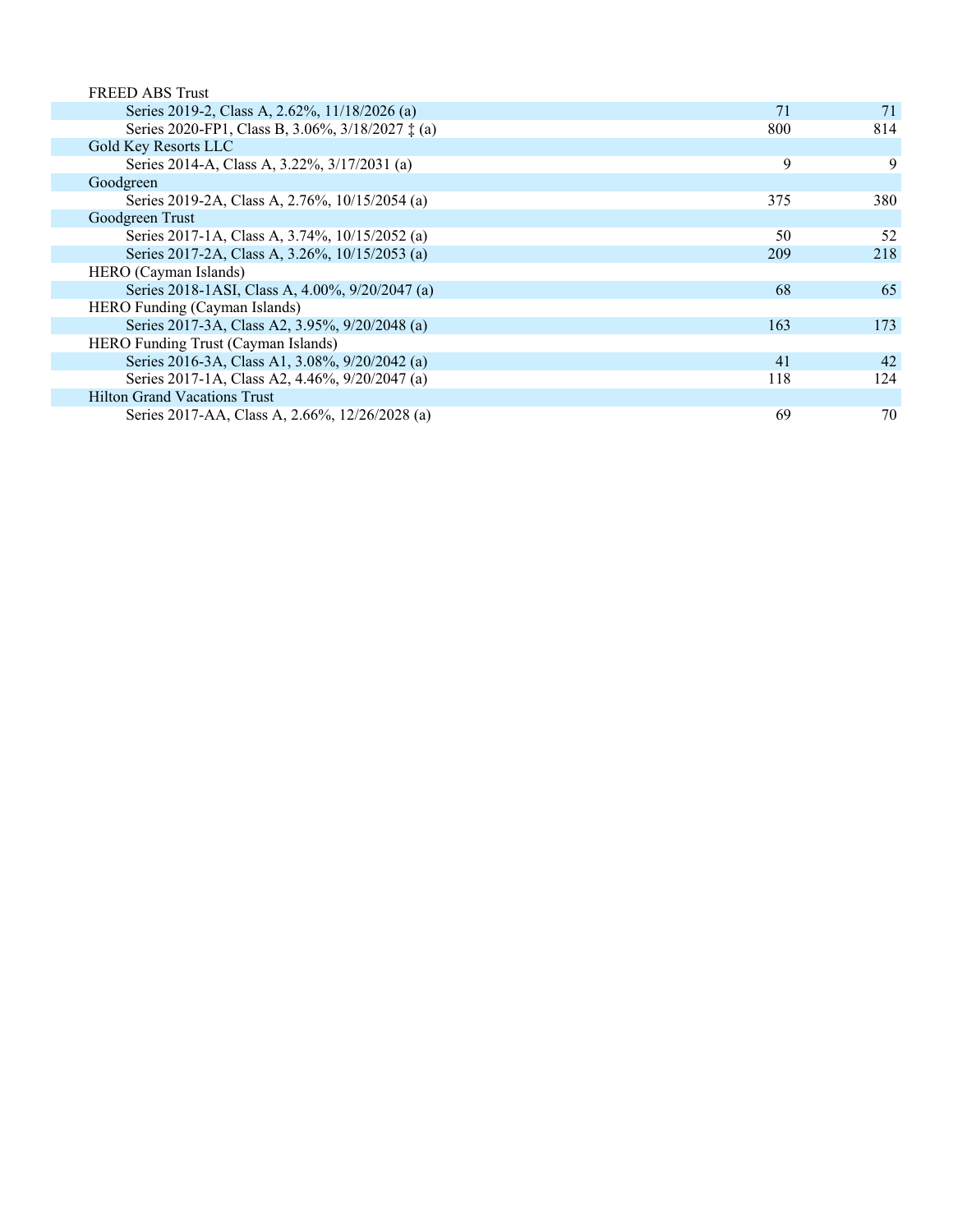# **SCHEDULE OF PORTFOLIO INVESTMENTS**

| <b>Investments</b>                                              | Principal<br>Amount (\$000) | <b>Value (\$000)</b> |
|-----------------------------------------------------------------|-----------------------------|----------------------|
| Lakeview CDO LLC                                                |                             |                      |
| $1.86\%, 11/10/2032 \ddagger (g)$                               | 726                         | 726                  |
| LL ABS Trust                                                    |                             |                      |
| Series 2019-1A, Class A, 2.87%, 3/15/2027 (a)                   | 68                          | 68                   |
| Long Beach Mortgage Loan Trust                                  |                             |                      |
| Series 2003-4, Class M1, 1.13%, 8/25/2033 ‡ (g)                 | 15                          | 15                   |
| Series 2004-1, Class M1, 0.86%, 2/25/2034 ‡ (g)                 | 40                          | 40                   |
| Series 2004-1, Class M2, 0.93%, 2/25/2034 ‡ (g)                 | 4                           | 4                    |
| Mariner Finance Issuance Trust                                  |                             |                      |
| Series 2019-AA, Class A, 2.96%, 7/20/2032 (a)                   | 925                         | 946                  |
| Mercury Financial Credit Card Master Trust                      |                             |                      |
| Series 2021-1A, Class A, 1.54%, 3/20/2026 (a)                   | 560                         | 560                  |
| <b>MVW LLC</b>                                                  |                             |                      |
| Series 2019-2A, Class B, 2.44%, 10/20/2038‡ (a)                 | 571                         | 581                  |
| <b>MVW Owner Trust</b>                                          |                             |                      |
| Series 2019-1A, Class A, 2.89%, 11/20/2036 (a)                  | 135                         | 138                  |
| New Century Home Equity Loan Trust                              |                             |                      |
| Series 2005-1, Class M1, 0.78%, 3/25/2035 ‡ (g)                 | 66                          | 66                   |
| <b>NMEF</b> Funding LLC                                         |                             |                      |
| Series 2019-A, Class B, 3.06%, 8/17/2026 $\ddagger$ (a)         | 870                         | 886                  |
| NRZ Excess Spread-Collateralized Notes                          |                             |                      |
| Series 2020-PLS1, Class A, 3.84%, 12/25/2025 (a)                | 1,000                       | 1,011                |
| <b>OneMain Direct Auto Receivables Trust</b>                    |                             |                      |
| Series 2018-1A, Class B, 3.71%, 4/14/2025 (a)                   | 270                         | 274                  |
| <b>Oportun Funding LLC</b>                                      |                             |                      |
| Series 2020-1, Class A, 2.20%, 5/15/2024 (a)                    | 834                         | 836                  |
| Oportun Funding X LLC                                           |                             |                      |
| Series 2018-C, Class A, 4.10%, 10/8/2024 (a)                    | 801                         | 811                  |
| Oportun Funding XIII LLC                                        |                             |                      |
|                                                                 | 560                         | 574                  |
| Series 2019-A, Class A, 3.08%, 8/8/2025 (a)                     |                             |                      |
| Pagaya AI Debt Selection Trust                                  | 1,845                       |                      |
| Series 2021-1, Class A, 1.18%, 11/15/2027 (a)                   |                             | 1,847                |
| Pretium Mortgage Credit Partners I LLC                          |                             |                      |
| Series 2020-NPL3, Class A1, 3.10%, 6/27/2060 $\ddagger$ (a) (f) | 646                         | 652                  |
| Progress Residential Trust                                      |                             |                      |
| Series 2019-SFR4, Class D, 3.14%, 10/17/2036 ‡ (a)              | 800                         | 811                  |
| Prosper Marketplace Issuance Trust                              |                             |                      |
| Series 2019-3A, Class A, 3.19%, 7/15/2025 (a)                   | 3                           | $\mathbf{3}$         |
| Renew (Cayman Islands)                                          |                             |                      |
| Series 2017-1A, Class A, 3.67%, 9/20/2052 (a)                   | 51                          | 54                   |
| Santander Drive Auto Receivables Trust                          |                             |                      |
| Series 2018-1, Class D, 3.32%, 3/15/2024                        | 346                         | 352                  |
| Series 2019-2, Class C, 2.90%, 10/15/2024                       | 190                         | 194                  |
| Sierra Timeshare Receivables Funding LLC                        |                             |                      |
| Series 2019-3A, Class C, 3.00%, 8/20/2036 ‡ (a)                 | 461                         | 467                  |
| Series 2020-2A, Class A, 1.33%, 7/20/2037 (a)                   | 575                         | 580                  |
| <b>Small Business Lending Trust</b>                             |                             |                      |
| Series 2020-A, Class B, 3.20%, 12/15/2026 ‡ (a)                 | 2,300                       | 2,313                |
| Spirit Airlines Pass-Through Trust                              |                             |                      |
| Series 2017-1, Class AA, 3.38%, 2/15/2030                       | 51                          | 51                   |
| Spruce ABS Trust                                                |                             |                      |
| Series 2016-E1, Class A, 4.32%, 6/15/2028 (a)                   | 4                           | $\overline{4}$       |
| Synchrony Card Funding LLC                                      |                             |                      |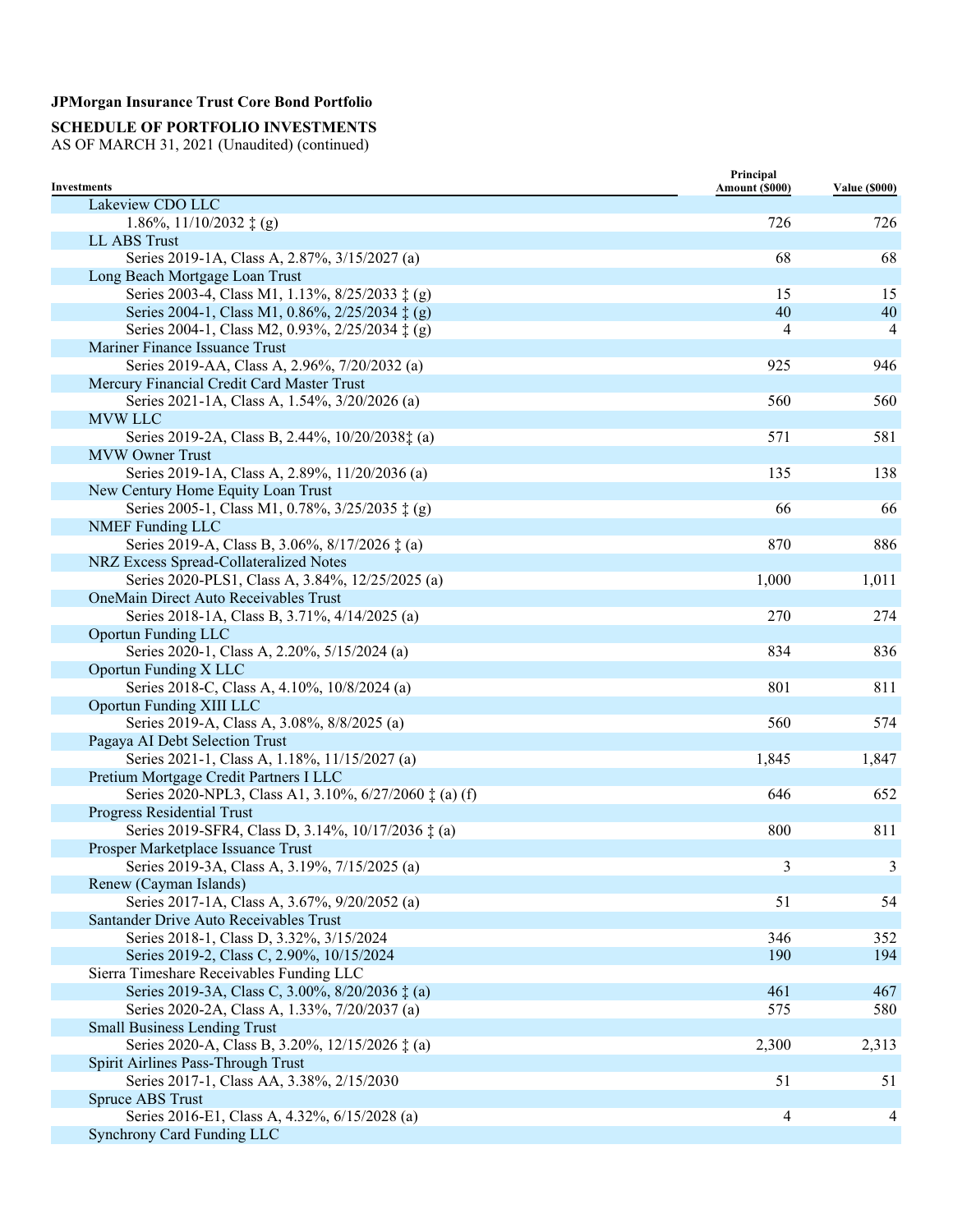| Series 2019-A1, Class A, 2.95%, 3/15/2025      | 809 | 830 |
|------------------------------------------------|-----|-----|
| Series 2019-A2, Class A, 2.34%, 6/15/2025      | 850 | 870 |
| Synchrony Card Issuance Trust                  |     |     |
| Series 2018-A1, Class A, 3.38%, 9/15/2024      | 370 | 375 |
| <b>Tricolor Auto Securitization Trust</b>      |     |     |
| Series 2020-1A, Class A, 4.88%, 11/15/2026 (a) | 781 | 782 |
| United Airlines Pass-Through Trust             |     |     |
| Series 2013-1, Class A, 4.30%, 8/15/2025       | 136 | 141 |
| Series 2016-1, Class B, 3.65%, 1/7/2026        | 49  | 48  |
| Series 2018-1, Class B, 4.60%, 3/1/2026        | 31  | 31  |
| Series 2014-1, Class A, 4.00%, 4/11/2026       | 50  | 52  |
| Series 2016-2, Class AA, 2.88%, 10/7/2028      | 81  | 83  |
| Series 2016-2, Class A, 3.10%, 10/7/2028       | 261 | 253 |
| Series 2018-1, Class A, 3.70%, 3/1/2030        | 358 | 360 |
| Series 2019-1, Class AA, 4.15%, 8/25/2031      | 236 | 252 |
| Series 2019-2, Class AA, 2.70%, 5/1/2032       | 219 | 212 |
| <b>US Auto Funding LLC</b>                     |     |     |
| Series 2019-1A, Class B, 3.99%, 12/15/2022 (a) | 474 | 478 |
| Series 2018-1A, Class A, 5.50%, 7/15/2023 (a)  | 75  | 76  |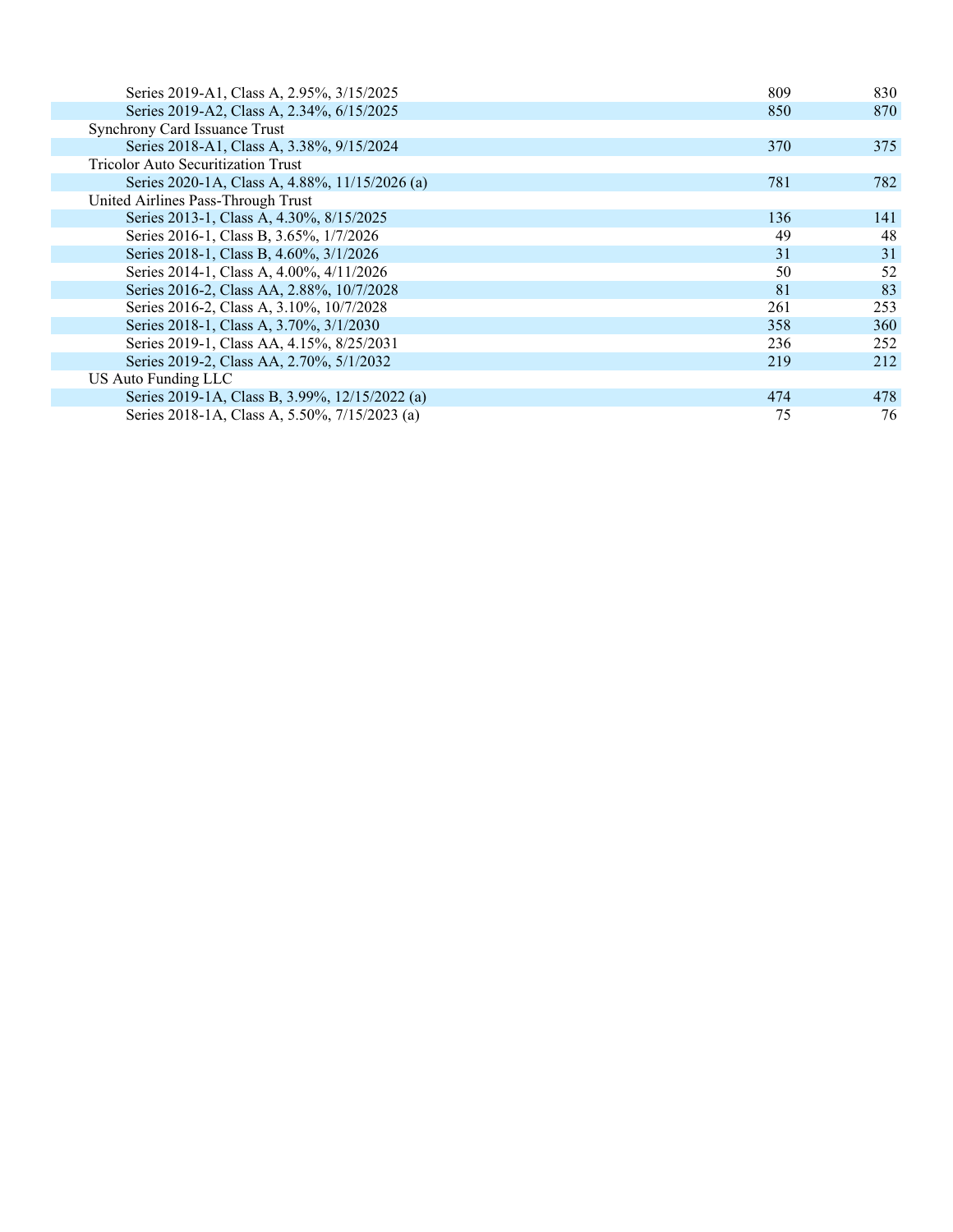### **SCHEDULE OF PORTFOLIO INVESTMENTS**

| <b>Investments</b>                                               | Principal<br>Amount (\$000) | <b>Value (\$000)</b> |
|------------------------------------------------------------------|-----------------------------|----------------------|
| Vericrest Opportunity Loan Trust                                 |                             |                      |
| Series 2020-NPL2, Class A1A, 2.98%, 2/25/2050 $\ddagger$ (a) (f) | 368                         | 369                  |
| Series 2020-NPL6, Class A1A, 3.97%, 4/25/2050 $\ddagger$ (a) (f) | 515                         | 518                  |
| Verizon Owner Trust                                              |                             |                      |
| Series 2018-A, Class A1A, 3.23%, 4/20/2023                       | 205                         | 207                  |
|                                                                  |                             |                      |
| VOLT XCV LLC                                                     |                             |                      |
| Series 2021-NPL4, Class A1, 2.24%, 3/27/2051 (a) (f)             | 1,015                       | 1,014                |
| <b>Westgate Resorts LLC</b>                                      |                             |                      |
| Series 2017-1A, Class A, 3.05%, 12/20/2030 (a)                   | 47                          | 47                   |
| Series 2020-1A, Class B, 3.96%, 3/20/2034 $\ddagger$ (a)         | 565                         | 583                  |
| World Financial Network Credit Card Master Trust                 |                             |                      |
| Series 2019-A, Class A, 3.14%, 12/15/2025                        | 375                         | 384                  |
| <b>TOTAL ASSET-BACKED SECURITIES</b>                             |                             |                      |
| (Cost \$54,169)                                                  |                             | 54,976               |
| <b>COLLATERALIZED MORTGAGE OBLIGATIONS - 8.3%</b>                |                             |                      |
| Acre                                                             |                             |                      |
| 6.25%, 12/22/2021;                                               | 273                         | 270                  |
| Alternative Loan Trust                                           |                             |                      |
| Series 2004-2CB, Class 1A9, 5.75%, 3/25/2034                     | 625                         | 629                  |
|                                                                  | 326                         |                      |
| Series 2005-22T1, Class A2, IF, IO, 4.96%, 6/25/2035 ‡ (g)       |                             | 47                   |
| Series 2005-20CB, Class 3A8, IF, IO, 4.64%, 7/25/2035 ‡ (g)      | 180                         | 22                   |
| Series 2005-28CB, Class 1A4, 5.50%, 8/25/2035                    | 252                         | 251                  |
| Series 2005-54CB, Class 1A11, 5.50%, 11/25/2035                  | 95                          | 89                   |
| Banc of America Alternative Loan Trust                           |                             |                      |
| Series 2004-6, Class 15, PO, 7/25/2019 ‡                         | 2                           | 1                    |
| <b>Banc of America Funding Trust</b>                             |                             |                      |
| Series 2004-1, PO, 3/25/2034 ‡                                   | 13                          | 10                   |
| Series 2005-E, Class 4A1, 3.00%, 3/20/2035 (g)                   | 3                           | 3                    |
| Series 2005-6, Class 2A7, 5.50%, 10/25/2035                      | 63                          | 63                   |
| Series 2005-7, Class 30, PO, 11/25/2035 ‡                        | 11                          | 10                   |
| <b>Bayview Financing Trust</b>                                   |                             |                      |
| Series 2020-3F, Class A, 3.11%, 11/10/2022 ‡ (a) (g)             | 966                         | 966                  |
| Bear Stearns ARM Trust                                           |                             |                      |
| Series 2003-7, Class 3A, 2.60%, 10/25/2033 (g)                   | 12                          | 11                   |
| Series 2006-1, Class A1, 2.37%, 2/25/2036 (g)                    | 48                          | 50                   |
| CHL Mortgage Pass-Through Trust                                  |                             |                      |
| Series 2004-HYB1, Class 2A, 2.55%, 5/20/2034 (g)                 | 8                           | 8                    |
| Series 2004-HYB3, Class 2A, 2.98%, 6/20/2034 (g)                 | 15                          | 16                   |
| Series 2004-7, Class 2A1, 3.49%, 6/25/2034 (g)                   | 17                          | 17                   |
| Series 2005-16, Class A23, 5.50%, 9/25/2035                      | 34                          | 30                   |
|                                                                  |                             |                      |
| Series 2005-22, Class 2A1, 2.67%, 11/25/2035 (g)                 | 80                          | 77                   |
| Citigroup Global Markets Mortgage Securities VII, Inc.           |                             |                      |
| Series 2003-UP2, Class 1, PO, 6/25/2033 ‡                        | $-$ (h)                     | $-$ (h)              |
| Series 2003-HYB1, Class A, 2.60%, 9/25/2033 (g)                  | 6                           | 6                    |
| Citigroup Mortgage Loan Trust, Inc.                              |                             |                      |
| Series 2003-UP3, Class A3, 7.00%, 9/25/2033                      | 1                           | 1                    |
| Series 2005-1, Class 2A1A, 2.22%, 2/25/2035 (g)                  | 42                          | 40                   |
| <b>CSMC</b> Trust                                                |                             |                      |
| Series 2021-RPL1, Class A1, 1.67%, 9/27/2060 (a) (g)             | 1,919                       | 1,914                |
| <b>CVS Pass-Through Trust</b>                                    |                             |                      |
| Series 2009, 8.35%, 7/10/2031 (a)                                | 68                          | 88                   |
| FHLMC - GNMA                                                     |                             |                      |
| Series 8, Class ZA, 7.00%, 3/25/2023                             | 9                           | 9                    |
|                                                                  |                             |                      |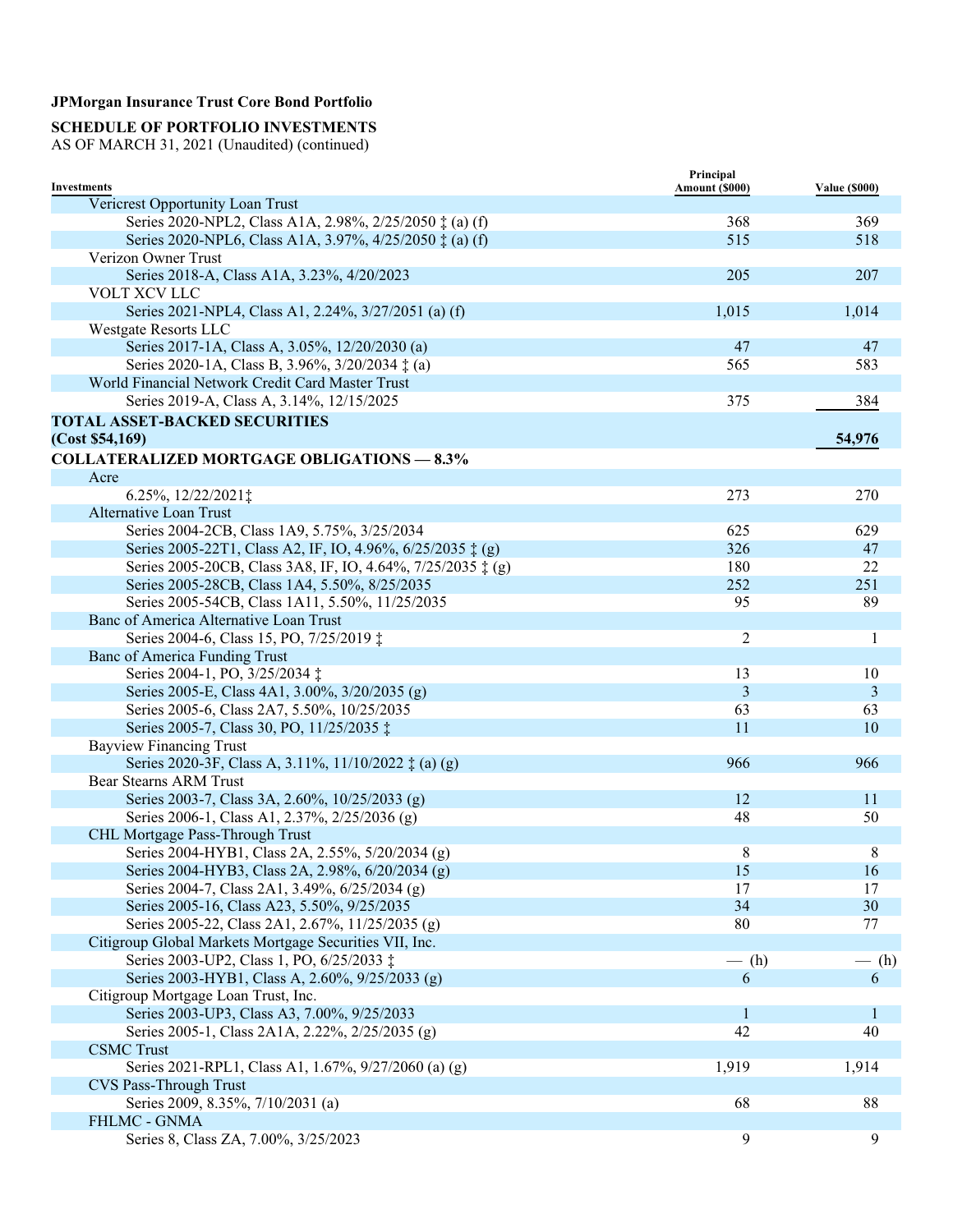| FHLMC, REMIC                                     |         |         |
|--------------------------------------------------|---------|---------|
| Series 1250, Class J, 7.00%, 5/15/2022           | $-$ (h) | $-$ (h) |
| Series 1316, Class Z, 8.00%, 6/15/2022           | $-$ (h) | $-$ (h) |
| Series 1324, Class Z, 7.00%, 7/15/2022           |         |         |
| Series 1343, Class LB, 7.50%, 8/15/2022          |         |         |
| Series 1343, Class LA, 8.00%, 8/15/2022          |         |         |
| Series 1395, Class G, 6.00%, 10/15/2022          |         |         |
| Series 1394, Class ID, IF, 9.57%, 10/15/2022 (g) |         |         |
| Series 2535, Class BK, 5.50%, 12/15/2022         |         |         |
| Series 1798, Class F, 5.00%, 5/15/2023           |         |         |
| Series 1505, Class Q, 7.00%, 5/15/2023           |         |         |
| Series 1518, Class G, IF, 8.85%, 5/15/2023 (g)   |         |         |
| Series 1541, Class O, 0.44%, 7/15/2023 (g)       |         |         |
| Series 2638, Class DS, IF, 8.49%, 7/15/2023 (g)  |         |         |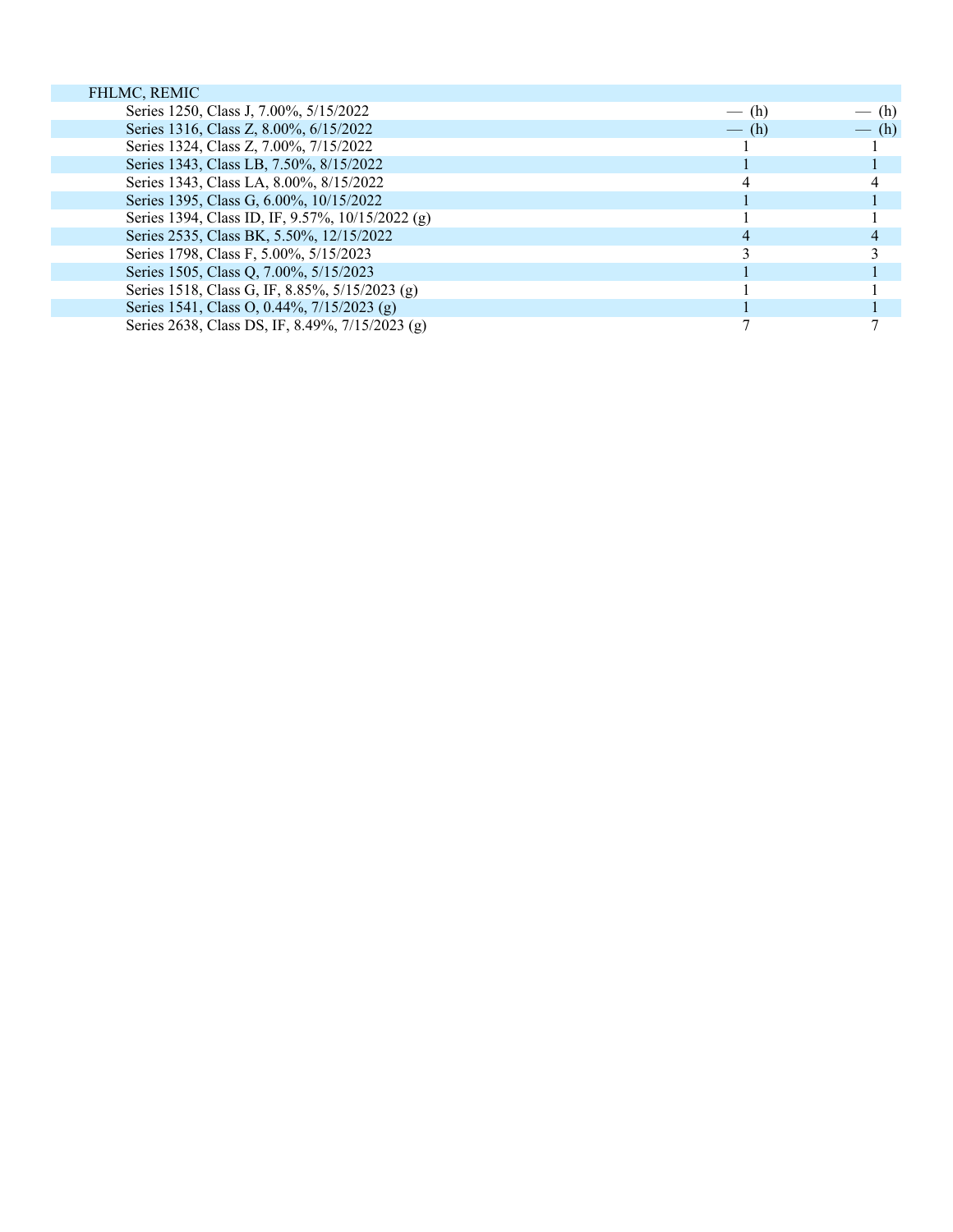**SCHEDULE OF PORTFOLIO INVESTMENTS** 

|             |                                                      | Principal      |                      |
|-------------|------------------------------------------------------|----------------|----------------------|
| Investments |                                                      | Amount (\$000) | <b>Value (\$000)</b> |
|             | Series 1577, Class PV, 6.50%, 9/15/2023              | 38             | 40                   |
|             | Series 1584, Class L, 6.50%, 9/15/2023               | 21             | 22                   |
|             | Series 1633, Class Z, 6.50%, 12/15/2023              | 21             | 23                   |
|             | Series 1638, Class H, 6.50%, 12/15/2023              | 28             | 30                   |
|             | Series 2283, Class K, 6.50%, 12/15/2023              | 3              | 3                    |
|             | Series 1700, Class GA, PO, 2/15/2024                 | $-$ (h)        | $-$ (h)              |
|             | Series 1865, Class D, PO, 2/15/2024                  | 3              | $\mathbf{3}$         |
|             | Series 1671, Class QC, IF, 10.00%, 2/15/2024 (g)     | 2              | $\overline{c}$       |
|             | Series 1694, Class PK, 6.50%, 3/15/2024              | $\overline{2}$ | $\overline{2}$       |
|             | Series 2033, Class SN, HB, IF, 29.38%, 3/15/2024 (g) | 1              | $-$ (h)              |
|             | Series 2306, Class K, PO, 5/15/2024                  | $\mathbf{1}$   |                      |
|             | Series 2306, Class SE, IF, IO, 9.29%, 5/15/2024 (g)  | $\mathfrak{Z}$ | (h)                  |
|             | Series 1863, Class Z, 6.50%, 7/15/2026               | $\overline{7}$ | 7                    |
|             | Series 1981, Class Z, 6.00%, 5/15/2027               | 4              | 5                    |
|             | Series 1987, Class PE, 7.50%, 9/15/2027              | 6              | 7                    |
|             | Series 1999, Class PU, 7.00%, 10/15/2027             | 18             | 20                   |
|             | Series 2031, Class PG, 7.00%, 2/15/2028              | 37             | 43                   |
|             | Series 2035, Class PC, 6.95%, 3/15/2028              | 37             | 42                   |
|             | Series 2038, Class PN, IO, 7.00%, 3/15/2028          | 2              | $-$ (h)              |
|             | Series 2057, Class PE, 6.75%, 5/15/2028              | 50             | 57                   |
|             | Series 2054, Class PV, 7.50%, 5/15/2028              | 7              | $8\,$                |
|             | Series 2064, Class TE, 7.00%, 6/15/2028              | 9              | 10                   |
|             | Series 2075, Class PH, 6.50%, 8/15/2028              | 8              | 9                    |
|             | Series 2095, Class PE, 6.00%, 11/15/2028             | 25             | 28                   |
|             | Series 2132, Class SB, HB, IF, 30.05%, 3/15/2029 (g) | 1              | $\overline{2}$       |
|             | Series 2178, Class PB, 7.00%, 8/15/2029              | 14             | 16                   |
|             | Series 2182, Class ZB, 8.00%, 9/15/2029              | 25             | 29                   |
|             | Series 2204, Class GB, 8.00%, 12/20/2029 (g)         | $-$ (h)        | $-$ (h)              |
|             | Series 2247, Class Z, 7.50%, 8/15/2030               | $\mathfrak{S}$ | 6                    |
|             | Series 2259, Class ZC, 7.35%, 10/15/2030             | 105            | 127                  |
|             | Series 2325, Class PM, 7.00%, 6/15/2031              | 4              | 5                    |
|             | Series 2359, Class ZB, 8.50%, 6/15/2031              | 17             | 21                   |
|             | Series 2344, Class ZD, 6.50%, 8/15/2031              | 31             | 36                   |
|             | Series 2344, Class ZJ, 6.50%, 8/15/2031              | 5              | 6                    |
|             | Series 2345, Class NE, 6.50%, 8/15/2031              | 3              | 3                    |
|             | Series 2367, Class ME, 6.50%, 10/15/2031             | 51             | 58                   |
|             | Series 2390, Class DO, PO, 12/15/2031                | $\mathfrak{S}$ | $\mathfrak{S}$       |
|             | Series 2410, Class OE, 6.38%, 2/15/2032              | 5              | 6                    |
|             | Series 2410, Class QX, IF, IO, 8.54%, 2/15/2032 (g)  | $\,8\,$        | $\overline{c}$       |
|             | Series 2412, Class SP, IF, 15.89%, 2/15/2032 (g)     | 9              | 12                   |
|             | Series 2410, Class QS, IF, 19.22%, 2/15/2032 (g)     | $\,8\,$        | 11                   |
|             | Series 2423, Class MC, 7.00%, 3/15/2032              | 18             | 21                   |
|             | Series 2423, Class MT, 7.00%, 3/15/2032              | 28             | 34                   |
|             | Series 2444, Class ES, IF, IO, 7.84%, 3/15/2032 (g)  | 11             | 2                    |
|             | Series 2450, Class SW, IF, IO, 7.89%, 3/15/2032 (g)  | $\,8\,$        | $\mathbf{1}$         |
|             | Series 2647, Class A, 3.25%, 4/15/2032               | 34             | 36                   |
|             | Series 2435, Class CJ, 6.50%, 4/15/2032              | 62             | 73                   |
|             | Series 2455, Class GK, 6.50%, 5/15/2032              | 18             | 20                   |
|             | Series 2484, Class LZ, 6.50%, 7/15/2032              | 13             | 16                   |
|             | Series 2500, Class MC, 6.00%, 9/15/2032              | 41             | 47                   |
|             | Series 2543, Class YX, 6.00%, 12/15/2032             | 567            | 650                  |
|             |                                                      | 38             | 46                   |
|             | Series 2544, Class HC, 6.00%, 12/15/2032             |                |                      |
|             | Series 2574, Class PE, 5.50%, 2/15/2033              | 188            | 218                  |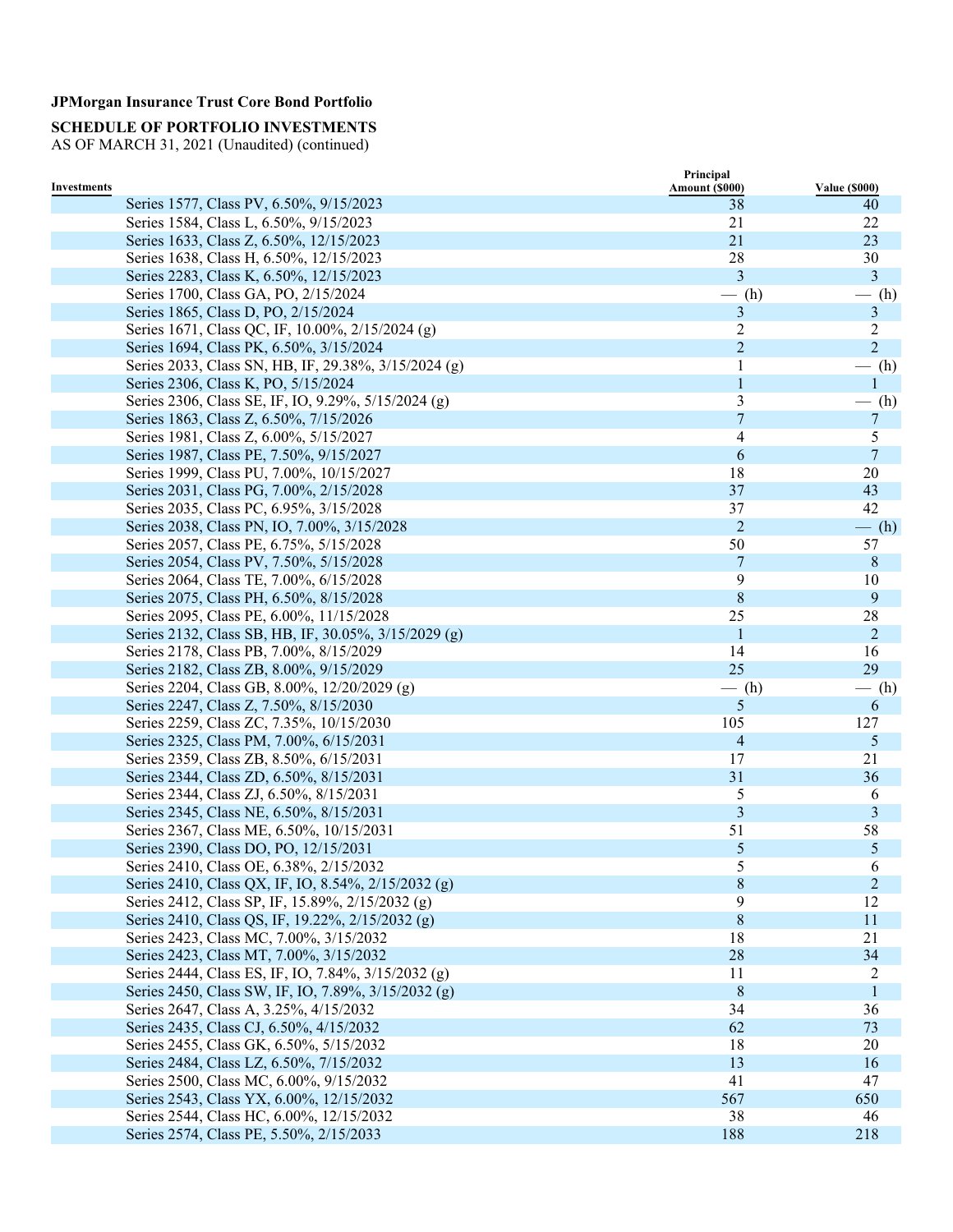| Series 2575, Class ME, 6.00%, 2/15/2033     | -83 | 96  |
|---------------------------------------------|-----|-----|
| Series 2586, Class WI, IO, 6.50%, 3/15/2033 |     |     |
| Series 4189, Class MI, IO, 3.00%, 6/15/2033 | 626 |     |
| Series 2764, Class UG, 5.00%, 3/15/2034     | 162 | 180 |
| Series 2949, Class GE, 5.50%, 3/15/2035     | 197 | 228 |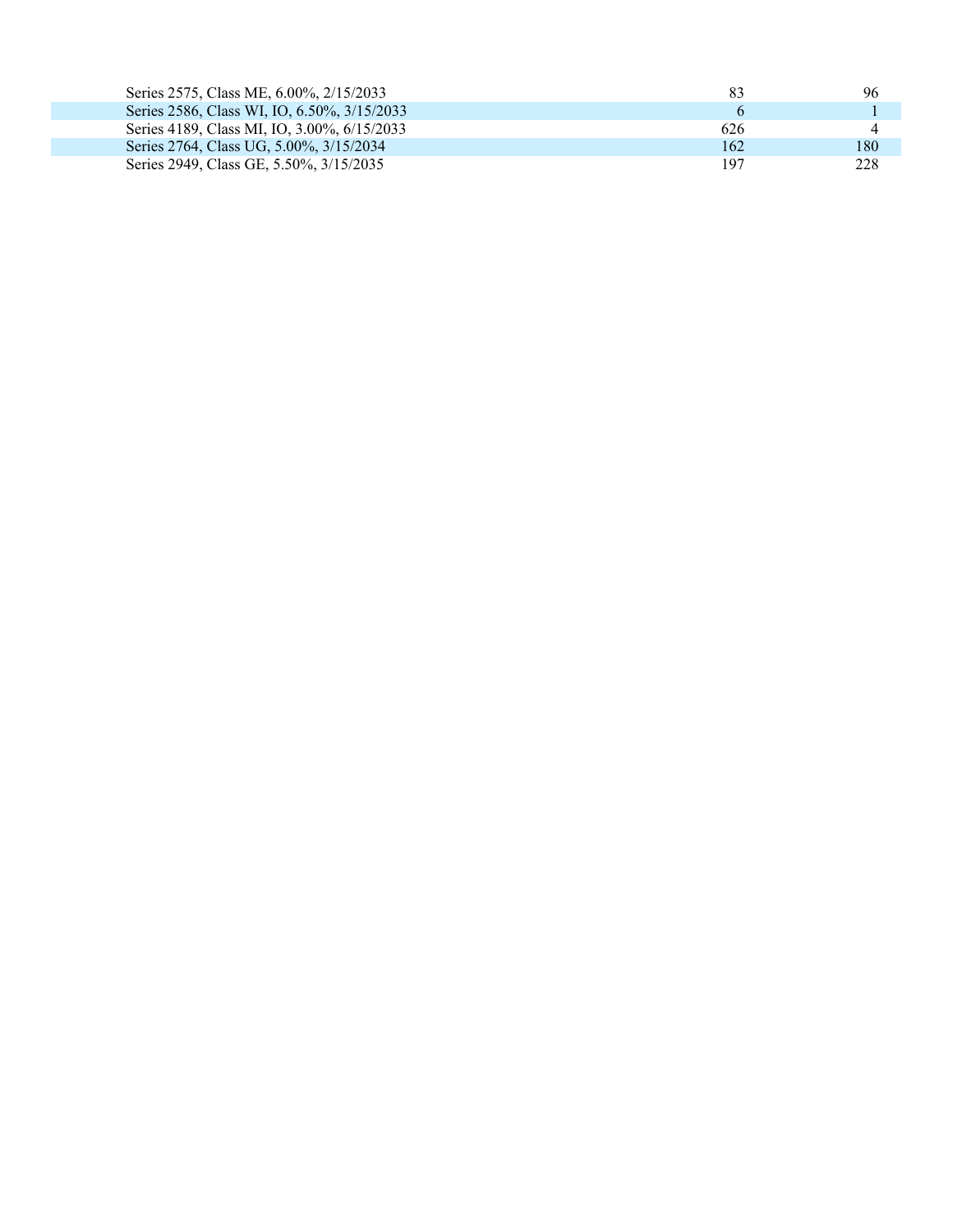### **SCHEDULE OF PORTFOLIO INVESTMENTS**

|                                                         | Principal      |                      |
|---------------------------------------------------------|----------------|----------------------|
| Investments                                             | Amount (\$000) | <b>Value (\$000)</b> |
| Series 3047, Class OD, 5.50%, 10/15/2035                | 248            | 277                  |
| Series 3085, Class VS, HB, IF, 28.30%, 12/15/2035 (g)   | 48             | 76                   |
| Series 3098, Class KG, 5.50%, 1/15/2036                 | 161            | 185                  |
| Series 3117, Class EO, PO, 2/15/2036                    | 16             | 14                   |
| Series 3260, Class CS, IF, IO, 6.03%, 1/15/2037 (g)     | 15             | 3                    |
| Series 3380, Class SI, IF, IO, 6.26%, 10/15/2037 (g)    | 882            | 199                  |
| Series 3385, Class SN, IF, IO, 5.89%, 11/15/2037 (g)    | 9              | $\mathbf 1$          |
| Series 3387, Class SA, IF, IO, 6.31%, 11/15/2037 (g)    | 33             | 6                    |
| Series 3423, Class PB, 5.50%, 3/15/2038                 | 182            | 210                  |
| Series 3451, Class SA, IF, IO, 5.94%, 5/15/2038 (g)     | 9              | -1                   |
| Series 3455, Class SE, IF, IO, 6.09%, 6/15/2038 (g)     | 115            | 18                   |
| Series 3786, Class PD, 4.50%, 1/15/2041                 | 407            | 464                  |
| Series 4029, Class MU, 3.50%, 4/15/2042                 | 284            | 286                  |
| FHLMC, STRIPS                                           |                |                      |
| Series 233, Class 11, IO, 5.00%, 9/15/2035              | 28             | $\mathfrak{S}$       |
| Series 239, Class S30, IF, IO, 7.59%, 8/15/2036 (g)     | 31             | 8                    |
| Series 262, Class 35, 3.50%, 7/15/2042                  | 156            | 165                  |
| Series 299, Class 300, 3.00%, 1/15/2043                 | 124            | 127                  |
| FHLMC, Structured Pass-Through Certificates, Whole Loan |                |                      |
| Series T-41, Class 3A, 4.58%, 7/25/2032 (g)             | 8              | 9                    |
| Series T-54, Class 2A, 6.50%, 2/25/2043                 | 58             | 68                   |
| Series T-54, Class 3A, 7.00%, 2/25/2043                 | 25             | 30                   |
| Series T-56, Class A, PO, 5/25/2043                     | 146            | 144                  |
| Series T-58, Class A, PO, 9/25/2043                     | 11             | 9                    |
| First Horizon Alternative Mortgage Securities Trust     |                |                      |
| Series 2005-FA8, Class 1A19, 5.50%, 11/25/2035          | 73             | 53                   |
| FMC GMSR Issuer Trust                                   |                |                      |
| 3.69%, 2/25/2024                                        | 1,765          | 1,765                |
| Series 2020-GT1, Class A, 4.45%, 1/25/2026 (a) (g)      | 1,500          | 1,489                |
| FNMA Trust, Whole Loan                                  |                |                      |
| Series 2004-W2, Class 2A2, 7.00%, 2/25/2044             | 11             | 13                   |
| FNMA, REMIC                                             |                |                      |
| Series 2002-1, Class HC, 6.50%, 2/25/2022               | $\mathbf{1}$   |                      |
| Series 1992-101, Class J, 7.50%, 6/25/2022              | $\overline{2}$ | $\mathbf{1}$<br>3    |
|                                                         |                |                      |
| Series G92-42, Class Z, 7.00%, 7/25/2022                | $-$ (h)        | $-$ (h)              |
| Series G92-44, Class ZQ, 8.00%, 7/25/2022               | $-$ (h)        | $-$ (h)              |
| Series 1996-59, Class J, 6.50%, 8/25/2022               | $-$ (h)        | $-$ (h)              |
| Series 1992-143, Class MA, 5.50%, 9/25/2022             | $-$ (h)        | $-$ (h)              |
| Series G92-54, Class ZQ, 7.50%, 9/25/2022               | $-$ (h)        | $-$ (h)              |
| Series G92-59, Class F, 1.16%, 10/25/2022 (g)           | $-(h)$         | - (h)                |
| Series G92-61, Class Z, 7.00%, 10/25/2022               | $-$ (h)        | $-$ (h)              |
| Series G92-66, Class KA, 6.00%, 12/25/2022              |                |                      |
| Series G92-66, Class KB, 7.00%, 12/25/2022              | 3              | 3                    |
| Series G93-1, Class KA, 7.90%, 1/25/2023                |                |                      |
| Series 1997-61, Class ZC, 7.00%, 2/25/2023              | 8              | $8\,$                |
| Series G93-17, Class SI, IF, 6.00%, 4/25/2023 (g)       |                |                      |
| Series 1998-43, Class SA, HB, IF, 20.08%, 4/25/2023 (g) | $\mathfrak{Z}$ | $-$ (h)              |
| Series 1993-146, Class E, PO, 5/25/2023                 | 3              | 3                    |
| Series 1993-84, Class M, 7.50%, 6/25/2023               | 157            | 165                  |
| Series 1993-205, Class H, PO, 9/25/2023                 |                |                      |
| Series 1993-155, Class PJ, 7.00%, 9/25/2023             | 8              | 8                    |
| Series 1993-165, Class SK, IF, 12.50%, 9/25/2023 (g)    |                |                      |
| Series 1993-165, Class SD, IF, 13.89%, 9/25/2023 (g)    | $-$ (h)        | $-$ (h)              |
|                                                         |                |                      |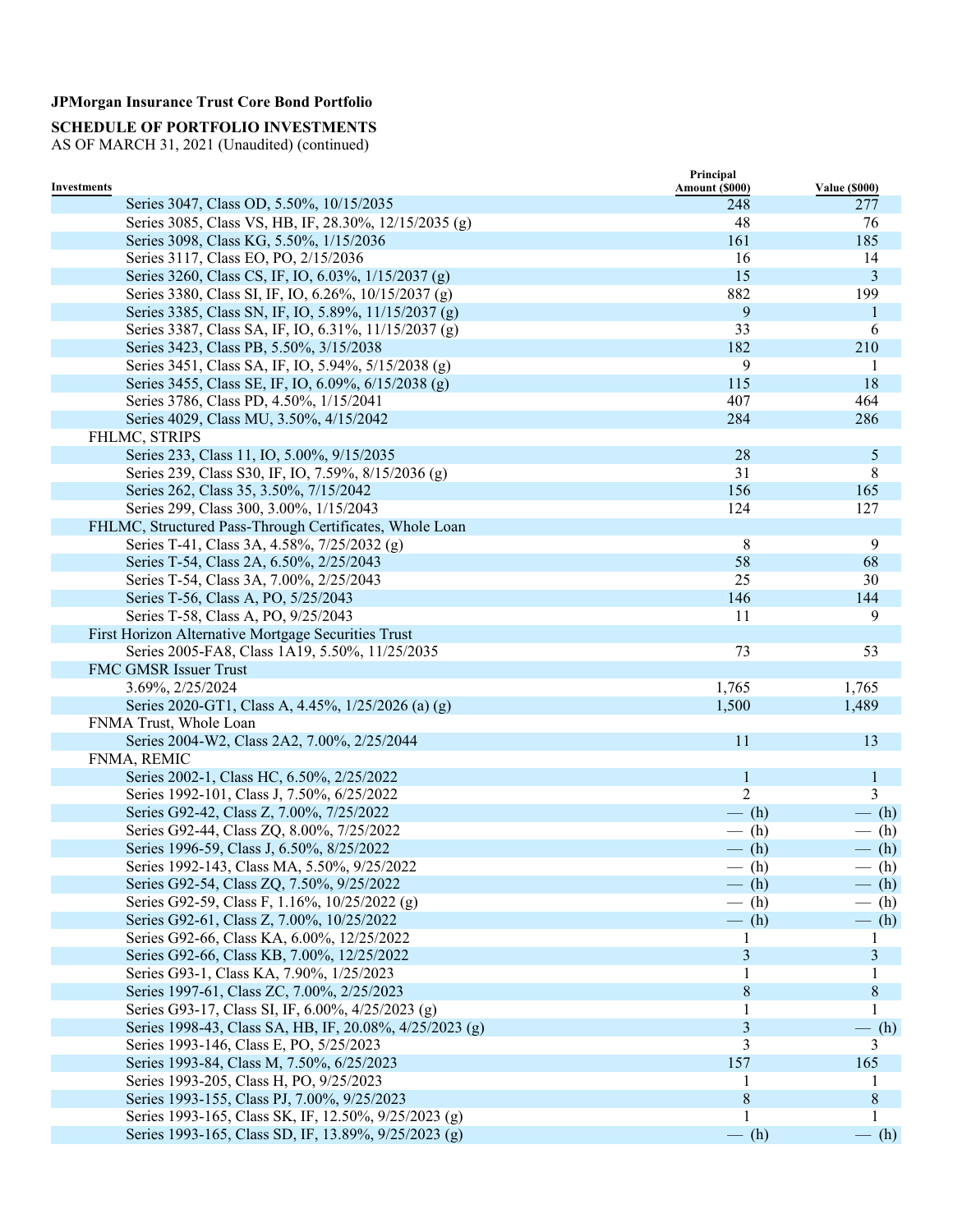| Series 1993-203, Class PL, 6.50%, 10/25/2023     |         | 12      |
|--------------------------------------------------|---------|---------|
| Series 1995-19, Class Z, 6.50%, 11/25/2023       |         | 14      |
| Series 1993-230, Class FA, 0.72%, 12/25/2023 (g) | $-$ (h) | $-$ (h) |
| Series 1993-223, Class PZ, 6.50%, 12/25/2023     | 23      | 24      |
| Series 1993-225, Class UB, 6.50%, 12/25/2023     |         | 12      |
| Series 2003-128, Class DY, 4.50%, 1/25/2024      | 123     | 128     |
| Series 1994-37, Class L, 6.50%, 3/25/2024        | 23      | 25      |
| Series 1994-72, Class K, 6.00%, 4/25/2024        | 208     | 220     |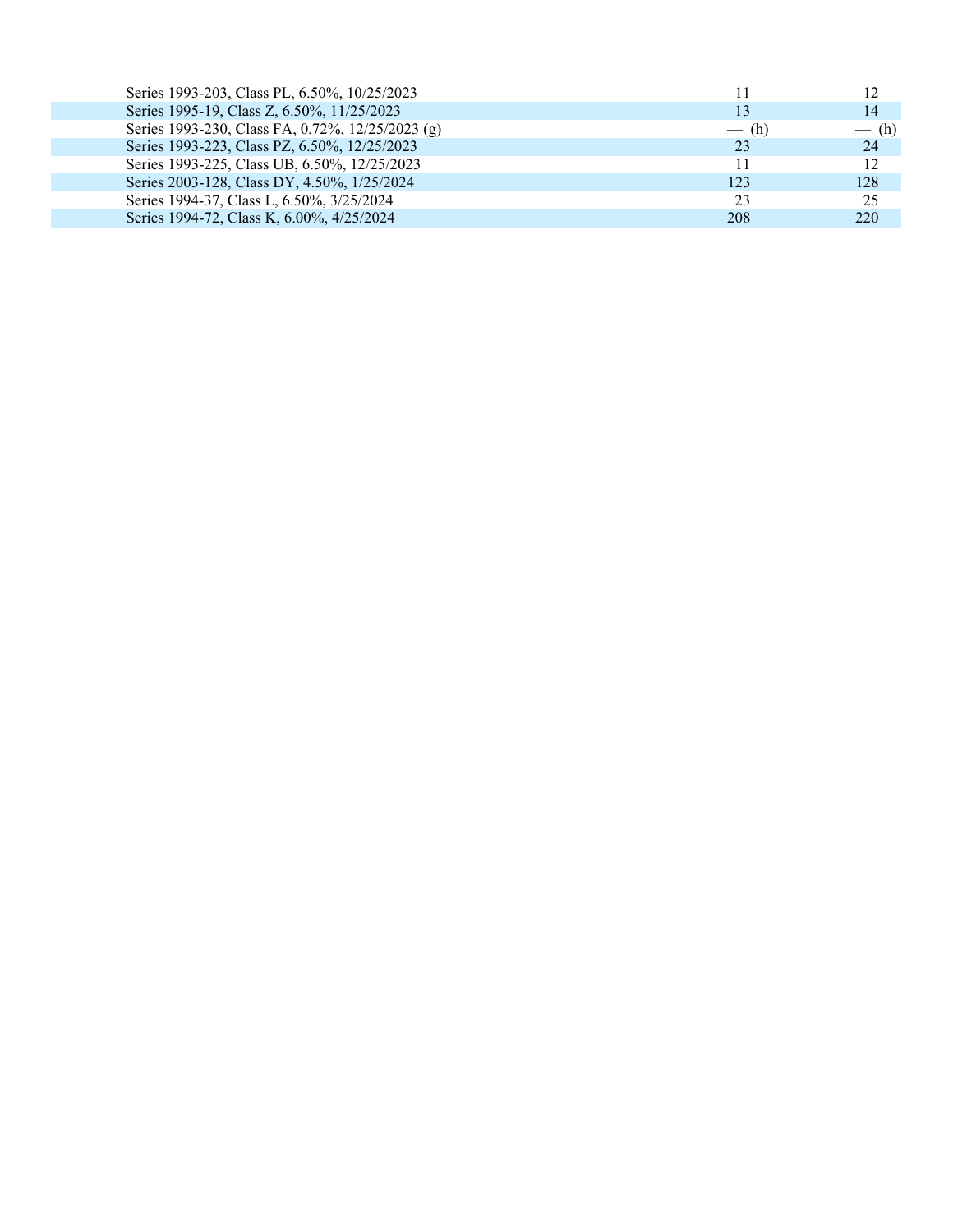# **SCHEDULE OF PORTFOLIO INVESTMENTS**

|                    |                                                                                        | Principal           |                           |
|--------------------|----------------------------------------------------------------------------------------|---------------------|---------------------------|
| <b>Investments</b> | Series 1995-2, Class Z, 8.50%, 1/25/2025                                               | Amount (\$000)<br>2 | <b>Value (\$000)</b><br>3 |
|                    | Series 1997-20, Class IB, IO, 1.84%, 3/25/2027 (g)                                     | 9                   | $-$ (h)                   |
|                    | Series 1997-39, Class PD, 7.50%, 5/20/2027                                             | 4                   | 5                         |
|                    | Series 1997-46, Class PL, 6.00%, 7/18/2027                                             | $\overline{7}$      | 8                         |
|                    | Series 1998-36, Class ZB, 6.00%, 7/18/2028                                             | 3                   | 3                         |
|                    | Series 1998-46, Class GZ, 6.50%, 8/18/2028                                             | 10                  | 11                        |
|                    | Series 1998-58, Class PC, 6.50%, 10/25/2028                                            | 21                  | 24                        |
|                    | Series 2014-15, Class JI, IO, 3.50%, 4/25/2029                                         | 4,113               | 372                       |
|                    | Series 1999-39, Class JH, IO, 6.50%, 8/25/2029                                         | 43                  | 3                         |
|                    |                                                                                        | 2                   |                           |
|                    | Series 2000-52, IO, 8.50%, 1/25/2031<br>Series 2001-33, Class ID, IO, 6.00%, 7/25/2031 | 59                  | $-$ (h)<br>$8\,$          |
|                    |                                                                                        | 16                  |                           |
|                    | Series 2001-30, Class PM, 7.00%, 7/25/2031                                             |                     | 19                        |
|                    | Series 2001-36, Class DE, 7.00%, 8/25/2031                                             | 27                  | 31                        |
|                    | Series 2001-44, Class PD, 7.00%, 9/25/2031                                             | 3                   | 3                         |
|                    | Series 2001-61, Class Z, 7.00%, 11/25/2031                                             | 46                  | 55                        |
|                    | Series 2002-1, Class SA, HB, IF, 24.83%, 2/25/2032 (g)                                 | -1                  | 1                         |
|                    | Series 2002-13, Class SJ, IF, IO, 1.60%, 3/25/2032 (g)                                 | 45                  | $\mathbf 2$               |
|                    | Series 2002-15, PO, 4/25/2032                                                          | 38                  | 37                        |
|                    | Series 2002-28, Class PK, 6.50%, 5/25/2032                                             | 18                  | 21                        |
|                    | Series 2002-68, Class SH, IF, IO, 7.89%, 10/18/2032 (g)                                | 39                  | 5                         |
|                    | Series 2004-61, Class SK, IF, 8.50%, 11/25/2032 (g)                                    | 21                  | 25                        |
|                    | Series 2002-77, Class S, IF, 14.28%, 12/25/2032 (g)                                    | $\overline{4}$      | 4                         |
|                    | Series 2003-22, Class UD, 4.00%, 4/25/2033                                             | 91                  | 101                       |
|                    | Series 2003-47, Class PE, 5.75%, 6/25/2033                                             | 16                  | 18                        |
|                    | Series 2003-44, Class IU, IO, 7.00%, 6/25/2033                                         | 22                  | $\overline{4}$            |
|                    | Series 2004-4, Class QM, IF, 13.98%, 6/25/2033 (g)                                     | 9                   | 10                        |
|                    | Series 2003-64, Class SX, IF, 13.46%, 7/25/2033 (g)                                    | $\overline{4}$      | $\overline{4}$            |
|                    | Series 2003-132, Class OA, PO, 8/25/2033                                               | 4                   | 4                         |
|                    | Series 2003-71, Class DS, IF, 7.31%, 8/25/2033 (g)                                     | 24                  | 26                        |
|                    | Series 2003-91, Class SD, IF, 12.32%, 9/25/2033 (g)                                    | 5                   | 6                         |
|                    | Series 2003-116, Class SB, IF, IO, 7.49%, 11/25/2033 (g)                               | 52                  | 10                        |
|                    | Series 2003-131, Class CH, 5.50%, 1/25/2034                                            | 67                  | 76                        |
|                    | Series 2003-130, Class SX, IF, 11.36%, 1/25/2034 (g)                                   | $\mathbf 1$         | 1                         |
|                    | Series 2004-35, Class AZ, 4.50%, 5/25/2034                                             | 82                  | 92                        |
|                    | Series 2004-46, Class SK, IF, 16.20%, 5/25/2034 (g)                                    | 17                  | 22                        |
|                    | Series 2004-36, Class SA, IF, 19.23%, 5/25/2034 (g)                                    | 40                  | 57                        |
|                    | Series 2004-51, Class SY, IF, 14.02%, 7/25/2034 (g)                                    | 3                   | 4                         |
|                    | Series 2004-79, Class ZE, 5.50%, 11/25/2034                                            | 456                 | 535                       |
|                    | Series 2004-91, Class HC, 6.00%, 12/25/2034                                            | 688                 | 786                       |
|                    | Series 2005-45, Class DC, HB, IF, 23.91%, 6/25/2035 (g)                                | 59                  | 85                        |
|                    | Series 2005-84, Class XM, 5.75%, 10/25/2035                                            | 37                  | 42                        |
|                    | Series 2006-22, Class AO, PO, 4/25/2036                                                | 25                  | 23                        |
|                    | Series 2006-46, Class SW, HB, IF, 23.80%, 6/25/2036 (g)                                | $7\phantom{.0}$     | 10                        |
|                    | Series 2007-7, Class SG, IF, IO, 6.39%, 8/25/2036 (g)                                  | 42                  | 12                        |
|                    | Series 2006-110, PO, 11/25/2036                                                        | 21                  | 20                        |
|                    | Series 2006-117, Class GS, IF, IO, 6.54%, 12/25/2036 (g)                               | 30                  | 5                         |
|                    | Series 2007-53, Class SH, IF, IO, 5.99%, 6/25/2037 (g)                                 | 37                  | 6                         |
|                    | Series 2007-88, Class VI, IF, IO, 6.43%, 9/25/2037 (g)                                 | 66                  | 14                        |
|                    | Series 2007-100, Class SM, IF, IO, 6.34%, 10/25/2037 (g)                               | 35                  | 7                         |
|                    | Series 2008-1, Class BI, IF, IO, 5.80%, 2/25/2038 (g)                                  | 36                  | 7                         |
|                    | Series 2008-16, Class IS, IF, IO, 6.09%, 3/25/2038 (g)                                 | 9                   | $\mathbf{1}$              |
|                    | Series 2008-46, Class HI, IO, 1.75%, 6/25/2038 (g)                                     | 35                  | $\overline{c}$            |
|                    | Series 2008-53, Class CI, IF, IO, 7.09%, 7/25/2038 (g)                                 | 16                  | $\overline{\mathbf{3}}$   |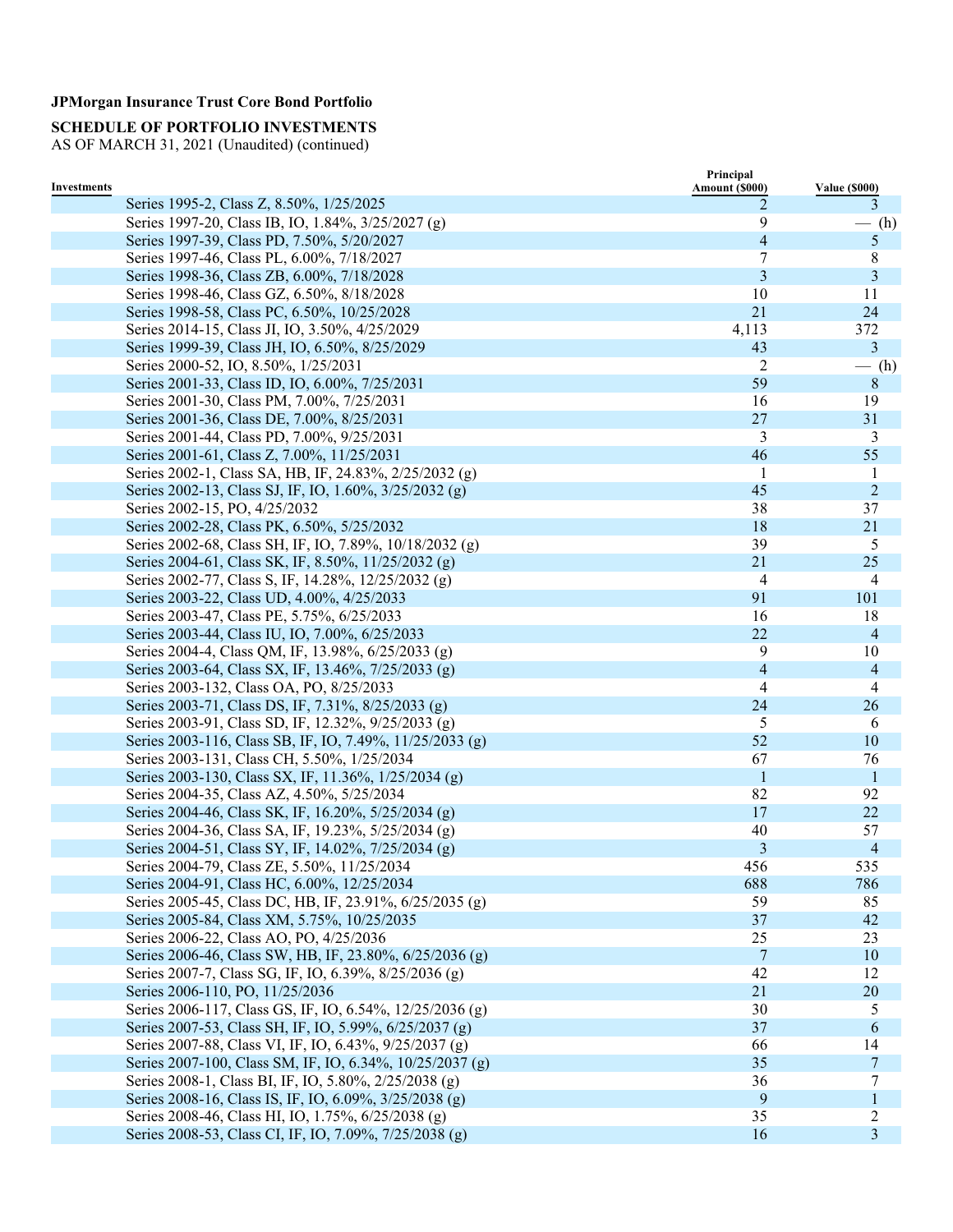| Series 2009-112, Class ST, IF, IO, 6.14%, 1/25/2040 (g) | 35  |     |
|---------------------------------------------------------|-----|-----|
| Series 2010-35, Class SB, IF, IO, 6.31%, 4/25/2040 (g)  | 16  |     |
| Series 2010-80, Class PZ, 5.00%, 7/25/2040              | 342 | 406 |
| Series 2010-102, Class PN, 5.00%, 9/25/2040             | 580 | 665 |
| Series 2010-134, Class KZ, 4.50%, 12/25/2040            | 764 | 767 |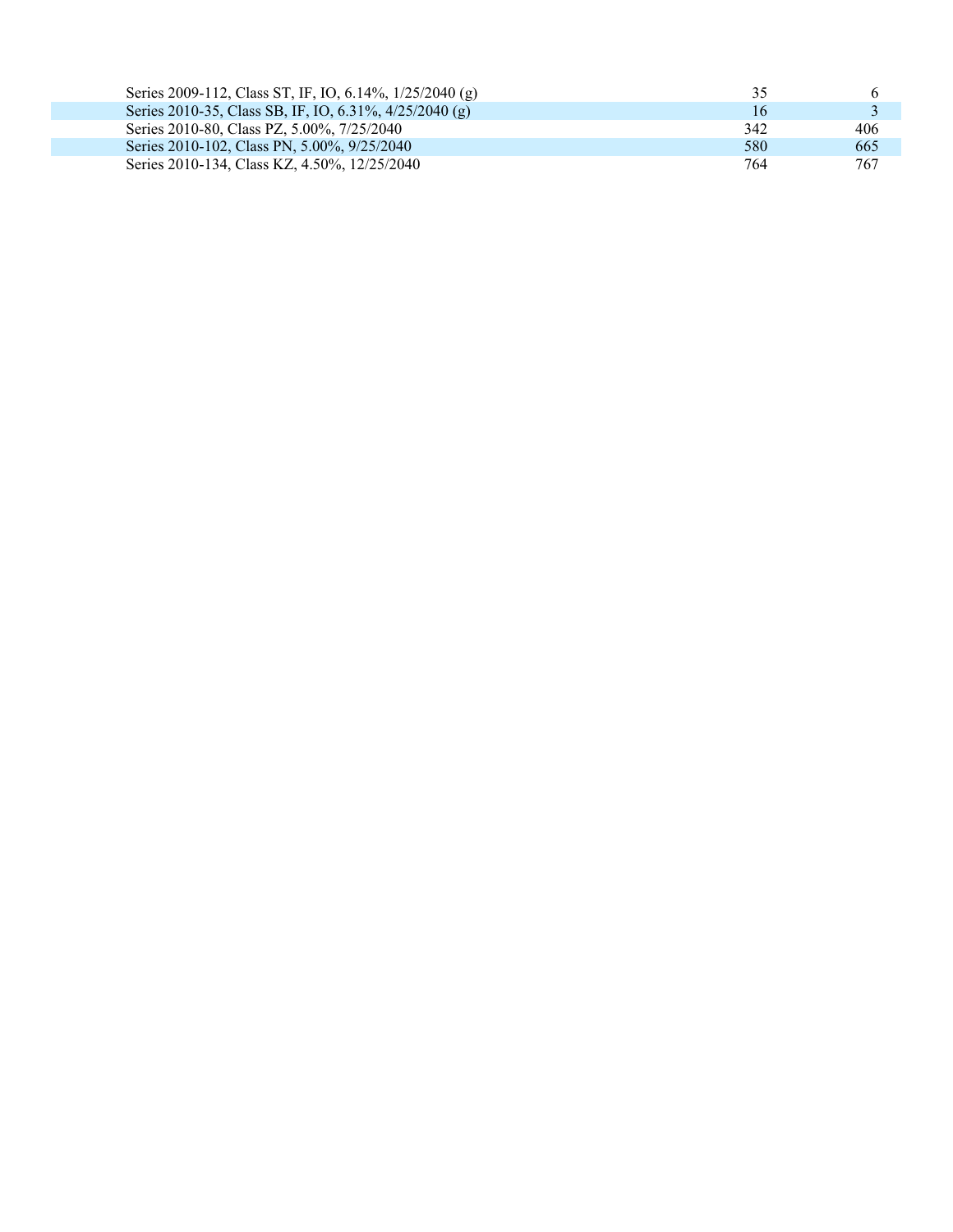# **SCHEDULE OF PORTFOLIO INVESTMENTS**

|                                                                | Principal             |                             |
|----------------------------------------------------------------|-----------------------|-----------------------------|
| Investments<br>Series 2012-30, Class DZ, 4.00%, 4/25/2042      | Amount (\$000)<br>286 | <b>Value (\$000)</b><br>311 |
| Series 2013-67, Class KZ, 2.50%, 4/25/2043                     | 849                   | 867                         |
| Series 2013-128, PO, 12/25/2043                                | 136                   | 118                         |
| Series 2014-38, Class QI, IO, 5.50%, 12/25/2043                | 488                   | 80                          |
| Series 2014-19, Class Z, 4.50%, 4/25/2044                      | 507                   | 583                         |
| Series 2016-38, Class NA, 3.00%, 1/25/2046                     | 126                   | 135                         |
|                                                                |                       |                             |
| FNMA, REMIC Trust, Whole Loan<br>Series 1999-W1, PO, 2/25/2029 | 14                    | 13                          |
| Series 1999-W4, Class A9, 6.25%, 2/25/2029                     | 57                    | 64                          |
| Series 2002-W7, Class A4, 6.00%, 6/25/2029                     | 144                   | 166                         |
| Series 2003-W1, Class 1A1, 5.08%, 12/25/2042 (g)               | 153                   | 166                         |
|                                                                | 22                    | 24                          |
| Series 2003-W1, Class 2A, 5.63%, 12/25/2042 (g)                |                       |                             |
| FNMA, REMIC, Whole Loan                                        |                       |                             |
| Series 2003-7, Class A1, 6.50%, 12/25/2042                     | 117                   | 135                         |
| FNMA, STRIPS                                                   |                       |                             |
| Series 329, Class 1, PO, 1/25/2033                             | 3                     | 3                           |
| Series 365, Class 8, IO, 5.50%, 5/25/2036                      | 12                    | $\overline{2}$              |
| <b>GMACM Mortgage Loan Trust</b>                               |                       |                             |
| Series 2005-AR3, Class 3A4, 3.47%, 6/19/2035 (g)               | 68                    | 66                          |
| <b>GNMA</b>                                                    |                       |                             |
| Series 2001-10, Class PE, 6.50%, 3/16/2031                     | 277                   | 277                         |
| Series 2003-24, PO, 3/16/2033                                  | 2                     | 2                           |
| Series 2004-28, Class S, IF, 19.37%, 4/16/2034 (g)             | 13                    | 18                          |
| Series 2006-38, Class OH, 6.50%, 8/20/2036                     | 500                   | 597                         |
| Series 2007-45, Class QA, IF, IO, 6.53%, 7/20/2037 (g)         | 51                    | 7                           |
| Series 2009-79, Class OK, PO, 11/16/2037                       | 28                    | 26                          |
| Series 2007-76, Class SA, IF, IO, 6.42%, 11/20/2037 (g)        | 41                    | $\mathfrak{S}$              |
| Series 2008-2, Class MS, IF, IO, 7.05%, 1/16/2038 (g)          | 36                    | 7                           |
| Series 2015-137, Class WA, 5.53%, 1/20/2038 (g)                | 221                   | 259                         |
| Series 2009-106, Class ST, IF, IO, 5.89%, 2/20/2038 (g)        | 133                   | 22                          |
| Series 2008-55, Class SA, IF, IO, 6.09%, 6/20/2038 (g)         | 24                    | $\overline{4}$              |
| Series 2009-6, Class SA, IF, IO, 5.99%, 2/16/2039 (g)          | 14                    | 1                           |
| Series 2009-6, Class SH, IF, IO, 5.93%, 2/20/2039 (g)          | 50                    | $\,8\,$                     |
| Series 2009-31, Class TS, IF, IO, 6.19%, 3/20/2039 (g)         | 49                    | 4                           |
| Series 2009-14, Class KI, IO, 6.50%, 3/20/2039                 | 38                    | $\overline{7}$              |
| Series 2009-14, Class NI, IO, 6.50%, 3/20/2039                 | 28                    | 6                           |
| Series 2009-22, Class SA, IF, IO, 6.16%, 4/20/2039 (g)         | 68                    | 11                          |
| Series 2009-64, Class SN, IF, IO, 5.99%, 7/16/2039 (g)         | 57                    | 8                           |
| Series 2009-104, Class KB, 5.50%, 11/16/2039                   | 236                   | 291                         |
| Series 2010-130, Class CP, 7.00%, 10/16/2040                   | 42                    | 51                          |
| Series 2011-75, Class SM, IF, IO, 6.49%, 5/20/2041 (g)         | 80                    | 11                          |
| Series 2013-69, Class MA, 1.50%, 8/20/2042                     | 302                   | 305                         |
| Series 2016-135, Class Z, 3.00%, 10/20/2046                    | 228                   | 235                         |
| Series 2020-30, Class PT, 4.76%, 3/20/2048 (g)                 | 1,006                 | 1,137                       |
| Series 2011-H19, Class FA, 0.59%, 8/20/2061 (g)                | 396                   | 398                         |
| Series 2012-H23, Class SA, 0.65%, 10/20/2062 (g)               | 499                   | 490                         |
| Series 2013-H08, Class FC, 0.57%, 2/20/2063 (g)                | 412                   | 413                         |
| Series 2013-H09, Class HA, 1.65%, 4/20/2063                    | 23                    | 23                          |
| Series 2014-H17, Class FC, 0.62%, 7/20/2064 (g)                | 231                   | 231                         |
| Series 2015-H16, Class FG, 0.56%, 7/20/2065 (g)                | 523                   | 525                         |
| Series 2015-H30, Class FE, 0.72%, 11/20/2065 (g)               | 691                   | 698                         |
| Series 2016-H11, Class FD, 1.40%, 5/20/2066 (g)                | 175                   | 175                         |
| Series 2016-H26, Class FC, 1.12%, 12/20/2066 (g)               | 132                   | 135                         |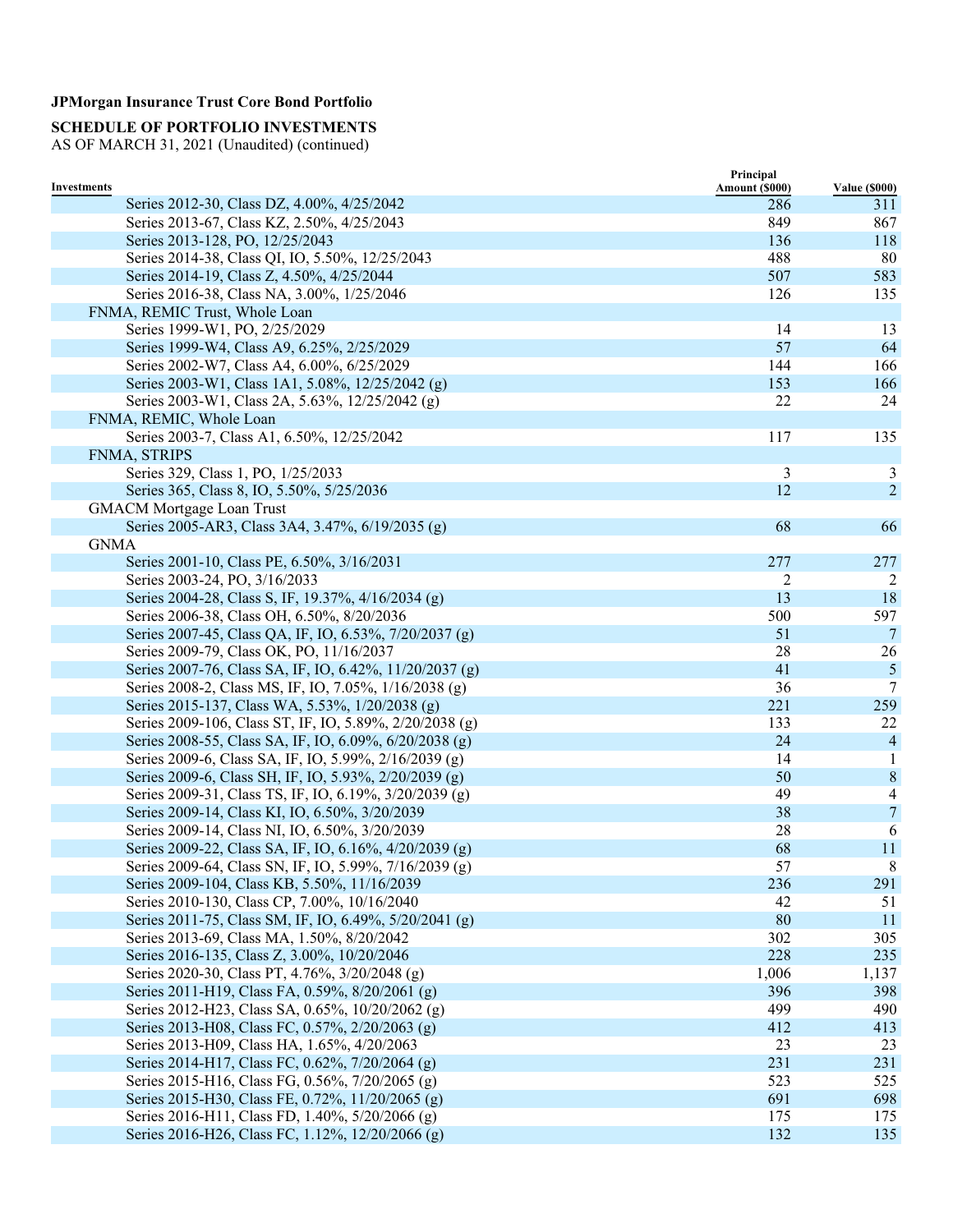| Series 2017-H14, Class FV, 0.62%, 6/20/2067 (g)        | 338 | 340 |
|--------------------------------------------------------|-----|-----|
| Goodgreen Trust                                        |     |     |
| Series 2017-R1, 5.00%, 10/20/2051;                     | 296 | 296 |
| <b>GSR Mortgage Loan Trust</b>                         |     |     |
| Series 2004-6F, Class 1A2, 5.00%, 5/25/2034            | 36  | 36  |
| Series 2004-6F, Class 3A4, 6.50%, 5/25/2034            | 73  | 77  |
| Series 2004-13F, Class 3A3, 6.00%, 11/25/2034          | 29  | 31  |
| Headlands Residential LLC                              |     |     |
| Series 2019-RPL1, Class NOTE, 3.97%, 6/25/2024 (a) (f) | 675 | 678 |
|                                                        |     |     |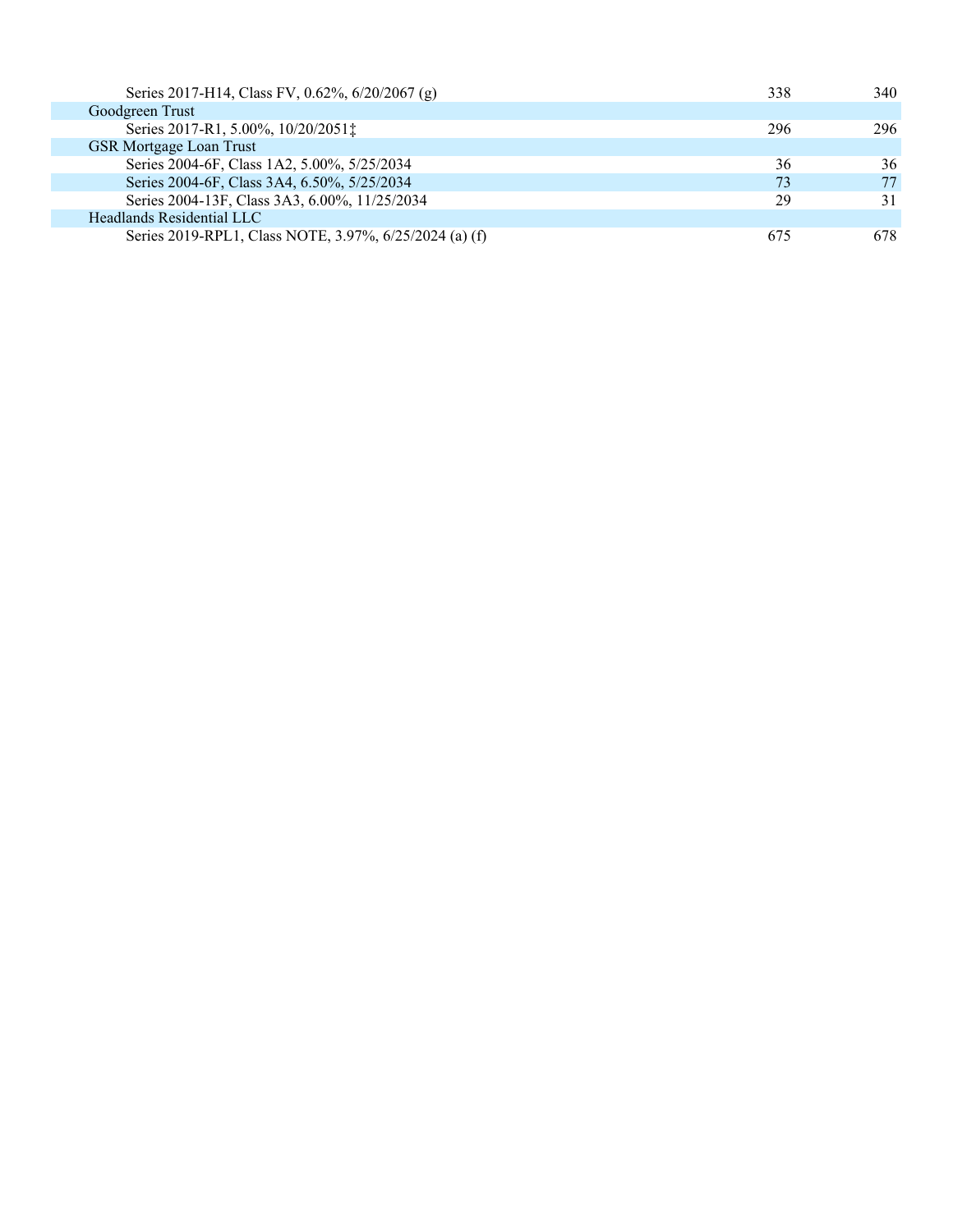### **SCHEDULE OF PORTFOLIO INVESTMENTS**

|                                                                                        | Principal      |                      |
|----------------------------------------------------------------------------------------|----------------|----------------------|
| <b>Investments</b>                                                                     | Amount (\$000) | <b>Value (\$000)</b> |
| Series 2017-RPL1, Class A, 3.88%, 11/25/2024 (a) (f)                                   | 390            | 393                  |
| <b>Impac Secured Assets Trust</b>                                                      |                |                      |
| Series 2006-1, Class 2A1, 0.46%, 5/25/2036 (g)                                         | 12             | 12                   |
| JPMorgan Mortgage Trust                                                                |                |                      |
| Series 2006-A2, Class 5A3, 2.53%, 11/25/2033 (g)                                       | 16             | 17                   |
| <b>LHOME</b> Mortgage Trust                                                            |                |                      |
| Series 2019-RTL3, Class A1, 3.87%, 7/25/2024 (a)                                       | 730            | 737                  |
| Series 2021-RTL1, Class A1, 2.09%, 9/25/2026 (a) (g)                                   | 510            | 510                  |
| <b>MASTR Adjustable Rate Mortgages Trust</b>                                           |                |                      |
| Series 2004-13, Class 2A1, 2.99%, 4/21/2034 (g)<br><b>MASTR Alternative Loan Trust</b> | 11             | 11                   |
|                                                                                        |                |                      |
| Series 2004-10, Class 1A1, 4.50%, 9/25/2019                                            | $\overline{2}$ | $\overline{2}$       |
| Series 2004-8, Class 6A1, 5.50%, 9/25/2019                                             | $-$ (h)        | $-$ (h)              |
| Series 2004-4, Class 10A1, 5.00%, 5/25/2024                                            | 29             | 30                   |
| Series 2003-9, Class 8A1, 6.00%, 1/25/2034                                             | 39             | 40                   |
| Series 2004-6, Class 7A1, 6.00%, 7/25/2034                                             | 79             | 82                   |
| Series 2004-7, Class 30, PO, 8/25/2034 ‡                                               | 6              | 5                    |
| <b>MASTR Asset Securitization Trust</b>                                                |                |                      |
| Series 2003-12, Class 15, PO, 12/25/2018 ‡                                             | $-$ (h)        | $-$ (h)              |
| Series 2004-6, Class 15, PO, 7/25/2019 ‡                                               | $-$ (h)        | $-$ (h)              |
| Series 2003-11, Class 9A6, 5.25%, 12/25/2033                                           | 66             | 67                   |
| <b>MASTR Resecuritization Trust</b>                                                    |                |                      |
| Series 2005-PO, Class 3, PO, 5/28/2035 $\ddagger$ (a)                                  | 10             | $\, 8$               |
| NACC Reperforming Loan REMIC Trust                                                     |                |                      |
| Series 2004-R2, Class A1, 6.50%, 10/25/2034 (a) (g)                                    | 23             | 23                   |
| PHH Alternative Mortgage Trust                                                         |                |                      |
| Series 2007-2, Class 2X, IO, 6.00%, 5/25/2037 ‡                                        | 118            | 26                   |
| Pretium Mortgage Credit Partners I LLC                                                 |                |                      |
| Series 2021-NPL1, Class A1, 2.24%, 9/27/2060 (a) (f)                                   | 1,300          | 1,301                |
| PRPM LLC                                                                               |                |                      |
| Series 2020-5, Class A1, 3.10%, 11/25/2025 (a) (f)                                     | 941            | 947                  |
| <b>RALI</b> Trust                                                                      |                |                      |
| Series 2003-QS9, Class A3, IF, IO, 7.44%, 5/25/2018 ‡ (g)                              | $-$ (h)        |                      |
| Series 2003-QS14, Class A1, 5.00%, 7/25/2018                                           |                | $-$ (h)              |
| RCO V Mortgage LLC                                                                     |                |                      |
| Series 2020-1, Class A1, 3.10%, 9/25/2025 (a) (f)                                      | 920            | 927                  |
| <b>RFMSI Trust</b>                                                                     |                |                      |
| Series 2005-SA4, Class 1A1, 2.95%, 9/25/2035 (g)                                       | 19             | 17                   |
| <b>RMIP</b>                                                                            |                | 463                  |
| 5.60%, 8/25/2021 $\ddagger$                                                            | 472            |                      |
| SACO I, Inc.                                                                           |                |                      |
| Series 1997-2, Class 1A5, 7.00%, 8/25/2036 (a)<br><b>SART</b>                          | $\overline{2}$ | $\overline{2}$       |
|                                                                                        |                | 340                  |
| 4.75%, 7/15/2024                                                                       | 337<br>414     |                      |
| 4.76%, 6/15/2025                                                                       |                | 418                  |
| Seasoned Credit Risk Transfer Trust<br>Series 2019-1, Class MT, 3.50%, 7/25/2058 ±     | 614            |                      |
| Series 2019-3, Class MB, 3.50%, 10/25/2058 ‡                                           |                | 666                  |
|                                                                                        | 295            | 326                  |
| Toorak Mortgage Corp. Ltd.                                                             |                |                      |
| Series 2019-2, Class A1, 3.72%, 9/25/2022 (f)<br><b>TVC Mortgage Trust</b>             | 495            | 502                  |
| Series 2020-RTL1, Class A1, 3.47%, 9/25/2024 (a)                                       | 980            | 987                  |
| Vendee Mortgage Trust                                                                  |                |                      |
|                                                                                        |                |                      |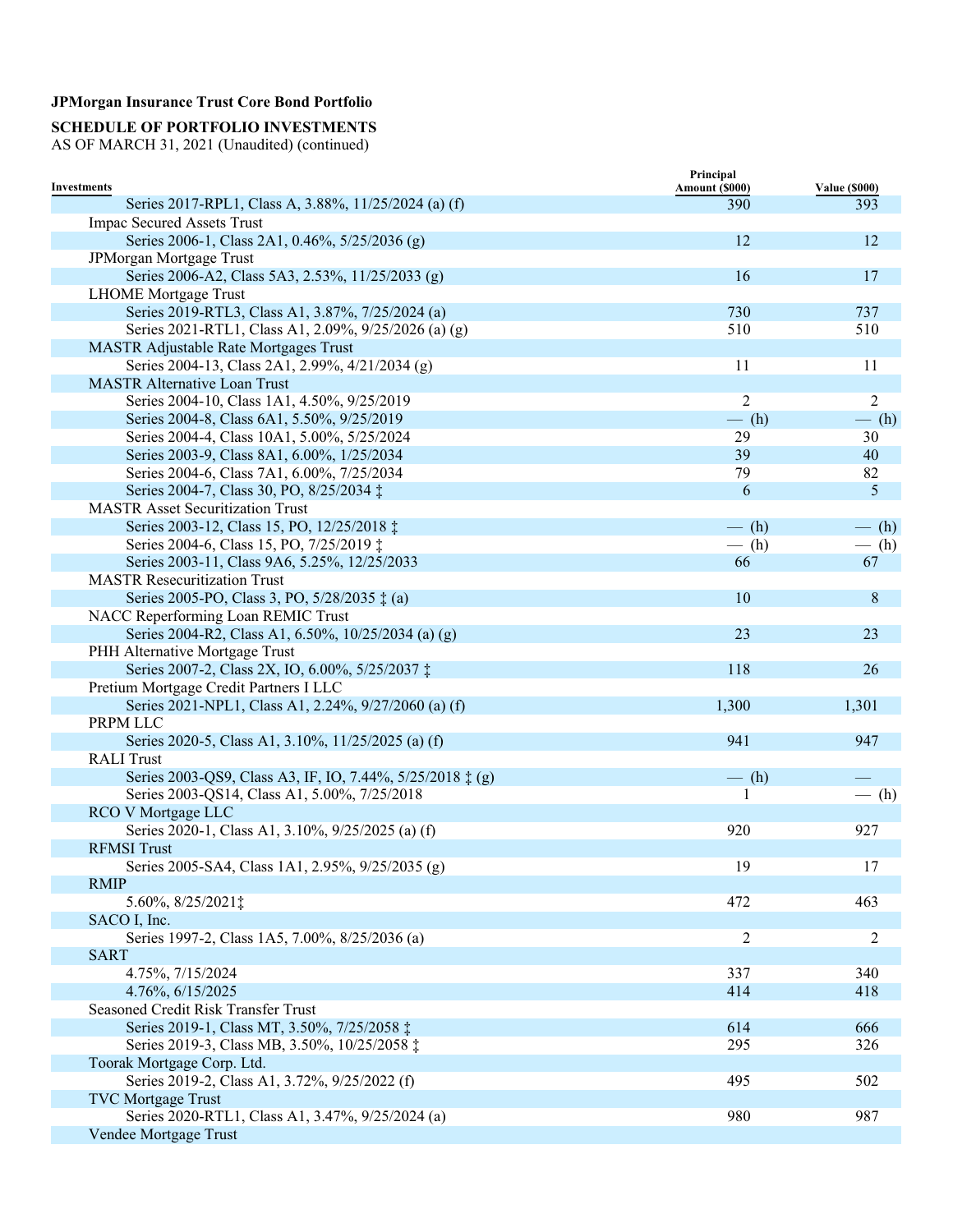| Series 1994-1, Class 1, 5.21%, 2/15/2024 (g)         | 10    | 10             |
|------------------------------------------------------|-------|----------------|
| Series 1994-1, Class 2ZB, 6.50%, 2/15/2024           | 128   | 136            |
| Series 1996-1, Class 1Z, 6.75%, 2/15/2026            | 37    | 41             |
| Series 1996-2, Class 1Z, 6.75%, 6/15/2026            | 19    | 22             |
| Series 1997-1, Class 2Z, 7.50%, 2/15/2027            | 81    | 91             |
| Series 1998-1, Class 2E, 7.00%, 3/15/2028            | 22    | 25             |
| vMobo, Inc.                                          |       |                |
| 7.50%, 5/31/2024                                     | 555   | 555            |
| VOLT XCII LLC                                        |       |                |
| Series 2021-NPL1, Class A1, 1.89%, 2/27/2051 (a) (f) | 454   | 454            |
| VOLT XCIII LLC                                       |       |                |
| Series 2021-NPL2, Class A1, 1.89%, 2/27/2051 (a) (f) | 1,695 | 1,686          |
| VOLT XCIV LLC                                        |       |                |
| Series 2021-NPL3, Class A1, 2.24%, 2/27/2051 (a) (f) | 1,190 | 1,190          |
| VOLT XCVI LLC                                        |       |                |
| Series 2021-NPL5, Class A1, 2.12%, 3/27/2051 (a) (f) | 957   | 956            |
| VOLT XCVII LLC                                       |       |                |
| Series 2021-NPL6, Class A1, 2.24%, 4/25/2051 (a) (f) | 1,000 | 1,000          |
| WaMu Mortgage Pass-Through Certificates Trust        |       |                |
| Series 2003-AR8, Class A, 2.95%, 8/25/2033 (g)       | 4     | $\overline{4}$ |
| Series 2003-AR9, Class 1A6, 2.77%, 9/25/2033 (g)     | 21    | 21             |
| Series 2004-AR3, Class A2, 3.54%, 6/25/2034 (g)      | 6     | 7              |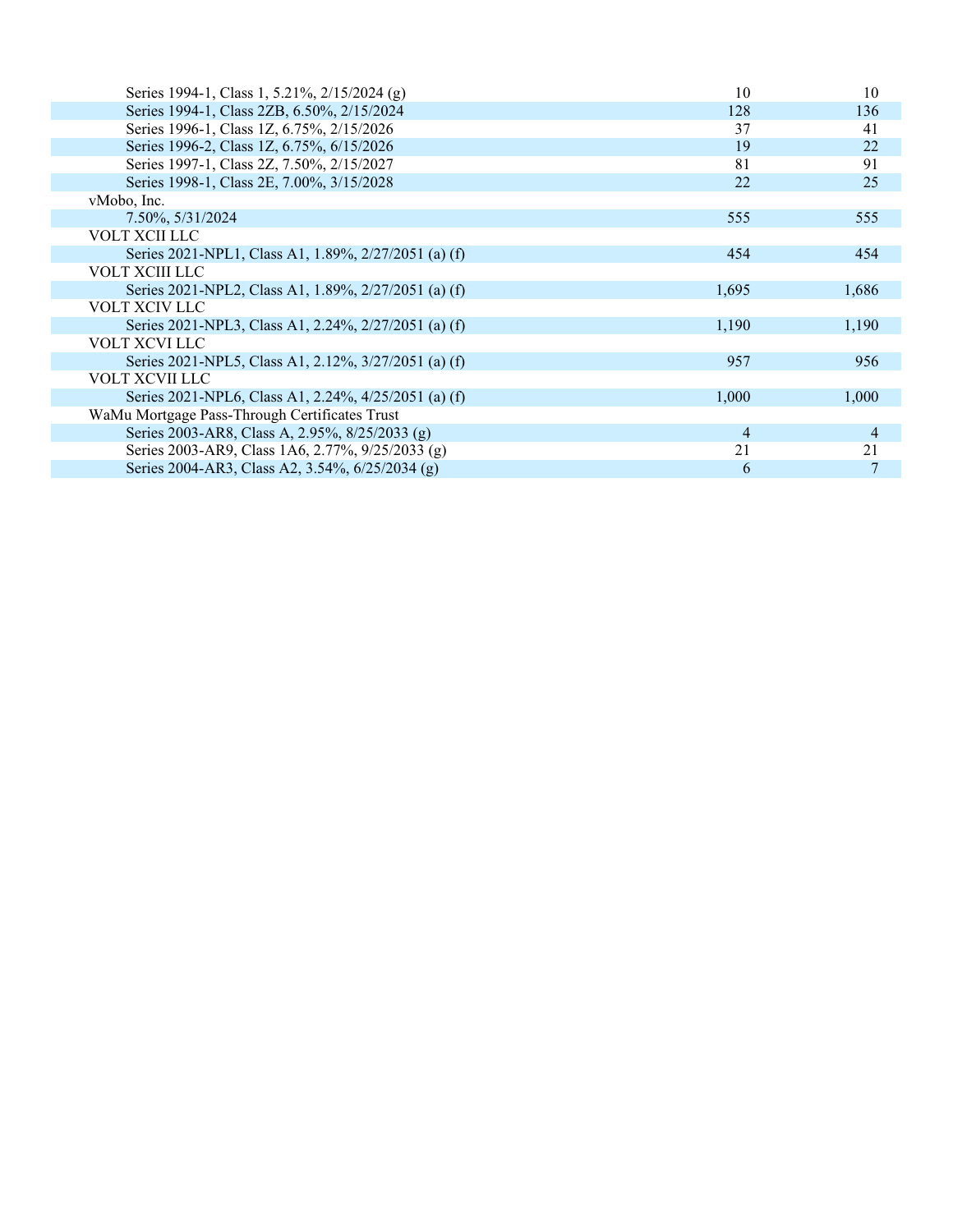### **SCHEDULE OF PORTFOLIO INVESTMENTS**

| Investments                                                      | Principal<br>Amount (\$000) | <b>Value (\$000)</b> |
|------------------------------------------------------------------|-----------------------------|----------------------|
| Washington Mutual Mortgage Pass-Through Certificates WMALT Trust |                             |                      |
| Series 2005-2, Class 2A3, IF, IO, 4.89%, 4/25/2035 ‡ (g)         | 148                         | 20                   |
| Series 2005-2, Class 1A4, IF, IO, 4.94%, 4/25/2035 ‡ (g)         | 414                         | 52                   |
| Series 2005-3, Class CX, IO, 5.50%, 5/25/2035 ‡                  | 124                         | 21                   |
| Series 2005-4, Class CB7, 5.50%, 6/25/2035                       | 107                         | 108                  |
| Series 2005-6, Class 2A4, 5.50%, 8/25/2035                       | 28                          | 28                   |
| TOTAL COLLATERALIZED MORTGAGE OBLIGATIONS                        |                             |                      |
| (Cost \$42,412)                                                  |                             | 43,633               |
|                                                                  |                             |                      |
| <b>COMMERCIAL MORTGAGE-BACKED SECURITIES - 4.9%</b>              |                             |                      |
| <b>BB-UBS Trust</b>                                              |                             |                      |
| Series 2012-SHOW, Class A, 3.43%, 11/5/2036 (a)                  | 300                         | 314                  |
| BXMT Ltd.                                                        |                             |                      |
| Series 2017-FL1, Class C, 2.06%, 6/15/2035 $\ddagger$ (a) (g)    | 300                         | 299                  |
| Citigroup Commercial Mortgage Trust                              |                             |                      |
| Series 2020-GC46, Class A5, 2.72%, 2/15/2053                     | 1,100                       | 1,131                |
| <b>Commercial Mortgage Trust</b>                                 |                             |                      |
| Series 2013-SFS, Class A2, 2.99%, 4/12/2035 (a) (g)              | 125                         | 128                  |
| Series 2020-CBM, Class A2, 2.90%, 2/10/2037 (a)                  | 750                         | 762                  |
| Series 2020-CBM, Class C, 3.40%, 2/10/2037 ‡ (a)                 | 500                         | 492                  |
| Series 2014-CR19, Class A5, 3.80%, 8/10/2047                     | 200                         | 217                  |
| Series 2015-CR25, Class A4, 3.76%, 8/10/2048                     | 156                         | 172                  |
| <b>CSMC OA LLC</b>                                               |                             |                      |
| Series 2014-USA, Class A2, 3.95%, 9/15/2037 (a)                  | 885                         | 929                  |
| Series 2014-USA, Class D, 4.37%, 9/15/2037 ‡ (a)                 | 100                         | 95                   |
| FHLMC, Multi-Family Structured Pass-Through Certificates         |                             |                      |
| Series KF12, Class A, 0.82%, 9/25/2022 (g)                       | 5                           | $\mathfrak{S}$       |
| Series KJ09, Class A2, 2.84%, 9/25/2022                          | 71                          | 73                   |
| Series KJ11, Class A2, 2.93%, 1/25/2023                          | 151                         | 156                  |
| Series K038, Class A2, 3.39%, 3/25/2024                          | 229                         | 247                  |
| Series KJ14, Class A2, 2.81%, 9/25/2024                          | 591                         | 629                  |
| Series KPLB, Class A, 2.77%, 5/25/2025                           | 250                         | 268                  |
| Series K065, Class A2, 3.24%, 4/25/2027                          | 215                         | 237                  |
| Series K065, Class AM, 3.33%, 5/25/2027                          | 115                         | 127                  |
| Series K066, Class A2, 3.12%, 6/25/2027                          | 267                         | 292                  |
| Series K070, Class A2, 3.30%, 11/25/2027 (g)                     | 208                         | 231                  |
| Series K072, Class AM, 3.50%, 12/25/2027 (g)                     | 1,000                       | 1,118                |
| Series K079, Class AM, 3.93%, 6/25/2028                          | 588                         | 673                  |
| Series K081, Class A2, 3.90%, 8/25/2028 (g)                      | 395                         | 455                  |
| Series K082, Class A2, 3.92%, 9/25/2028 (g)                      | 1,054                       | 1,215                |
| Series KL06, Class XFX, IO, 1.36%, 12/25/2029                    | 4,215                       | 393                  |
| Series Q013, Class APT2, 1.29%, 5/25/2050 (g)                    | 1,115                       | 1,095                |
| <b>FNMA ACES</b>                                                 |                             |                      |
| Series 2015-M17, Class FA, 1.04%, 11/25/2022 (g)                 | 65                          | 65                   |
| Series 2016-M2, Class AV2, 2.15%, 1/25/2023                      | 260                         | 266                  |
| Series 2014-M3, Class A2, 3.50%, 1/25/2024 (g)                   | 599                         | 640                  |
| Series 2015-M3, Class A2, 2.72%, 10/25/2024                      | 913                         | 963                  |
| Series 2017-M7, Class A2, 2.96%, 2/25/2027 (g)                   | 803                         | 864                  |
| Series 2015-M10, Class A2, 3.09%, 4/25/2027 (g)                  | 387                         | 421                  |
| Series 2017-M8, Class A2, 3.06%, 5/25/2027 (g)                   | 335                         | 365                  |
| Series 2017-M12, Class A2, 3.08%, 6/25/2027 (g)                  | 372                         | 405                  |
| Series 2018-M10, Class A2, 3.37%, 7/25/2028 (g)                  | 460                         | 515                  |
| Series 2017-M5, Class A2, 3.16%, 4/25/2029 (g)                   | 305                         | 336                  |
| Series 2018-M3, Class A2, 3.09%, 2/25/2030 (g)                   | 185                         | 203                  |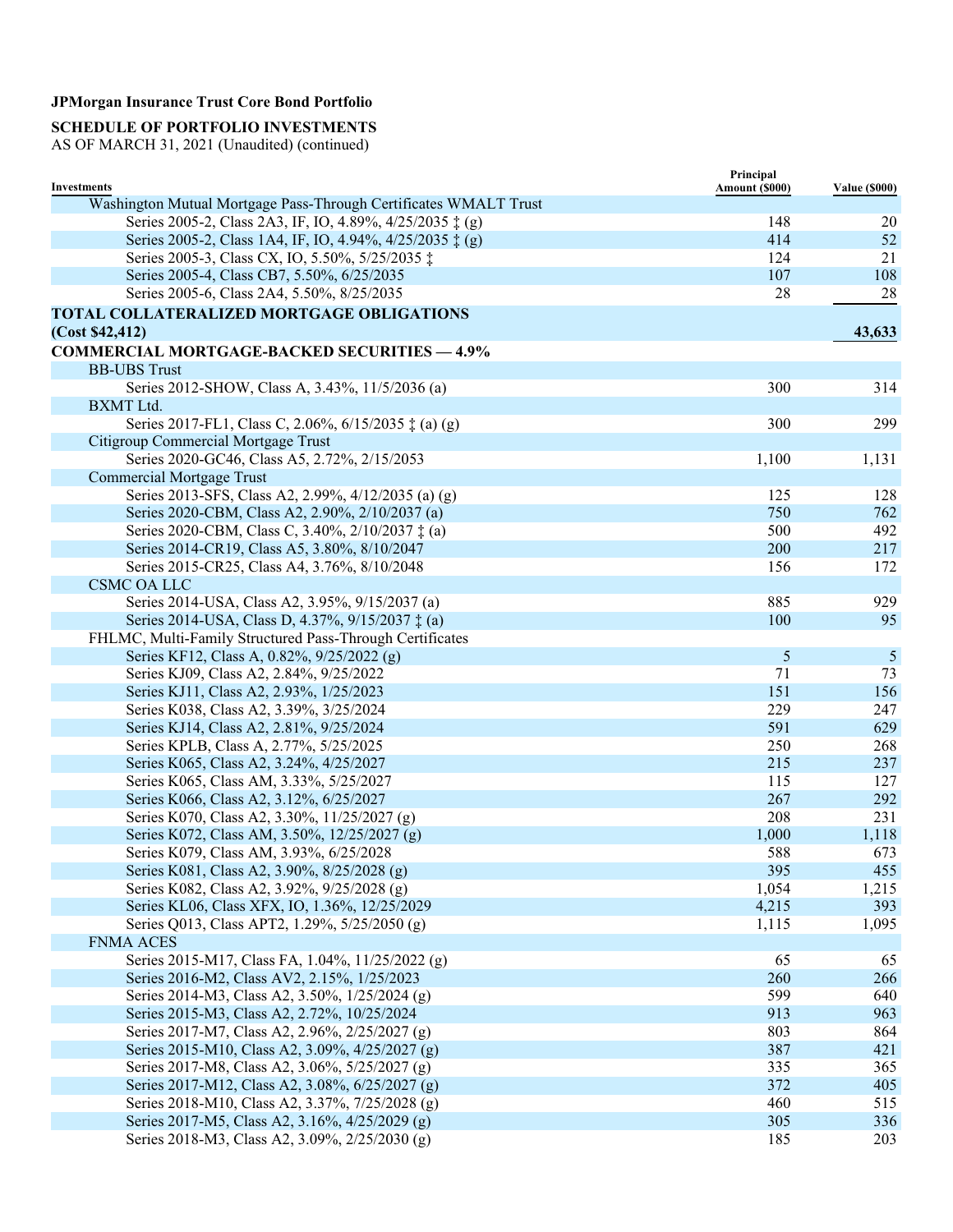| Series 2020-M50, Class A1, 0.67%, 10/25/2030         | 962   | 938 |
|------------------------------------------------------|-------|-----|
| Series 2020-M50, Class A2, 1.20%, 10/25/2030         | 330   | 321 |
| Series 2020-M50, Class X1, IO, 1.92%, 10/25/2030 (g) | 5.567 | 639 |
| Series 2021-M3, Class 1A1, 1.00%, 11/25/2033         | 665   | 651 |
| Series 2021-M3, Class X1, IO, 2.01%, 11/25/2033 (g)  | 2.940 | 409 |
| <b>FREMF</b> Mortgage Trust                          |       |     |
| Series 2014-K40, Class C, 4.07%, 11/25/2047 (a) (g)  | 168   | 179 |
|                                                      |       |     |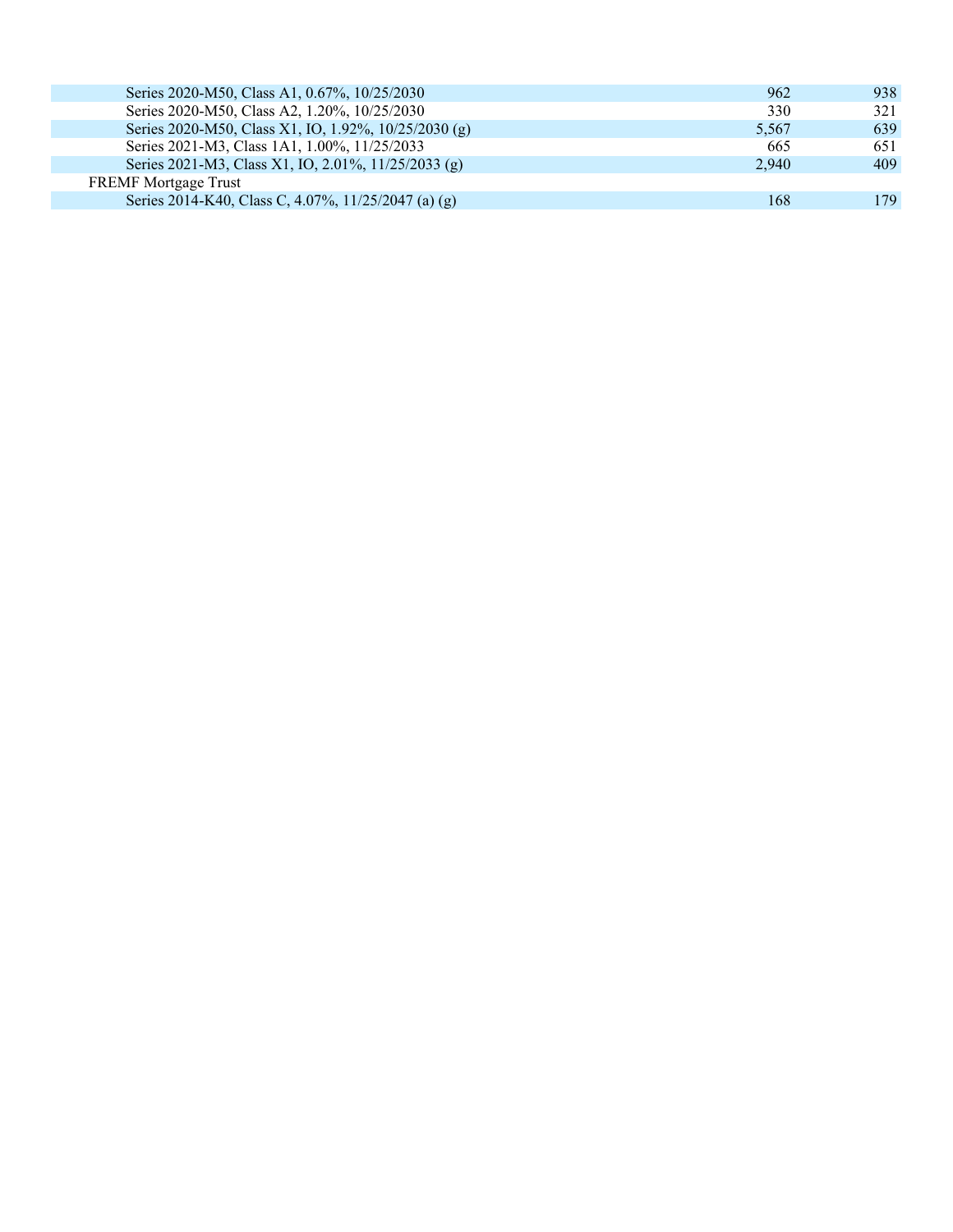### **SCHEDULE OF PORTFOLIO INVESTMENTS**

|                                                                                | Principal      |                      |
|--------------------------------------------------------------------------------|----------------|----------------------|
| Investments                                                                    | Amount (\$000) | <b>Value (\$000)</b> |
| Series 2015-K44, Class B, 3.68%, 1/25/2048 (a) (g)                             | 640            | 693                  |
| Series 2015-K45, Class B, 3.59%, 4/25/2048 (a) (g)                             | 500            | 537                  |
| Series 2016-K722, Class B, 3.85%, 7/25/2049 (a) (g)                            | 110            | 116                  |
| Series 2016-K59, Class B, 3.58%, 11/25/2049 (a) (g)                            | 180            | 193                  |
| Series 2018-K730, Class B, 3.80%, 2/25/2050 (a) (g)                            | 551            | 591                  |
| Series 2019-K102, Class B, 3.53%, 12/25/2051 (a) (g)                           | 750            | 791                  |
| Morgan Stanley Capital I Trust                                                 |                |                      |
| Series 2006-IQ12, Class X1, IO, 0.29%, 12/15/2043 ‡ (a) (g)                    | 30             | $-$ (h)              |
| <b>MRCD MARK Mortgage Trust</b>                                                |                |                      |
| Series 2019-PARK, Class A, 2.72%, 12/15/2036 (a)                               | 740            | 770                  |
| Series 2019-PARK, Class D, 2.72%, 12/15/2036 ‡ (a)                             | 987            | 989                  |
| <b>SBALR Commercial Mortgage Trust</b>                                         |                |                      |
| Series 2020-RR1, Class A3, 2.83%, 2/13/2053 (a)                                | 975            | 994                  |
| <b>UBS-BAMLL Trust</b>                                                         |                |                      |
| Series 2012-WRM, Class A, 3.66%, 6/10/2030 (a)                                 | 116            | 117                  |
| <b>UBS-Barclays Commercial Mortgage Trust</b>                                  |                |                      |
| Series 2012-C2, Class A4, 3.53%, 5/10/2063                                     | 104            | 107                  |
| <b>WFRBS Commercial Mortgage Trust</b>                                         |                |                      |
| Series 2011-C3, Class A4, 4.38%, 3/15/2044 (a)                                 | $\overline{7}$ | 7                    |
| TOTAL COMMERCIAL MORTGAGE-BACKED SECURITIES                                    |                |                      |
| (Cost \$24,768)                                                                |                | 25,838               |
|                                                                                |                |                      |
| <b>FOREIGN GOVERNMENT SECURITIES - 0.4%</b>                                    |                |                      |
| Kingdom of Saudi Arabia (Saudi Arabia)                                         |                |                      |
| $2.25\%, 2/2/2033$ (a)                                                         | 200            | 188                  |
| Republic of Colombia (Colombia)                                                |                |                      |
| 3.13%, 4/15/2031                                                               | 395            | 387                  |
| 7.38%, 9/18/2037                                                               | 100            | 132                  |
| United Mexican States (Mexico)                                                 |                |                      |
| 3.60%, 1/30/2025                                                               | 200            | 218                  |
| 4.13%, 1/21/2026                                                               | 200            | 222                  |
| 3.75%, 1/11/2028                                                               | 280            | 300                  |
| 2.66%, 5/24/2031                                                               | 283            | 268                  |
| 4.75%, 3/8/2044                                                                | 50             | 52                   |
| 4.35%, 1/15/2047                                                               | 58             | 57                   |
| 4.50%, 1/31/2050                                                               | 315            | 319                  |
| 3.77%, 5/24/2061                                                               | 211            | 186                  |
| <b>TOTAL FOREIGN GOVERNMENT SECURITIES</b>                                     |                |                      |
| (Cost \$2,348)                                                                 |                | 2,329                |
| <b>U.S. GOVERNMENT AGENCY SECURITIES - 0.2%</b>                                |                |                      |
| FNMA, STRIPS                                                                   |                |                      |
| 17.73%, 3/23/2028 (j)                                                          | 630            | 565                  |
| Tennessee Valley Authority                                                     |                |                      |
| 5.88%, 4/1/2036                                                                | 140            | 202                  |
| 4.63%, 9/15/2060                                                               | 93             | 126                  |
| 4.25%, 9/15/2065                                                               | 101            | 130                  |
|                                                                                |                |                      |
| TOTAL U.S. GOVERNMENT AGENCY SECURITIES                                        |                |                      |
| (Cost \$792)                                                                   |                | 1,023                |
| <b>MUNICIPAL BONDS - 0.1% (k)</b>                                              |                |                      |
| New York $-0.1\%$                                                              |                |                      |
| New York State Dormitory Authority, State Personal Income Tax, General Purpose |                |                      |
| Series 2010-D, Rev., 5.60%, 3/15/2040                                          | 30             | 40                   |
| Port Authority of New York and New Jersey, Consolidated                        |                |                      |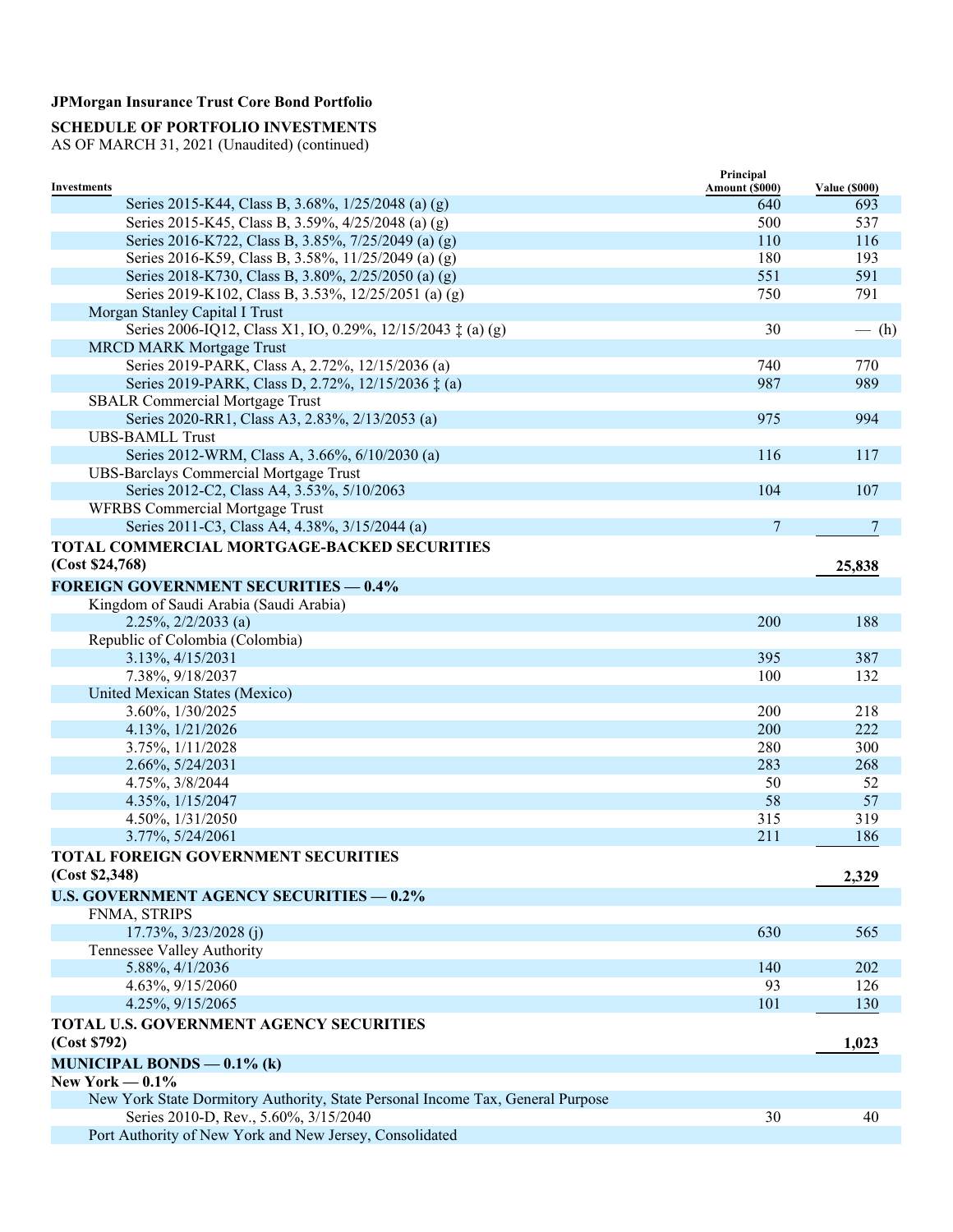| Series 164, Rev., 5.65%, 11/1/2040                                         | 130          | 175       |
|----------------------------------------------------------------------------|--------------|-----------|
| <b>Total New York</b>                                                      |              | 215       |
| Ohio — $0.0\%$ (b)                                                         |              |           |
| Ohio State University (The), General Receipts                              |              |           |
| Series 2011-A, Rev., 4.80%, 6/1/2111                                       | 98           | 126       |
| <b>TOTAL MUNICIPAL BONDS</b>                                               |              |           |
| (Cost \$256)                                                               |              | 341       |
|                                                                            |              |           |
|                                                                            | Shares (000) |           |
| <b>SHORT-TERM INVESTMENTS — 11.5%</b>                                      |              |           |
| <b>INVESTMENT COMPANIES — 11.5%</b>                                        |              |           |
| JPMorgan Prime Money Market Fund Class Institutional Shares, 0.09% (1) (m) |              |           |
| (Cost \$60,498)                                                            | 60,479       | 60,509    |
| Total Investments — 107.7%                                                 |              |           |
| (Cost \$553,791)                                                           |              | 566,053   |
| Liabilities in Excess of Other Assets $-$ (7.7)%                           |              | (40, 548) |
| Net Assets $-100.0\%$                                                      |              | 525,505   |

Percentages indicated are based on net assets.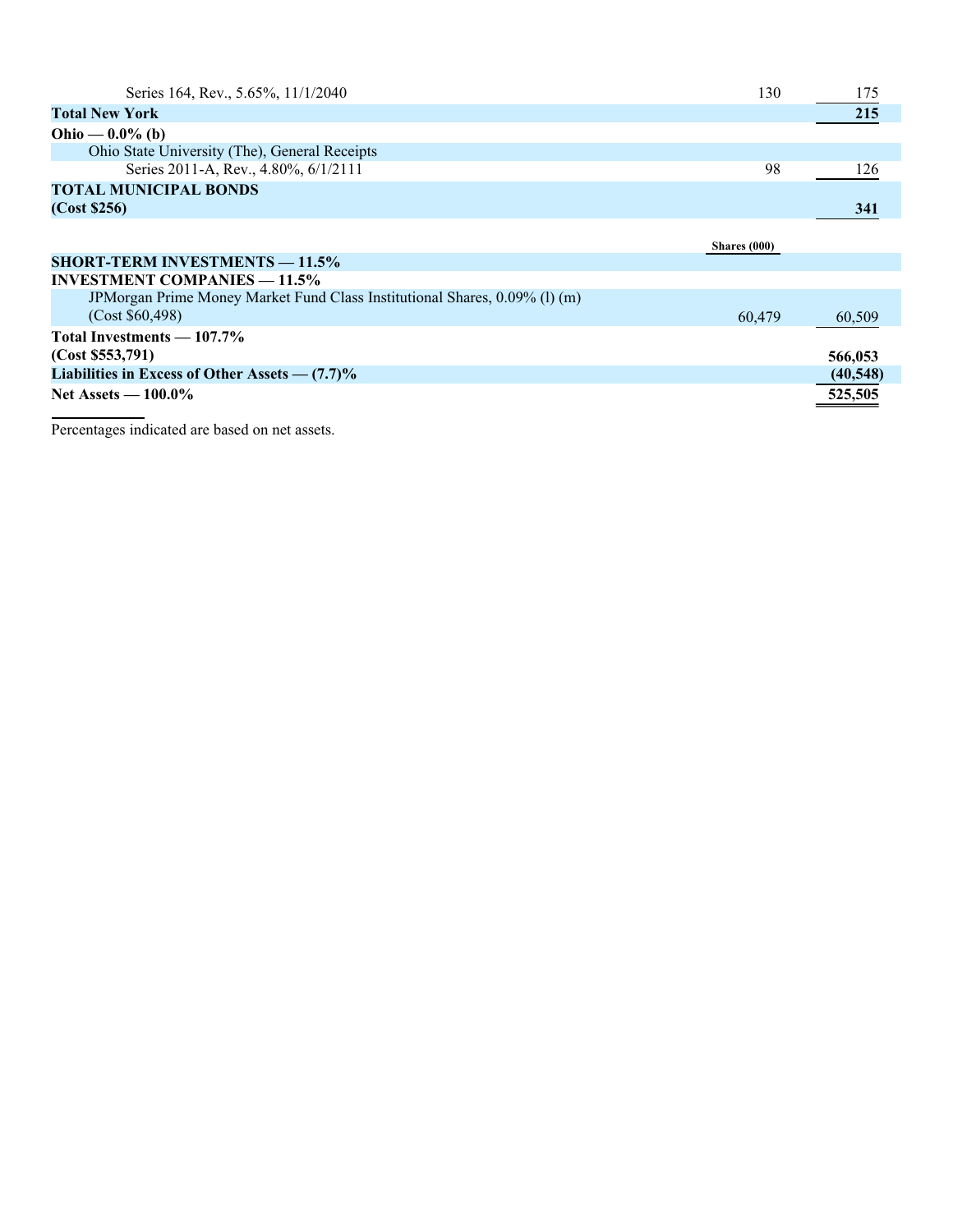#### **SCHEDULE OF PORTFOLIO INVESTMENTS**

AS OF MARCH 31, 2021 (Unaudited) (continued)

#### **Abbreviations**

- ABS Asset-Backed Securities
- ACES Alternative Credit Enhancement Securities<br>ARM Adiustable Rate Mortgage. The interest rate
- Adjustable Rate Mortgage. The interest rate shown is the rate in effect as of March 31, 2021.
- CDO Collateralized Debt Obligations
- CSMC Credit Suisse Mortgage Trust
- FHLMC Federal Home Loan Mortgage Corp.
- FNMA Federal National Mortgage Association
- GNMA Government National Mortgage Association<br>HB High Coupon Bonds (a.k.a. "IOettes") repres
- High Coupon Bonds (a.k.a. "IOettes") represent the right to receive interest payments on an underlying pool of mortgages with similar features as those associated with IO securities. Unlike IO's the owner also has a right to receive a very small portion of principal. The high interest rates result from taking interest payments from other classes in the Real Estate Mortgage Investment Conduit trust and allocating them to the small principal of the HB class.
- ICE Intercontinental Exchange
- IF Inverse Floaters represent securities that pay interest at a rate that increases (decreases) with a decline (incline) in a specified index or have an interest rate that adjusts periodically based on changes in current interest rates and prepayments on the underlying pool of assets. The interest rate shown is the rate in effect as of March 31, 2021. The rate may be subject to a cap and floor.
- IO Interest Only represents the right to receive the monthly interest payments on an underlying pool of mortgage loans. The principal amount shown represents the par value on the underlying pool. The yields on these securities are subject to accelerated principal paydowns as a result of prepayment or refinancing of the underlying pool of mortgage instruments. As a result, interest income may be reduced considerably.
- LIBOR London Interbank Offered Rate
- PO Principal Only represents the right to receive the principal portion only on an underlying pool of mortgage loans. The market value of these securities is extremely volatile in response to changes in market interest rates. As prepayments on the underlying mortgages of these securities increase, the yield on these securities increases.
- REMIC Real Estate Mortgage Investment Conduit
- Rev. Revenue<br>SOFR Secured 0
- Secured Overnight Financing Rate
- STRIPS Separate Trading of Registered Interest and Principal of Securities. The STRIPS Program lets investors hold and trade individual interest and principal components of eligible notes and bonds as separate securities.
- TBA To Be Announced; Security is subject to delayed delivery.
- UMBS Uniform Mortgage-Backed Securities
- USD United States Dollar
- (a) Securities exempt from registration under Rule 144A or section 4 (a) (2), of the Securities Act of 1933, as amended.
- (b) Amount rounds to less than 0.1% of net assets.
- (c) Variable or floating rate security, linked to the referenced benchmark. The interest rate shown is the current rate as of March 31, 2021.
- (d) Security is perpetual and thus, does not have a predetermined maturity date. The coupon rate for this security is fixed for a period of time and may be structured to adjust thereafter. The date shown, if applicable, reflects the next call date. The coupon rate shown is the rate in effect as of March 31, 2021.
- (e) Security is an interest bearing note with preferred security characteristics.
- (f) Step bond. Interest rate is a fixed rate for an initial period that either resets at a specific date or may reset in the future contingent upon a predetermined trigger. The interest rate shown is the current rate as of March 31, 2021.
- (g) Variable or floating rate security, the interest rate of which adjusts periodically based on changes in current interest rates and prepayments on the underlying pool of assets. The interest rate shown is the current rate as of March 31, 2021.
- (h) Amount rounds to less than one thousand.
- (i) All or a portion of the security is a when-issued security, delayed delivery security, or forward commitment.
- (j) The rate shown is the effective yield as of March 31, 2021.
- (k) The date shown represents the earliest of the prerefunded date, next put date or final maturity date.
- (l) Investment in an affiliated fund, which is registered under the Investment Company Act of 1940, as amended, and is advised by J.P. Morgan Investment Management Inc.
- (m) The rate shown is the current yield as of March 31, 2021.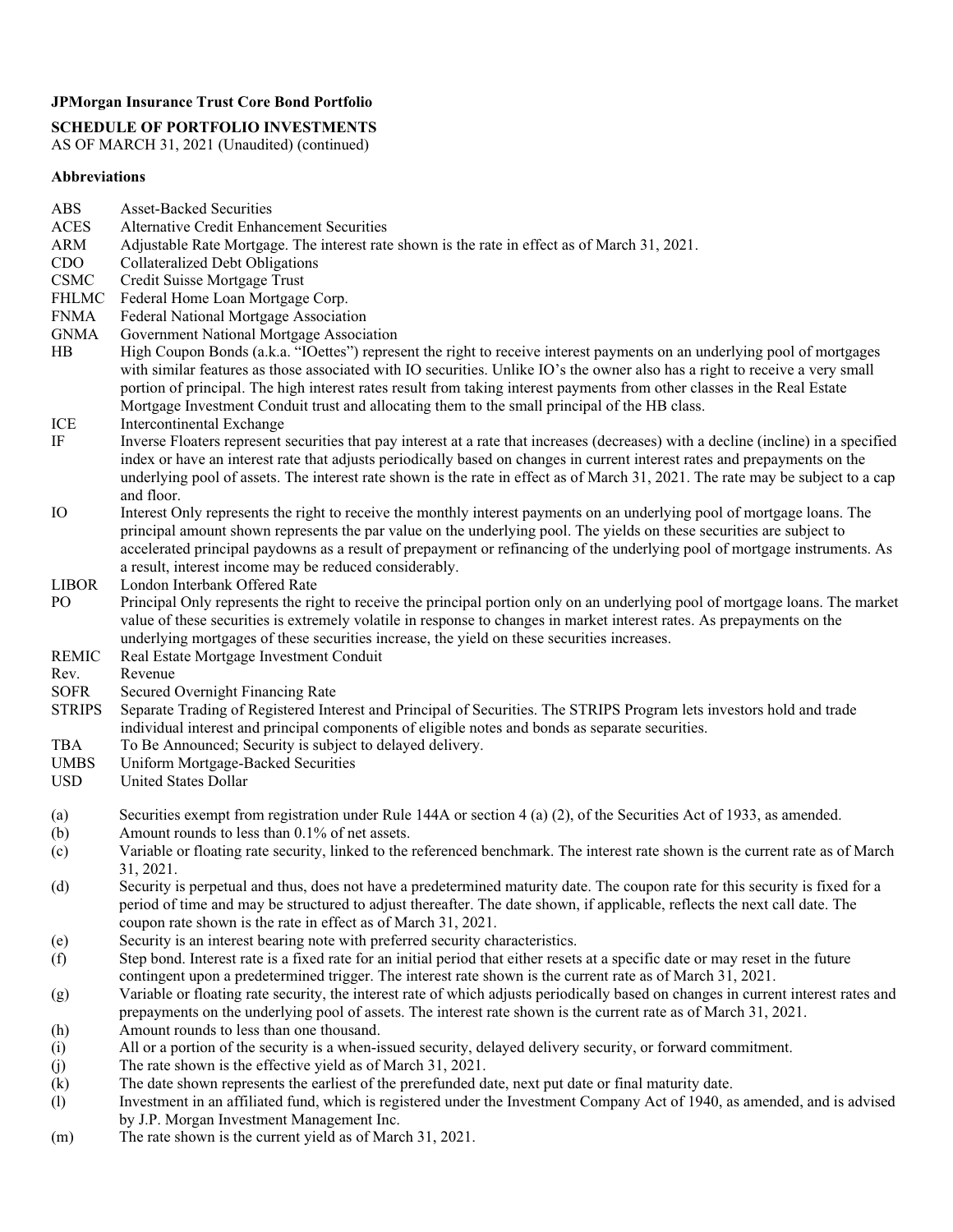‡ Value determined using significant unobservable inputs.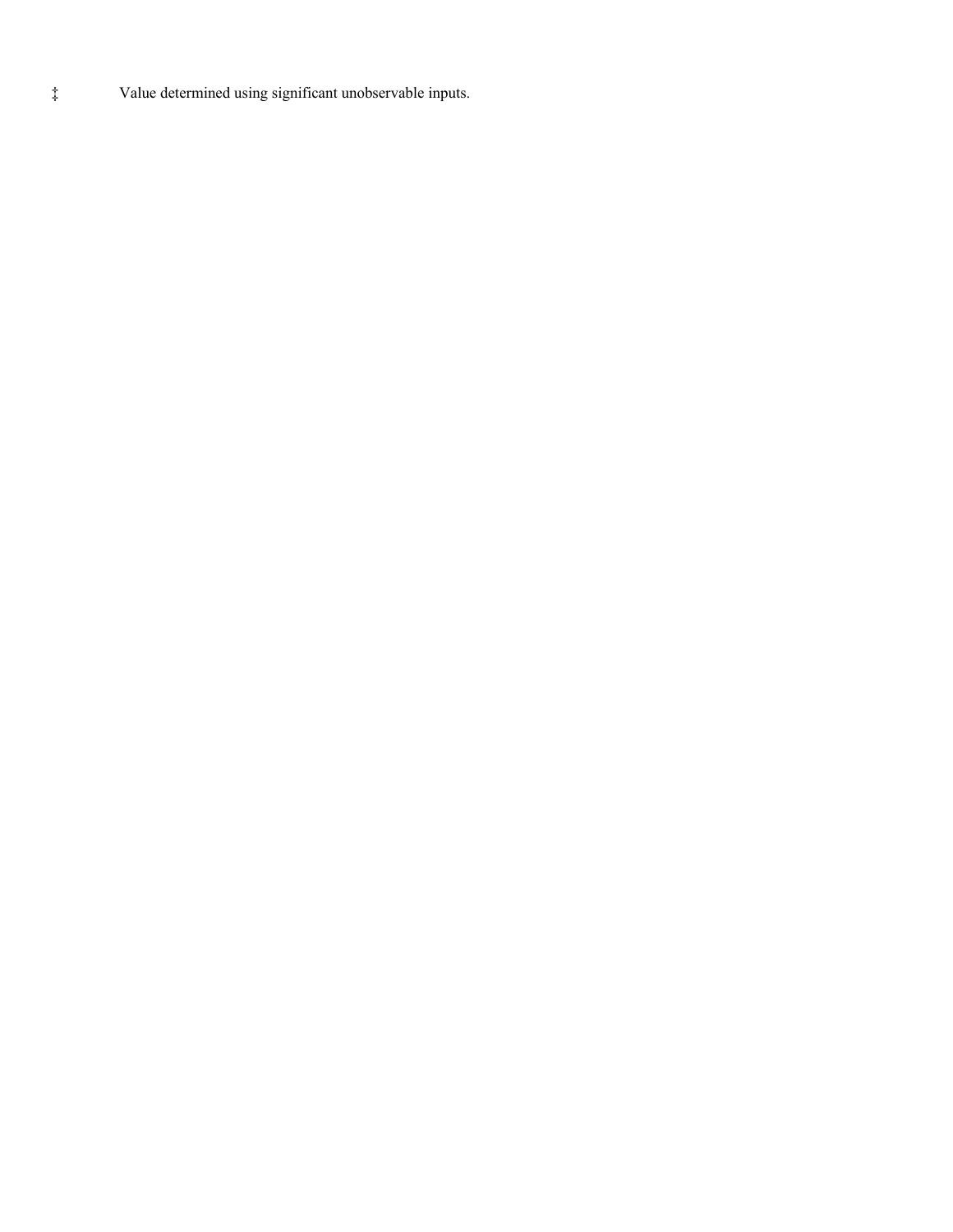**SCHEDULE OF PORTFOLIO INVESTMENTS**  AS OF MARCH 31, 2021 (Unaudited) (continued) (Dollar Values in thousands)

**A. Valuation of Investments** – Investments are valued in accordance with U.S. generally accepted accounting principles ("GAAP") and the Portfolio's valuation policies set forth by, and under the supervision and responsibility of, the Board of Trustees of the Trust (the "Board"), which established the following approach to valuation, as described more fully below: (i) investments for which market quotations are readily available shall be valued at their market value and (ii) all other investments for which market quotations are not readily available shall be valued at their fair value as determined in good faith by the Board.

J.P. Morgan Investment Management Inc. (the "Administrator") has established the J.P. Morgan Asset Management Americas Valuation Committee ("AVC") to assist the Board with the oversight and monitoring of the valuation of the Portfolio's investments. The Administrator implements the valuation policies of the Portfolio's investments, as directed by the Board. The AVC oversees and carries out the policies for the valuation of investments held in the Portfolio. This includes monitoring the appropriateness of fair values based on results of ongoing valuation oversight including, but not limited, to consideration of macro or security specific events, market events, and pricing vendor and broker due diligence. The Administrator is responsible for discussing and assessing the potential impacts to the fair values on an ongoing basis, and, at least on a quarterly basis, with the AVC and the Board.

A market-based approach is primarily used to value the Portfolio's investments. Investments for which market quotations are not readily available are fair valued by approved affiliated and/or unaffiliated approved pricing vendors or third party broker-dealers (collectively referred to as "Pricing Services") or may be internally fair valued using methods set forth by the valuation policies approved by the Board. This may include the use of related or comparable assets or liabilities, recent transactions, market multiples, book values and other relevant information for the investment. An income-based valuation approach may be used in which the anticipated future cash flows of the investment are discounted to calculate the fair value. Discounts may also be applied due to the nature or duration of any restrictions on the disposition of the investments. Valuations may be based upon current market prices of securities that are comparable in coupon, rating, maturity and industry. It is possible that the estimated values may differ significantly from the values that would have been used had a ready market for the investments existed, and such differences could be material.

Fixed income instruments are valued based on prices received from approved affiliated and unaffiliated pricing vendors or third party broker-dealers (collectively referred to as "Pricing Services"). The Pricing Services use multiple valuation techniques to determine the valuation of fixed income instruments. In instances where sufficient market activity exists, the Pricing Services may utilize a marketbased approach through which trades or quotes from market makers are used to determine the valuation of these instruments. In instances where sufficient market activity may not exist, the Pricing Services also utilize proprietary valuation models which may consider market transactions in comparable securities and the various relationships between securities in determining fair value and/or market characteristics in order to estimate the relevant cash flows, which are then discounted to calculate the fair values.

Investments in open-end investment companies ("Underlying Funds") are valued at each Underlying Fund's net asset values per share as of the report date.

See the table on "Quantitative Information about Level 3 Fair Value Measurements" for information on the valuation techniques and inputs used to value level 3 securities held by the Portfolio at March 31, 2021.

Valuations reflected in this report are as of the report date. As a result, changes in valuation due to market events and/or issuer-related events after the report date and prior to issuance of the report are not reflected herein.

The various inputs that are used in determining the valuation of the Portfolio's investments are summarized into the three broad levels listed below.

- Level 1 Unadjusted inputs using quoted prices in active markets for identical investments.
- Level  $2$  Other significant observable inputs including, but not limited to, quoted prices for similar investments, inputs other than quoted prices that are observable for investments (such as interest rates, prepayment speeds, credit risk, etc.) or other market corroborated inputs.
- Level 3 Significant inputs based on the best information available in the circumstances, to the extent observable inputs are not available (including the Portfolio's assumptions in determining the fair value of investments).

A financial instrument's level within the fair value hierarchy is based on the lowest level of any input, both individually and in the aggregate, that is significant to the fair value measurement. The inputs or methodology used for valuing instruments are not necessarily an indication of the risk associated with investing in those instruments.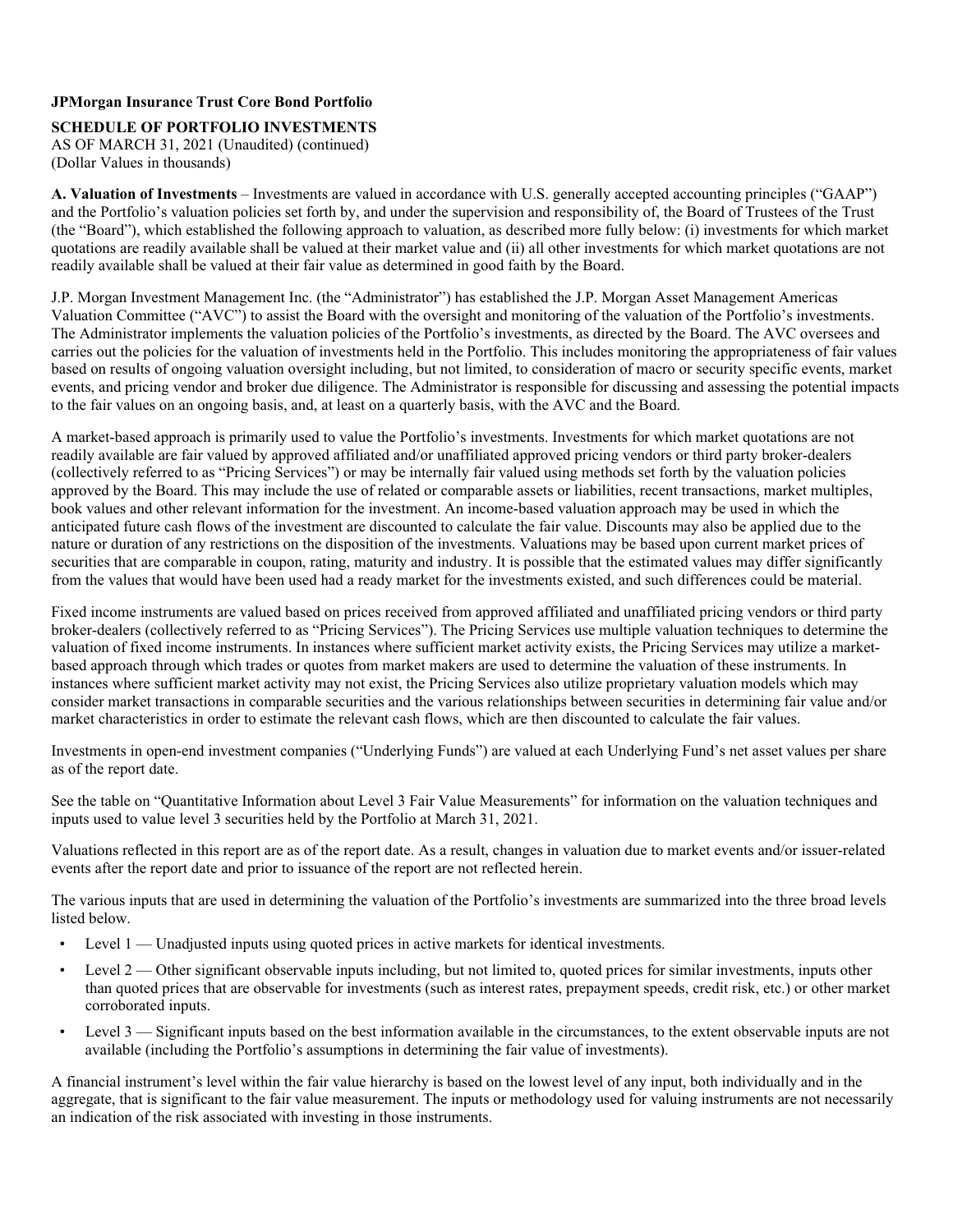The following table represents each valuation input as presented on the Schedule of Portfolio Investments:

|                                              | <b>Level 1</b><br>Quoted prices |        | Level 2<br>Other significant<br>observable inputs |         | Level 3<br>Significant<br>unobservable inputs |        | Total     |
|----------------------------------------------|---------------------------------|--------|---------------------------------------------------|---------|-----------------------------------------------|--------|-----------|
| <b>Investments in Securities</b>             |                                 |        |                                                   |         |                                               |        |           |
| <b>Asset-Backed Securities</b>               | \$                              |        | \$                                                | 36,895  | \$                                            | 18,081 | \$54,976  |
| Collateralized Mortgage Obligations          |                                 |        |                                                   | 40,424  |                                               | 3,209  | 43,633    |
| <b>Commercial Mortgage-Backed Securities</b> |                                 |        |                                                   | 23,963  |                                               | 1,875  | 25,838    |
| Corporate Bonds                              |                                 |        |                                                   | 164,589 |                                               |        | 164,589   |
| Foreign Government Securities                |                                 |        |                                                   | 2,329   |                                               |        | 2,329     |
| Mortgage-Backed Securities                   |                                 |        |                                                   | 116,373 |                                               |        | 116,373   |
| <b>Municipal Bonds</b>                       |                                 |        |                                                   | 341     |                                               |        | 341       |
| <b>U.S. Government Agency Securities</b>     |                                 |        |                                                   | 1,023   |                                               |        | 1,023     |
| U.S. Treasury Obligations                    |                                 |        |                                                   | 96,442  |                                               |        | 96,442    |
| <b>Short-Term Investments</b>                |                                 |        |                                                   |         |                                               |        |           |
| <b>Investment Companies</b>                  |                                 | 60,509 |                                                   |         |                                               |        | 60,509    |
| <b>Total Investments in Securities</b>       |                                 | 60.509 | \$.                                               | 482,379 | S                                             | 23.165 | \$566,053 |

The following is a summary of investments for which significant unobservable inputs (level 3) were used in determining fair value:

|                                  | <b>Balance</b><br>as of<br>December 31.<br>2020 | Realized<br>gain<br>(loss) | Change in<br>net unrealized<br>appreciation<br>(depreciation) |      | <b>Net</b><br>accretion<br>(amortization) |                          |   | Purchases <sup>1</sup> | Sales <sup>2</sup> | <b>Transfers</b><br>into<br>Level 3 | <b>Transfers</b><br>out<br>of Level 3 | <b>Balance</b><br>as of<br>March 31,<br>2021 |
|----------------------------------|-------------------------------------------------|----------------------------|---------------------------------------------------------------|------|-------------------------------------------|--------------------------|---|------------------------|--------------------|-------------------------------------|---------------------------------------|----------------------------------------------|
| <b>Investments in Securities</b> |                                                 |                            |                                                               |      |                                           |                          |   |                        |                    |                                     |                                       |                                              |
| <b>Asset-Backed Securities</b>   | 19.255 S                                        |                            |                                                               | 8    | S                                         | (a)                      |   | 751                    | \$(1,933)          | \$                                  |                                       | \$18,081                                     |
| <b>Collateralized Mortgage</b>   |                                                 |                            |                                                               |      |                                           |                          |   |                        |                    |                                     |                                       |                                              |
| <b>Obligations</b>               | 3,868                                           |                            |                                                               | (48) |                                           | (16)                     |   | 19                     | (614)              |                                     | (a)<br>$\overline{\phantom{a}}$       | 3,209                                        |
| Commercial Mortgage-             |                                                 |                            |                                                               |      |                                           |                          |   |                        |                    |                                     |                                       |                                              |
| <b>Backed Securities</b>         | 1.859                                           |                            |                                                               | 16   |                                           | (a)<br>$\hspace{0.05cm}$ |   | (a)                    | (a)                |                                     |                                       | 1,875                                        |
| Total                            | 24,982 \$                                       | $\qquad \qquad - \qquad$   |                                                               | (24) | <b>S</b>                                  | (16)                     | S | 770                    | \$(2,547)          |                                     | (a)                                   | \$23,165                                     |

Purchases include all purchases of securities and securities received in corporate actions. 1 2

Sales include all sales of securities, maturities, paydowns and securities tendered in corporate actions.

(a) Amount rounds to less than one thousand.

The changes in net unrealized appreciation (depreciation) attributable to securities owned at March 31, 2021, which were valued using significant unobservable inputs (level 3), amounted to \$(24).

There were no significant transfers into or out of level 3 for the period ended March 31, 2021.